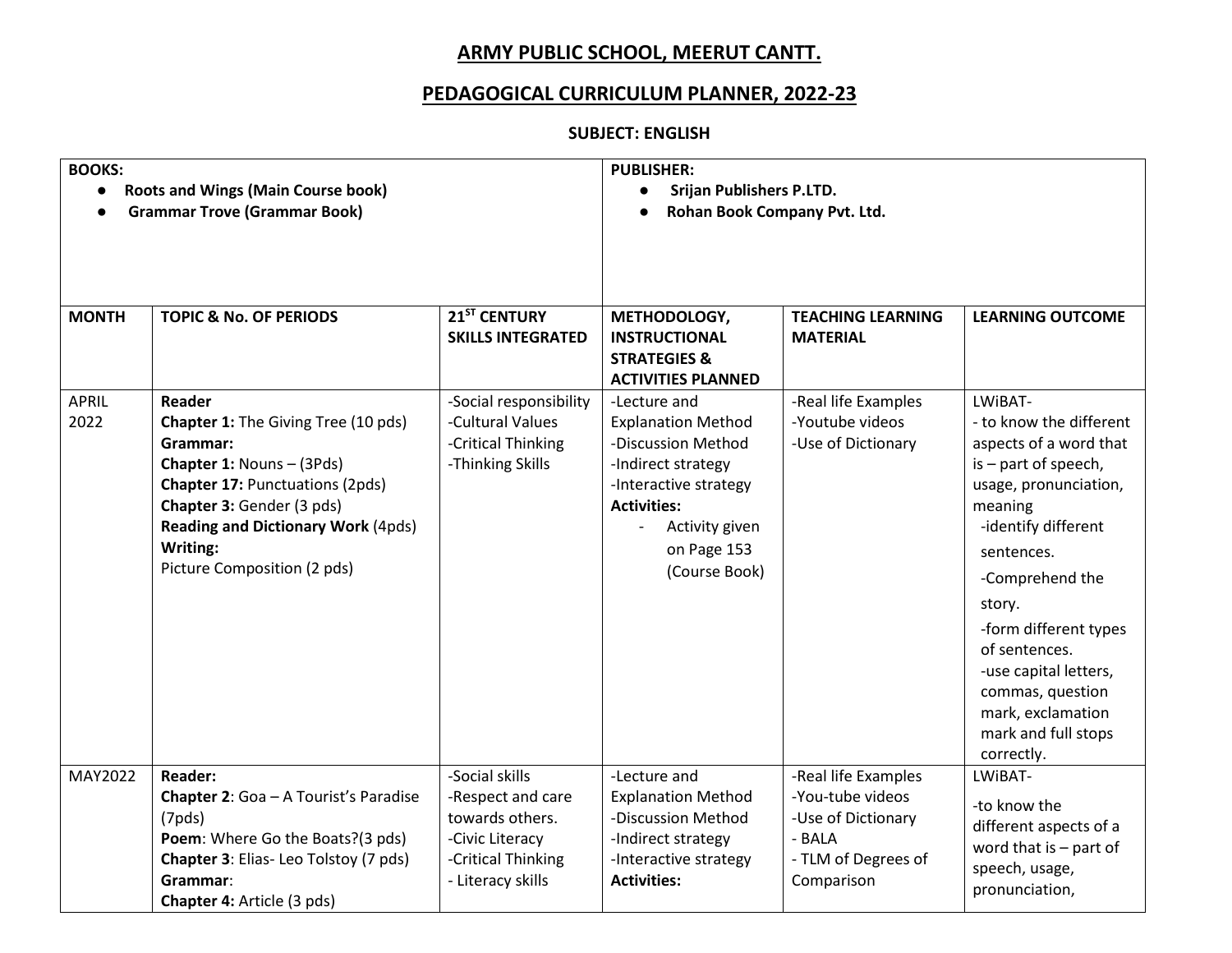| SEPTEMBE        | <b>Reader:</b>                              | -Gratitude              | -Recite poem with                           | - You tube video        |                        |
|-----------------|---------------------------------------------|-------------------------|---------------------------------------------|-------------------------|------------------------|
|                 |                                             |                         | parents at home, teach<br>your sibling etc) |                         |                        |
|                 | <b>Converse and Connect</b> (4 pds)         |                         | the needy, help your                        |                         |                        |
|                 | <b>Reading and Dictionary Work (6 pds)</b>  |                         | every day (Donate to                        |                         |                        |
|                 | Paragraph Writing (3pds)                    |                         | -Do one good thing                          |                         |                        |
|                 | Writing:                                    |                         | <b>Activities:</b>                          |                         | correctly              |
|                 | pds)                                        |                         | -Interactive strategy                       |                         | -pronouncing words     |
|                 | Chapter 10: Tenses, Present Tense (5        |                         | -Indirect strategy                          | - Use of Dictionary     | -conversation          |
|                 | Grammar:                                    |                         | -Discussion Method                          | tense(Resource room)    | -communication Skills  |
| 022             | <b>Chapter 6:</b> The Selfish Giant (7pds)  | -Charity                | <b>Explanation Method</b>                   | - Chart on rules of     | - self awareness       |
| AUGUST2         | <b>Reader:</b>                              | -Social Skills          | no-74 (Course Book)<br>-Lecture and         | -You tube video         |                        |
|                 |                                             |                         | - Project work on Pg                        |                         | the noun number.       |
|                 |                                             |                         | garden.                                     |                         | sentences according to |
|                 |                                             |                         | - Visit to the herbal                       |                         | - frame correct        |
|                 | <b>Reading and Dictionary Work (4pd)</b>    |                         | /any character.                             |                         | action/doing words.    |
|                 | (3pds)                                      |                         | speak about the story                       |                         | different types of     |
|                 | Chapter8: Subject- Verb Agreement           |                         | Cinderella and then                         |                         | appropriately use      |
|                 | Chapter 6: Verbs (5pds)                     |                         | Read the story book of                      |                         | - recognize and        |
|                 | Chapter 2: Pronouns (4 pds)                 |                         | Speaking activity:                          |                         | with correct pronouns  |
|                 | Grammar:                                    | - Critical Thinking     | <b>Activities:</b>                          |                         | - to replace the nouns |
|                 | (7pds)                                      | all                     |                                             |                         | with nature.           |
|                 | <b>Chapter 5 The Distinguished Stranger</b> | -Unity - Respect for    | -Interactive strategy                       | -You tube videos        | - appreciate/empathize |
|                 | Poem 2: The Noble Nature (2pds)             | skills                  | -Indirect strategy                          | -Real life examples     | their vocabulary.      |
|                 | Dragon (7pds)                               | - Communication         | -Discussion Method                          | -Bala (Resource Room)   | story and enhance      |
|                 | <b>Chapter 4: The King and The Fiery</b>    | and Caring              | <b>Explanation Method</b>                   | - Cinderella story book | - to comprehend the    |
| <b>JULY2022</b> | <b>Reader:</b>                              | -Social Skills- Sharing | -Lecture and                                | -Junior Dictionary(TLM) | LWIBAT-                |
|                 |                                             |                         |                                             |                         |                        |
|                 |                                             |                         |                                             |                         |                        |
|                 |                                             |                         | (Course Book)                               |                         | Adjectives.            |
|                 |                                             |                         | given on Pg-31.                             |                         | Articles and           |
|                 |                                             |                         | Project work                                |                         | application of         |
|                 |                                             |                         | toy.                                        |                         | with the proper        |
|                 |                                             |                         | your favorite                               |                         | types of sentences     |
|                 |                                             |                         | Describing                                  |                         | - to form different    |
|                 |                                             |                         | (Course Book)                               |                         | and respect to elders. |
|                 |                                             |                         | on Page No-44                               |                         | story and show love    |
|                 | <b>Reading and Dictionary Work (4pds)</b>   |                         | activity given                              |                         | -comprehend the        |
|                 | <b>Chapter 5: Adjectives (3pds)</b>         |                         | Card making                                 |                         | meaning                |
|                 |                                             |                         |                                             |                         |                        |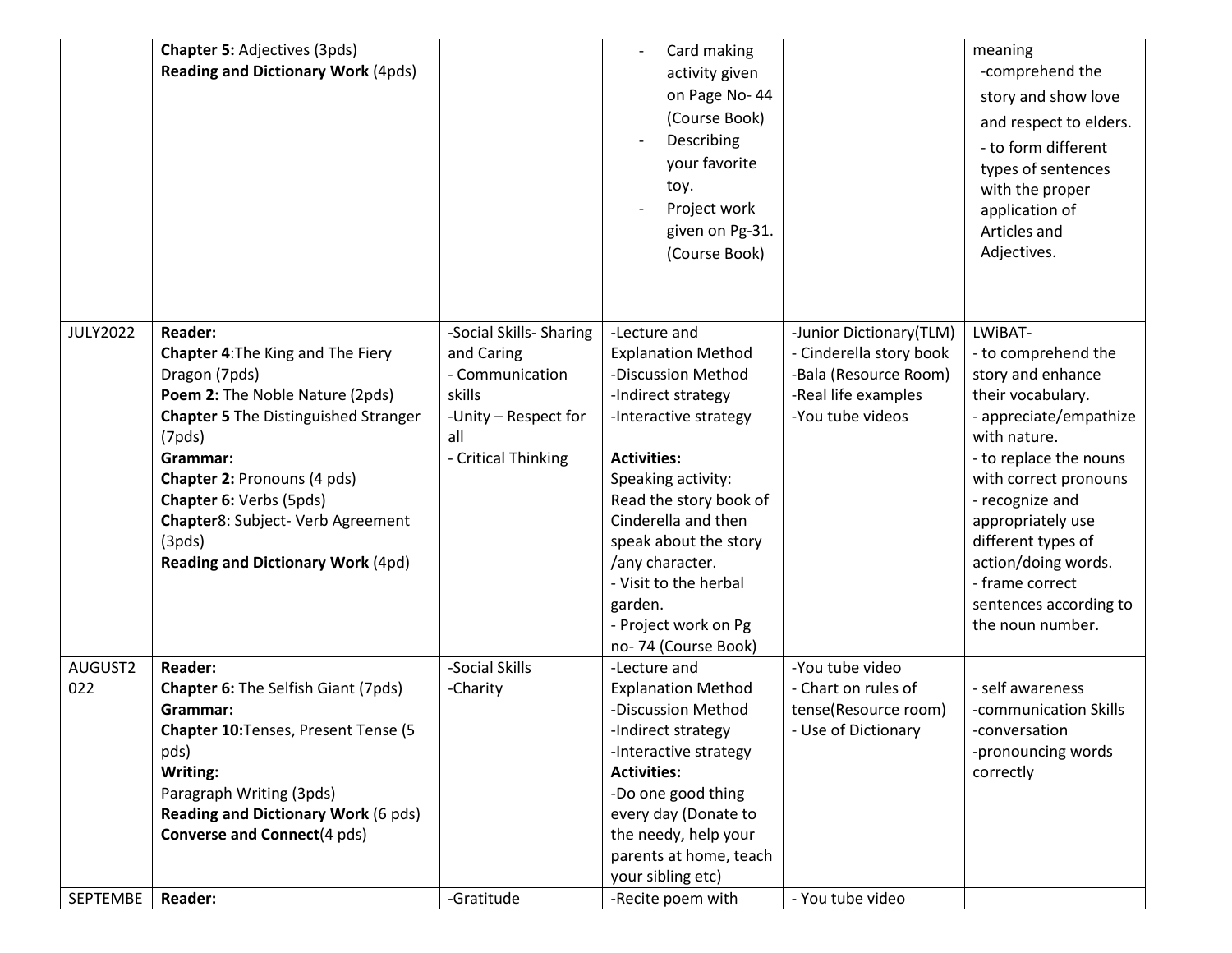| R 2022 | Poem: A Child's Evening Prayer(2pds)<br>Chapter 7: Brave Rani Lakshmi Bai (5<br>pds)<br>Grammar:<br><b>Chapter 7</b> Adverbs (4 pds) | -Perseverance<br>-Humbleness<br>-Faith and Trust<br>- Bravery<br>-Courage | voice modulation and<br>proper gestures<br>- Indirect strategy<br>-Interactive strategy<br>- Explanation Method | - Real Life examples<br>- Classroom situations<br>- Use of Dictionary | - Appreciate struggle<br>and hard work.<br>-Small acts of bravery<br>can make this world a<br>better and safe place |
|--------|--------------------------------------------------------------------------------------------------------------------------------------|---------------------------------------------------------------------------|-----------------------------------------------------------------------------------------------------------------|-----------------------------------------------------------------------|---------------------------------------------------------------------------------------------------------------------|
|        | Writing:                                                                                                                             | -Struggle                                                                 | -Discussion Method                                                                                              |                                                                       | to live in.                                                                                                         |
|        | Informal letter (3 pds)                                                                                                              |                                                                           | <b>Activities:</b>                                                                                              |                                                                       |                                                                                                                     |
|        | Revision of Term I syllabus (6 pds)                                                                                                  |                                                                           | -Project work on pg no                                                                                          |                                                                       |                                                                                                                     |
|        |                                                                                                                                      |                                                                           | 97- (Course Book)                                                                                               |                                                                       |                                                                                                                     |
| TERM 1 | UTI- Cycle Test 1-                                                                                                                   |                                                                           | -Word Power pg No 95                                                                                            |                                                                       |                                                                                                                     |
|        | <b>Course book:</b>                                                                                                                  |                                                                           |                                                                                                                 |                                                                       |                                                                                                                     |
|        | <b>Chapter 1: The Giving Tree</b>                                                                                                    |                                                                           |                                                                                                                 |                                                                       |                                                                                                                     |
|        | Grammar:                                                                                                                             |                                                                           |                                                                                                                 |                                                                       |                                                                                                                     |
|        | Chapter 1: Nouns                                                                                                                     |                                                                           |                                                                                                                 |                                                                       |                                                                                                                     |
|        | <b>Chapter 17: Punctuations</b>                                                                                                      |                                                                           |                                                                                                                 |                                                                       |                                                                                                                     |
|        | Chapter 3: Gender                                                                                                                    |                                                                           |                                                                                                                 |                                                                       |                                                                                                                     |
|        | Writing:                                                                                                                             |                                                                           |                                                                                                                 |                                                                       |                                                                                                                     |
|        | <b>Picture Composition</b>                                                                                                           |                                                                           |                                                                                                                 |                                                                       |                                                                                                                     |
|        | UTI- Cycle Test 2-                                                                                                                   |                                                                           |                                                                                                                 |                                                                       |                                                                                                                     |
|        | <b>Course book:</b>                                                                                                                  |                                                                           |                                                                                                                 |                                                                       |                                                                                                                     |
|        | Poem: Where Go the Boats?                                                                                                            |                                                                           |                                                                                                                 |                                                                       |                                                                                                                     |
|        | Chapter 2: Goa - A Tourist's Paradise                                                                                                |                                                                           |                                                                                                                 |                                                                       |                                                                                                                     |
|        | <b>Chapter 3: Elias-Leo Tolstoy</b>                                                                                                  |                                                                           |                                                                                                                 |                                                                       |                                                                                                                     |
|        | Grammar:                                                                                                                             |                                                                           |                                                                                                                 |                                                                       |                                                                                                                     |
|        | <b>Chapter 2: Pronouns</b>                                                                                                           |                                                                           |                                                                                                                 |                                                                       |                                                                                                                     |
|        | <b>Chapter 4: Article</b>                                                                                                            |                                                                           |                                                                                                                 |                                                                       |                                                                                                                     |
|        | <b>Chapter 5: Adjectives</b>                                                                                                         |                                                                           |                                                                                                                 |                                                                       |                                                                                                                     |
|        | Writing:                                                                                                                             |                                                                           |                                                                                                                 |                                                                       |                                                                                                                     |
|        | Paragraph Writing                                                                                                                    |                                                                           |                                                                                                                 |                                                                       |                                                                                                                     |
|        | <b>Half-Yearly Examination:</b>                                                                                                      |                                                                           |                                                                                                                 |                                                                       |                                                                                                                     |
|        | <b>Course book:</b>                                                                                                                  |                                                                           |                                                                                                                 |                                                                       |                                                                                                                     |
|        | Chapter 4: The King and The Fiery                                                                                                    |                                                                           |                                                                                                                 |                                                                       |                                                                                                                     |
|        | <b>Chapter 5 The Distinguished Stranger</b>                                                                                          |                                                                           |                                                                                                                 |                                                                       |                                                                                                                     |
|        | Chapter 6: The Selfish Giant                                                                                                         |                                                                           |                                                                                                                 |                                                                       |                                                                                                                     |
|        | Grammar:                                                                                                                             |                                                                           |                                                                                                                 |                                                                       |                                                                                                                     |
|        | Chapter 6: Verbs                                                                                                                     |                                                                           |                                                                                                                 |                                                                       |                                                                                                                     |
|        | Chapter8: Subject- Verb Agreement                                                                                                    |                                                                           |                                                                                                                 |                                                                       |                                                                                                                     |
|        | <b>Chapter 10: Tenses, Present Tense</b>                                                                                             |                                                                           |                                                                                                                 |                                                                       |                                                                                                                     |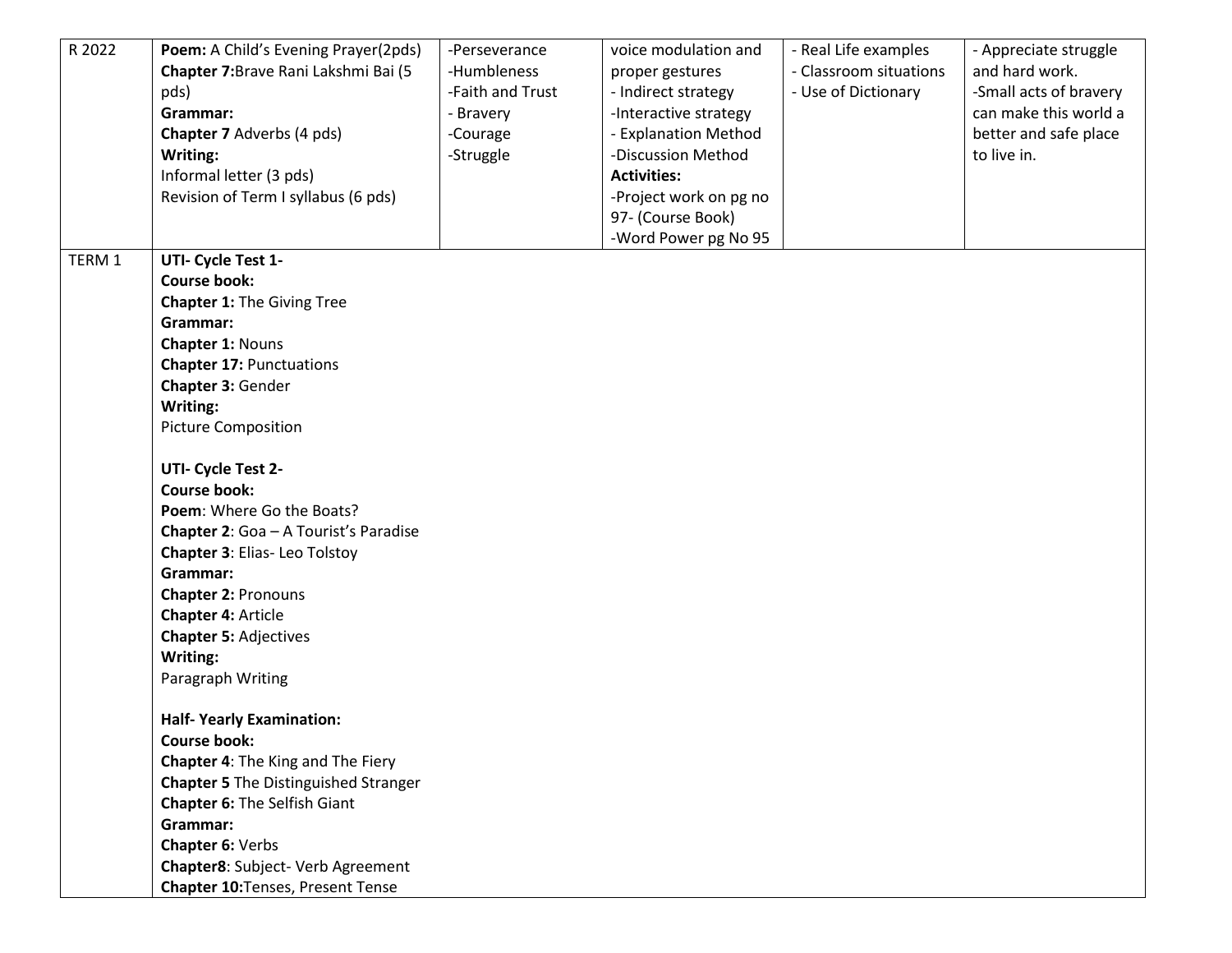|                | Writing:                                     |                     |                           |                       |                          |
|----------------|----------------------------------------------|---------------------|---------------------------|-----------------------|--------------------------|
|                | Informal letter                              |                     |                           |                       |                          |
|                |                                              |                     |                           |                       |                          |
|                |                                              |                     |                           |                       |                          |
|                |                                              |                     |                           |                       |                          |
|                |                                              |                     |                           |                       |                          |
|                |                                              |                     |                           |                       |                          |
|                |                                              |                     |                           |                       |                          |
|                |                                              |                     |                           |                       |                          |
|                |                                              |                     |                           |                       |                          |
|                |                                              |                     |                           |                       |                          |
|                |                                              |                     |                           |                       |                          |
| <b>OCTOBER</b> | <b>Reader:</b>                               | -Emotional Skills-  | - Lecture and             | -You tube videos      | LWIBAT-                  |
| 2022           | Poem 4: Happy Mother's Day (2 pds)           | Love, respect, care | <b>Explanation Method</b> | - Worksheets          | -appreciate the          |
|                | Grammar:                                     | etc                 | -Discussion Method        | - Use of Dictionary   | content and language.    |
|                | <b>Chapter 11:</b> The Past Tense (5 pds)    | -Language building  | -Indirect strategy        |                       | - construct sentences    |
|                | <b>Chapter 9:Active and Passive Voice (4</b> |                     | -Interactive strategy     |                       | using active and         |
|                | pds)                                         |                     | <b>Activities:</b>        |                       | passive voice            |
|                | <b>Reading and Dictionary Work (4pds)</b>    |                     | -Pg No-99 (Course         |                       | - identify the sentences |
|                |                                              |                     | Book)                     |                       | as active or passive     |
|                |                                              |                     | - Write a short poem /    |                       |                          |
|                |                                              |                     | 4 lines on mother.        |                       |                          |
| <b>NOVEMBE</b> | <b>Reader:</b>                               | -Presence of mind   | -Role play                | -Use of Dictionary    | LWBAT-                   |
| R2022          | Chapter 8: Birbal and The Barber(3           | -Loyalty            | - Lecture and             | -You tube video       | -admire beauty of        |
|                | pds)                                         | - Sincerity         | <b>Explanation Method</b> | -Bala (Resource room) | nature                   |
|                | Chapter 9: The Great Barrier Reef (4         | -Admiration         | -Indirect strategy        |                       | -admire beauty of the    |
|                | pds)                                         |                     | -Interactive strategy     |                       | place they visit-        |
|                | Grammar:                                     |                     | <b>Activities:</b>        |                       | village/town/city        |
|                | <b>Chapter 15: Preposition (4 pds)</b>       |                     | -Role Play                |                       |                          |
|                | Chapter10: Interjection (2pds)               |                     | -Quiz- pg no 152          |                       |                          |
|                | Chapter12: Future tense (4pds)               |                     | (Course Book)             |                       |                          |
|                | Writing: Story Writing (3pds)                |                     | -Paste pictures of sea    |                       |                          |
|                | <b>Reading and Dictionary Work (5pds)</b>    |                     | animals                   |                       |                          |
|                | <b>Converse and Connect</b> (4pds)           |                     |                           |                       |                          |
|                |                                              |                     |                           |                       |                          |
| <b>DECEMBE</b> | <b>Reader:</b>                               | -Universal love and | -Lecture and              | Use of Dictionary     | LWIBAT-                  |
| R2022          | Chapter 10 Aliens Pay a Visit (7 pds)        | peace               | <b>Explanation Method</b> | -You tube video       | -believe in practicing   |
|                | Poem: Grandfathers Clock (2 pds)             | - Communication     | - Discussion Method       | - PPT                 | love, friendship and     |
|                | Grammar:                                     | skills              | -Indirect strategy        |                       | peace.                   |
|                | Chapter 14: Conjunctions(4 pds)              | - Critical Thinking | -Interactive strategy     |                       | - join two sentences or  |
|                | Formal Letter(3 pds)                         | - Creative Thinking | <b>Activities:</b>        |                       | two sets of words using  |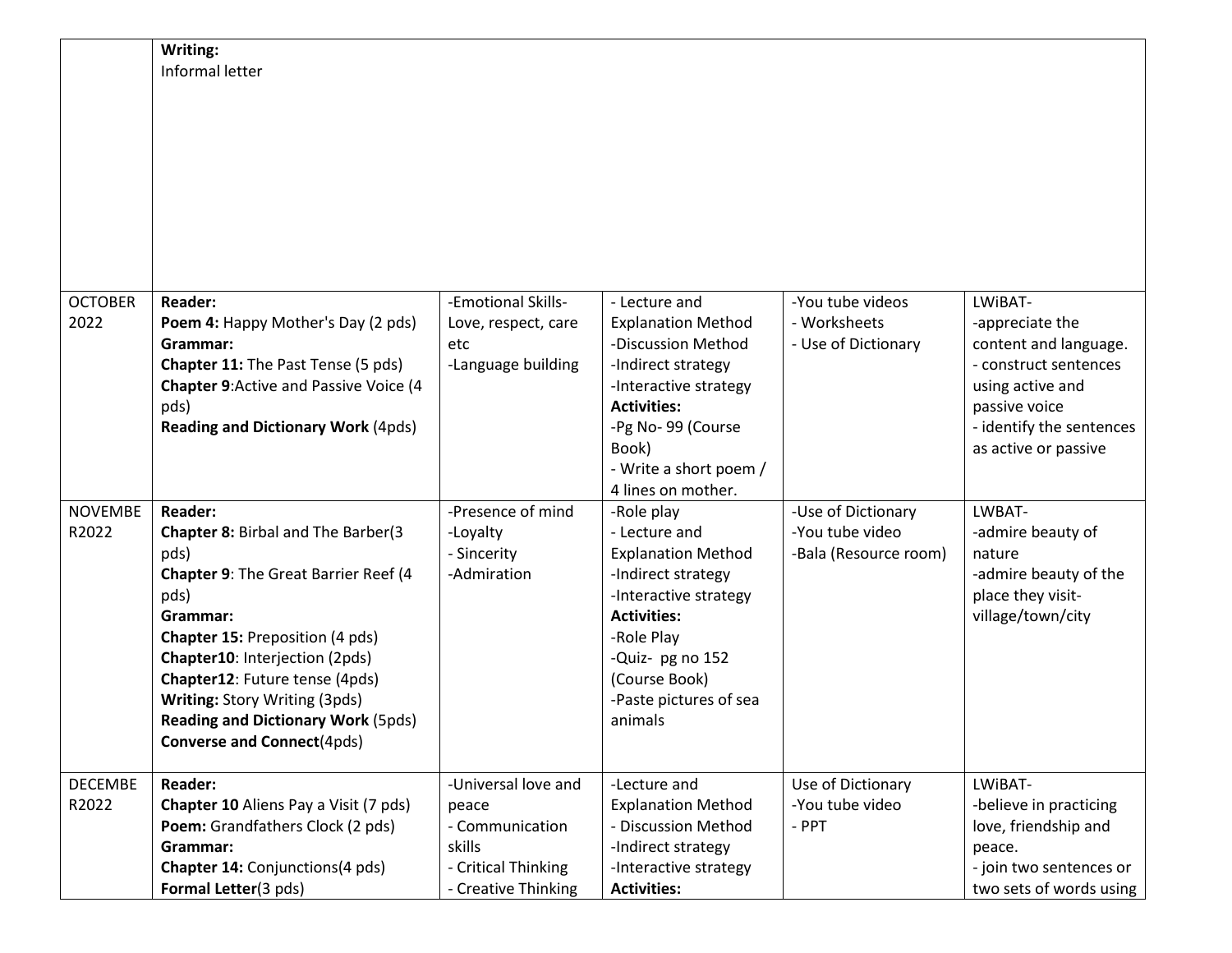|                         |                                                                                                                                                                                                                                  |                                                                                                                           | Situation<br>$\overline{\phantom{a}}$<br>Analysis as<br>given on page<br>132 (course<br>book)<br>Activity on<br>page 160.                                                                                                                                               |                                                                           | an appropriate<br>conjunction.<br>- explore different<br>forms of<br>communication/<br>importance of letter<br>writing even in the age<br>of digitization. |
|-------------------------|----------------------------------------------------------------------------------------------------------------------------------------------------------------------------------------------------------------------------------|---------------------------------------------------------------------------------------------------------------------------|-------------------------------------------------------------------------------------------------------------------------------------------------------------------------------------------------------------------------------------------------------------------------|---------------------------------------------------------------------------|------------------------------------------------------------------------------------------------------------------------------------------------------------|
| JANUARY2<br>023         | <b>Reader:</b><br>Chapter11: A Unique Party (9 pds)<br>Grammar:<br>Vocabulary- Jumbled Words, Pg 163 (2<br>pds)<br><b>Reading and Dictionary Work (6 pds)</b><br><b>Converse and Connect(4pds)</b>                               | Spirit of<br>inquiry<br>Social skills<br>Self-<br>direction<br>Critical<br>Thinking                                       | - Lecture and<br><b>Explanation Method</b><br>- Discussion Method<br>-Indirect strategy<br>-Interactive strategy<br><b>Activities:</b><br>Plan your<br>$\overline{\phantom{0}}$<br>birthday party<br>right from the<br>guest list to the<br>theme/games/<br>food/décor. | Real life<br>$\overline{\phantom{a}}$<br>examples<br>Use of<br>Dictionary | LWIBAT-<br>spend their<br>free time<br>productively.<br>enhance their<br>vocabulary.<br>frame<br>meaningful<br>sentences.                                  |
| <b>FEBRUARY</b><br>2023 | -Reading<br>Comprehension(5pds)<br>- Revision (10 pds)                                                                                                                                                                           | Critical<br>$\overline{\phantom{a}}$<br>Thinking<br>Literacy<br><b>Skills</b><br>Thinking<br>skills<br>Self-<br>direction | Discussion<br>$\overline{\phantom{a}}$<br>Method<br>Indirect<br>strategy<br>Independent<br>study                                                                                                                                                                        | Worksheets<br>$\overline{\phantom{a}}$                                    | LWBAT-<br>Comprehend<br>the passage.<br>apply the<br>knowledge to<br>answer the<br>exercises.                                                              |
| TERM <sub>2</sub>       | UT II- Cycle Test 1-<br><b>Course book:</b><br>Chapter 7: Brave Rani Lakshmi Bai<br>Grammar:<br>Chapter 7: Adverbs<br>Chapter 11: The Past Tense<br>Writing:<br>Paragraph Writing<br>UT II- Cycle Test 2-<br><b>Course book:</b> |                                                                                                                           |                                                                                                                                                                                                                                                                         |                                                                           |                                                                                                                                                            |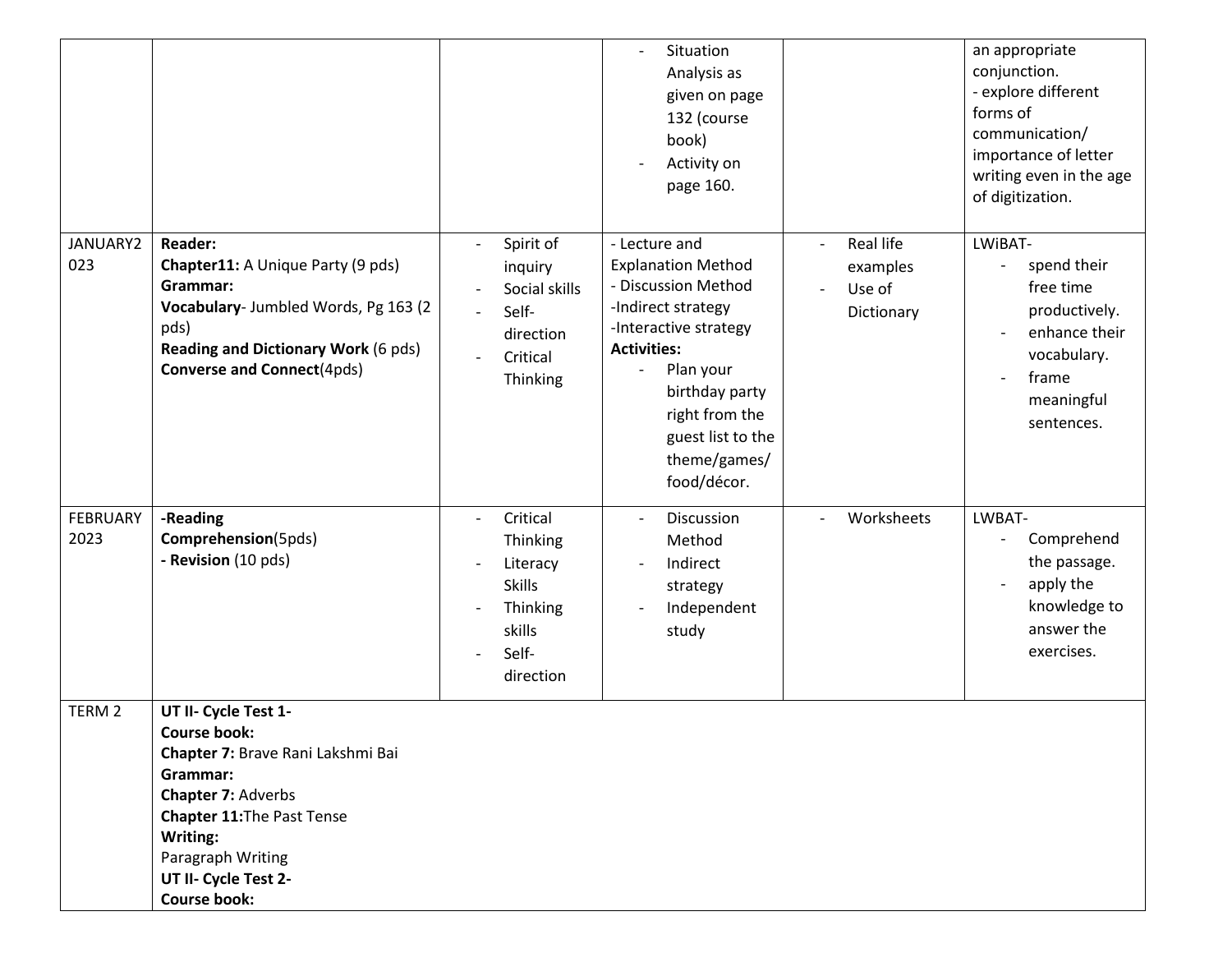**Poem**: Happy Mother's Day **Chapter 9**: The Great Barrier Reef **Grammar: Chapter 9:** Active and Passive Voice **Chapter 15:** Prepositions **Writing:** Picture Composition **Annual Examination: Course book: Chapter 10:** Alien's Pay a Visit **Chapter 11:** A Unique Party **Chapter 3:** Elias **Grammar: Chapter 5:** Adjectives **Chapter8**: Subject- Verb Agreement **Chapter12:**The Future Tense **Chapter 14:** Conjunctions **Chapter 16:** Interjections **Writing:** Formal letter

#### **ARMY PUBLIC SCHOOL , MEERUT CANTT.**

#### **PEDAGOGICAL CURRICULUM PLANNER, 2022-23**

**CLASS: IV SUBJECT: HINDI** 

| <b>BOOKS: GUNJAN</b>   | PUBLISHER: VIKAS PUBLICATIONS |
|------------------------|-------------------------------|
| <b>VYAKARAN VATIKA</b> |                               |
|                        |                               |
|                        |                               |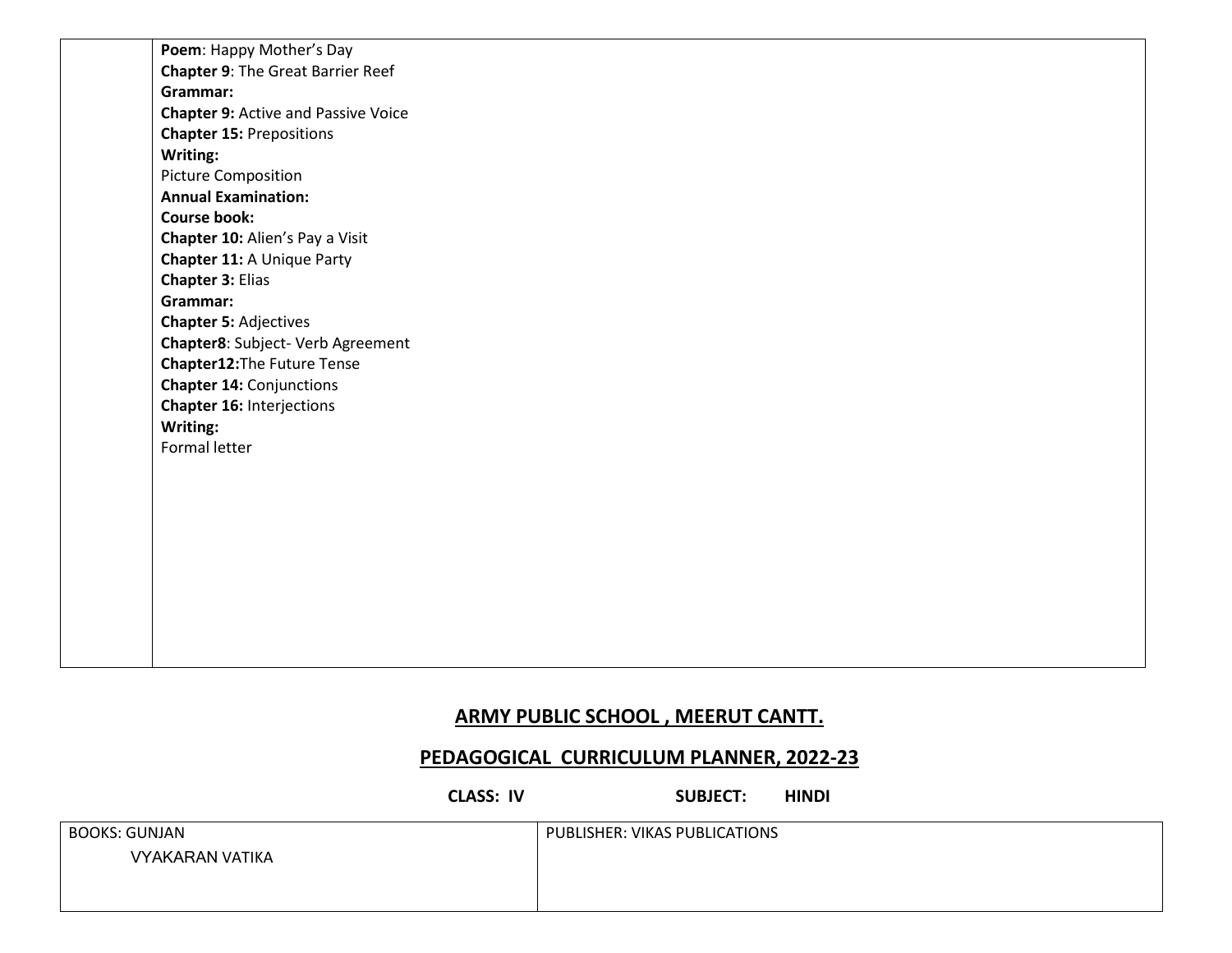| <b>MONTH</b>                 | TOPIC & No. OF<br><b>PERIODS</b>             | 21 <sup>ST</sup> CENTURY SKILLS<br><b>INTEGRATED</b>  | METHODOLOGY,<br>INSTRUCTIONAL<br><b>STRATEGIES &amp; ACTIVITIES</b><br>PLANNED                                                   | TEACHING LEARNING MATERIAL                                                           | LEARNING<br><b>OUTCOME</b>                               |
|------------------------------|----------------------------------------------|-------------------------------------------------------|----------------------------------------------------------------------------------------------------------------------------------|--------------------------------------------------------------------------------------|----------------------------------------------------------|
| <b>APRIL 2022</b><br>21 Days | (2pd)<br>प्रत्यासमरण<br>1-स्वर<br>2-व्यंजन   | (अधिगम कौशल)                                          | व्याख्या,चर्चा ,प्रश्नोत्तर                                                                                                      | स्वनिर्मित फ़्लैश कार्ड्स<br>हिंदी संसाधन कक्षमें<br>उपलब्ध स्वर व व्यंजन बोर्ड      | भाषा का<br>विकास होगा                                    |
|                              | <u>(6pd) गुंजन</u><br>पाठ-1 भारत के<br>बच्चे | पाठ -1<br>सामाजिक कौशल<br>(जीवन कौशल )                | भावभंगिमा सहित लय<br>बद्ध वाचन,अनुकरण<br>वाचन<br>प्रश्नों के उत्तर लिखित<br>रूप में करवाना, भाषा<br>संबंधित बिंद्ओं का<br>अभ्यास | पाठ्यपुस्तक, वेब सपोर्टर<br>,अभ्यास पत्र<br>पाठ्यपुस्तक, वेब सपोर्टर<br>,अभ्यास पत्र | बच्चों में देश<br>प्रेम बढ़ेगा<br>;दृढ़निश्चयी<br>बनेंगे |
|                              | गतिविधि- स् <b>लेख</b>                       |                                                       |                                                                                                                                  |                                                                                      |                                                          |
|                              | (6pd) ਧਾਠ -2<br>ईदगाह                        | पाठ -2<br>सहयोग करना<br>,तार्किक चिंतन<br>(जीवन कौशल) | व्याख्यान,चर्चा,प्रश्नोत्तर<br>मौखिक,लिखित प्रश्नों<br>के उत्तर, जीवन मूल्यों                                                    |                                                                                      | बड़ों के प्रति<br>आदर भाव<br>रखेंगे,                     |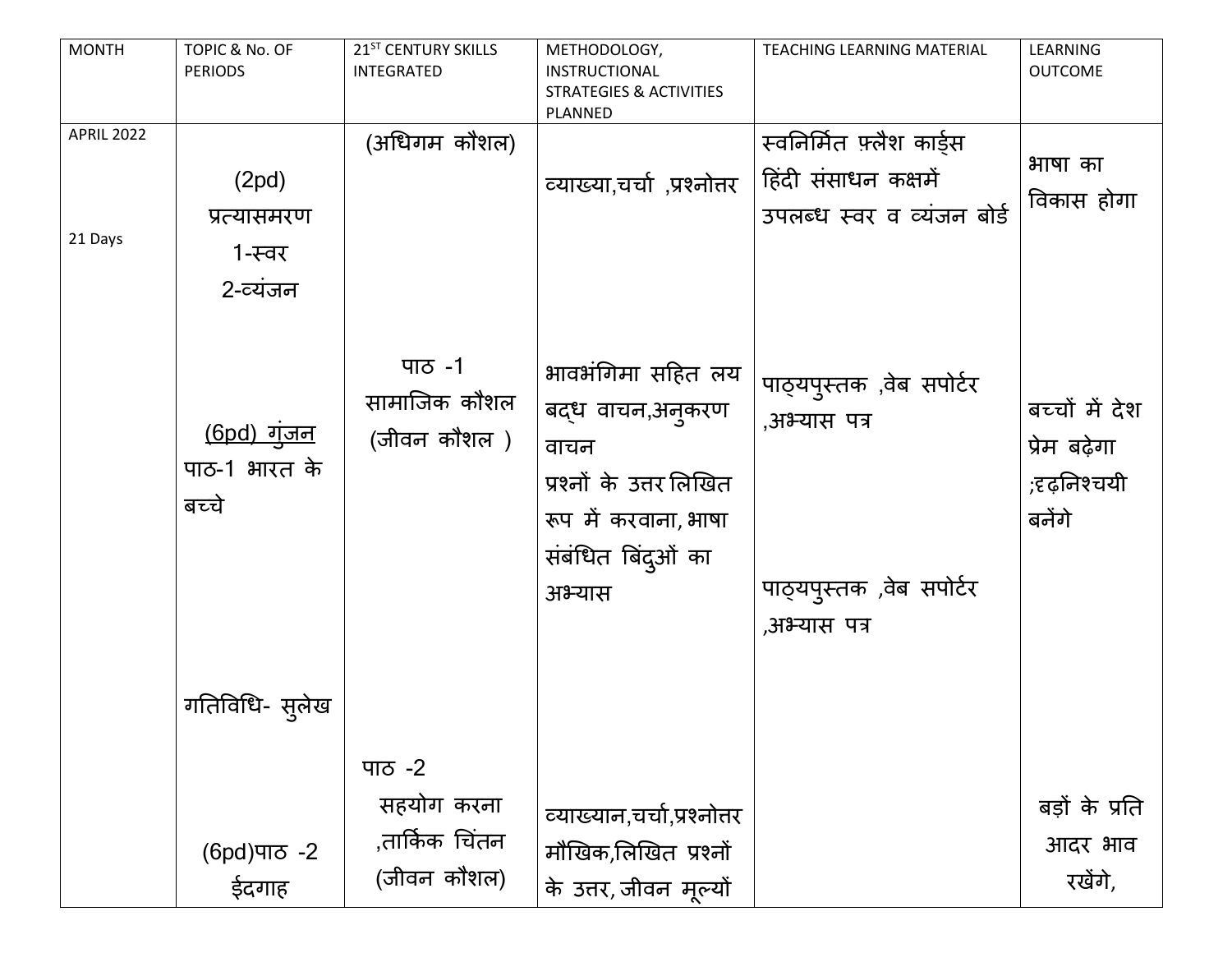|                                                  |                                                                     | पर आधारित प्रश्न हल                     |                                        | विवेकपूर्ण                                                                                                  |
|--------------------------------------------------|---------------------------------------------------------------------|-----------------------------------------|----------------------------------------|-------------------------------------------------------------------------------------------------------------|
|                                                  |                                                                     | कराना, सही वाक्य                        |                                        | निर्णय लेंगे,                                                                                               |
|                                                  |                                                                     | निर्माण करने पर बल                      |                                        | मुहावरों का                                                                                                 |
|                                                  |                                                                     | देना                                    |                                        | प्रयोग करना                                                                                                 |
|                                                  |                                                                     |                                         | पाठ्यपुस्तक वेब सपोर्टर,<br>कार्यपत्रक | सीख                                                                                                         |
| व्याकरण<br>(4pd)पाठ-1<br>भाषा ,व्याकरण<br>व लिपि | व्याकरण<br>रचनात्मकता व<br>नवाचार , तार्किक<br>चिंतन(अधिगम<br>कौशल) | व्याख्या,चर्चा ,प्रश्नोत्तर<br>प्रदर्शन | पाठ्यपुस्तक, वेब सपोर्टर               | छात्र भाषा<br>के लिखित व<br>मौखिक<br>स्वरूप से<br>परिचित, देशी<br>व विदेशी<br>भाषाओं के<br>बारे में जानेंगे |
| गतिविधि-चित्र                                    |                                                                     |                                         |                                        |                                                                                                             |
| देखकर(पेड़,चाँद,                                 |                                                                     |                                         |                                        |                                                                                                             |
| सूरज आम)                                         |                                                                     |                                         |                                        |                                                                                                             |
| इनके नाम चार                                     |                                                                     |                                         |                                        |                                                                                                             |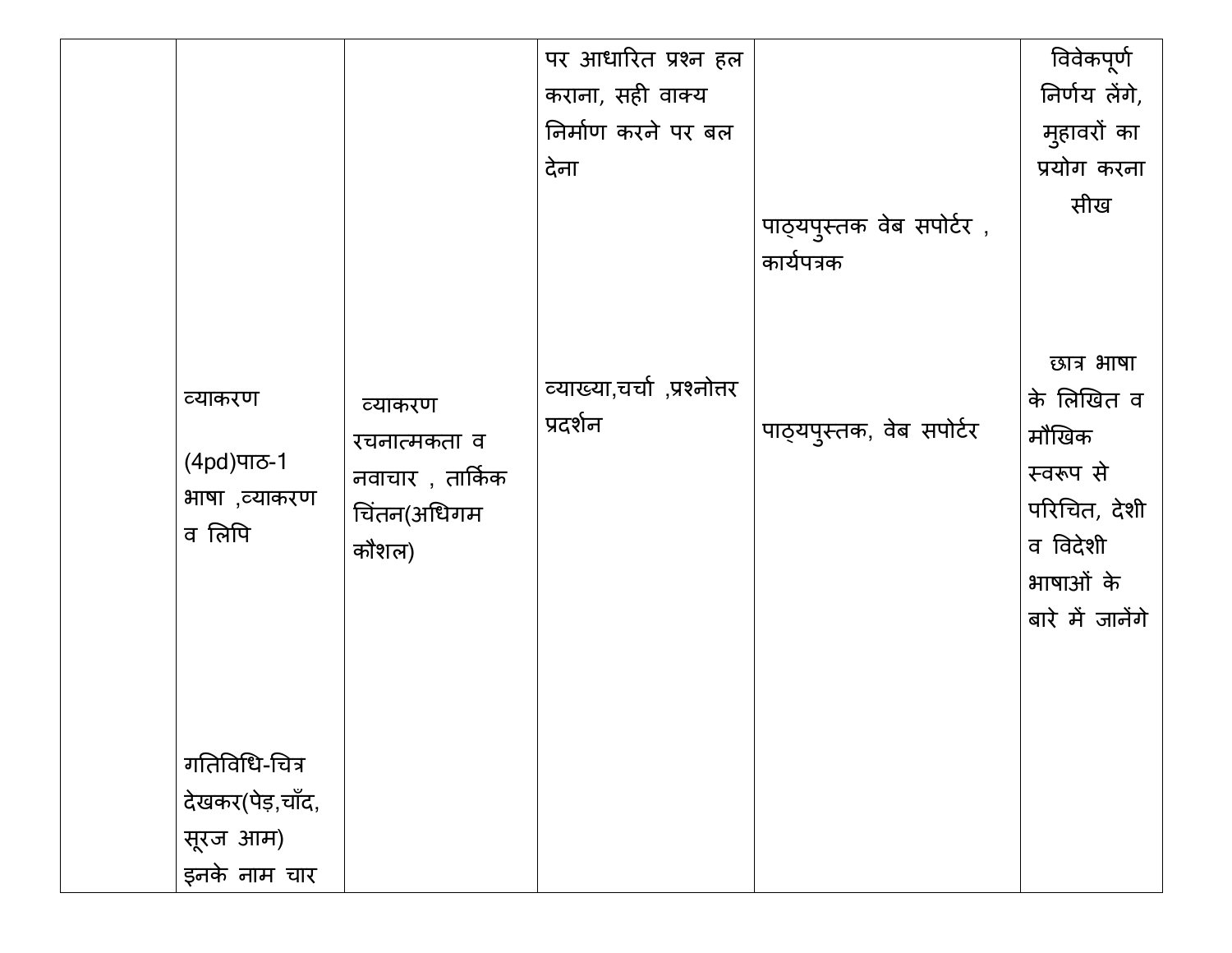|                    | अलग भाषाओं में                                   |                                                           |                                                                                                        |                                                 |                                                                                                                                                                                |
|--------------------|--------------------------------------------------|-----------------------------------------------------------|--------------------------------------------------------------------------------------------------------|-------------------------------------------------|--------------------------------------------------------------------------------------------------------------------------------------------------------------------------------|
|                    | लिखें                                            |                                                           |                                                                                                        |                                                 |                                                                                                                                                                                |
| MAY2022<br>21 Days | May<br>गुंजन<br>(6pd) ਧਾਠ -3<br>स्वामी विवेकानंद | पाठ $-3$<br>नेतृत्व ,सामाजिकता<br>का विकास (जीवन<br>कौशल) | पूरे हाव भाव से पाठ<br>पढ़कर सुनाना,<br>अनुकरण वाचन, बच्चों<br>से एक एक अनुच्छेद<br>का वाचन कराना, पाठ | पाठ्यपुस्तक, वेब सपोर्टर,                       | बच्चे सच्चाई<br>के मार्ग पर<br>चलना सीखेंगे<br>,स्वामी<br>विवेकानंद के                                                                                                         |
|                    | गतिविधि- काव्य<br>-पाठ                           |                                                           | में दिए गए नए शब्द<br>बताना                                                                            |                                                 | अच्छे गुणों से<br>अवगत होंगे                                                                                                                                                   |
|                    | व्याकरण<br>$(4pd)$ ਧਾਠ -2<br>वर्णमाला            | पाठ $-2$<br>पूर्वज्ञान की जाँच<br>(साक्षरता कौशल)         | व्याख्या,चर्चा,प्रश्नोत्तर<br>प्रदर्शन                                                                 | , हिंदी संसाधन कक्षमें<br>उपलब्ध वर्णमाला बोर्ड | छात्र वर्ण के<br>प्रकार तथा<br>प्रयोग से<br>परिचित होंगे,<br>उनकी तार्किक<br>क्षमता व<br>चिंतन शक्ति<br>का विकास<br>होगा भाषा<br>प्रयोग में<br>क्रमिक रूप से<br>कुशलता प्राप्त |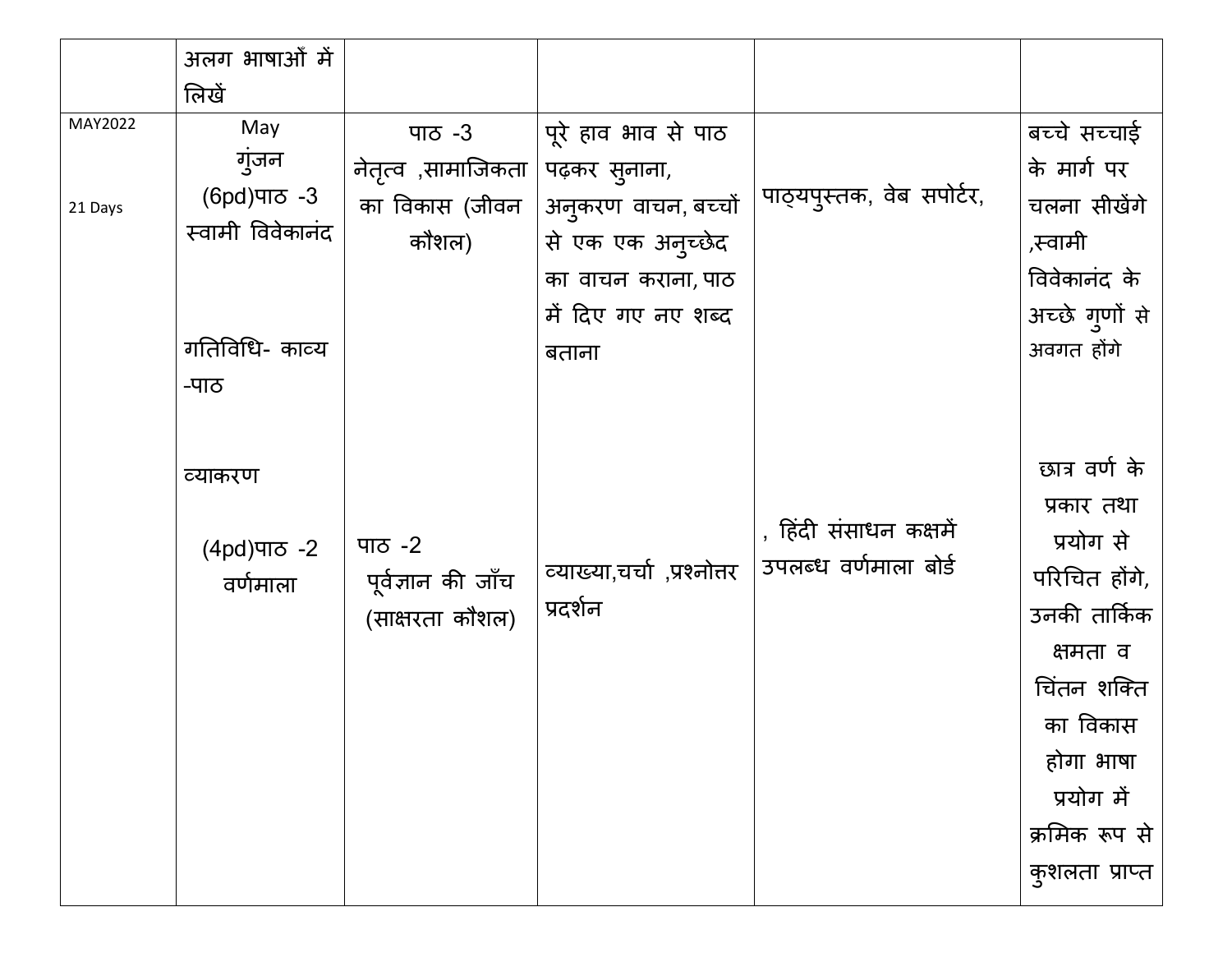|                  |               |                            |                          | होगी           |
|------------------|---------------|----------------------------|--------------------------|----------------|
| गतिविधि-         |               |                            |                          |                |
| ऐतिहासिक         |               |                            |                          |                |
| इमारतों के चित्र |               |                            |                          |                |
| चिपकाएँ व् उनके  |               |                            |                          |                |
| बारे में (20-30) |               |                            |                          |                |
| शब्दों में लिखें |               |                            |                          | संज्ञा शब्दों  |
| $(4pd)$ ਧਾਠ -3   |               |                            | पाठ्यपुस्तक वेब सपोर्टर  | की पहचान व     |
| संज्ञा           |               |                            | https://youtu.be/1bmhxf6 | उनके गीतों में |
|                  |               | व्याख्या,चर्चा,प्रश्नोत्तर | <b>K34Y</b>              | अंतर कर        |
|                  | पाठ $-3$      | प्रदर्शन                   |                          | पाएंगे         |
|                  | तार्किक चिंतन |                            |                          | व्यक्तिवाचक    |
|                  | (अधिगम कौशल)  |                            |                          | जातिवाचक       |
|                  |               |                            |                          | भाववाचक        |
|                  |               |                            |                          | शब्दों को      |
|                  |               |                            |                          | पहचान पाएँगे   |
|                  |               |                            |                          |                |
|                  |               |                            |                          | आत्मविश्वास    |
|                  |               |                            |                          | में वृद्धि     |
|                  |               |                            |                          |                |
| पुनरावृति        |               |                            |                          |                |
|                  |               |                            |                          |                |
|                  |               |                            |                          |                |
|                  |               | गूगल                       |                          |                |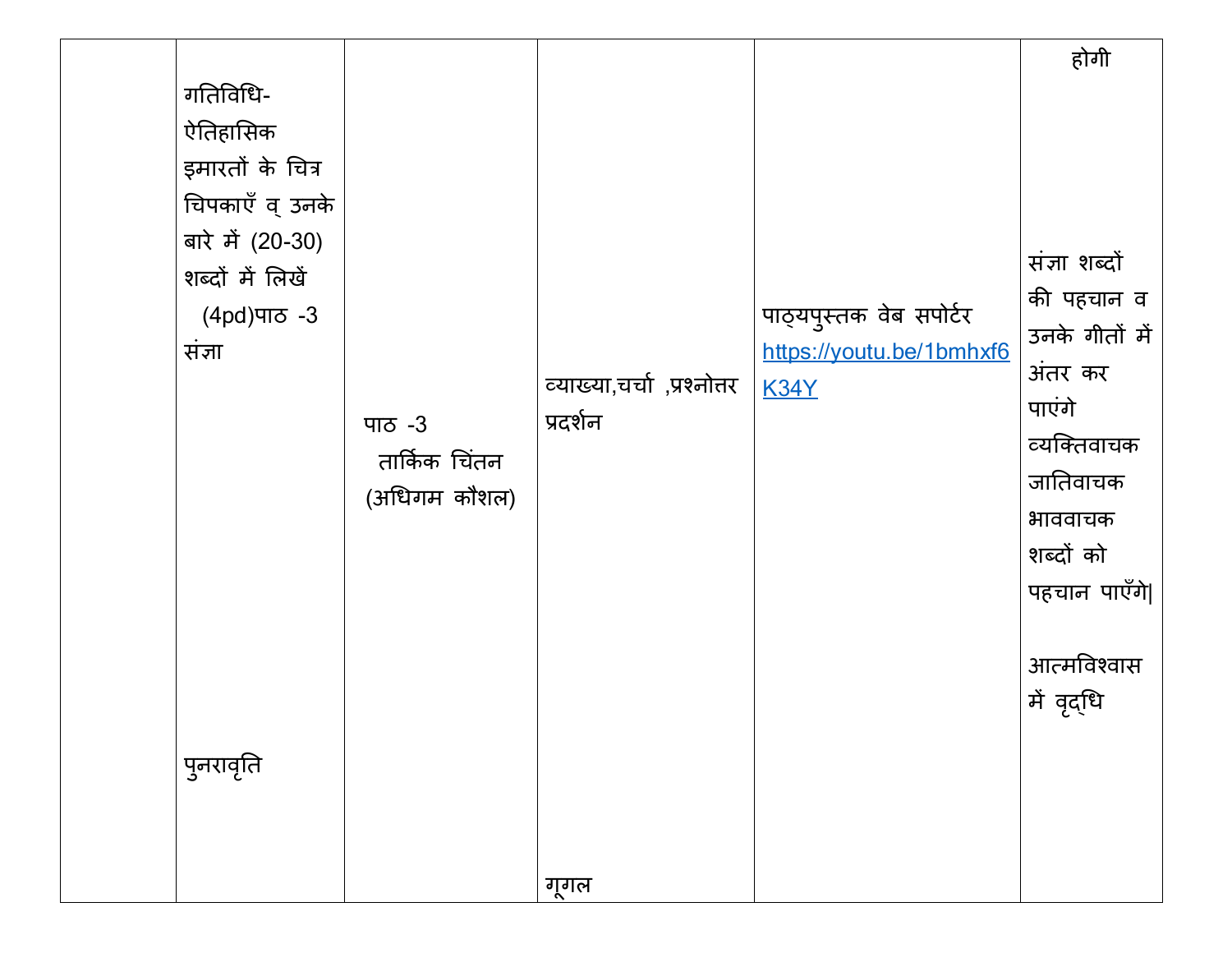|                 |                         | पाठ 1,2 (गुंजन)    | फॉर्म,कार्यपत्रक,मौखिक |                         |                 |
|-----------------|-------------------------|--------------------|------------------------|-------------------------|-----------------|
|                 |                         | पाठ-1,2,3          | परीक्षा                |                         |                 |
|                 |                         | (व्याकरण)          |                        |                         |                 |
|                 |                         | मई- हिंदी          |                        |                         |                 |
|                 |                         | परीक्षा(प्रथम इकाई |                        |                         |                 |
|                 |                         | परीक्षा(राउंड-1)   |                        |                         |                 |
|                 |                         |                    |                        |                         |                 |
|                 |                         |                    |                        |                         |                 |
|                 |                         |                    |                        |                         |                 |
| <b>JULY2022</b> |                         |                    |                        |                         |                 |
| 23 Days         | (6pd)पाਠ -4             | पाठ -4             | हाव भाव के साथ         | पाठ्यपुस्तक वेब सपोर्टर | प्रकृति प्रेम   |
|                 | प्रकृति की सुषमा        | रचनात्मकता व       | पूर्णस्वर में कविता    |                         | तथा सराहना      |
|                 |                         | नवाचार, पहल        | स्वयं                  |                         | बढ़ेगी, कठिन    |
|                 |                         | उत्पादकता (जीवन    | पढ़ना                  |                         | शब्द जानेंगे    |
|                 |                         | कौशल)              | प्रश्नोत्तरी           |                         | अनुस्वार व      |
|                 | गतिविधि- पाँच           |                    |                        |                         | अनुनासिक        |
|                 | अलग-अलगवृक्षों          |                    |                        |                         | शब्दों का       |
|                 | के पते चिपकाएँ          |                    |                        |                         | ज्ञान प्राप्त   |
|                 | व् उनके नाम             |                    |                        |                         | होगा            |
|                 | लिखें                   |                    |                        |                         |                 |
|                 |                         |                    |                        |                         | छात्र राष्ट्रीय |
|                 |                         |                    |                        |                         | चिन्ह के बारे   |
|                 | (6pd) ਧਾਠ <sub>-5</sub> |                    |                        |                         | में जानेंगे     |
|                 | हमारा तिरंगा            | पाठ -5             |                        |                         |                 |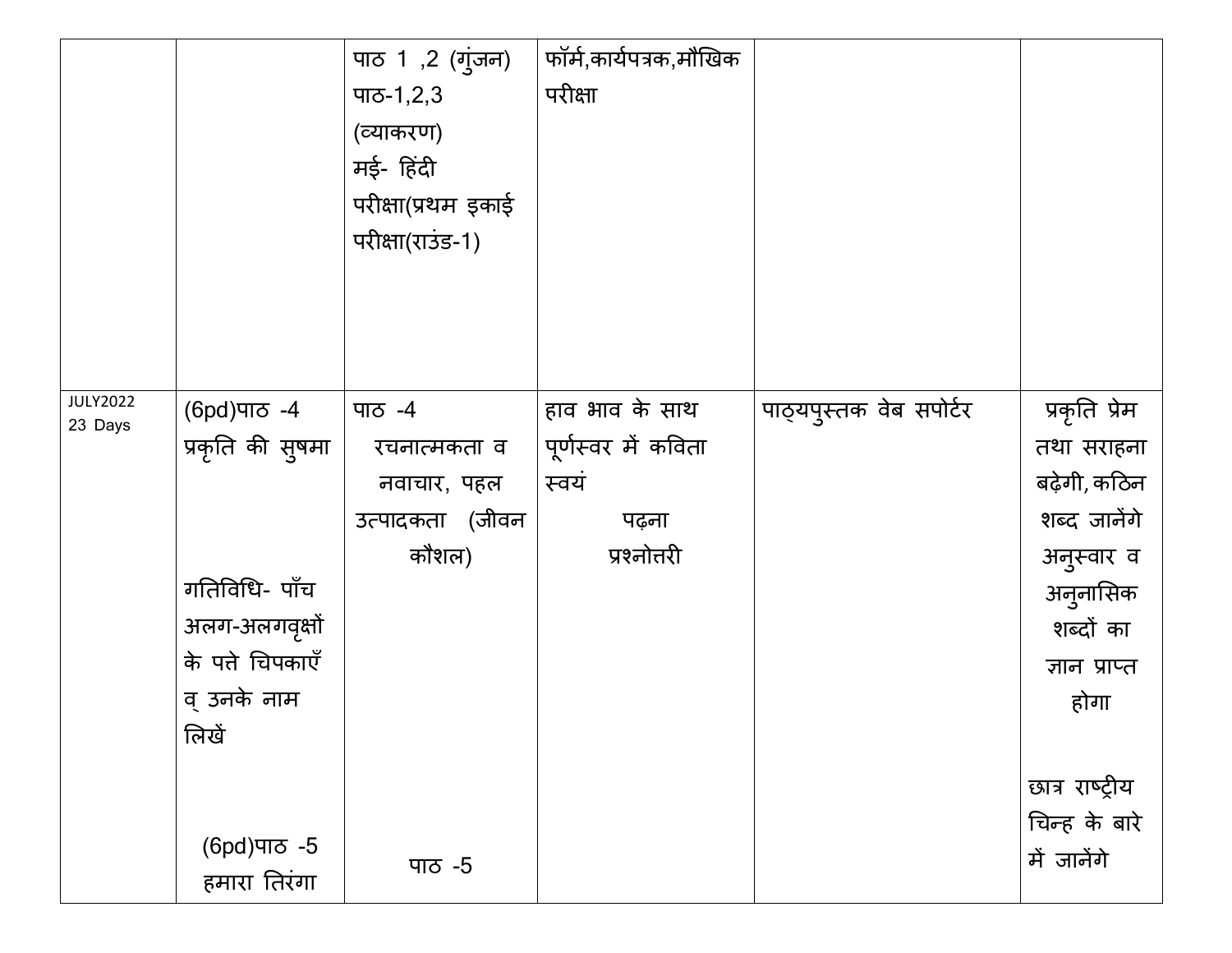| झंडा          | सहभागिता),       |                            |                         | चिन्हों के प्रति |
|---------------|------------------|----------------------------|-------------------------|------------------|
|               | सामाजिकता (जीवन  | छात्रों को राष्ट्रीय चिन्ह |                         | आदर भाव          |
|               | कौशल)            | की जानकारी देना,           |                         | रखेंगे छात्रों   |
|               |                  | बातों बातों में शीर्षक     |                         | का शब्द          |
|               |                  | में निहित बिंदुओं पर       |                         | भंडार बढ़ेगा     |
|               |                  | चर्चा करना, पाठ के         |                         |                  |
|               |                  | बाद भी एक शब्द अर्थ        |                         |                  |
|               |                  | के अलावा पाठ की            |                         |                  |
|               |                  | तैयारी के दौरान पाठ        |                         |                  |
|               |                  | में आए नए शब्द             |                         |                  |
|               |                  | श्यामपट्ट पर लिखते         |                         |                  |
|               |                  | जाना व अपने वाक्य          |                         |                  |
|               |                  | में प्रयोग करना            |                         |                  |
|               |                  |                            |                         |                  |
| व्याकरण       |                  |                            |                         | लिंग उनके        |
| (4pd) ਧਾਠ -4  | पाठ -4,5 तार्किक |                            | पाठ्यपुस्तक वेब सपोर्टर | प्रकार में       |
| लिंग          | चिंतन , भाषाई    |                            | https://youtu.be/SNwDB  | परिवर्तन के      |
| (4pd) ਯਾਨ - 5 | ज्ञान (अधिगम     |                            | Ai3vi8                  | नियम से          |
| वचन           | कौशल             |                            |                         | परिचित होंगे     |
|               |                  |                            |                         | शब्द भंडार में   |
|               |                  |                            |                         | वृद्धि होगी      |
|               |                  |                            |                         | व्याकरणिक        |
|               |                  |                            |                         | नियमों का        |
|               |                  |                            |                         | प्रयोग करने      |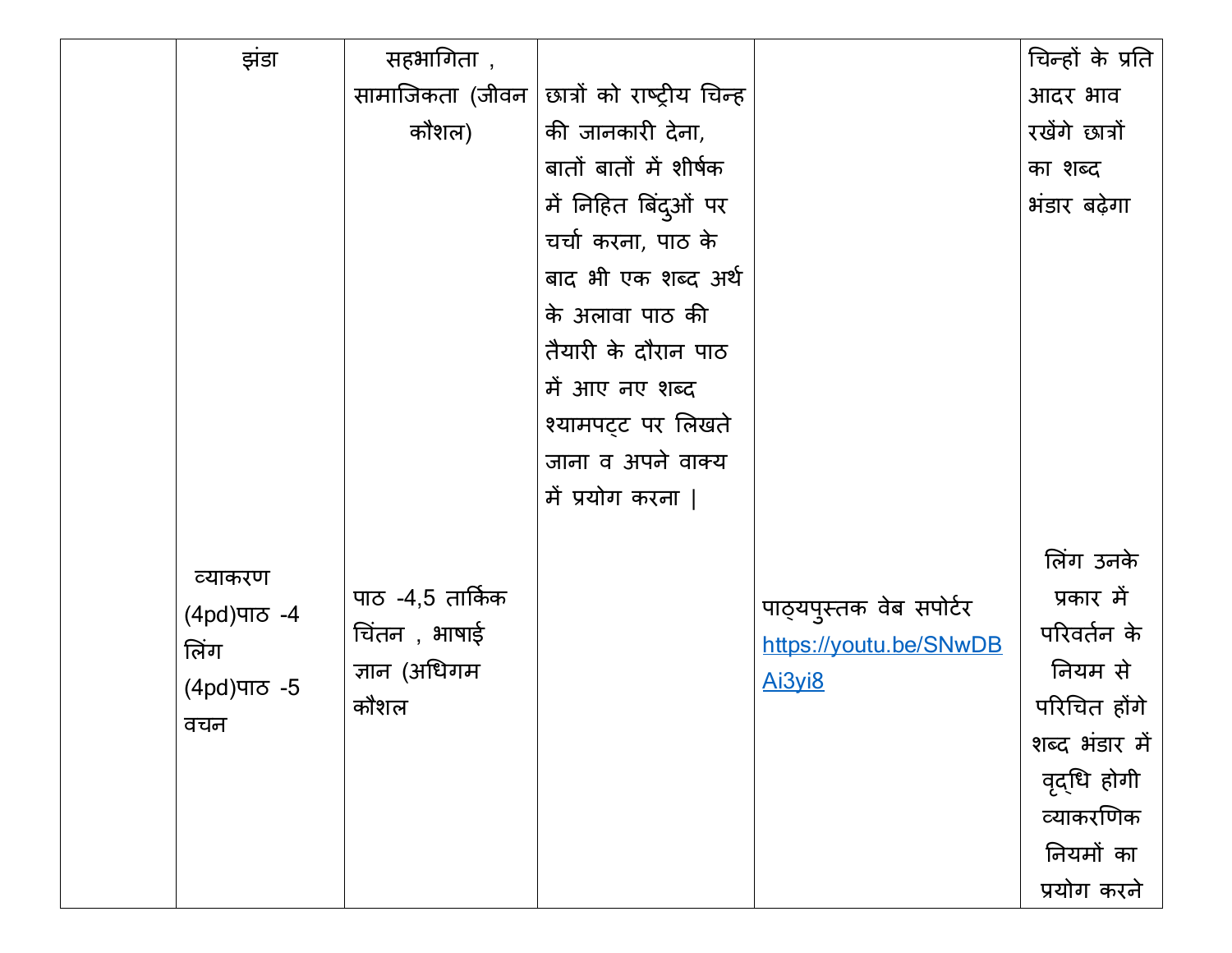|  |  | में कुशलता   |
|--|--|--------------|
|  |  | प्राप्त होगी |
|  |  | वचन की       |
|  |  | पहचान तथा    |
|  |  | प्रयोग कर    |
|  |  | पाएंगे शब्द  |
|  |  | भंडार में    |
|  |  | वृद्धि होगी  |
|  |  | भाषा व्यवहार |
|  |  | की समझ       |
|  |  | विकसित होगी  |
|  |  | तार्किक      |
|  |  | आधार पर      |
|  |  | वचन          |
|  |  | परिवर्तन कर  |
|  |  | पाएंगे       |
|  |  |              |
|  |  |              |
|  |  |              |
|  |  |              |
|  |  |              |
|  |  |              |
|  |  |              |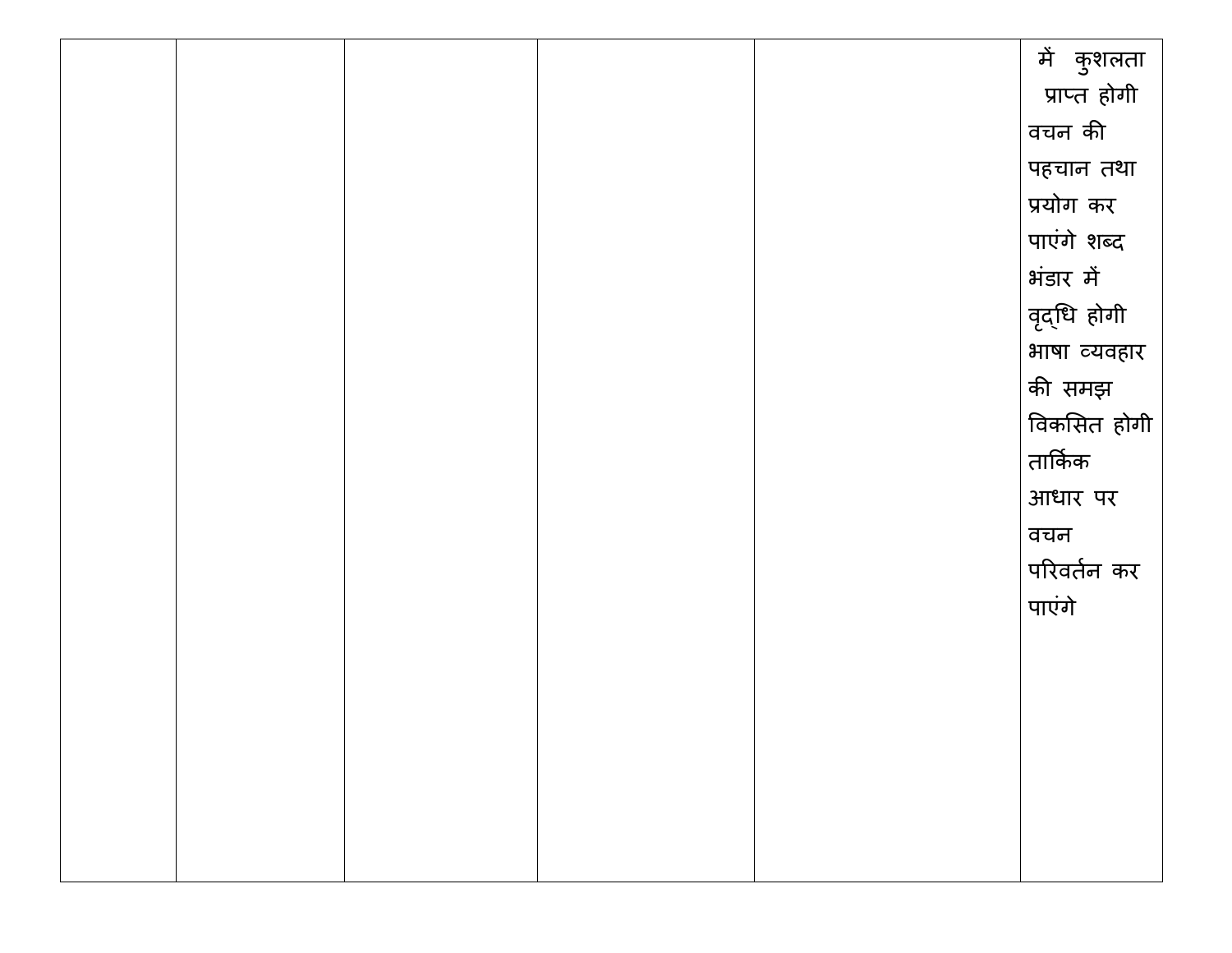|                       | गतिविधि-चित्र-<br>वर्णन |               |                      |                         |                |
|-----------------------|-------------------------|---------------|----------------------|-------------------------|----------------|
| AUGUST2022<br>23 Days | (5pd) ਧਾਠ <sub>-6</sub> | पाठ $-6$      | मौखिक प्रश्न को      | पाठ्यपुस्तक,अभ्यास पत्र | छात्र बचेंद्री |
|                       | एवेरेस्ट के साथ         | नेतृत्व (जीवन | बोलकर लिखित प्रश्नों |                         | पाल के बारे    |
|                       | मेरी भेंट               | कौशल)         | को पहले मौखिक से     |                         | में जानेंगे    |
|                       |                         |               | लिखित रूप में व्यक्त |                         | निडर साहसी     |
|                       |                         |               | करना, भाषा संबंधित   |                         | कर्म बनेंगे    |
|                       |                         |               | अभ्यास शब्दकोश क्रम  |                         |                |
|                       |                         |               | संयुक्त व्यंजन       |                         |                |
|                       |                         |               | अनुस्वार सभी के      |                         |                |
|                       |                         |               | प्रयोग पर ध्यान देना |                         |                |
|                       | गतिविधि-                |               |                      |                         |                |
|                       | प्रो.कबड्डी लीग,        |               |                      |                         |                |
|                       | .कबड्डी                 |               |                      |                         |                |
|                       | विश्वकप,यू.के.          |               |                      |                         |                |
|                       | कबड़डी कप,              |               |                      |                         |                |
|                       | कबड्डी लीग का           |               |                      |                         |                |
|                       | लोगो बनाएँ              |               |                      |                         |                |
|                       |                         |               |                      |                         |                |
|                       |                         |               |                      |                         |                |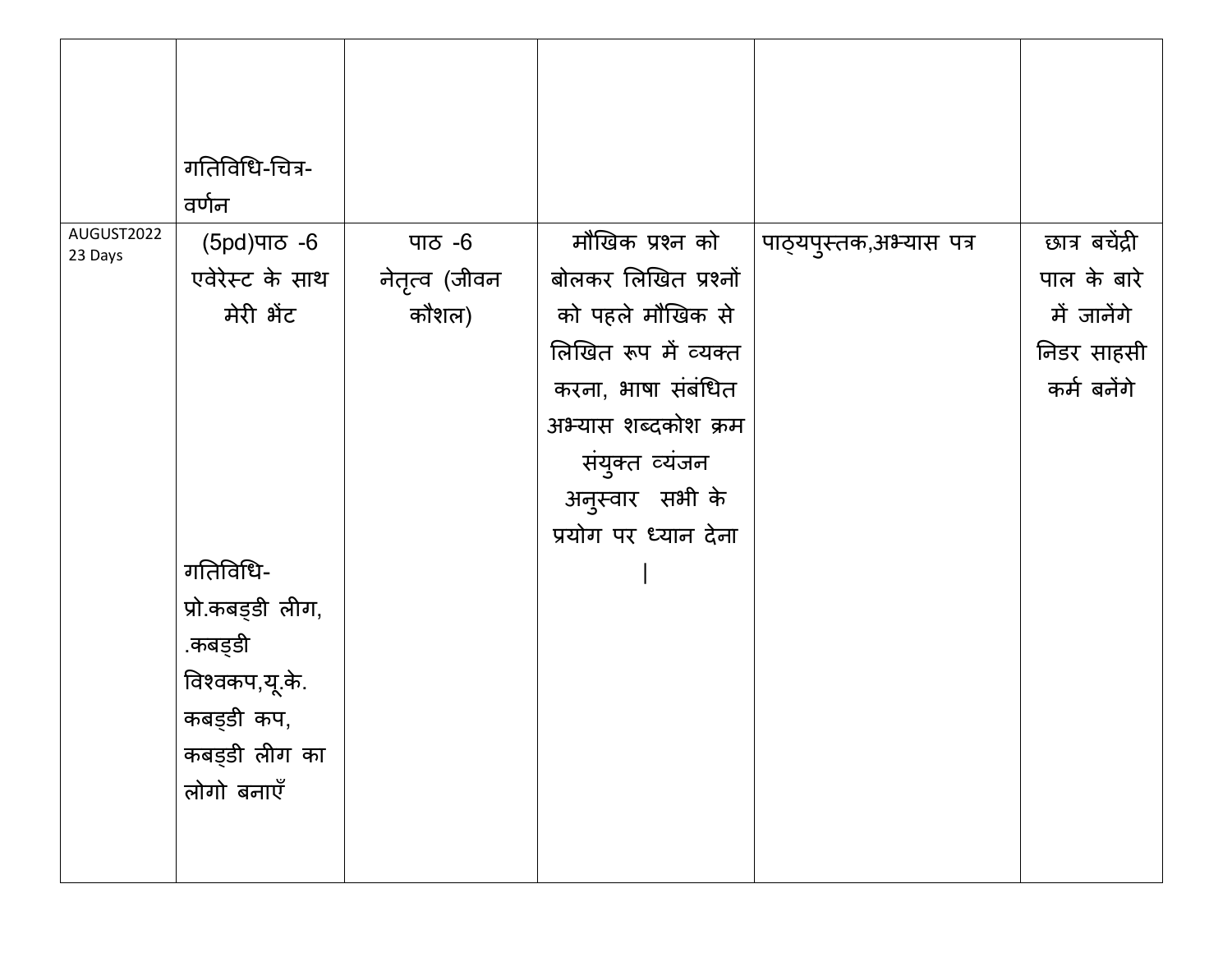|                |                    |                     |                         | छात्र निस्वार्थ |
|----------------|--------------------|---------------------|-------------------------|-----------------|
|                |                    |                     | पाठ्यपुस्तक,अभ्यास पत्र | भाव से दूसरों   |
|                | पाठ -7             |                     |                         | की सहायता       |
| (5pd)ਧਾਠ -7    | लचक , सहभागिता     |                     |                         | करेंगे दूसरों   |
| चींटी और कबूतर | , सामाजिक          | कविता का वाचन       |                         | की मदद          |
|                | कौशल(जीवन          | करवाना कविता में    |                         | करने से स्वयं   |
|                | कौशल)              | आए कठिन शब्दों को   |                         | का भी लाभ       |
|                |                    | श्यामपट्ट पर लिखवा  |                         | होता है यह      |
|                |                    | कर वाक्य में प्रयोग |                         | जानेंगे         |
|                |                    | करवाना              |                         |                 |
|                |                    |                     |                         |                 |
|                |                    |                     |                         |                 |
|                |                    |                     |                         |                 |
|                |                    |                     |                         |                 |
|                |                    |                     |                         |                 |
| व्याकरण        | रचनात्मकता का      |                     |                         |                 |
| (2pd)अनुच्छेद  | कौशल (अधिगम        |                     |                         |                 |
| लेखन           | कौशल)              |                     |                         |                 |
|                | पाठ 3 ,4(गुंजन)    |                     |                         |                 |
|                | पाठ-4,5            |                     |                         |                 |
| पुनरावृति      | (व्याकरण)          |                     |                         |                 |
|                | अगस्त- हिंदी       |                     |                         |                 |
|                | परीक्षा(प्रथम इकाई |                     |                         |                 |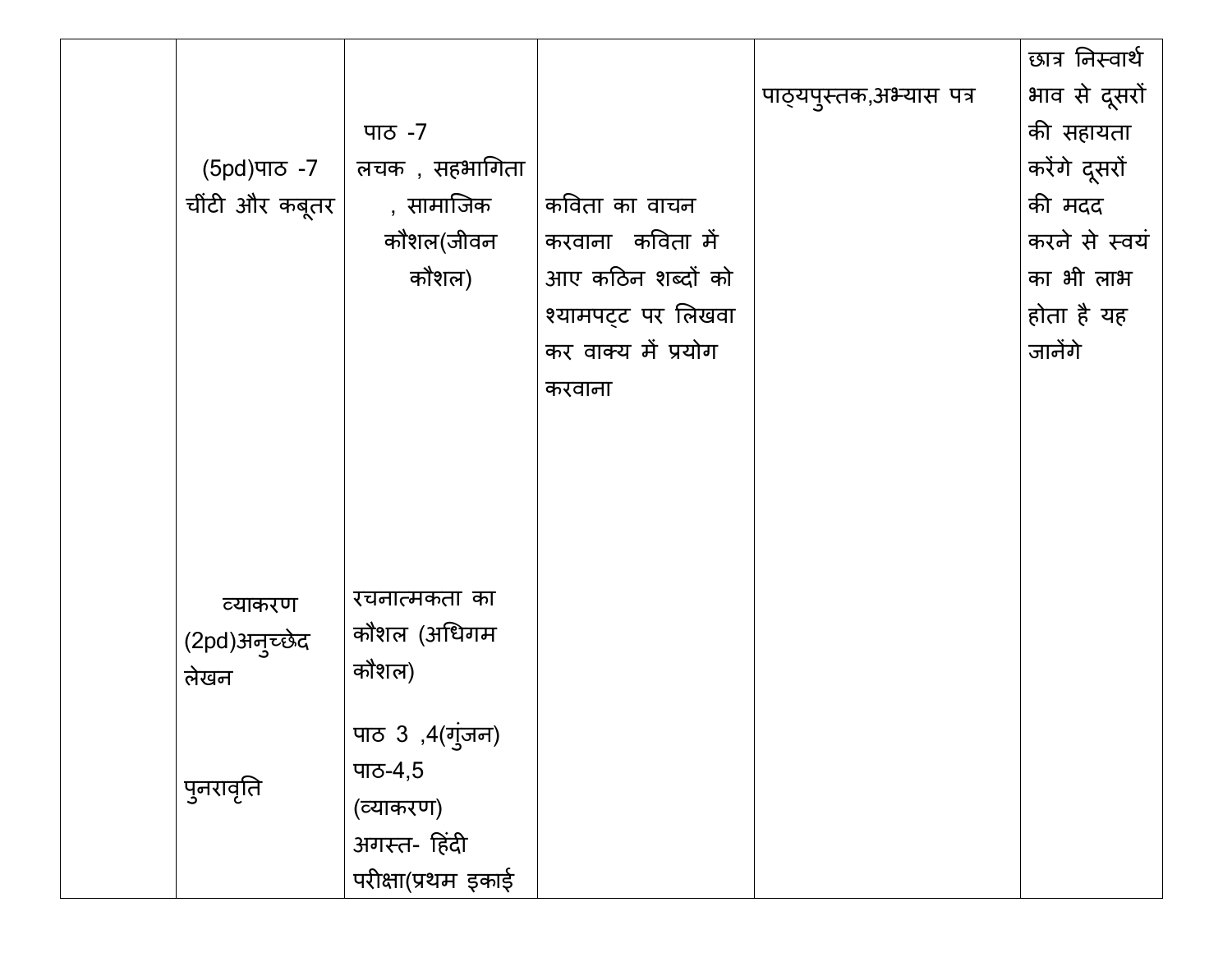|                   |                                                                        | परीक्षा(राउंड-2)                                |                     |                                              |                           |
|-------------------|------------------------------------------------------------------------|-------------------------------------------------|---------------------|----------------------------------------------|---------------------------|
| SEPTEMBER<br>2022 | गुंजन                                                                  | <u>ਧਾਨ -8</u>                                   | बच्चों को दादाजी और | पाठ्यपुस्तक,प्रस्तुतीकरण                     | छात्र कबड्डी              |
| 24 Days           | $(4pd)$ ਧਾਨ -8                                                         | नेतृत्व और                                      | अंगूर की भूमिका शॉप |                                              | के विषय में               |
|                   | कबड़डी                                                                 | उत्तरदायित्व                                    | पर संवाद पढ़ने को   |                                              | जानेंगे उनका              |
|                   |                                                                        | ,स्वनिर्देश (जीवन                               | कहना अशुद्ध         |                                              | आत्मविश्वास               |
|                   |                                                                        | कौशल)                                           | उच्चारण वाले शब्दों |                                              | बढ़ेगा स्वस्थ             |
|                   |                                                                        |                                                 | को बोर्ड पर लिखकर   |                                              | जीवन शैली                 |
|                   |                                                                        |                                                 | शुद्ध उच्चारण       |                                              | अपनाएंगे                  |
|                   | गतिविधि-                                                               |                                                 | करवाना              |                                              | बहुवचन                    |
|                   | प्रश्नोतरी                                                             |                                                 |                     |                                              | विलोम शब्दों              |
|                   |                                                                        |                                                 |                     |                                              | को जालेंगे                |
|                   | व्याकरण<br>(2pd)अनुछेद<br>लेखन<br>(2pd)औपचारिक<br>पत्र<br>गतिविधि-वाचन | व्याकरण<br>रचनात्मकता का<br>कौशल (अधिगम<br>कौशल |                     | https://youtu.be/ cqMAE<br>gGnU<br>पत्र-लेखन | आत्मविश्वास<br>में वृद्धि |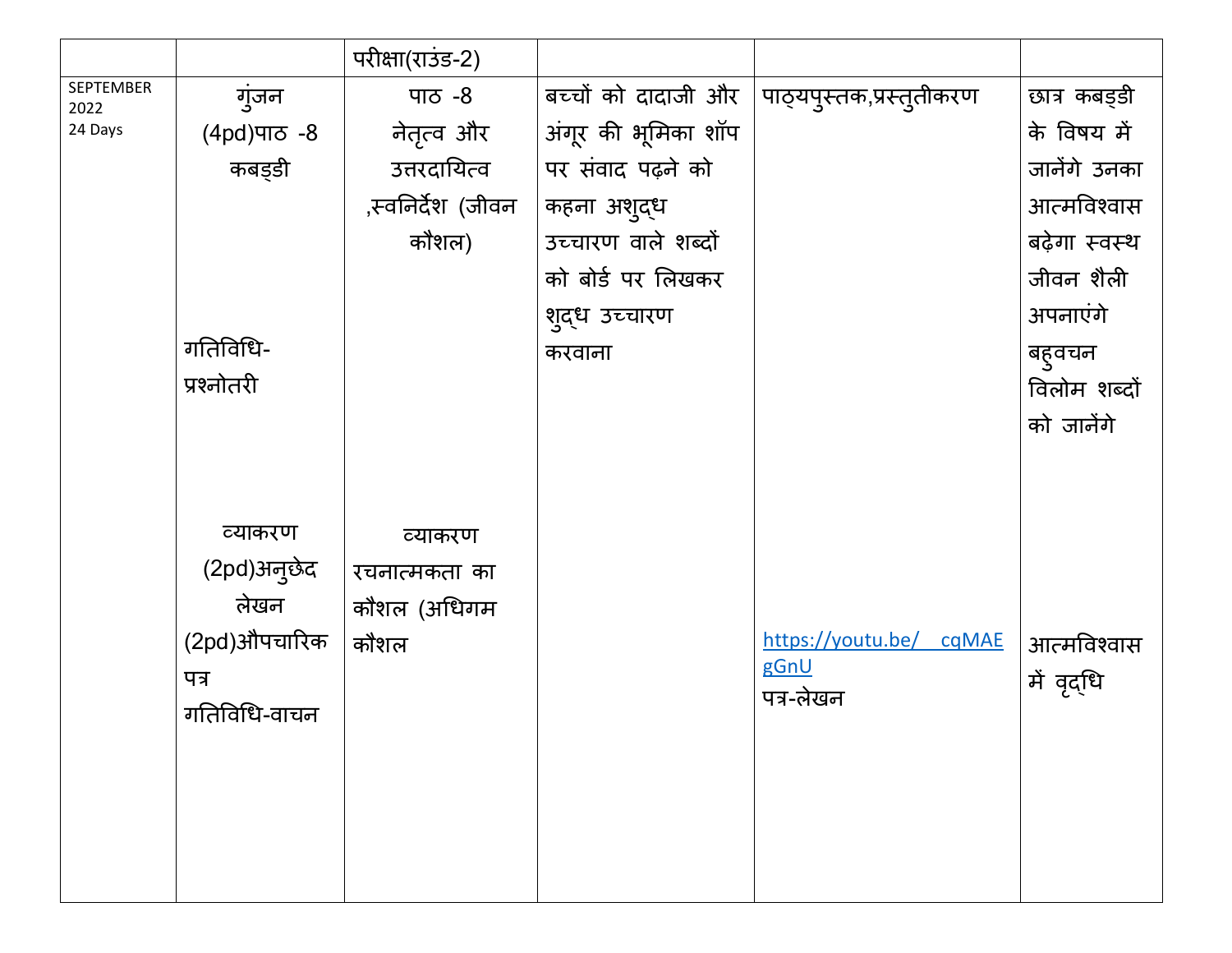|        | पुनरावृति                          |                     | गूगल                                                                    |  |
|--------|------------------------------------|---------------------|-------------------------------------------------------------------------|--|
|        |                                    |                     | फॉर्म,कार्यपत्रक,मौखिक                                                  |  |
|        |                                    | पाठ $5,6,7,8$       | परीक्षा                                                                 |  |
|        |                                    | (गुंजन)             |                                                                         |  |
|        |                                    | पाठ-                |                                                                         |  |
|        |                                    | 1,2,3,4,5,11,12,    |                                                                         |  |
|        |                                    | अपठित               |                                                                         |  |
|        |                                    | गद्यांश,चित्र       |                                                                         |  |
|        |                                    | वर्णन,पत्र-         |                                                                         |  |
|        |                                    | लेखन,अनुच्छेद       |                                                                         |  |
|        |                                    | लेखन)               |                                                                         |  |
|        |                                    | (व्याकरण)           |                                                                         |  |
|        |                                    | सितम्बर- हिंदी      |                                                                         |  |
|        |                                    | अर्धवार्षिक परीक्षा |                                                                         |  |
|        |                                    |                     |                                                                         |  |
| TERM 1 |                                    |                     |                                                                         |  |
|        | सितम्बर- हिंदी अर्धवार्षिक परीक्षा |                     |                                                                         |  |
|        | पाठ 5,6,7,8 (गुंजन)                |                     |                                                                         |  |
|        |                                    |                     | पाठ-1,2,3,4,5,11,12,(अपठित गद्यांश,चित्र वर्णन,पत्र-लेखन,अनुच्छेद लेखन) |  |
|        | (व्याकरण)                          |                     |                                                                         |  |
|        |                                    |                     |                                                                         |  |
|        |                                    |                     |                                                                         |  |
|        |                                    |                     |                                                                         |  |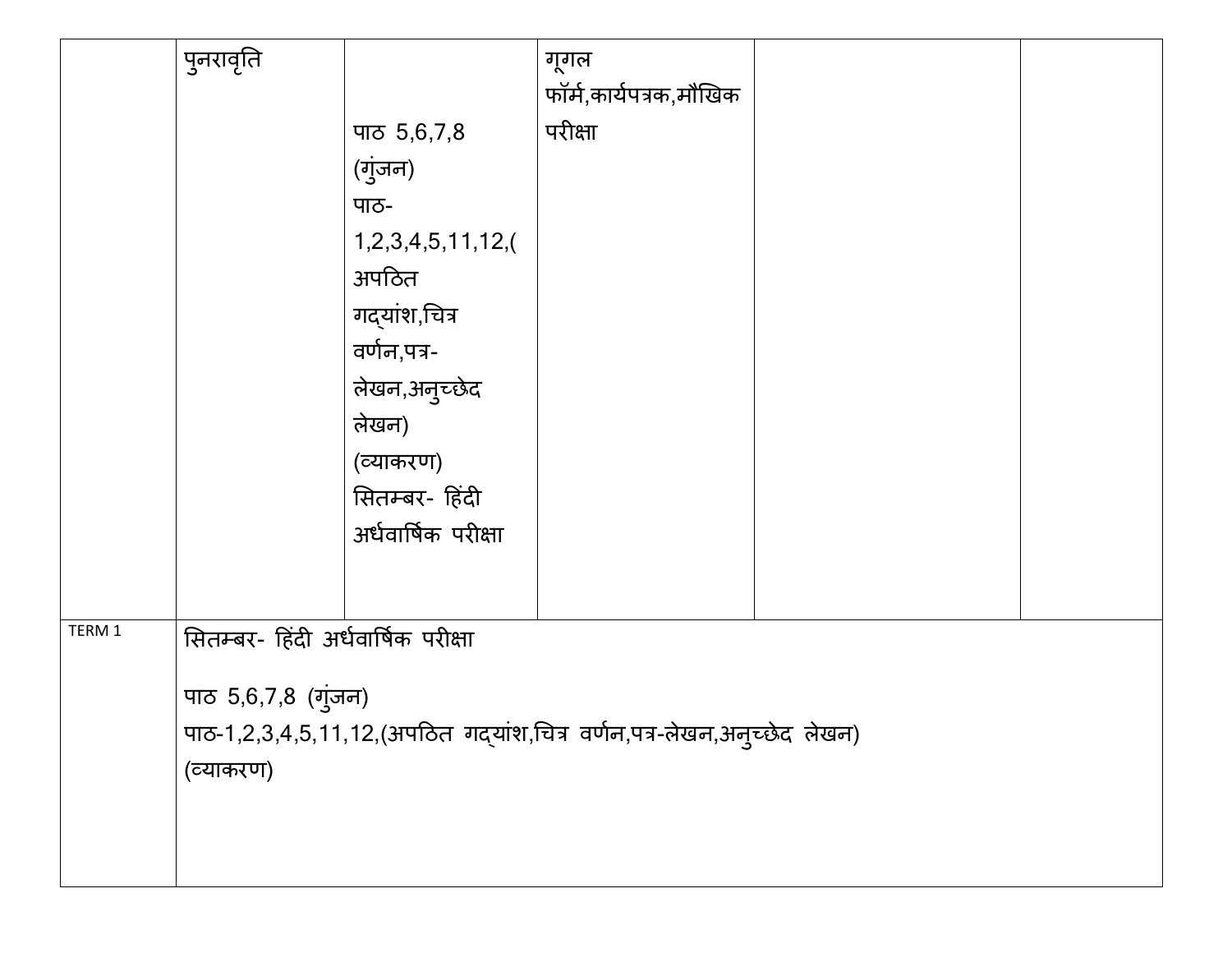| OCTOBER202<br>$\overline{a}$ | गुंजन          | पाठ -9          | कविता का वाचन       |                           | छात्र      |
|------------------------------|----------------|-----------------|---------------------|---------------------------|------------|
| 15Days                       | (5pd) ਧਾਠ -9   | रचनात्मकता ,    | करवाना कविता में    |                           | लयबद्ध     |
|                              | कदंब का पेड़   | कल्पनाशक्ति     | आए कठिन शब्दों को   |                           | वाचन       |
|                              |                | (अधिगम कौशल)    | श्यामपट्ट पर लिखवा  |                           | करना       |
|                              |                |                 | कर वाक्य में प्रयोग |                           | सीखेंगे    |
|                              |                |                 | करवाना              |                           | शुद्ध      |
|                              | गतिविधि- हिंदी |                 |                     |                           | उच्चारण    |
|                              | महीनों के नाम  |                 |                     |                           | करेंगे     |
|                              |                |                 |                     |                           | कविता में  |
|                              |                | पाठ $-6$        |                     |                           | आए         |
|                              | व्याकरण        | तार्किक चिंतन व |                     |                           | जीवन       |
|                              | (4pd) ਯਾਨ -6   | समस्या सुलझाना  |                     |                           | मूल्यों को |
|                              | क्रिया         | (अधिगम कौशल)    |                     | https://youtu.be/FZRPhoiW | जीवन में   |
|                              |                |                 |                     | H2c                       | अपनाएंगे   |
|                              |                |                 |                     | क्रिया                    |            |
|                              |                |                 |                     |                           | वह काल     |
|                              |                |                 |                     |                           | शब्दों की  |
|                              |                |                 |                     |                           | पहचान व    |
|                              |                |                 |                     |                           | प्रयोग कर  |
|                              |                |                 |                     |                           | पाएंगे     |
|                              |                |                 |                     |                           | ,काल के    |
|                              |                |                 |                     |                           | भेदों को   |
|                              |                |                 |                     |                           | समझ        |
|                              |                |                 |                     |                           |            |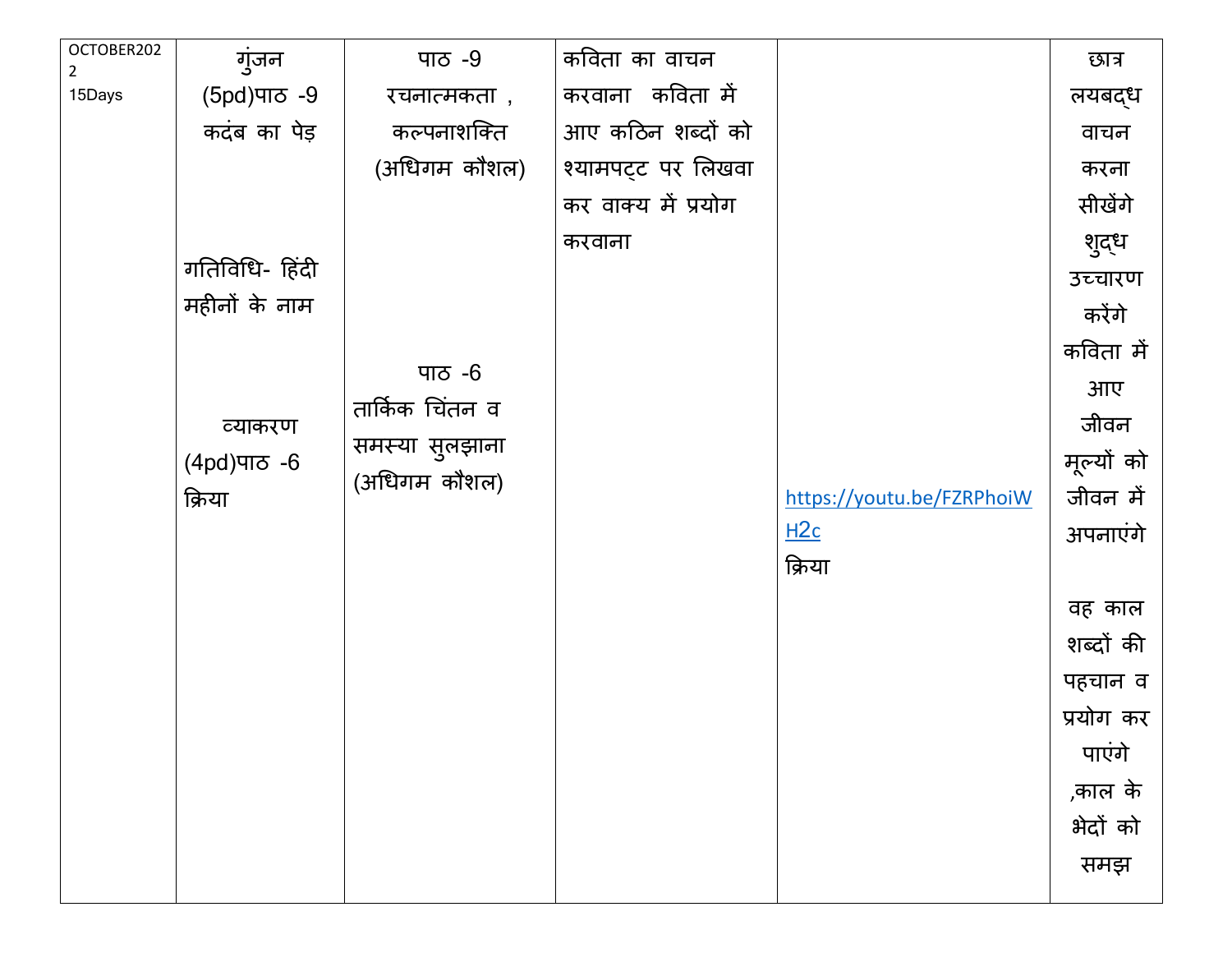|           |                   |                 |                        |                          | पाएंगे      |
|-----------|-------------------|-----------------|------------------------|--------------------------|-------------|
|           |                   |                 |                        |                          | ,वैज्ञानिक  |
|           |                   |                 |                        |                          | दृष्टिकोण   |
|           |                   |                 |                        |                          | का विकास    |
|           |                   |                 |                        |                          | होगा        |
|           |                   |                 |                        |                          | आत्मवि      |
|           |                   |                 |                        |                          | श्वास में   |
|           | गतिविधि-त्योहारों |                 |                        |                          | भी वृद्धि   |
|           | का कोलाज          |                 |                        |                          | होगी        |
|           |                   |                 |                        |                          |             |
| NOVEMBER2 |                   |                 |                        |                          |             |
| 022       | गुंजन             |                 | बच्चों से उनके गांव के | पाठ्यपुस्तक,प्रस्तुतीकरण | छात्र गांव  |
| 23 Days   | (5pd) ਧਾਠ-10      | पाठ-10          | बारे में जानकारी लेना  |                          | के बारे में |
|           | अपना गाँव         | सामाजिकता       |                        |                          | जानेंगे     |
|           |                   | ,अनुकूलनशीलता   |                        |                          | शहर और      |
|           |                   | (जीवन कौशल)     |                        |                          | गांव के     |
|           |                   |                 |                        |                          | वातावरण     |
|           | गतिविधि-शब्द-     |                 |                        |                          | जीवन        |
|           | अन्ताक्षरी        |                 |                        |                          | रहन-सहन     |
|           |                   |                 |                        |                          | में अंतर    |
|           |                   |                 |                        |                          | जान पाएंगे  |
|           |                   |                 |                        |                          | पाठ का      |
|           | व्याकरण           | पाठ -7          |                        |                          | शुद्ध       |
|           | $(4pd)$ ਧਾਠ -7    | तार्किक चिंतन व |                        |                          | वाचन        |
|           |                   |                 |                        |                          |             |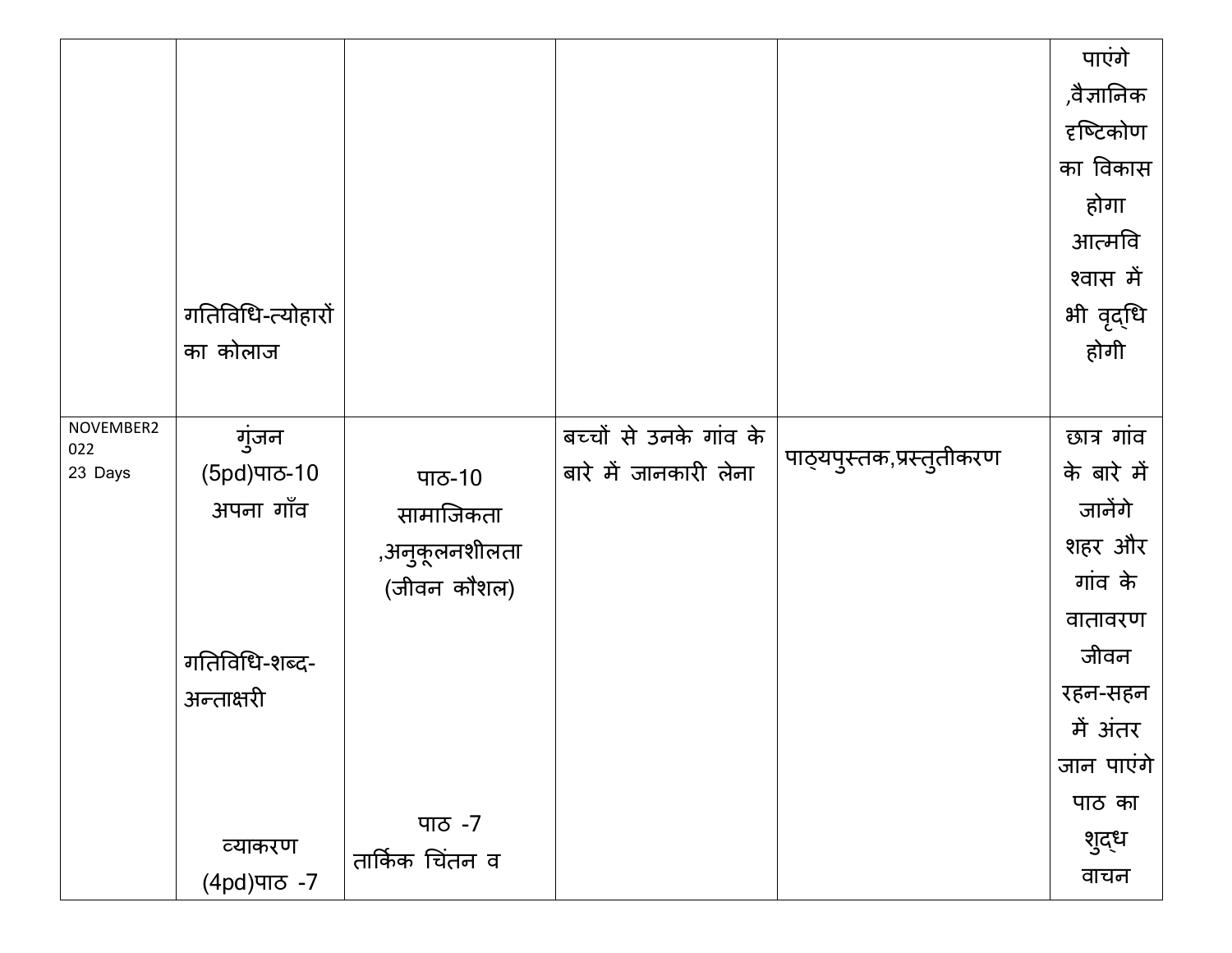| विराम चिन्ह    | समस्या सुलझाना |                               | करेंगे    |
|----------------|----------------|-------------------------------|-----------|
|                | (अधिगम कौशल)   |                               |           |
|                |                |                               |           |
|                |                |                               |           |
|                |                |                               | छात्र     |
|                |                |                               | विराम     |
|                |                |                               | चिन्ह की  |
|                |                |                               | पहचान में |
|                |                |                               | प्रयोग    |
|                |                |                               | सीख       |
| $(4pd)$ ਧਾਠ -8 |                |                               | पाएंगे    |
| व्याकरण        |                |                               |           |
|                |                | पाठ्यपुस्तक,स्वनिर्मित फ़्लैश | अर्थग्रहण |
|                |                | कार्ड्स                       | क्षमता का |
|                |                |                               | विकास     |
|                |                |                               | होगा      |
|                |                |                               | उच्चारण   |
|                |                |                               | व श्रवण   |
|                |                |                               | कौशल का   |
|                |                |                               | विकास     |
|                |                |                               |           |
|                |                |                               | होगा      |
|                |                |                               |           |
|                |                |                               | भाषा      |
|                |                |                               | विभाग की  |
|                |                |                               | सोच       |
|                |                |                               |           |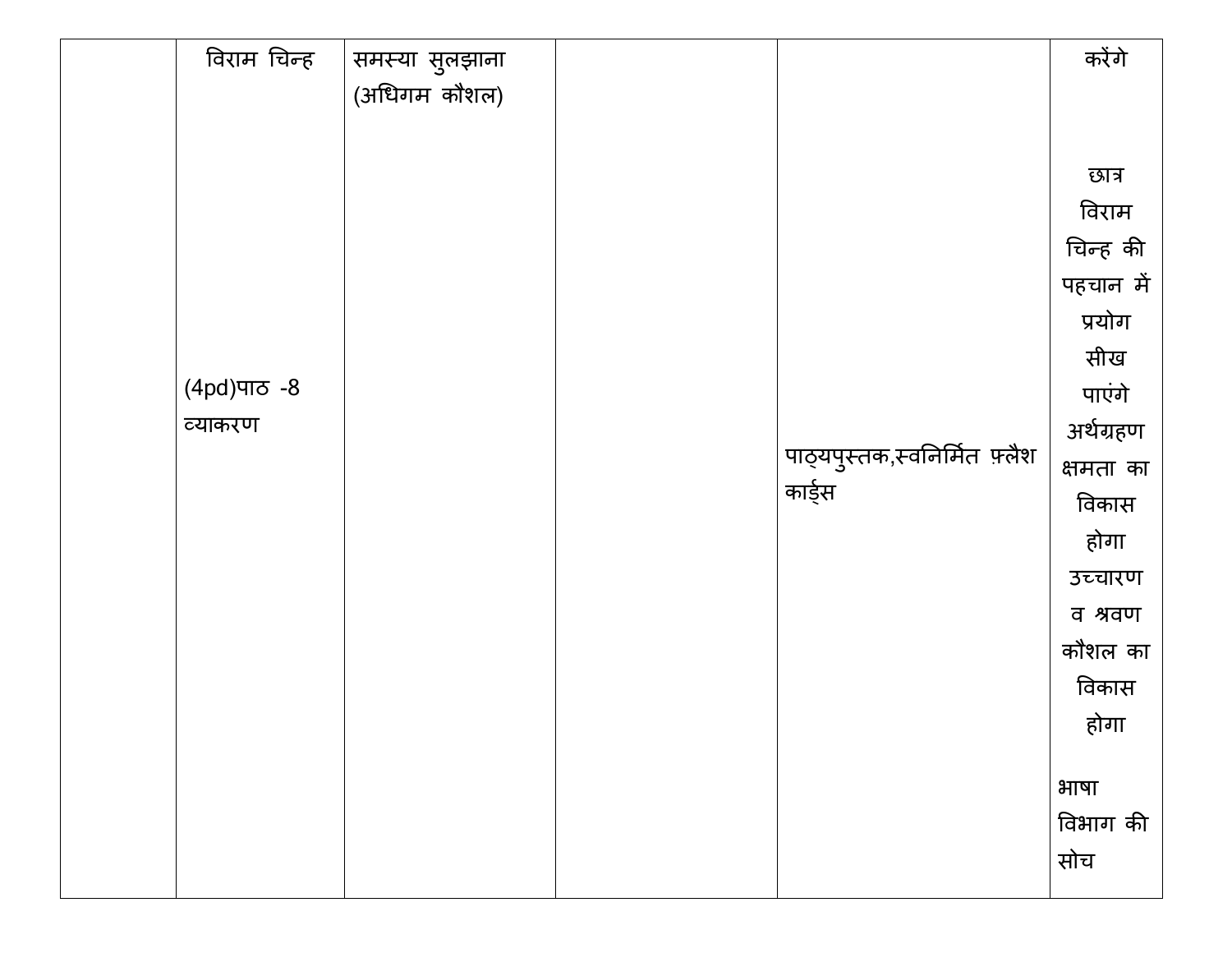|                  |                  |                     |                       |                          | समझ           |
|------------------|------------------|---------------------|-----------------------|--------------------------|---------------|
|                  |                  |                     |                       |                          | विकसित        |
|                  |                  |                     |                       |                          | होगी, शब्द    |
|                  |                  |                     |                       |                          | भंडार में     |
|                  |                  |                     |                       |                          |               |
|                  |                  |                     |                       |                          | वृद्धि        |
|                  |                  |                     |                       |                          | होगी पाठ      |
|                  | गतिविधि-श्रुतभाव |                     |                       |                          | पाठन की       |
|                  | ग्रहण            |                     |                       |                          | क्रिया        |
|                  |                  | पाठ 9,10 (गुंजन)    |                       |                          | रोचक व        |
|                  |                  | पाठ-6,7             |                       |                          | सार्थक        |
|                  | पुनरावृति        | (व्याकरण)           |                       |                          | बनेगी         |
|                  |                  | नवम्बर- हिंदी       |                       |                          |               |
|                  |                  | परीक्षा(द्वितीयइकाई |                       |                          |               |
|                  |                  | परीक्षा(राउंड-1)    |                       |                          |               |
| DECEMBER20<br>22 | गुंजन            | पाठ -11             | पाठ का वाचन करवाने    |                          | छात्र महान    |
| 19 Days          | (5pd) ਧਾਠ-11     | तकनीकी साक्षरता     | के बाद पाठ पर         | पाठ्यपुस्तक,प्रस्तुतीकरण | वैज्ञानिक     |
|                  | आइज़क न्यूटन     | (साक्षरता कौशल)     | आधारित प्रश्न पूछना   |                          | के बारे में   |
|                  |                  |                     | हॉट पढ़ाने के उपरांत  |                          | जानेंगे       |
|                  |                  |                     | पाठ में आए मूल्यों    |                          | उनके          |
|                  |                  |                     | जैसे लगन ,परीक्षा में |                          | जीवन से       |
|                  |                  |                     | ज्ञानिक दृष्टिकोण     |                          | प्रेरणा लेंगे |
|                  |                  |                     | आदि को जानने का       |                          | उनका          |
|                  | गतिविधि-वाचन     |                     | प्रयास करना           |                          | शब्द भंडार    |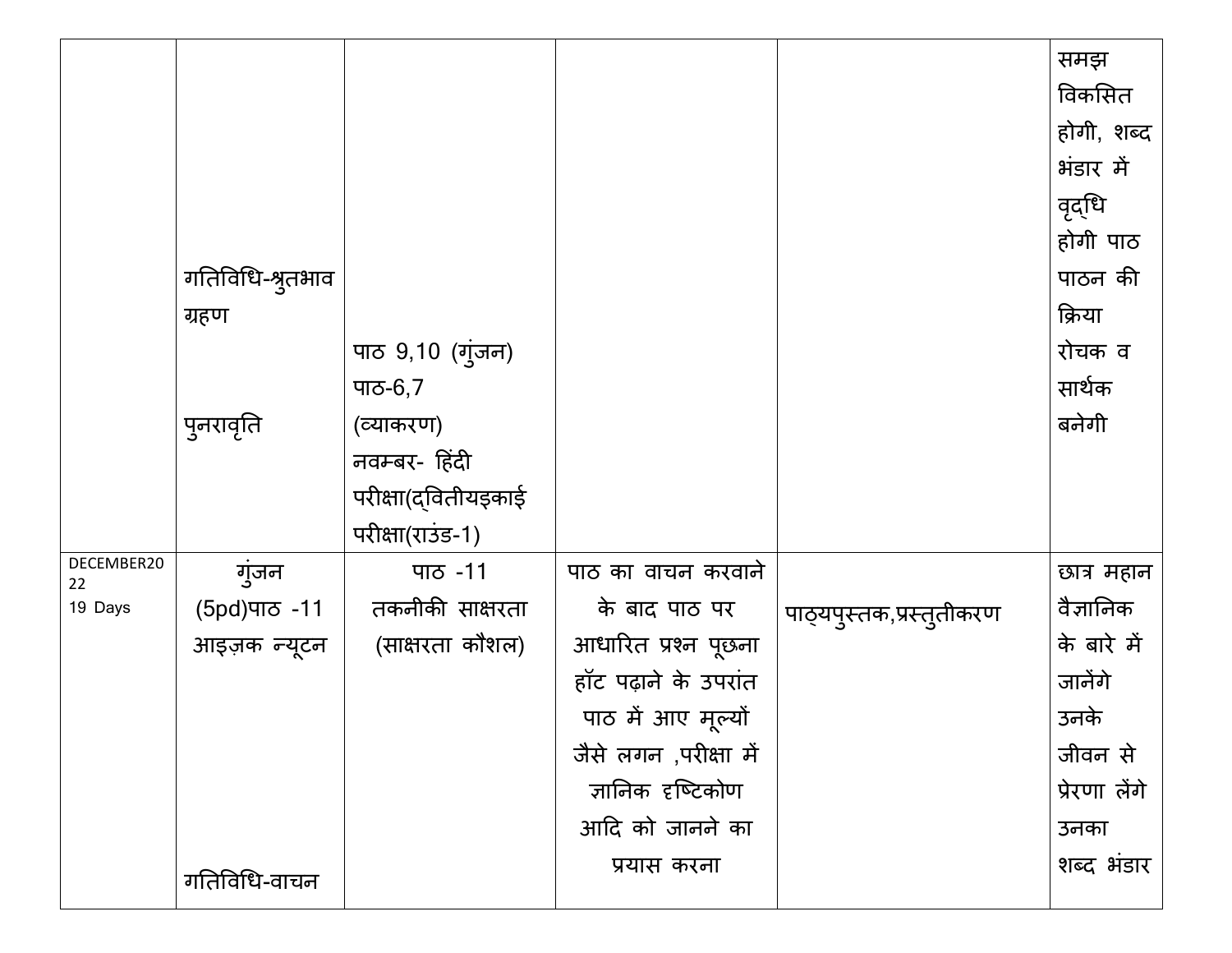| (6pd) ਧਾਠ -12<br>पानी अमृत हैं                          | ਧਾਠ -12<br>सूचना साक्षरता<br>,सामाजिकता व<br>सहभागिता (जीवन व<br>साक्षरता कौशल) | मौखिक लिखित प्रश्नों<br>का अभ्यास ,कठिन<br>शब्दों को श्यामपट्ट<br>पर लिखकर उन्हें<br>वाक्य में प्रयोग<br>करवाना | पाठ्यपुस्तक,गतिशील<br>उदाहरण | बढ़े                                         |
|---------------------------------------------------------|---------------------------------------------------------------------------------|-----------------------------------------------------------------------------------------------------------------|------------------------------|----------------------------------------------|
| गतिविधि-लाइब्रेरी<br>में पढ़ी कहानी<br>कक्षा में सुनाएँ |                                                                                 |                                                                                                                 |                              | छात्र जल<br>के महत्व<br>को<br>समझेंगे        |
| (6pd) ਧਾਠ-13<br>एक पत्र श्री<br>नंदिनी के नाम           | पाठ -13<br>रचनात्मकता व<br>नवाचार (अधिगम<br>कौशल)                               | दादाजी के रूप में स्वयं<br>पत्र पढ़कर सुनाना<br>पत्रों को पढ़ने का ढंग<br>बताते हुए शुद्ध वाचन                  | पाठ्यपुस्तक,प्रस्तुतीकरण     | ,पाटन<br>श्रवण<br>क्षमता का<br>विकास<br>होगा |
|                                                         |                                                                                 | करवाना                                                                                                          |                              | छात्र रविंद्र<br>नाथ टैगोर                   |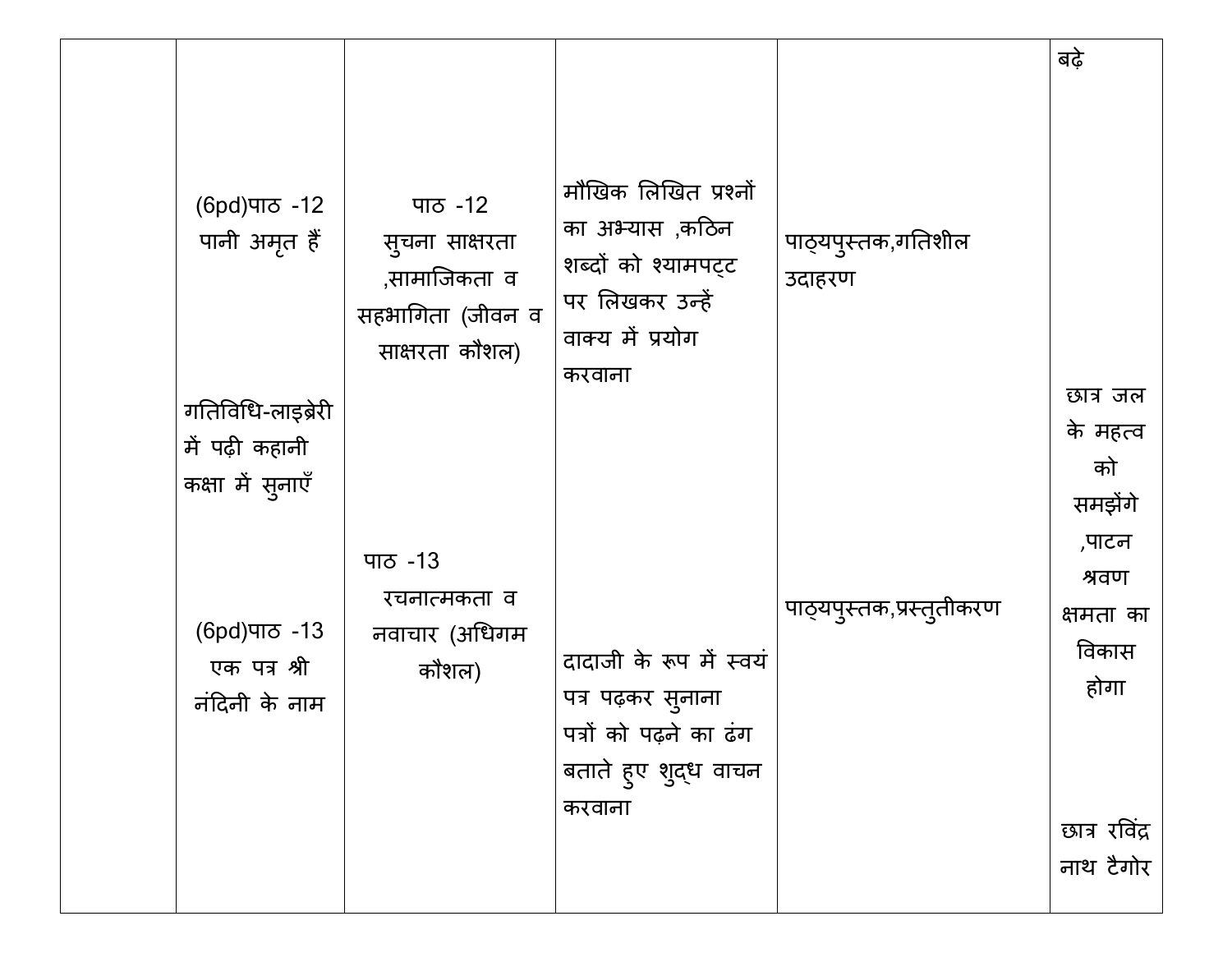|                 |               |                          | के बारे में          |
|-----------------|---------------|--------------------------|----------------------|
|                 |               |                          | जानेंगे              |
|                 | पाठ $-9$      |                          | कठिन                 |
|                 | तार्किक चिंतन |                          | कठिन                 |
|                 | (अधिगम कौशल)  |                          | शब्दों का            |
| व्याकरण         |               |                          | अर्थ बता             |
| $(2pd)$ पाठ - 9 |               |                          | पाएंगे पाठ           |
| मुहावरें        |               |                          | में आए               |
|                 |               | https://youtu.be/o4og5f- | जीवन                 |
|                 |               | 53zY                     | मूल्यों का           |
|                 |               | मुहावरे                  | पालन                 |
|                 |               |                          | करेंगे               |
|                 |               |                          |                      |
|                 |               |                          |                      |
|                 |               |                          |                      |
|                 |               |                          |                      |
|                 |               |                          |                      |
|                 |               |                          |                      |
|                 |               |                          |                      |
|                 |               |                          |                      |
|                 |               |                          |                      |
|                 |               |                          |                      |
|                 |               |                          |                      |
|                 |               |                          | मुहावरों<br>की पहचान |
|                 |               |                          |                      |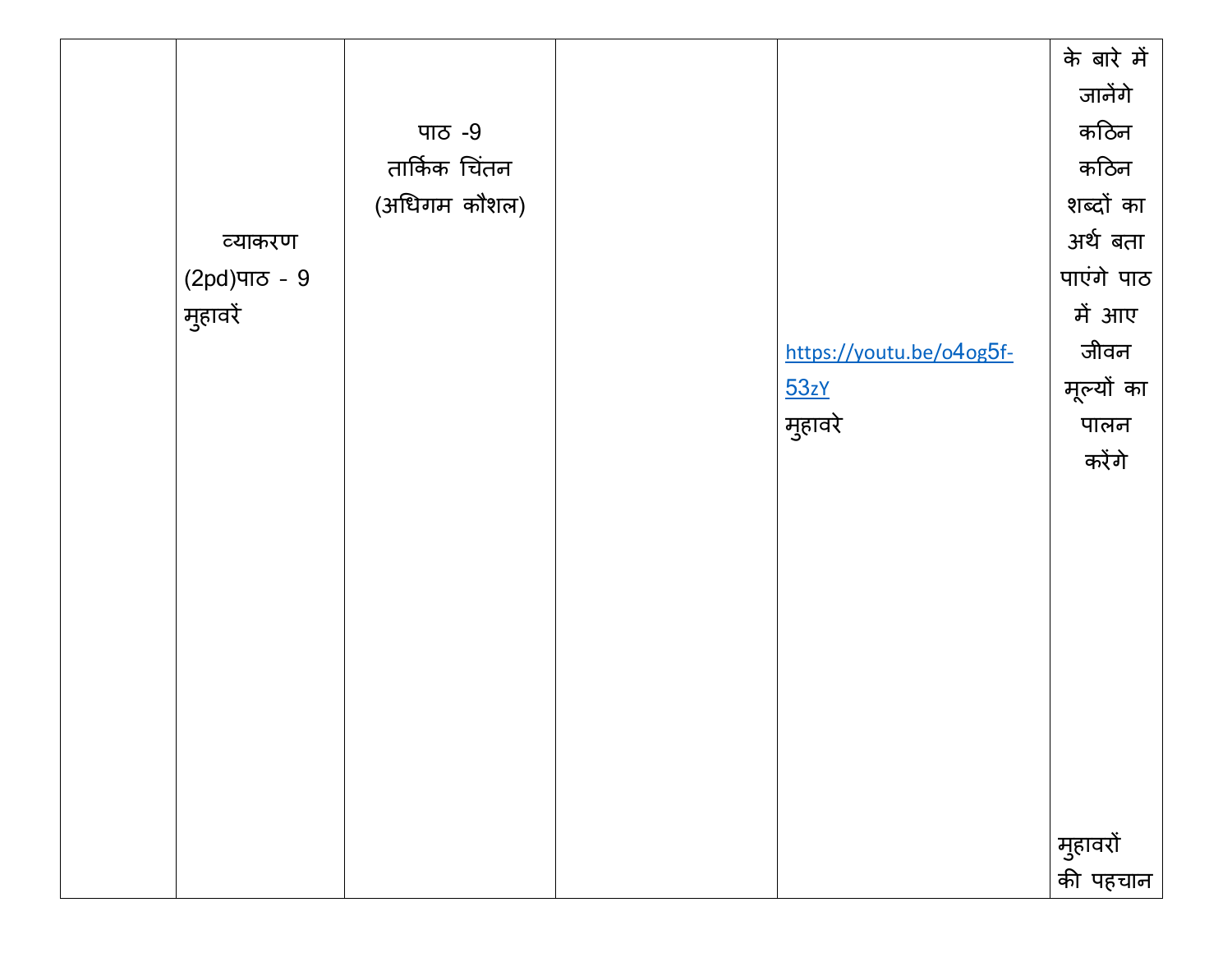|                 |               |                                      |                     |                    | में प्रयोग |
|-----------------|---------------|--------------------------------------|---------------------|--------------------|------------|
|                 |               |                                      |                     |                    | कर पाएंगे  |
|                 |               |                                      |                     |                    | भाषा को    |
|                 |               |                                      |                     |                    | सुंदर व    |
|                 |               |                                      |                     |                    | प्रभावित   |
|                 |               |                                      |                     |                    | बना पाएंगे |
|                 |               |                                      |                     |                    | संकेतों    |
|                 |               |                                      |                     |                    |            |
|                 |               |                                      |                     |                    | द्वारा     |
|                 |               |                                      |                     |                    | विचारों का |
|                 |               |                                      |                     |                    | आदान       |
|                 |               |                                      |                     |                    | प्रदान कर  |
|                 |               |                                      |                     |                    | पाएंगे     |
| JANUARY202<br>3 | (6pd)पाठ - 14 | पाठ - $14$                           | पाठ का वाचन कराते   | पाठ्यपुस्तक,गतिशील | केरल की    |
| 21 Days         | केरल का       | सामाजिकता, संस्कृति हुए केरल संबंधित |                     | उदाहरण             | संस्कृति   |
|                 | निमंत्रण      | का विकास (जीवन                       | जानकारी देना        |                    | को समझ     |
|                 |               | कौशल)                                | तथा उत्तरी भारत के  |                    | पाएंगे नए  |
|                 |               |                                      | राज्यों की तुलना इन |                    | शब्द व     |
|                 |               |                                      | बिंदुओं के आधार पर  |                    | उनके अर्थ  |
|                 |               |                                      | करवाना भाषा त्योहार |                    | और शब्द    |
|                 |               |                                      | जलवायु वेशभूषा आदि  |                    | को वाक्य   |
|                 |               |                                      |                     |                    | में प्रयोग |
|                 |               |                                      |                     |                    | कर सकेंगे  |
|                 | गतिविधि-सूचना |                                      |                     |                    |            |
|                 | लेखन          |                                      |                     |                    |            |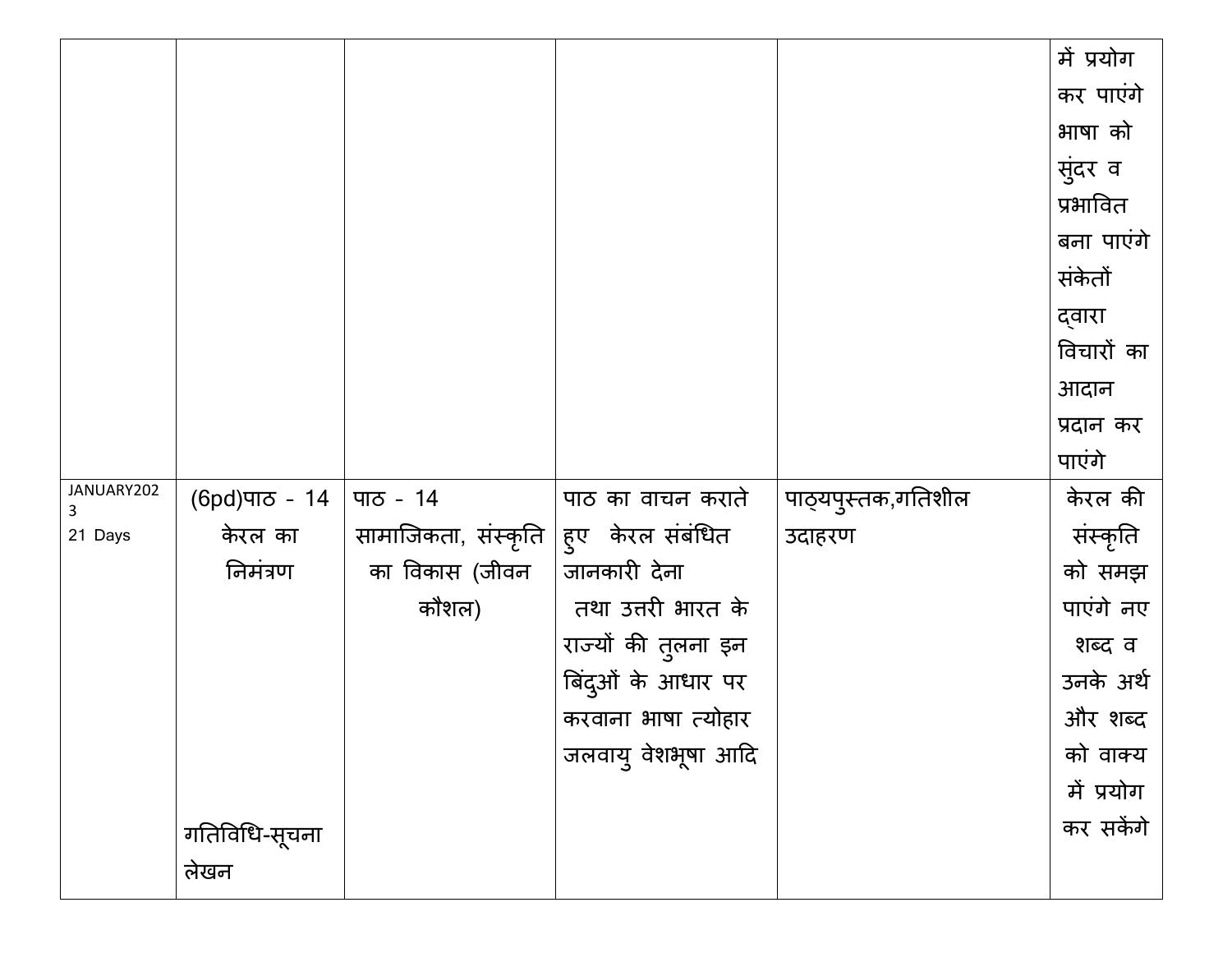| (6pd) ਧਾਠ -15<br>तीन शर्ते                                                                           | पाठ -15<br>तार्किक चिंतन व<br>सामाजिकता (अधिगम<br>व जीवन कौशल) | सभी बच्चों को बारी-<br>बारी पात्र बनाकर हवा<br>के साथ पढ़ने को<br>कहना | गतिशील उदाहरण | नाटक का<br>सही वाचन<br>करेंगे, नए<br>शब्द<br>जानेंगे<br>शब्दों के |
|------------------------------------------------------------------------------------------------------|----------------------------------------------------------------|------------------------------------------------------------------------|---------------|-------------------------------------------------------------------|
| गतिविधि- 26<br>जनवरी में वीरता<br>पुरस्कार पाने<br>वाले किसी भी<br>एक बच्चे के बारे<br>में कक्षा में |                                                                |                                                                        |               | अर्थ बता<br>पाएंगे                                                |
| सुनाएँ<br>व्याकरण                                                                                    | व्याकरण<br>रचनात्मकता व<br>तार्किक चिंतन<br>(अधिगम कौशल)       | गूगलफॉर्म,कार्यपत्रक,मौ                                                |               | आत्मवि<br>श्वास में<br>वृद्धि                                     |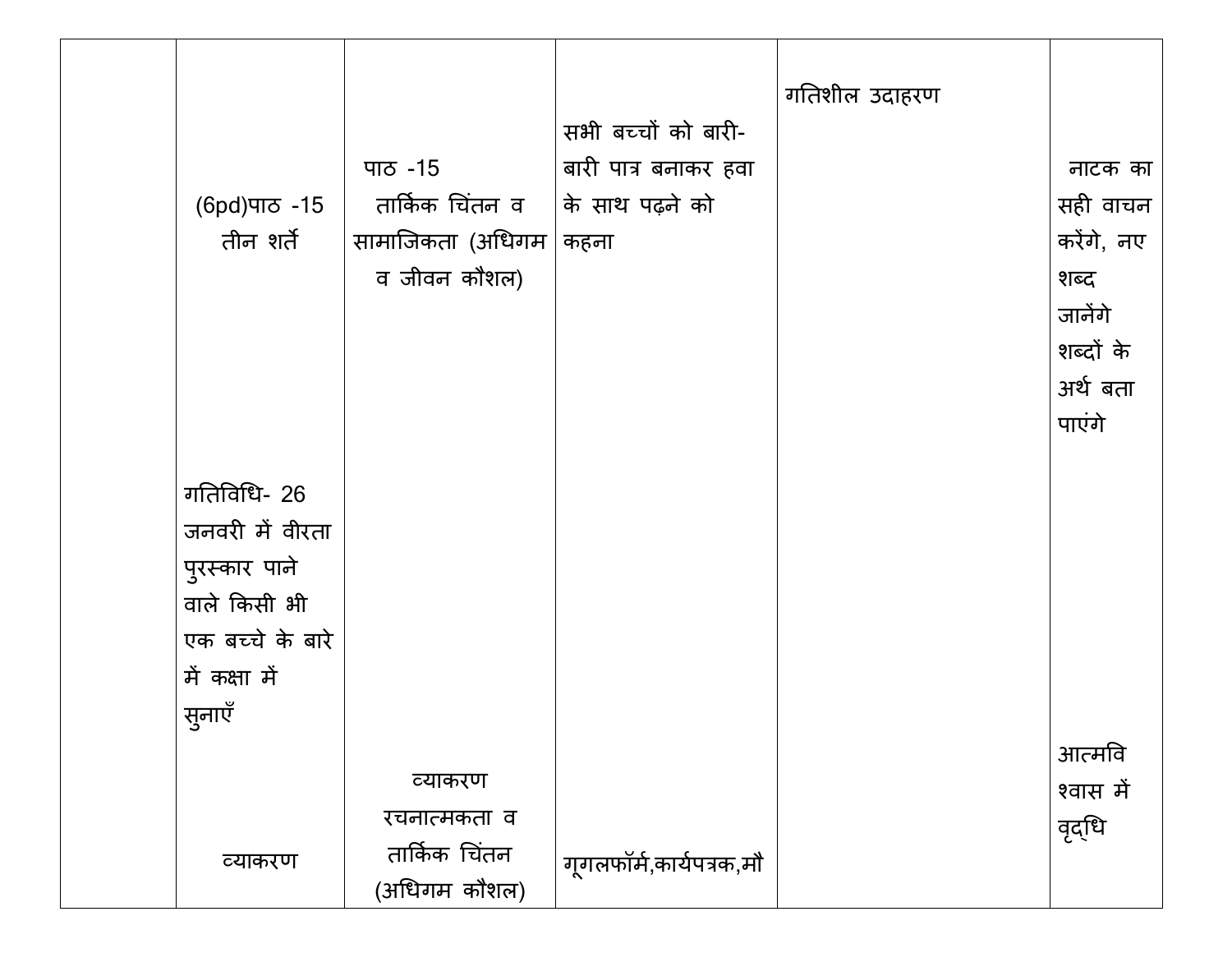|                  | (2pd)अनौपचारि   |                     | खिक प्रश्नोतरी     |                      |             |
|------------------|-----------------|---------------------|--------------------|----------------------|-------------|
|                  | क पत्र          |                     |                    |                      |             |
|                  | (2pd)संवाद      |                     |                    |                      |             |
|                  | लेखन            |                     |                    |                      |             |
|                  |                 |                     |                    |                      |             |
|                  |                 |                     |                    |                      |             |
|                  | पुनरावृति       |                     |                    |                      |             |
|                  |                 | पाठ-11,12 (गुंजन)   |                    |                      |             |
|                  |                 | पाठ                 |                    |                      |             |
|                  |                 | 8, 11, 12 (व्याकरण) |                    |                      |             |
|                  |                 |                     |                    |                      |             |
|                  |                 | जनवरी- हिंदी        |                    |                      |             |
|                  |                 | परीक्षा(द्वितीयइकाई |                    |                      |             |
|                  |                 | परीक्षा(राउंड-2)    |                    |                      |             |
| FEBRUARY20<br>23 | गुंजन           | <u>ਧਾਨ -16</u>      | कविता का वाचन      | पाठ्यपुस्तक,प्रदर्शन | छात्र       |
| 22Days           | (4pd)पाਠ -16    | लचक), रचनात्मकता    | कराना              |                      | कविता       |
|                  | सपना            | (अधिगम व जीवन)      | कविता में आए       |                      | पड़ेंगे,    |
|                  |                 | कौशल)               | काल्पनिक संदर्भ को |                      | समान        |
|                  |                 | <u>ਧਾਨ</u> -10      | स्पष्ट करना        |                      | तुकवाले     |
|                  |                 | तार्किक चिंतन       |                    |                      | शब्द        |
|                  | व्याकरण         | ,रचनात्मकता         |                    |                      | जानेंगे     |
|                  | $(4pd)$ ਧਾਠ -10 | (अधिगम कौशल)        |                    |                      |             |
|                  | वाक्य           |                     |                    |                      |             |
|                  | (2pd)संवाद      |                     |                    |                      | छात्र वाक्य |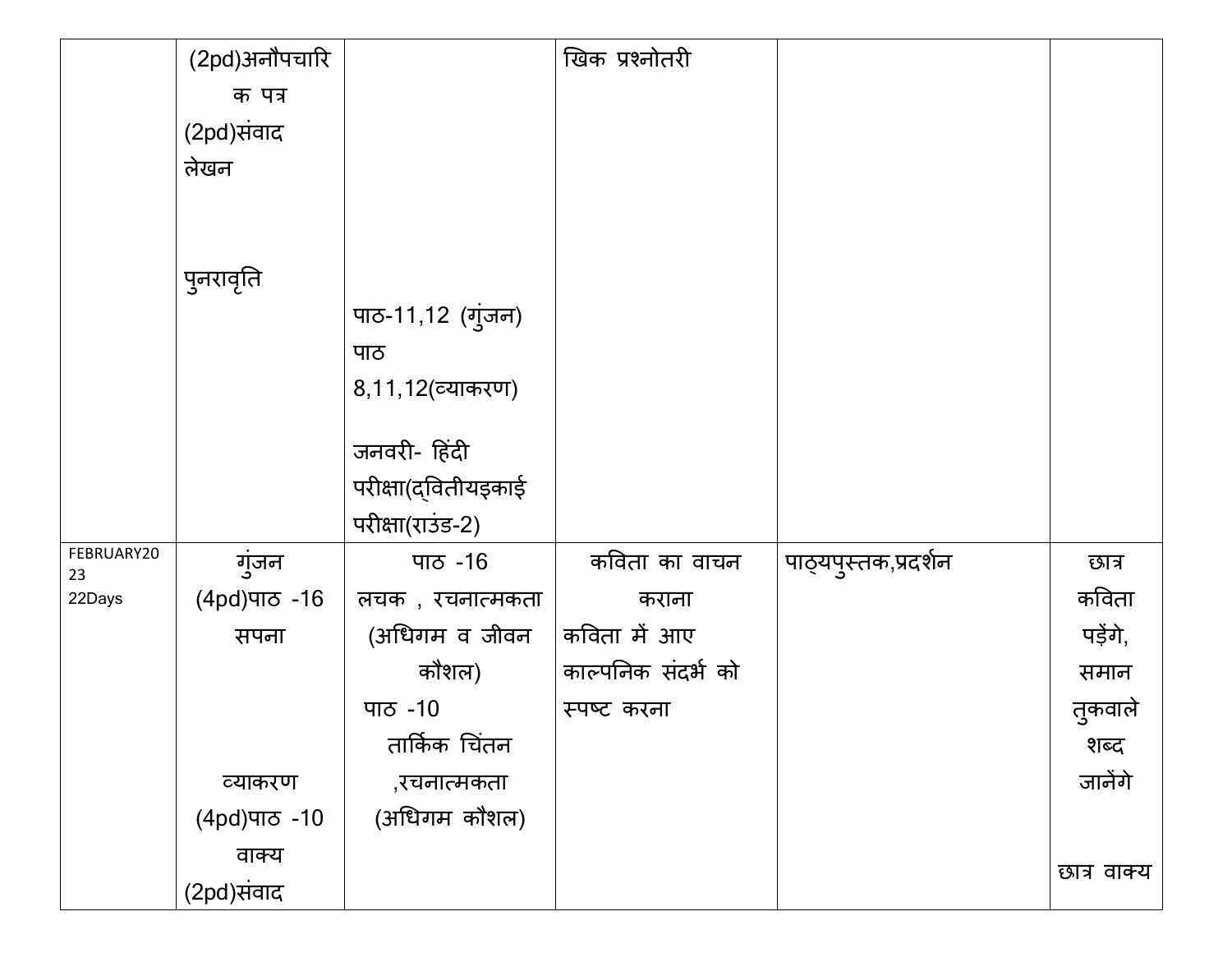|        | लेखन                    |                          |                         | ,वाक्य के   |
|--------|-------------------------|--------------------------|-------------------------|-------------|
|        |                         |                          |                         | अंगों तथा   |
|        |                         |                          |                         | वाक्य       |
|        |                         |                          |                         | रचना से     |
|        |                         |                          |                         | परिचित      |
|        |                         |                          |                         | होंगे ,अर्थ |
|        | पुनरावृति               |                          |                         | ग्रहण       |
|        |                         | पाठ-                     |                         | क्षमता का   |
|        |                         | 13,14,15,16,(गुंजन)      | गूगलफॉर्म,कार्यपत्रक,मौ | विकास हो    |
|        |                         | पाठ                      | खिक प्रश्नोतरी          |             |
|        |                         | 8, 9, 10, 11, 12 (व्याकर |                         |             |
|        |                         | ण)                       |                         |             |
|        |                         | * (अपठित                 |                         |             |
|        |                         | गद्यांश,अनौपचारिक        |                         |             |
|        |                         | पत्र-लेखन,संवाद          |                         |             |
|        |                         | लेखन)                    |                         |             |
|        |                         | (व्याकरण)                |                         |             |
|        |                         |                          |                         |             |
|        |                         | फ़रवरी- हिंदी वार्षिक    |                         |             |
|        |                         | परीक्षा                  |                         |             |
|        |                         |                          |                         |             |
| TERM 2 |                         |                          |                         |             |
|        | पाठ-13,14,15,16,(गुंजन) |                          |                         |             |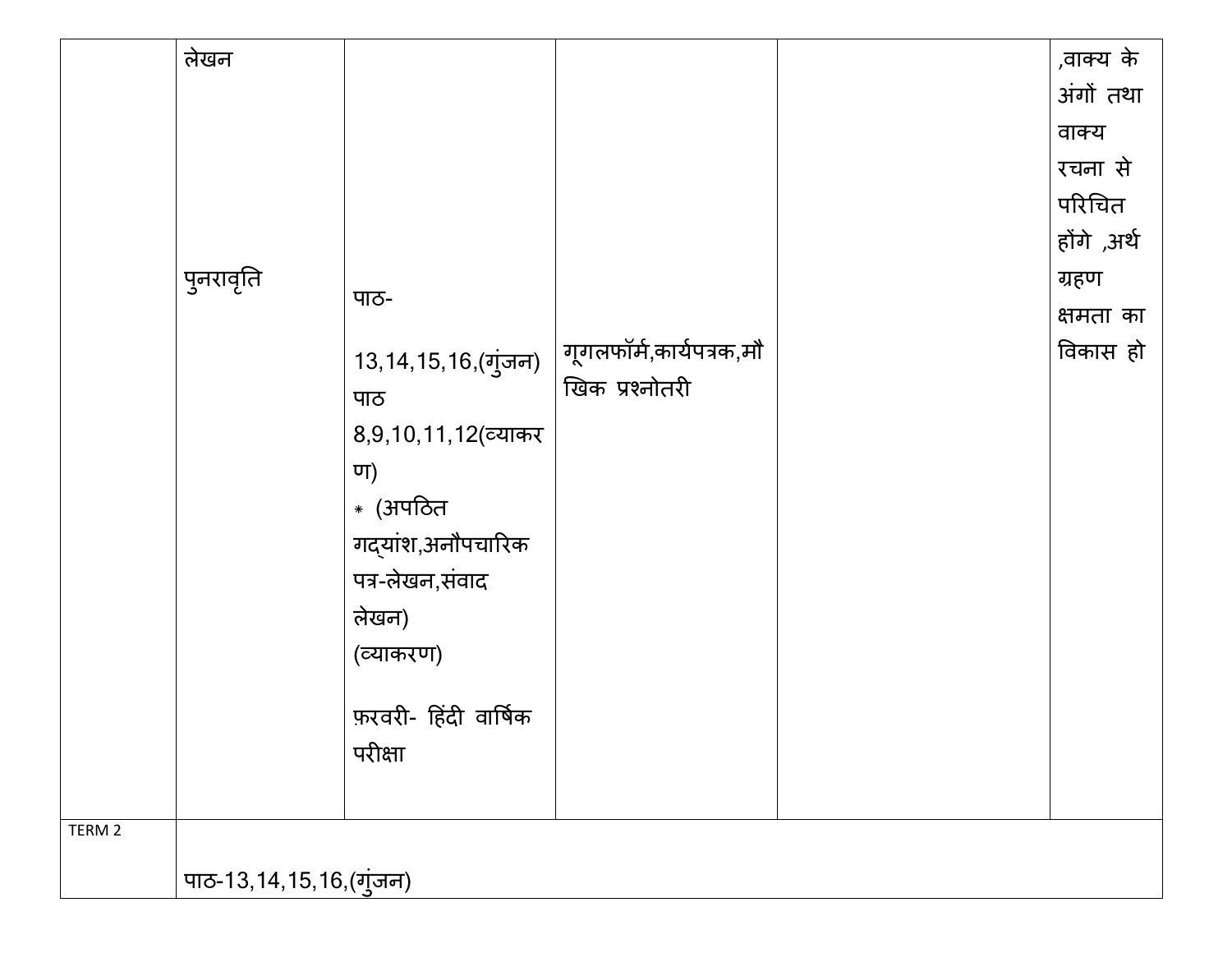| पाठ 8,9,10,11,12 (व्याकरण)                                  |
|-------------------------------------------------------------|
| $\vert * \>$ (अपठित गद्यांश,अनौपचारिक पत्र-लेखन,संवाद लेखन) |
| (व्याकरण)                                                   |
|                                                             |
|                                                             |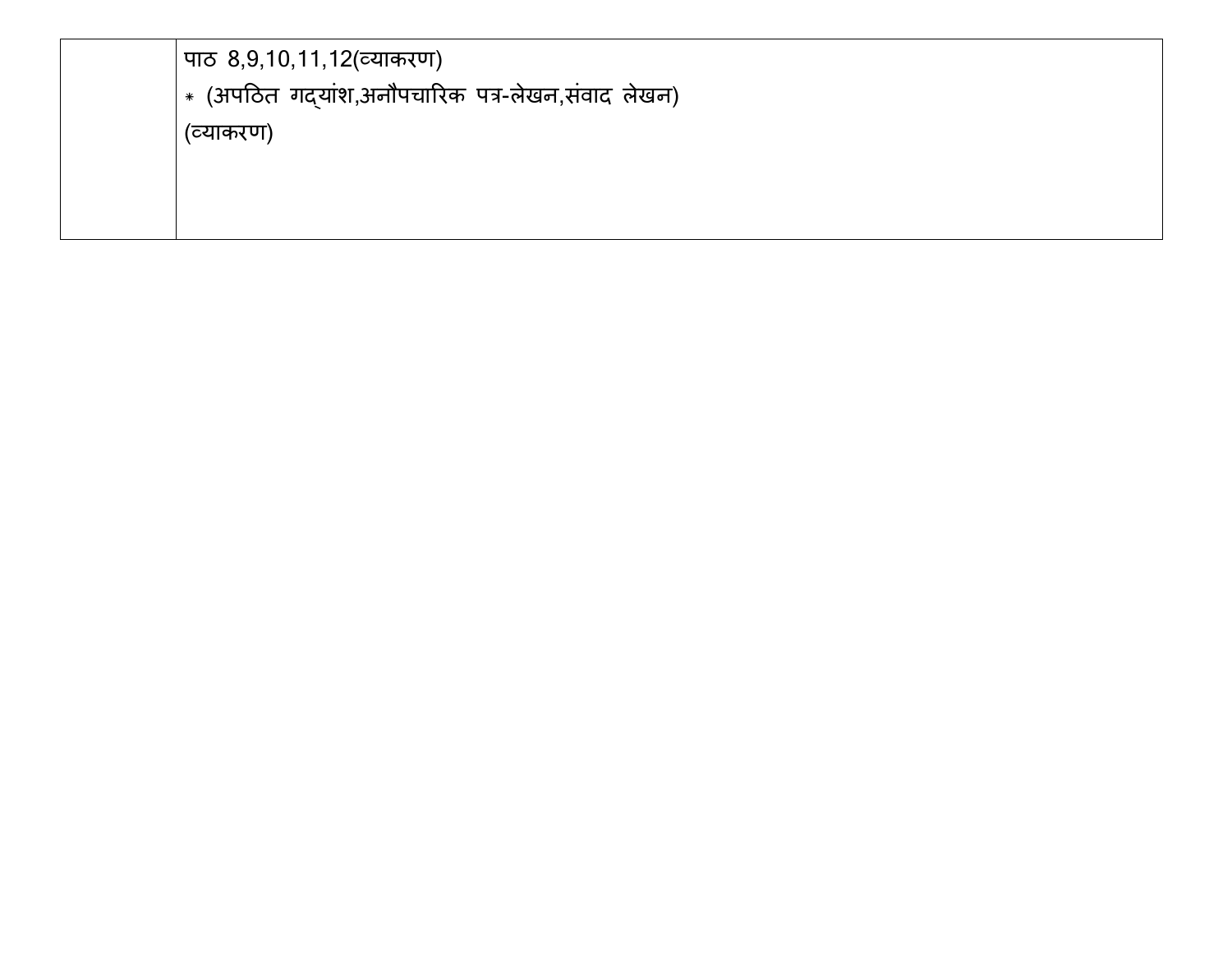# **ARMY PUBLIC SCHOOL , MEERUT CANTT.**

# **PEDAGOGICAL CURRICULUM PLANNER, 2022-23**

**CLASS:IV SUBJECT : MATHEMATICS**

| <b>BOOKS: LEARNING MATHS</b> |                                  |                                                    | PUBLISHER: FRANK EDUCATIONAL AIDS                                                                      |                                                                                         |                                   |
|------------------------------|----------------------------------|----------------------------------------------------|--------------------------------------------------------------------------------------------------------|-----------------------------------------------------------------------------------------|-----------------------------------|
| <b>MONTH</b>                 | TOPIC & No. OF<br><b>PERIODS</b> | 21sr CENTURY<br><b>SKILLS</b><br><b>INTEGRATED</b> | METHODOLOGY,<br><b>INSTRUCTIONAL</b><br><b>STRATEGIES &amp;</b><br><b>ACTIVITIES</b><br><b>PLANNED</b> | <b>TEACHIN</b><br>$\mathbf{G}$<br><b>LEARNIN</b><br>$\mathbf{G}$<br><b>MATERIA</b><br>L | <b>LEARNING</b><br><b>OUTCOME</b> |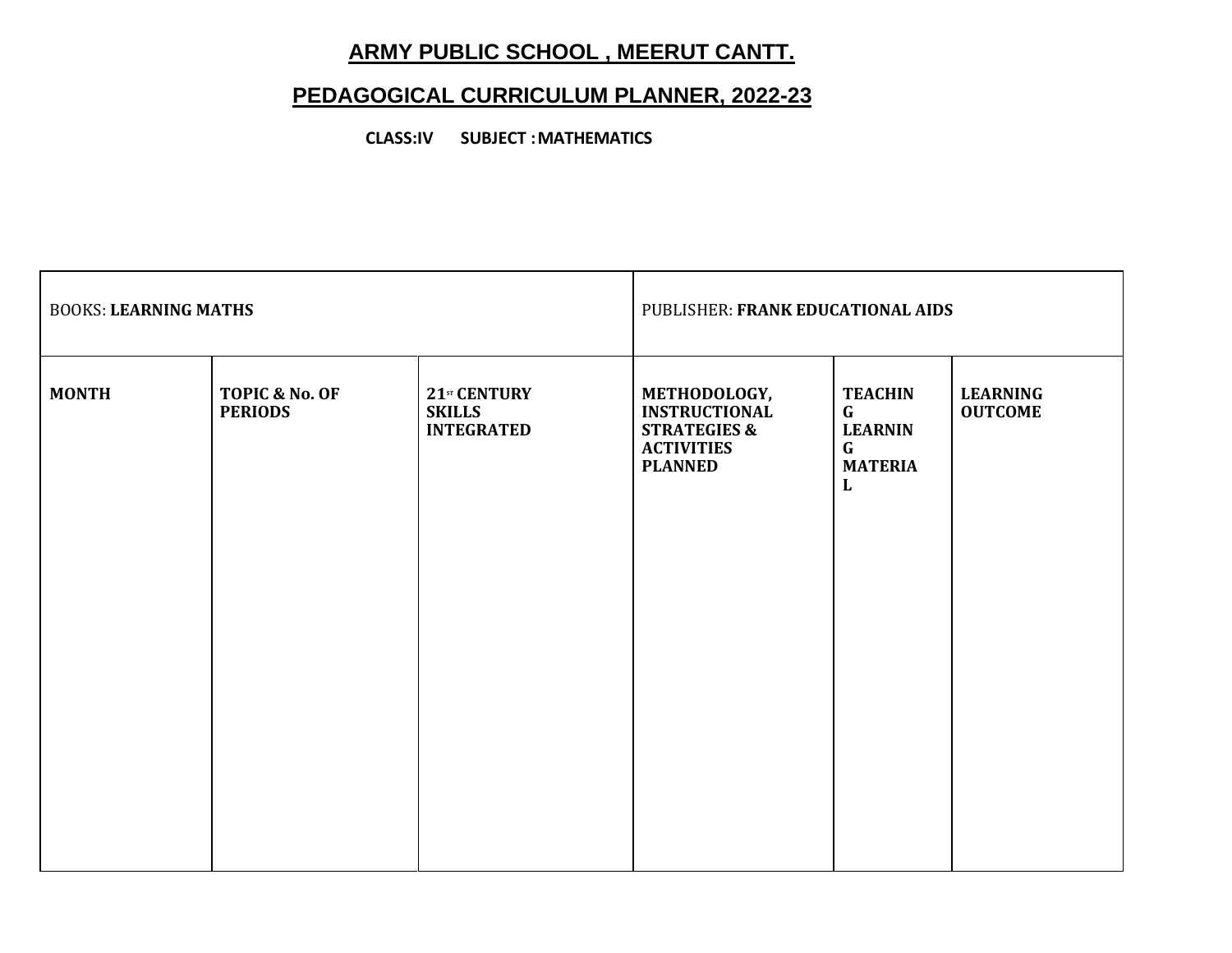| <b>APRIL 2022</b> | <b>CHAPTER-1</b>                | <b>Numeracy Skills</b>   | <b>Inductive Method</b>                                                                                                                                                                                                                                                                                                                                                                                                                                                                                                                                                                      | Flash<br>cards                       | <b>LWABT</b>                                                                                                                                                                                                                                                                                                                                                                                                                                                                                                                                                                                                                                 |
|-------------------|---------------------------------|--------------------------|----------------------------------------------------------------------------------------------------------------------------------------------------------------------------------------------------------------------------------------------------------------------------------------------------------------------------------------------------------------------------------------------------------------------------------------------------------------------------------------------------------------------------------------------------------------------------------------------|--------------------------------------|----------------------------------------------------------------------------------------------------------------------------------------------------------------------------------------------------------------------------------------------------------------------------------------------------------------------------------------------------------------------------------------------------------------------------------------------------------------------------------------------------------------------------------------------------------------------------------------------------------------------------------------------|
| 21 days           | <b>NUMBER AND</b>               | Creativity               | Deductive Method                                                                                                                                                                                                                                                                                                                                                                                                                                                                                                                                                                             |                                      | * master the                                                                                                                                                                                                                                                                                                                                                                                                                                                                                                                                                                                                                                 |
|                   |                                 | Communication            | Heuristic Method                                                                                                                                                                                                                                                                                                                                                                                                                                                                                                                                                                             | value                                | large numbers                                                                                                                                                                                                                                                                                                                                                                                                                                                                                                                                                                                                                                |
|                   | <b>NUMERATION</b><br>23 PERIODS | Skill<br>Problem Solving | Demonstration<br>Method<br>Interactive<br>instructions<br>Compare and<br>contrast<br>Using visuals and<br>images<br>Experiential<br>learning<br>Collaborative<br>learning<br><b>ACTIVITY:</b><br>Experiment with<br><b>Numbers</b><br>Students will be<br>asked to form the<br>Greatest 5 and 6<br>digit numbers with<br>the given digits.<br>They will also be<br>asked to write the<br>numeral according<br>to the Indian Place<br>Value System and<br><b>International Place</b><br>Value System using<br>periods and<br>commas, their<br>expanded form,<br>successor<br>-predecessor etc | Place<br>chart<br>You tube<br>videos | skill of reading<br>up to 6 -digits<br>* develop a<br>proper<br>understanding<br>of the number<br>system<br>* recognize the<br>numbers by<br>their place<br>value and face<br>value according<br>to Indian place<br>Value System<br>* identify the<br>numbers<br>collectively as<br>the groups of<br>lakhs,<br>thousands,<br>hundreds, tens<br>and ones<br>* differentiat<br>e between the<br>place value<br>and the face<br>value of<br>different<br>numbers<br>according to<br>International<br>Place Value<br>System<br>* compare the<br>place value of<br>different<br>numbers<br>(Indian and<br>international<br>Place Value<br>System) |
|                   | <b>CHAPTER-2</b>                |                          | ÷                                                                                                                                                                                                                                                                                                                                                                                                                                                                                                                                                                                            |                                      |                                                                                                                                                                                                                                                                                                                                                                                                                                                                                                                                                                                                                                              |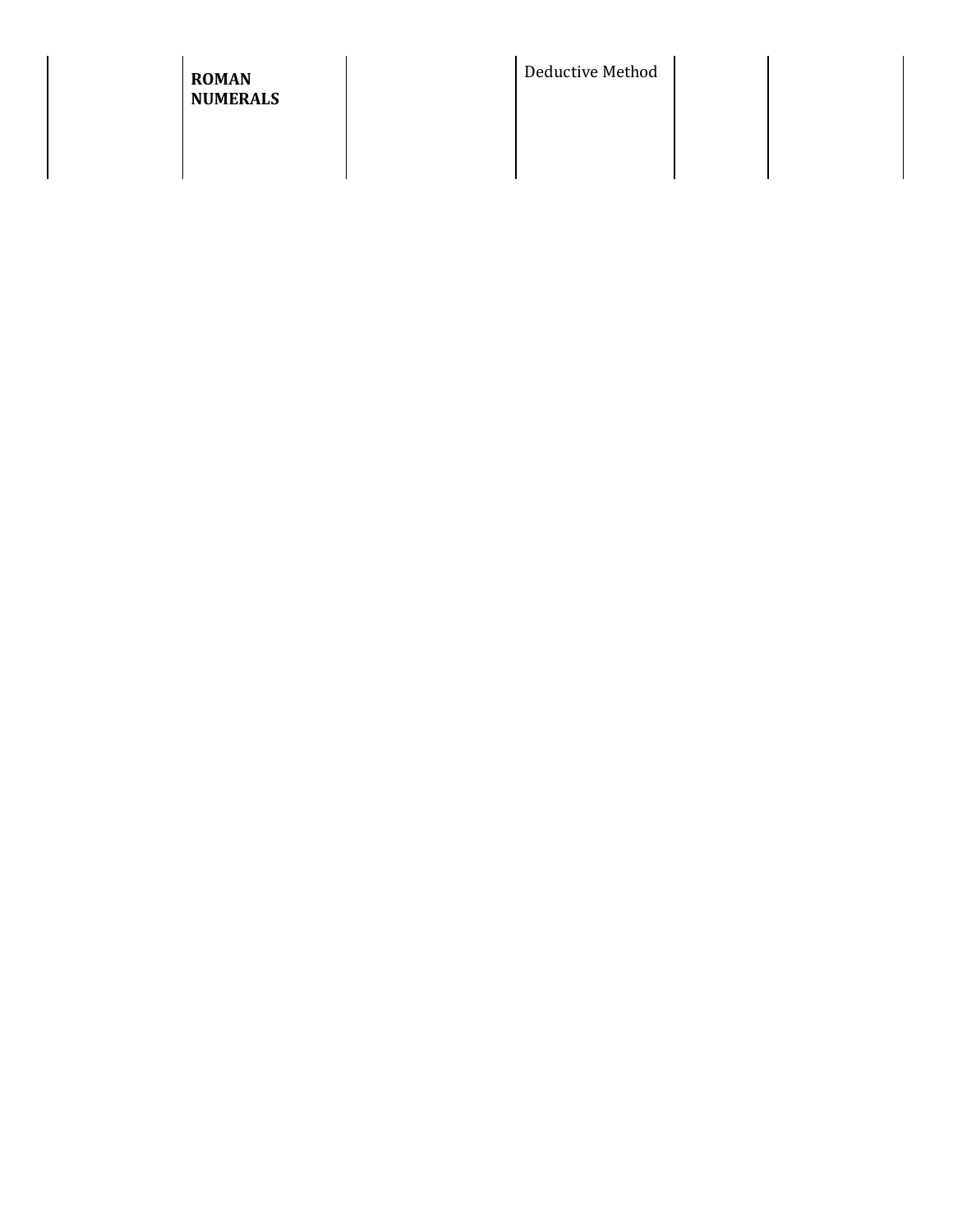|                    | <b>8 PERIODS</b>                                 | Communication<br>skill<br>Critical thinking<br>Collaboration<br>Learning<br>Problem Solving                                          | Heuristic<br>Approach<br>Demonstration<br>Method<br>Interactive<br>instructions<br>Learning by doing<br>Activity-Marking of<br>Hours on clock<br>faces with Roman<br>Numerals.<br>Denotation of book<br>chapters | clock<br>faces<br>book<br>You tube<br>videos | <b>LWABT</b><br>* to understand<br>and<br>differentiate<br>between Hindu<br>Arabic<br>Numerals and<br>Roman<br>Numerals<br>* Define Roman<br>Numerals up to<br>500<br>* to understand<br>the rules of<br>Roman<br>Numerals<br>* to read and<br>write the<br>Roman<br>Numerals.<br>* to find the<br>sum and<br>difference of<br>Roman<br>numerals |
|--------------------|--------------------------------------------------|--------------------------------------------------------------------------------------------------------------------------------------|------------------------------------------------------------------------------------------------------------------------------------------------------------------------------------------------------------------|----------------------------------------------|--------------------------------------------------------------------------------------------------------------------------------------------------------------------------------------------------------------------------------------------------------------------------------------------------------------------------------------------------|
| MAY2022<br>21 days | $CH - 3$<br><b>ADDITIONS</b><br><b>9 PERIODS</b> | Numeracy Skills<br>Creativity<br><b>Critical Thinking</b><br><b>Problem Solving</b><br>Communication<br>Skills (verbal /<br>written) | Role Play<br>Story telling<br>Experiential<br>Learning<br>Collaborative<br>Learning<br>Heuristic<br>Approach                                                                                                     | Ganit<br>mala<br>You tube<br>videos          | <b>LWABT</b><br>* to understand<br>the concept of<br>addition up to<br>6-digits<br>including the<br>effect of 0<br>* relate the<br>numbers with<br>their respective<br>quantities                                                                                                                                                                |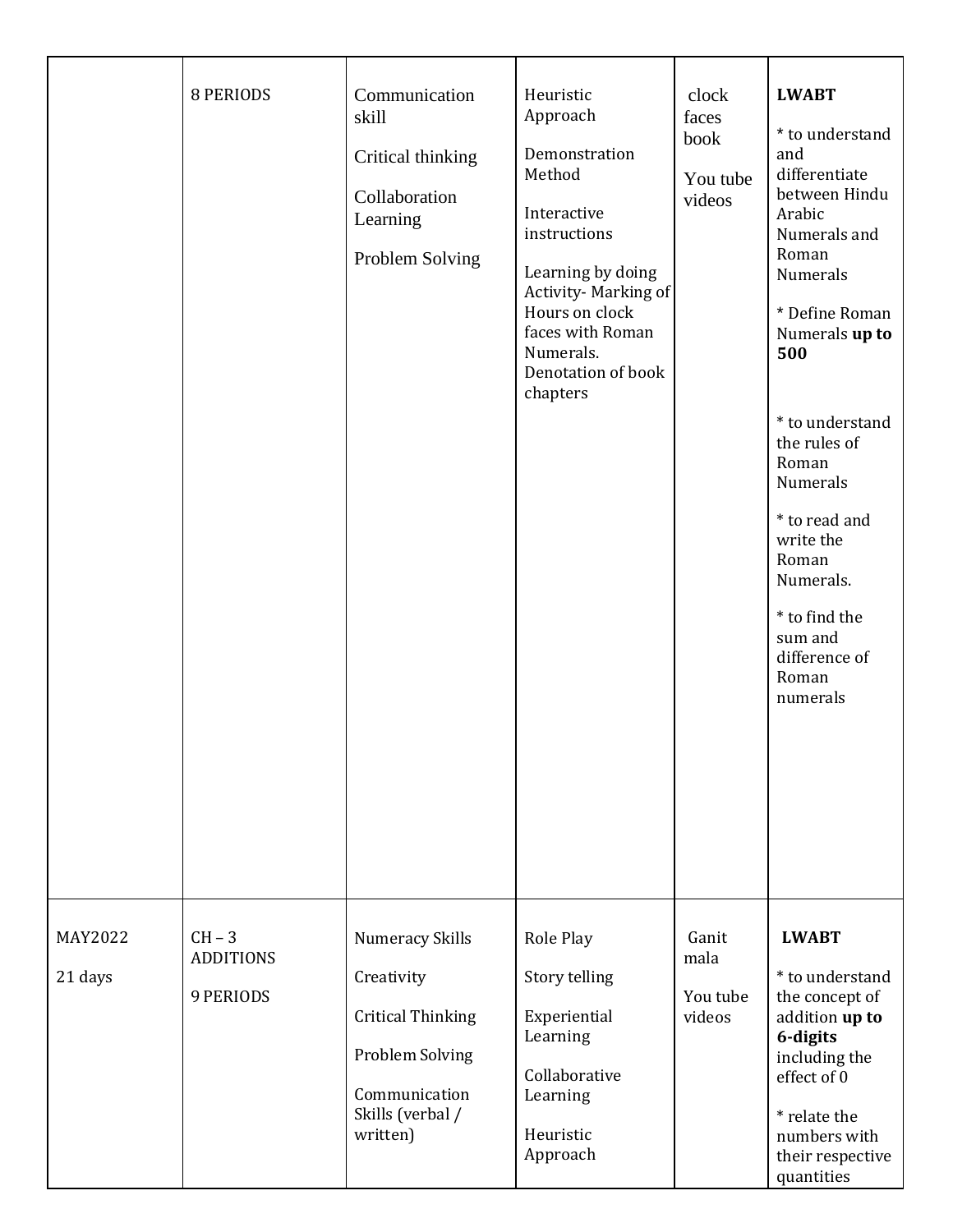|  | <b>CHAPTER - 4</b><br><b>SUBTRACTION</b><br><b>16 PERIODS</b> | <b>Numeracy Skills</b><br>Creativity<br><b>Critical Thinking</b><br>Problem Solving<br>Communication<br>Skills (Verbal/<br>Written) | <b>Inductive Method</b><br>Learning by doing<br>Collaborative<br>learning<br><b>Using Visuals and</b><br>images<br><b>Enactment</b> (Role<br>play)<br><b>ACTIVITY:</b><br>Estimation of the<br>various items<br>according to the<br>given Price list<br>and finding its<br>sum.<br>Role Play<br>Story telling<br>Experiential<br>Learning<br>Collaborative<br>Learning<br>Heuristic<br>Approach<br><b>Inductive Method</b><br>Learning by doing<br>Collaborative<br>learning<br><b>Using Visuals and</b><br>images<br><b>ACTIVITY:</b> | Ganit<br>mala<br>You tube<br>videos | * understand<br>and identify the<br>properties of<br>addition<br>* estimate the<br>sum<br><b>LWABT</b><br>* to understand<br>the concept of<br>subtraction up<br>to 6-digits<br>having digit '0'<br>in the given<br>numeral<br>* relate the<br>numbers with<br>their respective<br>quantities<br>* understand<br>and identify the<br>properties of<br>subtraction<br>* estimate the<br>difference |
|--|---------------------------------------------------------------|-------------------------------------------------------------------------------------------------------------------------------------|----------------------------------------------------------------------------------------------------------------------------------------------------------------------------------------------------------------------------------------------------------------------------------------------------------------------------------------------------------------------------------------------------------------------------------------------------------------------------------------------------------------------------------------|-------------------------------------|---------------------------------------------------------------------------------------------------------------------------------------------------------------------------------------------------------------------------------------------------------------------------------------------------------------------------------------------------------------------------------------------------|
|--|---------------------------------------------------------------|-------------------------------------------------------------------------------------------------------------------------------------|----------------------------------------------------------------------------------------------------------------------------------------------------------------------------------------------------------------------------------------------------------------------------------------------------------------------------------------------------------------------------------------------------------------------------------------------------------------------------------------------------------------------------------------|-------------------------------------|---------------------------------------------------------------------------------------------------------------------------------------------------------------------------------------------------------------------------------------------------------------------------------------------------------------------------------------------------------------------------------------------------|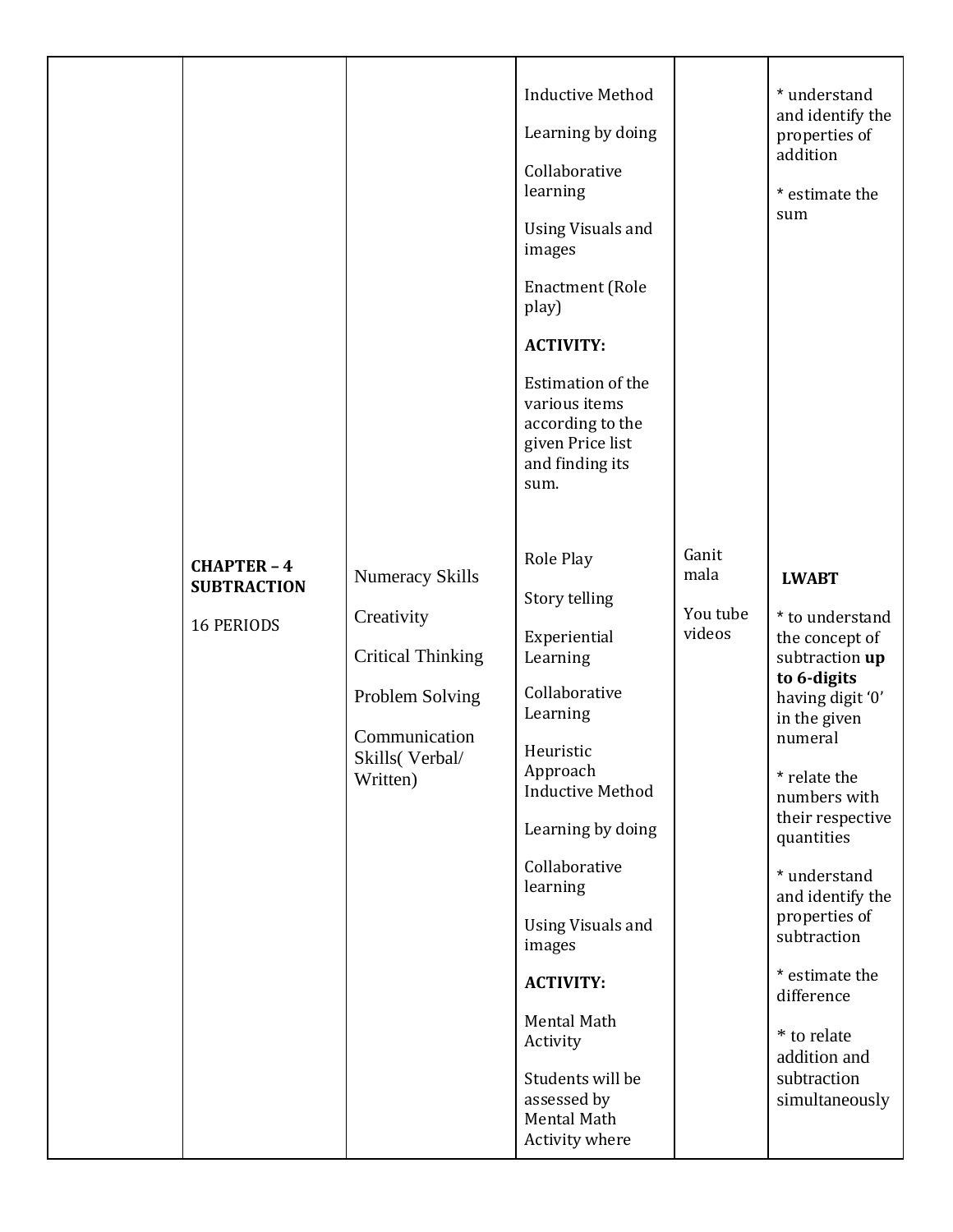|                                                                 |                                                                          | questions based<br>on two operations<br>-Addition and<br>Subtraction will be<br>asked within a<br>stipulated period<br>of time.                                                                                                                                                                                 |                                                              |                                                                                                                                                                                                                                                                                                     |
|-----------------------------------------------------------------|--------------------------------------------------------------------------|-----------------------------------------------------------------------------------------------------------------------------------------------------------------------------------------------------------------------------------------------------------------------------------------------------------------|--------------------------------------------------------------|-----------------------------------------------------------------------------------------------------------------------------------------------------------------------------------------------------------------------------------------------------------------------------------------------------|
| <b>CHAPTER - 5</b><br><b>MULTIPLICATION</b><br><b>6 PERIODS</b> | <b>Critical Thinking</b><br>Problem Solving<br>Numeracy<br>Collaboration | Story telling<br>Demonstration<br>method<br>Learning by doing<br>collaborative<br>learning<br>using visuals and<br>images<br><b>ACTIVITY:</b><br>Multiplicatio<br>using<br>n<br>Lattice<br>Squares<br>Students will be<br>asked to multiply<br>2-digit number by<br>2-digit number<br>using Lattice<br>Squares. | Ganit<br>mala<br>Real life<br>examples<br>You tube<br>videos | <b>LWBAT</b><br>* know how to<br>find the<br>product of<br>4-digit<br>numbers by<br>3-digit<br>number<br>* understand<br>and identify the<br>properties of<br>multiplication<br>* comprehend<br>and solve the<br>word problem.<br>* frame the<br>word problem<br>with a given<br>number<br>sentence |
|                                                                 |                                                                          |                                                                                                                                                                                                                                                                                                                 |                                                              | * estimate the<br>product<br>* find the<br>product using<br>Lattice squares                                                                                                                                                                                                                         |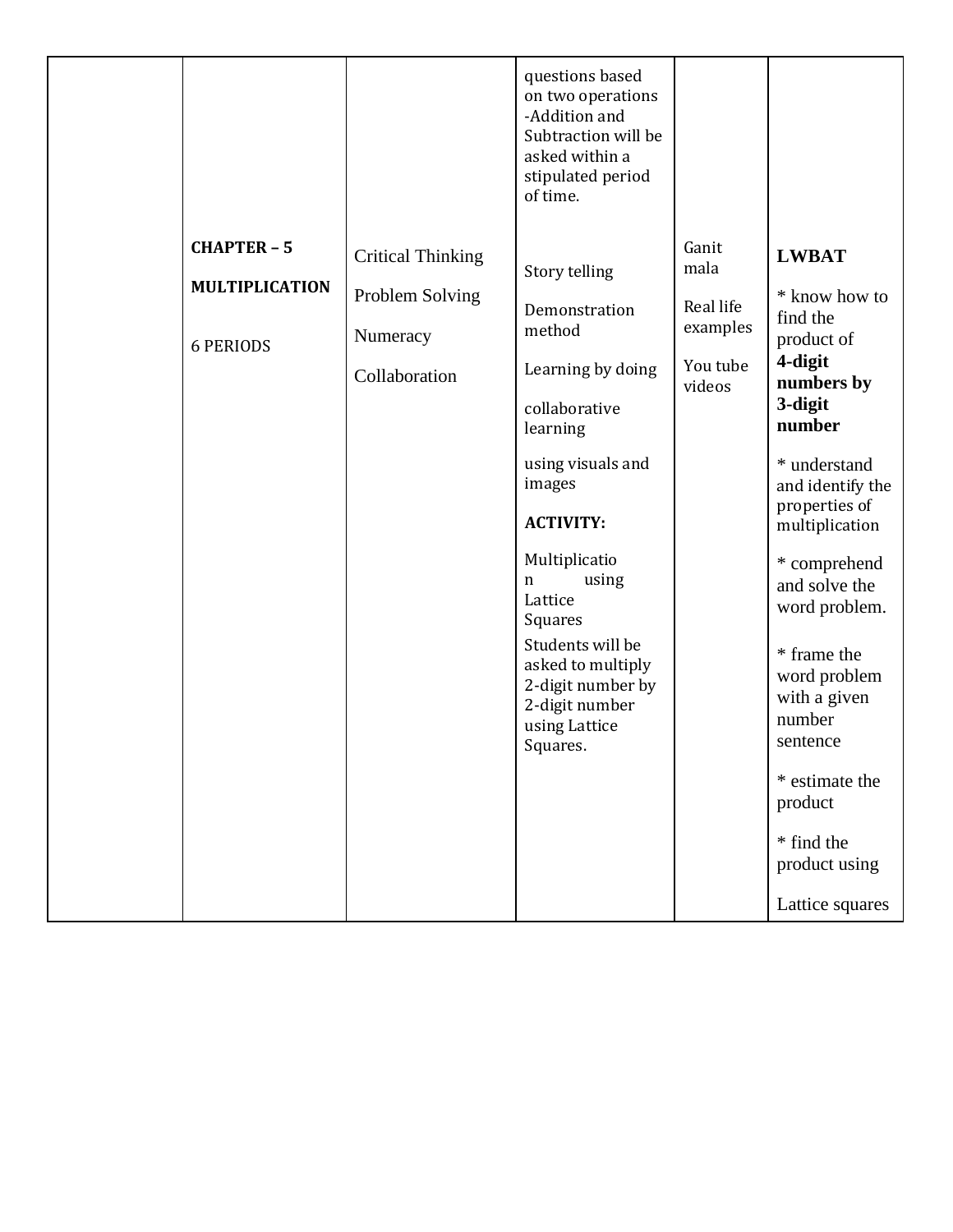| <b>JULY2022</b> | <b>CHAPTER - 5</b>                                  |                                                                                               |                                                                                                                                                                                                                                    |                                                              |                                                                                                                                                                                                                                                                                                                                                                                                                                                                                                |
|-----------------|-----------------------------------------------------|-----------------------------------------------------------------------------------------------|------------------------------------------------------------------------------------------------------------------------------------------------------------------------------------------------------------------------------------|--------------------------------------------------------------|------------------------------------------------------------------------------------------------------------------------------------------------------------------------------------------------------------------------------------------------------------------------------------------------------------------------------------------------------------------------------------------------------------------------------------------------------------------------------------------------|
| 23 DAYS         | <b>MULTIPLICATION</b><br>(contd)                    |                                                                                               |                                                                                                                                                                                                                                    |                                                              |                                                                                                                                                                                                                                                                                                                                                                                                                                                                                                |
|                 | <b>5 PERIODS</b>                                    |                                                                                               |                                                                                                                                                                                                                                    |                                                              |                                                                                                                                                                                                                                                                                                                                                                                                                                                                                                |
|                 | $CHAPTER-6$<br><b>DIVISION</b><br><b>13 PERIODS</b> | <b>Critical Thinking</b><br>Problem Solving<br>Numeracy skills<br>Creativity<br>Communication | Story telling<br>Demonstration<br>method<br>Learning by doing<br>collaborative<br>learning<br>using visuals and<br>images<br><b>ACTIVITY:</b><br>Written Quiz<br>based on all the<br>four basic<br>operations will be<br>conducted | Ganit<br>mala<br>Real life<br>examples<br>You tube<br>videos | <b>LWBAT</b><br>* determine<br>that division is<br>dividing<br>objects into<br>equal groups<br>* know the<br>different<br>properties of<br>division<br>* find the<br>quotient and<br>remainder of<br>4- digit<br>numbers by<br>3-digit<br>numbers<br>* understand<br>the relation<br>between<br>multiplication<br>and division<br>* will be able<br>to divide the<br>numbers by a<br>3-digit number<br>* estimate<br>the quotient<br>* apply all the<br>four basic<br>operations<br>using DMAS |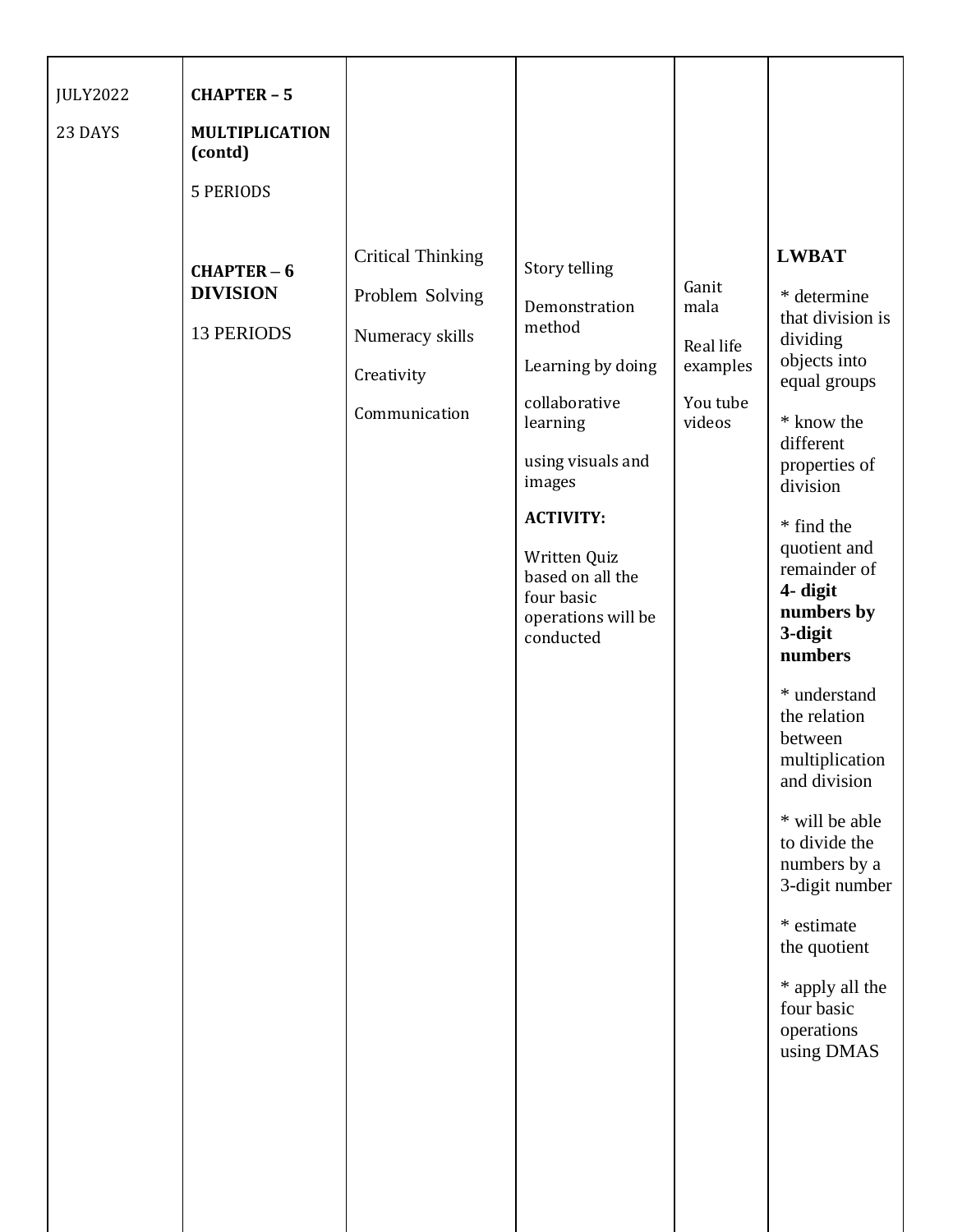| $CHAPTER-7$<br><b>MULTIPLES</b><br><b>AND FACTORS</b><br><b>15 PERIODS</b> | <b>Critical Thinking</b><br>Problem Solving<br>Numeracy skills<br>Communication | Play way method<br>Demonstration<br>method<br><b>Inductive Method</b><br>Heuristic<br>Approach<br>Learning by doing<br>Collaborative<br>Learning<br><b>ACTIVITY:</b><br><b>Finding multiples</b><br>and Least<br>Common Multiple<br>with the help of<br>Ganit Mala. | Ganit<br>mala<br>You tube<br>videos | * understand<br>the properties<br>of multiples<br>and factors of<br>2-digits<br>* identify<br>different type of<br>numbers (even,<br>odd, prime,<br>composite)<br>* apply the<br>rules of<br>divisibility<br>(by<br>2,3,4,5,6,8,9<br>and 10)<br>* calculate the<br>LCM and HCF of<br>2-digits by<br>different<br>methods (prime<br>factorization<br>(3-digits),<br>division<br>method, factor<br>tree method - 3<br>digits) |
|----------------------------------------------------------------------------|---------------------------------------------------------------------------------|---------------------------------------------------------------------------------------------------------------------------------------------------------------------------------------------------------------------------------------------------------------------|-------------------------------------|-----------------------------------------------------------------------------------------------------------------------------------------------------------------------------------------------------------------------------------------------------------------------------------------------------------------------------------------------------------------------------------------------------------------------------|
|----------------------------------------------------------------------------|---------------------------------------------------------------------------------|---------------------------------------------------------------------------------------------------------------------------------------------------------------------------------------------------------------------------------------------------------------------|-------------------------------------|-----------------------------------------------------------------------------------------------------------------------------------------------------------------------------------------------------------------------------------------------------------------------------------------------------------------------------------------------------------------------------------------------------------------------------|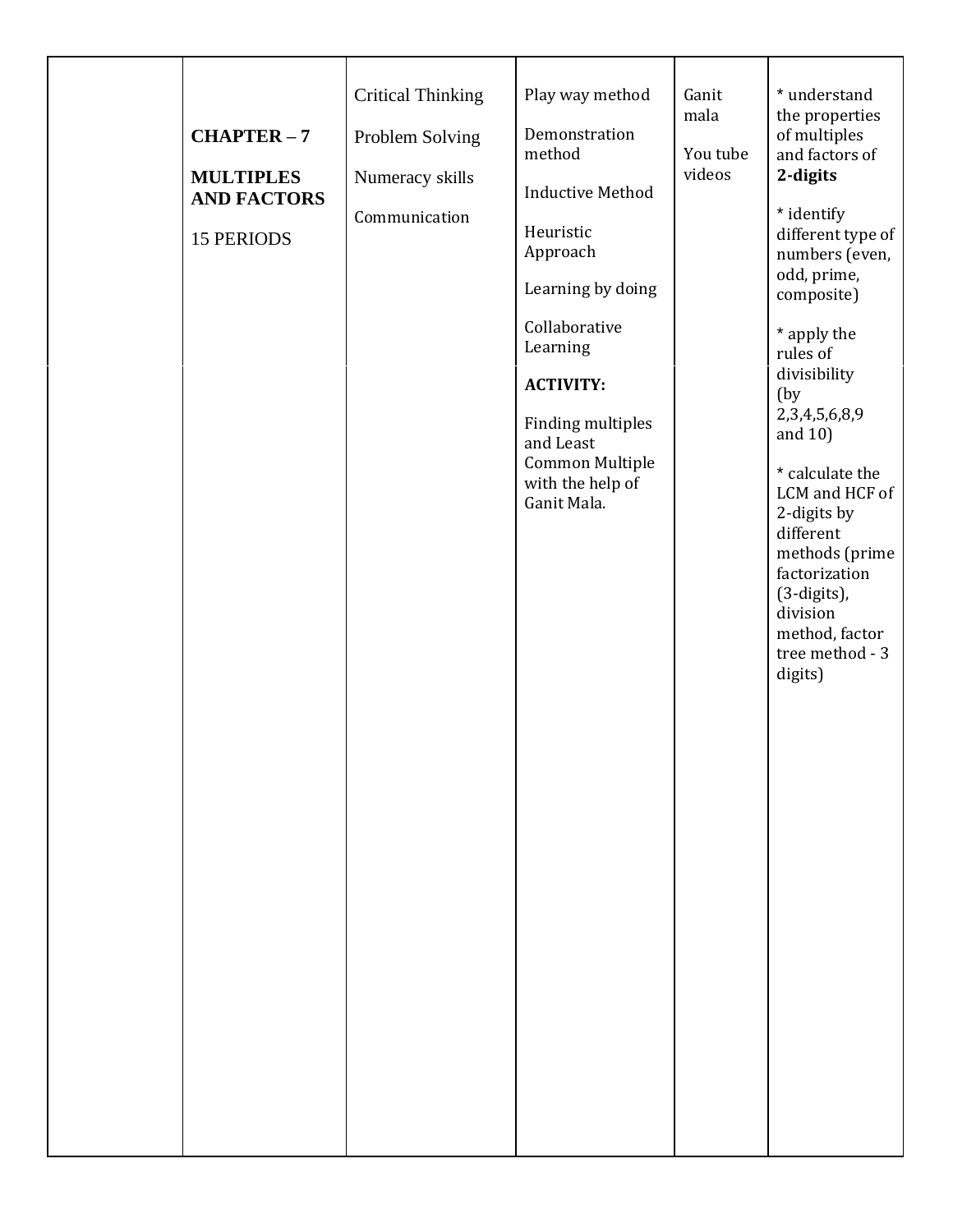| AUGUST 2022<br>22 DAYS | <b>CHAPTER-8</b><br><b>FRACTIONS</b><br><b>16 PERIODS</b>  | <b>Numeracy Skills</b><br>Creativity<br><b>Critical Thinking</b><br>Problem Solving<br>Communication<br>Skills (verbal /<br>written) | Story telling<br><b>Inductive Method</b><br>Deductive Method<br>Heuristic Method<br>Demonstration<br>Method<br>Learning by doing<br>Art Integration<br>Collaborative<br>learning<br><b>ACTIVITY:</b><br>Making colorful<br>objects by<br>different fractions.<br>https://youtu.be/k<br>Q6GH95JPCM | Fraction<br>kit<br>Real life<br>examples<br>You tube<br>videos | <b>LWBAT</b><br>* recognize<br>parts and<br>wholes visually<br>and<br>numerically of<br>2-digits<br>* visualize and<br>find out the<br>equivalent<br>fraction of a<br>given fraction<br>* differentiate<br>different types<br>of fractions and<br>their<br>conversions<br>* compare the<br>different<br>fractions<br>perform the<br>*<br>operations of<br>addition and<br>subtraction of<br>like and unlike<br>fractions. |
|------------------------|------------------------------------------------------------|--------------------------------------------------------------------------------------------------------------------------------------|---------------------------------------------------------------------------------------------------------------------------------------------------------------------------------------------------------------------------------------------------------------------------------------------------|----------------------------------------------------------------|---------------------------------------------------------------------------------------------------------------------------------------------------------------------------------------------------------------------------------------------------------------------------------------------------------------------------------------------------------------------------------------------------------------------------|
|                        | <b>CHAPTER - 9</b><br><b>DECIMALS 17</b><br><b>PERIODS</b> | <b>Numeracy Skills</b><br>Creativity<br><b>Critical Thinking</b><br>Problem Solving                                                  | Storytelling<br>Play way method<br>Deductive method<br>Heuristic approach<br>Learning by doing<br>Collaborative<br>learning                                                                                                                                                                       | Decimal<br>kit<br>You tube<br>videos                           | <b>LWBAT</b><br>* identify place<br>value of digits<br>(up to 2 places<br>of decimals)<br>* round<br>decimals to<br>nearest tenths                                                                                                                                                                                                                                                                                        |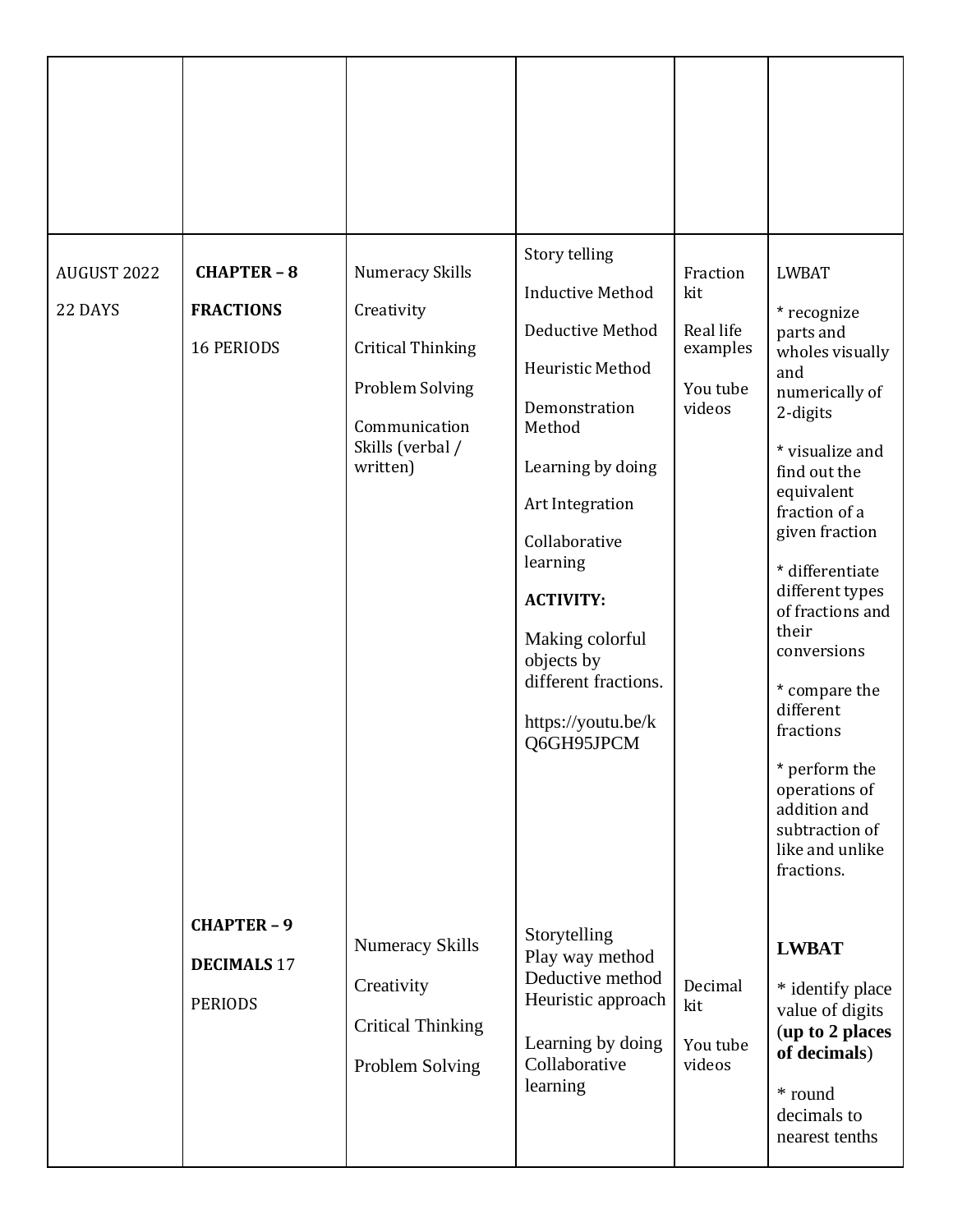|                                     |                                                                 |                                                                         | <b>ACTIVITY</b><br>Making of a Place<br>value chart for<br>decimals.                                                                                                                                                              |                                                                                                                                      | * understand<br>decimal<br>notation<br>through<br>hundredths as<br>an extension of<br>place value<br>*representation<br>of decimals on<br>the place value<br>chart<br>* compare and<br>order decimals<br>* identify<br>equivalent<br>fractions and<br>decimals<br>* convert<br>decimals to<br>fractions and<br>vice versa<br>* identify and<br>differentiate<br>between like<br>and unlike |
|-------------------------------------|-----------------------------------------------------------------|-------------------------------------------------------------------------|-----------------------------------------------------------------------------------------------------------------------------------------------------------------------------------------------------------------------------------|--------------------------------------------------------------------------------------------------------------------------------------|--------------------------------------------------------------------------------------------------------------------------------------------------------------------------------------------------------------------------------------------------------------------------------------------------------------------------------------------------------------------------------------------|
| <b>SEPTEMBER</b><br>2022<br>12 DAYS | <b>CHAPTER - 10</b><br><b>The Metric</b><br>System<br>9 PERIODS | Comparison<br>Creativity<br><b>Problem Solving</b><br>Critical thinking | Inductive Method<br>Deductive Method<br>Heuristic Method<br>Demonstration<br>Method<br>Learning by doing<br>Collaborative<br>learning<br><b>ACTIVITY</b><br>Students will be<br>asked to perform a<br>lab activity<br>wherein the | Different<br>measurin<br>g cups<br>Objects of<br>different<br>weights<br>Beam<br>balance<br>Measurin<br>g tape<br>You tube<br>videos | decimals<br><b>LWBAT</b><br>* explain what<br>the metric<br>system is<br>* identify the<br>appropriate<br>metric units of<br>measurement<br>for distance,<br>weight and<br>volume<br>* convert metric<br>measurements<br>* Addition and<br>subtraction of<br>Metric units                                                                                                                  |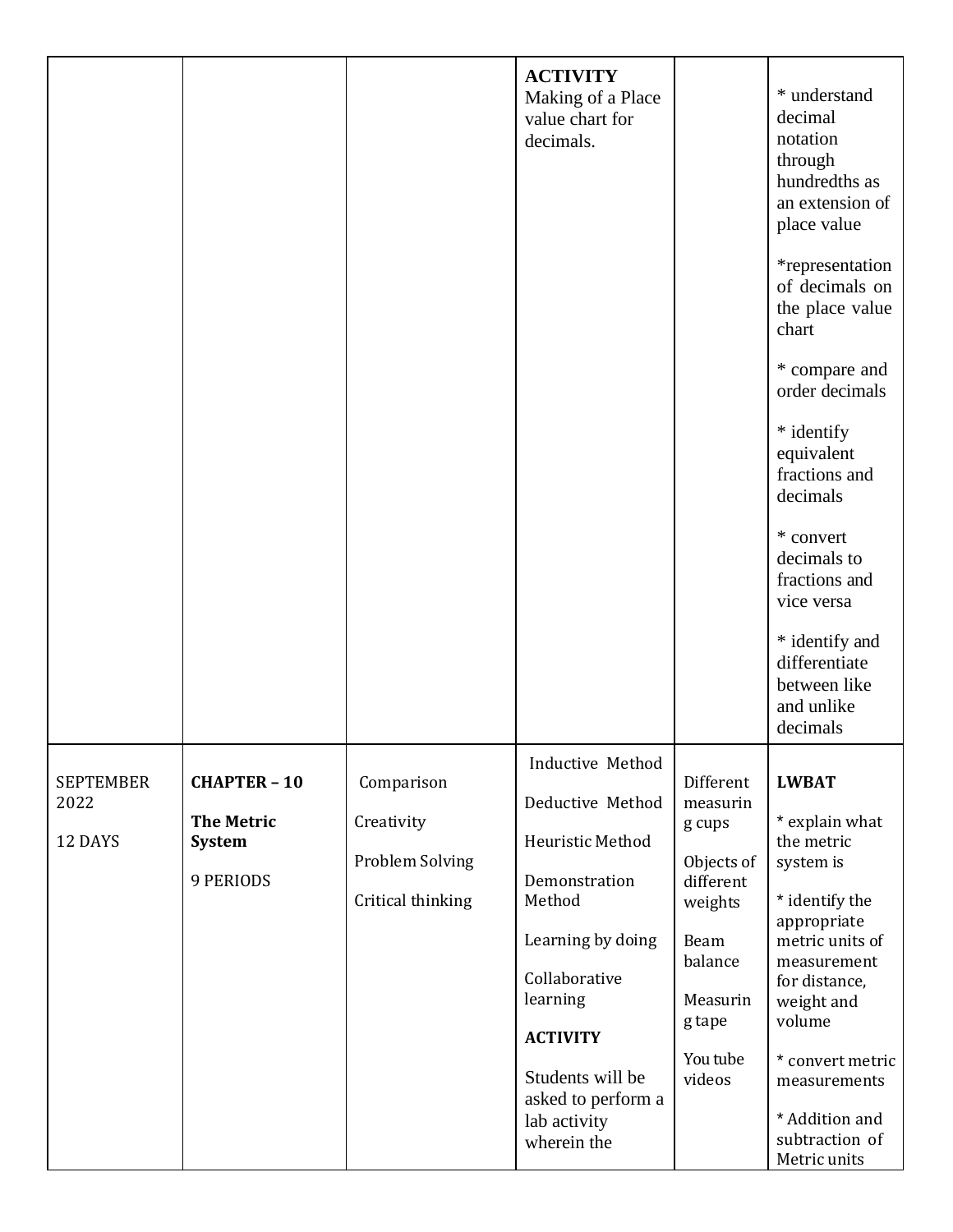|                         | <b>REVISION HALF</b><br><b>YEARLY</b><br>9 PERIODS          |                                    | students will be<br>asked to find out<br>the number of<br>times 100 ml of<br>juice will be<br>poured to fill 1<br>litre bottle of<br>juice. Many more<br>such activities will<br>be conducted by<br>the students. |                        | $\ast$<br>Multiplication<br>and division of<br>Units of<br>measurement<br>by 1-digit<br>* Comprehend<br>word problems |  |  |  |
|-------------------------|-------------------------------------------------------------|------------------------------------|-------------------------------------------------------------------------------------------------------------------------------------------------------------------------------------------------------------------|------------------------|-----------------------------------------------------------------------------------------------------------------------|--|--|--|
|                         |                                                             |                                    |                                                                                                                                                                                                                   |                        |                                                                                                                       |  |  |  |
| TERM 1                  | Chapter 1 - Number and Numeration                           |                                    |                                                                                                                                                                                                                   |                        |                                                                                                                       |  |  |  |
|                         | Chapter 2 - Roman Numerals Chapter                          |                                    |                                                                                                                                                                                                                   |                        |                                                                                                                       |  |  |  |
|                         | 6 - Division                                                |                                    |                                                                                                                                                                                                                   |                        |                                                                                                                       |  |  |  |
|                         | Chapter 7 - Multiples and Factors                           |                                    |                                                                                                                                                                                                                   |                        |                                                                                                                       |  |  |  |
|                         | Chapter 8 - Fractions                                       |                                    |                                                                                                                                                                                                                   |                        |                                                                                                                       |  |  |  |
|                         | Chapter 9 - Decimals                                        |                                    |                                                                                                                                                                                                                   |                        |                                                                                                                       |  |  |  |
| OCTOBER 2022<br>15 DAYS | <b>CHAPTER - 10</b><br><b>The Metric</b><br>System (Contd.) |                                    |                                                                                                                                                                                                                   |                        |                                                                                                                       |  |  |  |
|                         | 7 PERIODS                                                   |                                    |                                                                                                                                                                                                                   |                        |                                                                                                                       |  |  |  |
|                         |                                                             |                                    |                                                                                                                                                                                                                   |                        |                                                                                                                       |  |  |  |
|                         | <b>CHAPTER - 11</b>                                         | Creativity                         | <b>Inductive Method</b>                                                                                                                                                                                           | Objects<br>of          | <b>LWBAT</b>                                                                                                          |  |  |  |
|                         | <b>GEOMETRY 15</b>                                          | Analytical thinking                | Deductive Method                                                                                                                                                                                                  | different              | * understand                                                                                                          |  |  |  |
|                         | <b>PERIODS</b>                                              | Collaboration                      | Heuristic Method                                                                                                                                                                                                  | shapes                 | geometrical<br>terminology for                                                                                        |  |  |  |
|                         | Team work                                                   | Demonstration                      | Geometry<br>kit                                                                                                                                                                                                   | line, line<br>segment, |                                                                                                                       |  |  |  |
|                         |                                                             | Communication                      | Method                                                                                                                                                                                                            | You tube               | polygons and<br>circle                                                                                                |  |  |  |
|                         |                                                             | Leadership and<br>Responsibilities | Explanation<br>method                                                                                                                                                                                             | videos                 | * find radius,<br>diameter of a                                                                                       |  |  |  |
|                         |                                                             |                                    | Project based<br>learning                                                                                                                                                                                         |                        | given circle                                                                                                          |  |  |  |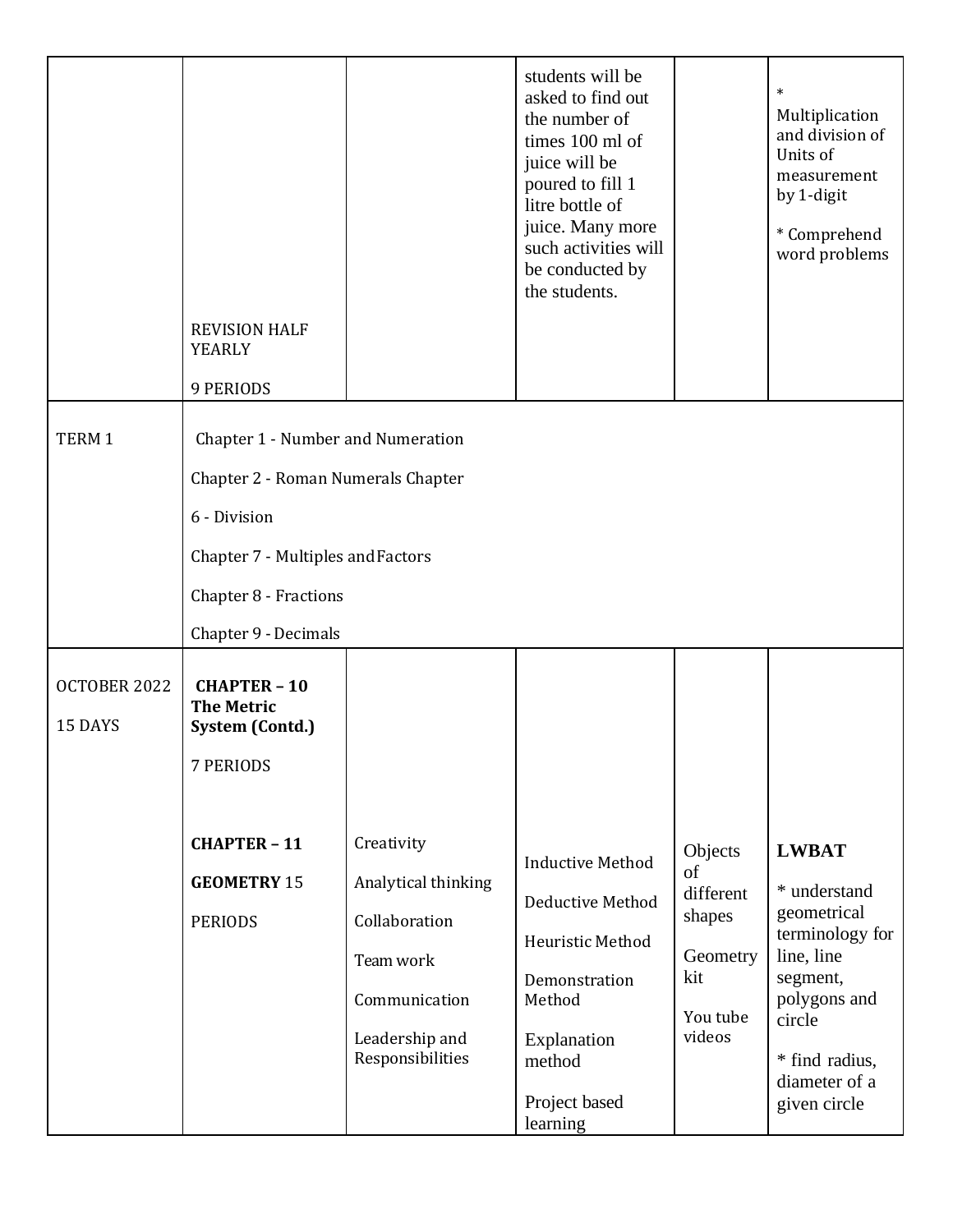|                                    |                                                                          |                                                                                                                 | Collaborative<br>learning<br>Experiential<br>learning<br><b>ACTIVITY:</b><br>Field activity of<br>Circle<br>Students will be<br>taken to the field<br>where they will be<br>asked to form a<br>circle. And show<br>the different terms<br>related to the<br>circle like radius,<br>chord, diameter,<br>circumference,<br>semicircle, arc<br>etc. with the help<br>of a rope. |                                                                                                  | * understand<br>the concept of<br>symmetry<br>* visualize the<br>views of 3-D<br>shapes                                                                                                                                                                                                   |
|------------------------------------|--------------------------------------------------------------------------|-----------------------------------------------------------------------------------------------------------------|------------------------------------------------------------------------------------------------------------------------------------------------------------------------------------------------------------------------------------------------------------------------------------------------------------------------------------------------------------------------------|--------------------------------------------------------------------------------------------------|-------------------------------------------------------------------------------------------------------------------------------------------------------------------------------------------------------------------------------------------------------------------------------------------|
| <b>NOVEMBER</b><br>2022<br>23 days | <b>CHAPTER - 12</b><br>PERIMETER AND<br><b>AREA</b><br><b>15 PERIODS</b> | <b>Numeracy Skills</b><br>Creativity<br>Communication<br><b>Analytical Thinking</b><br><b>Critical Thinking</b> | <b>Inductive Method</b><br>Deductive Method<br>Heuristic Method<br>Problem Solving<br>Demonstration<br>Project Based<br>Learning<br>Experiential<br>Learning<br><b>ACTIVITY</b><br>Area and<br>perimeter of<br>the<br>Class room.<br>Students will be<br>asked to observe<br>the ceiling of their<br>classroom and the                                                       | Real life<br>examples<br>- floor<br>tiles, grid,<br>$2-D$<br>shapes<br>etc<br>You tube<br>videos | <b>LWBAT</b><br>* calculate the<br>area and<br>perimeter of a<br>random shape<br>on a grid<br>* calculate the<br>perimeter and<br>area of square<br>and rectangle<br>using the<br>formula<br>* identify real<br>life situations in<br>which area and<br>perimeter are<br>usefully applied |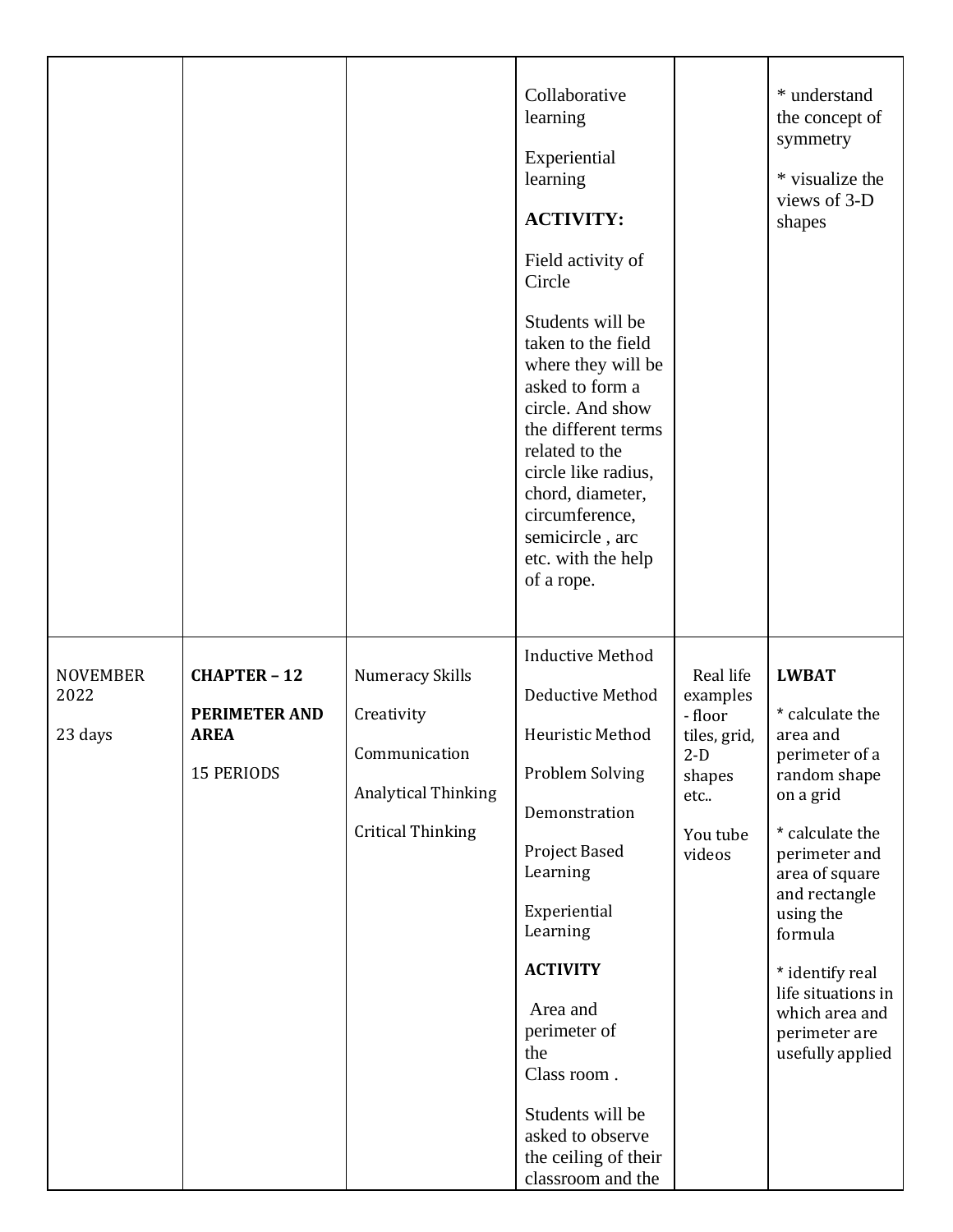|                                    | <b>CHAPTER - 13</b><br><b>TIME</b><br>21 PERIODS | <b>Numeracy Skills</b><br>Creativity<br>Communication<br>Critical thinking<br>Responsibility<br>Accountability | floor tiles $(1 x 1, 2)$<br>x 2) and calculate<br>its perimeter and<br>area.<br>Inductive Method<br>Deductive Method<br>Heuristic Method<br>Demonstration<br>Method<br>Explanation<br>method<br>Interactive<br>Instructions<br>Cooperative<br>Learning<br><b>ACTIVITY:</b><br>Railway Time<br>table - Students<br>will be shared The<br>Railway Time<br>table wherein they<br>will be asked to<br>study the given<br>table and answer<br>the questions | Wall<br>Clock<br>Calendar<br>Railway<br>Timetable<br>You tube<br>videos    | <b>LWBAT</b><br>* tell and Show<br>exact time to<br>the correct 5<br>minutes<br>* distinguish<br>between<br>events that<br>occur in the<br>'am' and 'pm'<br>* read<br>and<br>write time in<br>24 hour clock<br>* do the<br>conversions of<br>units of time<br>* calculate the<br>duration of<br>time of an<br>activity |
|------------------------------------|--------------------------------------------------|----------------------------------------------------------------------------------------------------------------|--------------------------------------------------------------------------------------------------------------------------------------------------------------------------------------------------------------------------------------------------------------------------------------------------------------------------------------------------------------------------------------------------------------------------------------------------------|----------------------------------------------------------------------------|------------------------------------------------------------------------------------------------------------------------------------------------------------------------------------------------------------------------------------------------------------------------------------------------------------------------|
| <b>DECEMBER</b><br>2022<br>20 DAYS | <b>CHAPTER - 14</b><br><b>MONEY</b><br>9 PERIODS | Responsibility<br>Accountability<br>Communication<br>Civic Literacy<br><b>Critical Thinking</b>                | <b>Inductive Method</b><br>Play Way Method<br>Demonstration<br>Method<br>Role play<br>Collaborative<br>Learning<br>Interactive<br>Instructions<br>Learning by doing<br><b>ACTIVITY:</b><br>Making of a Bill -                                                                                                                                                                                                                                          | Money<br>kit-<br>denomina<br>tions<br>Bill<br>Sample<br>You tube<br>videos | <b>LWBAT</b><br>* perform<br>conversion of<br>different units<br>of money<br>* l add, subtract,<br>multiply and<br>divide money in<br>real life<br>situations                                                                                                                                                          |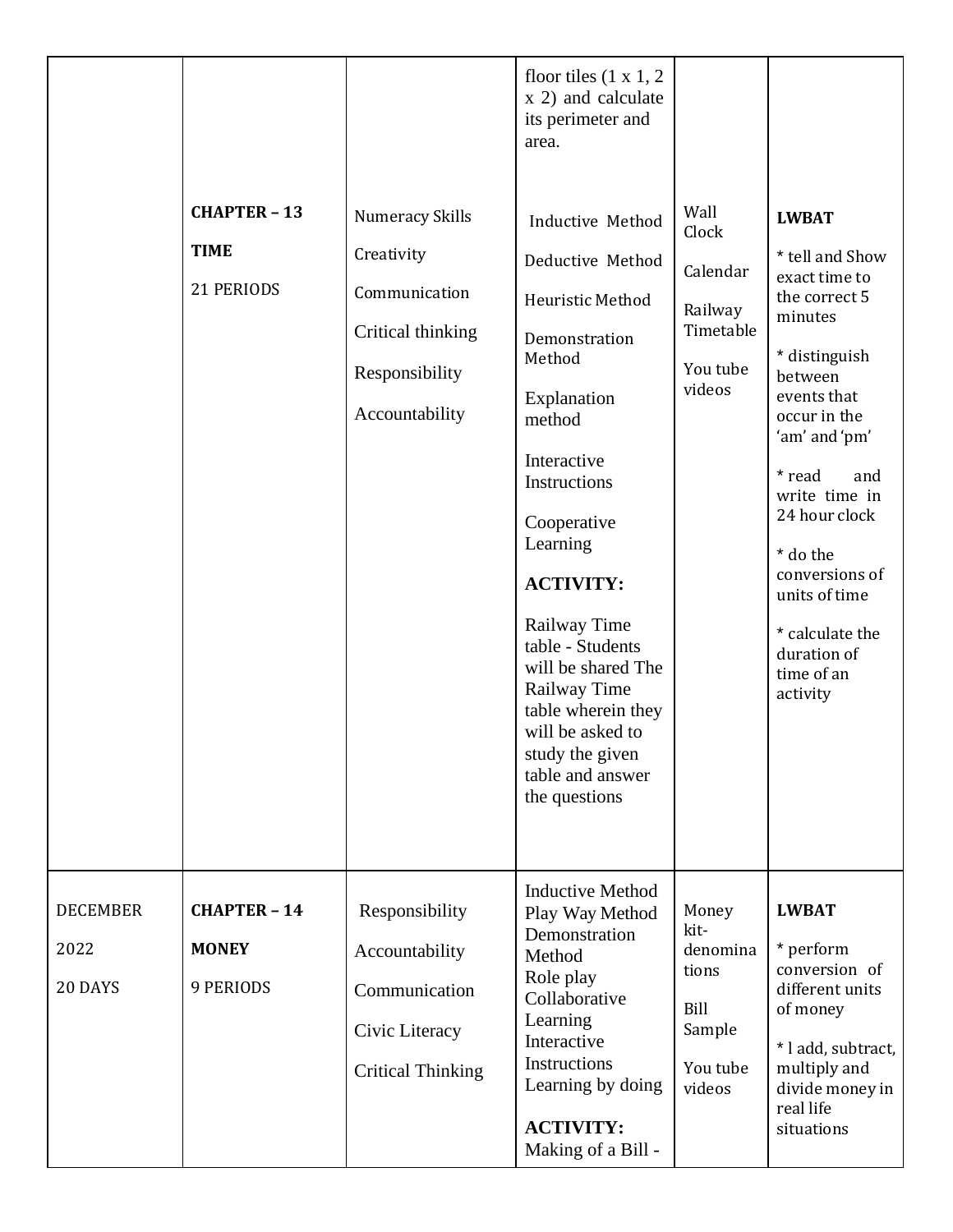|                                   |                                                                           |                                                                                                                       | Students will be<br>asked to prepare a<br>bill for the items<br>sold to the<br>consumer.                                                                                                                                                                                                                                                                                                                                                                                                                 |                                      | * make bills                                                                                                                                                                                                                                                                                                                                                                                                          |
|-----------------------------------|---------------------------------------------------------------------------|-----------------------------------------------------------------------------------------------------------------------|----------------------------------------------------------------------------------------------------------------------------------------------------------------------------------------------------------------------------------------------------------------------------------------------------------------------------------------------------------------------------------------------------------------------------------------------------------------------------------------------------------|--------------------------------------|-----------------------------------------------------------------------------------------------------------------------------------------------------------------------------------------------------------------------------------------------------------------------------------------------------------------------------------------------------------------------------------------------------------------------|
| <b>JANUARY</b><br>2023<br>21 DAYS | <b>CHAPTER-15</b><br><b>NUMBER</b><br><b>PATTERN</b><br><b>15 PERIODS</b> | Communication<br><b>Skills</b><br>Creativity<br>Collaboration<br>Self direction<br>Literacy skills<br>Thinking skills | Nature walk<br>Collaborative<br>Learning<br>Flipped classroom<br>Self-learning<br>Project-based<br>learning<br>Design Thinking<br>Thinking based<br>learning<br>Competency-base<br>d learning<br>Brainstorming<br>Visualization<br>Inquiry based<br>instruction<br>Cooperative<br>Learning<br>Differentiation<br><b>Blended learning</b><br><b>Activity:</b><br>Mental ability<br>with coding and<br>decoding<br>Students will be<br>given a pattern<br>with a code<br>followed by<br>another pattern to | Rangome<br>try<br>You tube<br>videos | <b>LWBAT</b><br>* use patterns<br>to describe the<br>world and solve<br>problems<br>* observe and<br>understand the<br>pattern<br>* recognize the<br>basic unit<br>which<br>generates the<br>pattern<br>* make<br>patterns with<br>numbers and<br>letters<br>* compute the<br>given patterns<br>using basic<br>operation of<br>mathematics<br>* apply the<br>knowledge to<br>form patterns<br>* integrate<br>with art |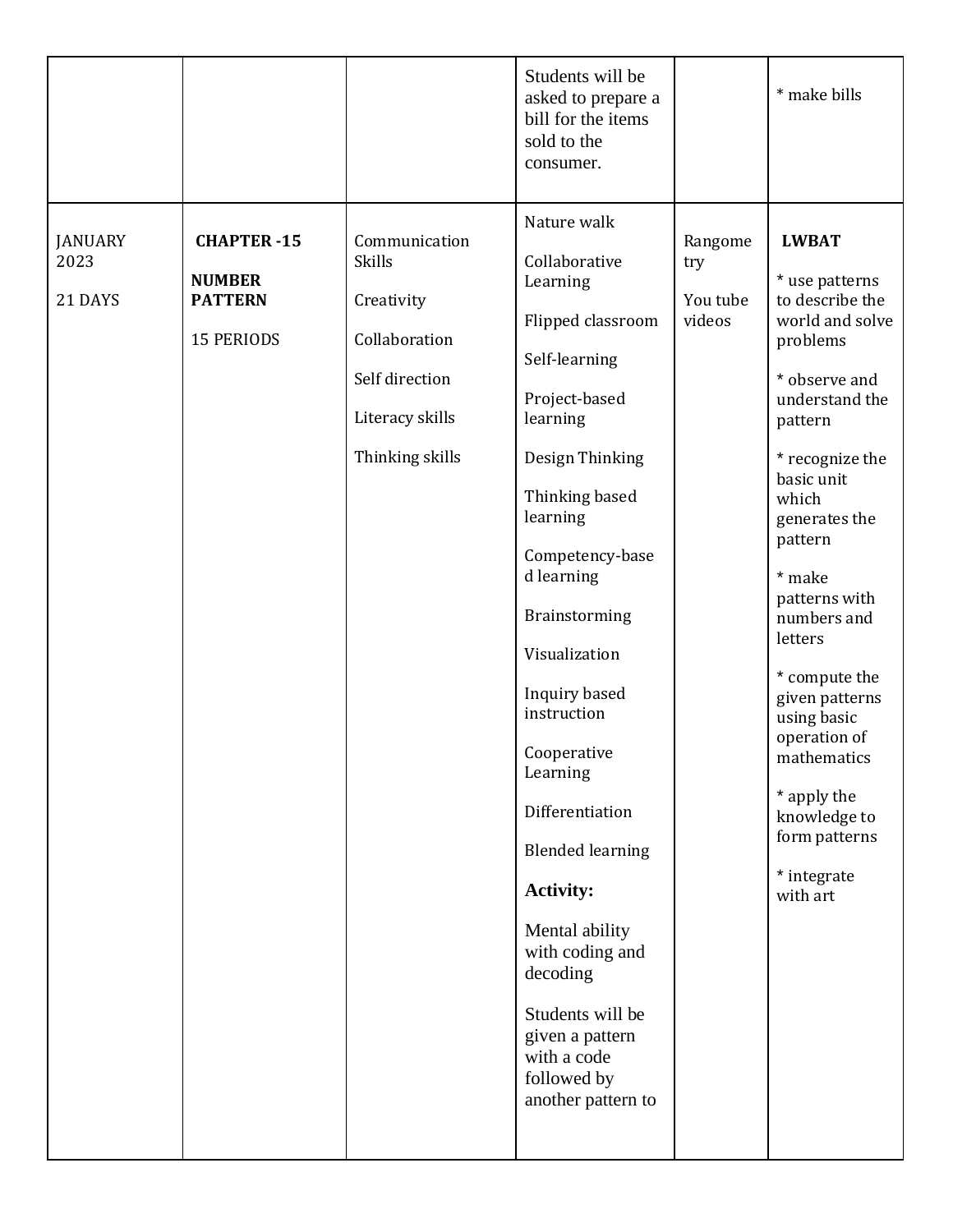|                         | <b>CHAPTER-16</b><br><b>DATA HANDLING</b><br><b>15 PERIODS</b>                                                                        | Problem solving<br>Critical thinking<br>Collaboration<br>Accountability<br>Information<br>Literacy | be decoded as per<br>the given code.<br>Project-based<br>learning<br>Inquiry based<br>learning<br>Survey<br>Collaborative<br>learning<br>Learning by doing<br>Project based<br>learning<br><b>Activity:</b><br>Collection of data<br>of marks obtained<br>in Half Yearly<br>Examination and<br>representing the<br>same through bar<br>graph. | You tube<br>videos | <b>LWBAT</b><br>* collect data<br>from different<br>sources<br>* record data<br>using tally<br>marks<br>* prepare tables<br>for recording<br>data<br>* represent data<br>in terms of<br>pictograph<br>choosing<br>appropriate unit<br>for displaying<br>data<br>* represent data<br>in terms of bar<br>graphs<br>choosing<br>appropriate unit<br>for displaying<br>data<br>* draw<br>inferences from |
|-------------------------|---------------------------------------------------------------------------------------------------------------------------------------|----------------------------------------------------------------------------------------------------|-----------------------------------------------------------------------------------------------------------------------------------------------------------------------------------------------------------------------------------------------------------------------------------------------------------------------------------------------|--------------------|------------------------------------------------------------------------------------------------------------------------------------------------------------------------------------------------------------------------------------------------------------------------------------------------------------------------------------------------------------------------------------------------------|
| FEBRUARY2023<br>14 DAYS | <b>REVISION 18</b><br><b>PERIODS</b>                                                                                                  |                                                                                                    |                                                                                                                                                                                                                                                                                                                                               |                    | the data                                                                                                                                                                                                                                                                                                                                                                                             |
| TERM <sub>2</sub>       | Chapter - 10 The Metric System<br>Chapter - 11 Geometry<br>Chapter - 12 Perimeter and Area<br>Chapter - 13 Time<br>Chapter - 14 Money |                                                                                                    |                                                                                                                                                                                                                                                                                                                                               |                    |                                                                                                                                                                                                                                                                                                                                                                                                      |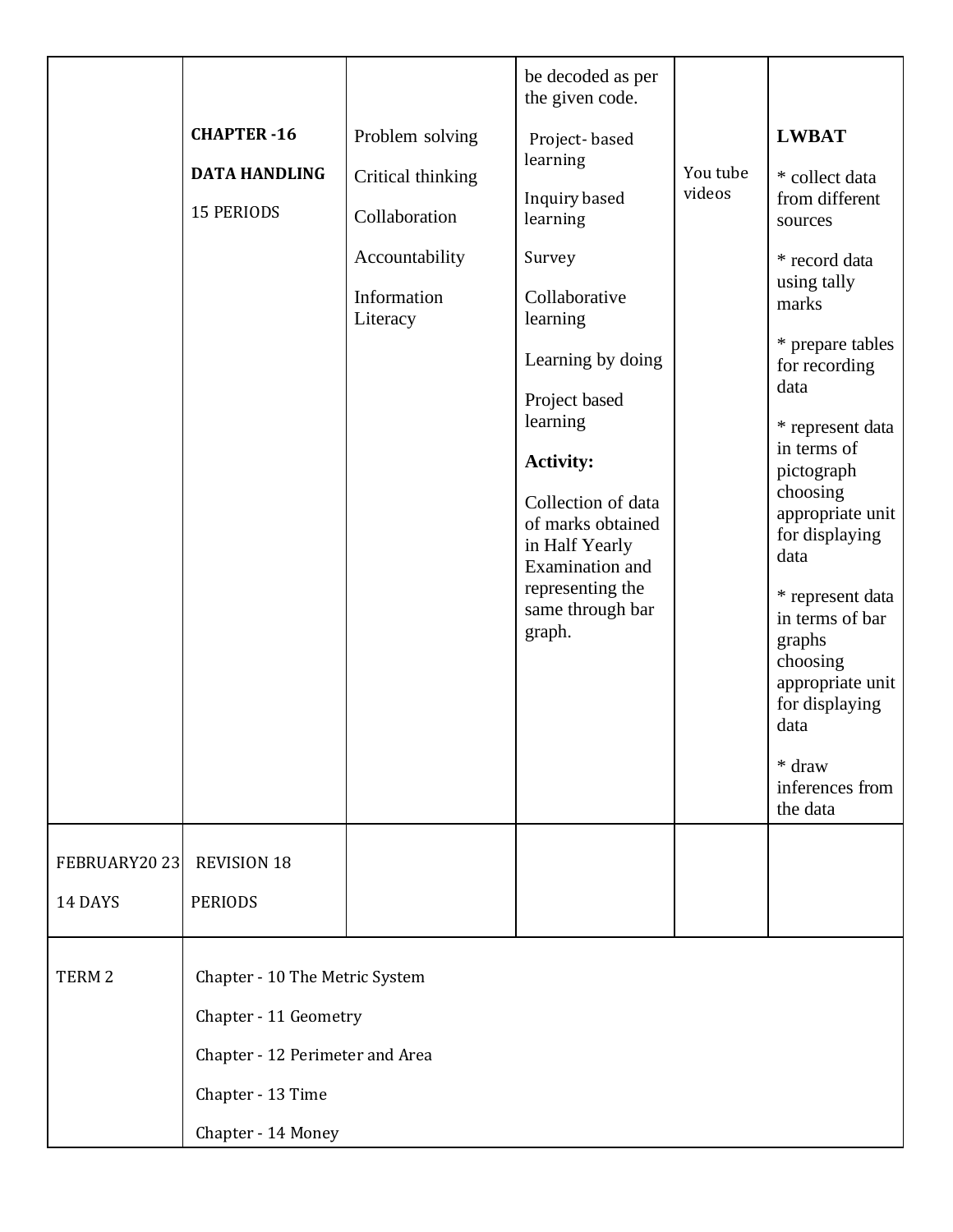| Chapter - 15 Number Patterns Chapter - 16 Data Handling |
|---------------------------------------------------------|
| Chapter - 7 Multiples and Factors                       |
|                                                         |
|                                                         |

| <b>EVS</b>                                               |                                             |                                                                  |                                                                                                     |                                                       |                                   |  |  |
|----------------------------------------------------------|---------------------------------------------|------------------------------------------------------------------|-----------------------------------------------------------------------------------------------------|-------------------------------------------------------|-----------------------------------|--|--|
| <b>BOOKS:</b><br>Let's Explore<br><b>Our Environment</b> |                                             |                                                                  | <b>PUBLISHER:</b><br><b>Arya Book Depot Educational Publications</b>                                |                                                       |                                   |  |  |
| <b>MONTH</b>                                             | <b>TOPIC &amp; No. OF</b><br><b>PERIODS</b> | 21sr<br><b>CENTURY</b><br><b>SKILLS</b><br><b>INTEGRATE</b><br>D | <b>METHODOLOGY,</b><br><b>INSTRUCTIONAL</b><br><b>STRATEGIES &amp;</b><br><b>ACTIVITIES PLANNED</b> | <b>TEACHING</b><br><b>LEARNING</b><br><b>MATERIAL</b> | <b>LEARNING</b><br><b>OUTCOME</b> |  |  |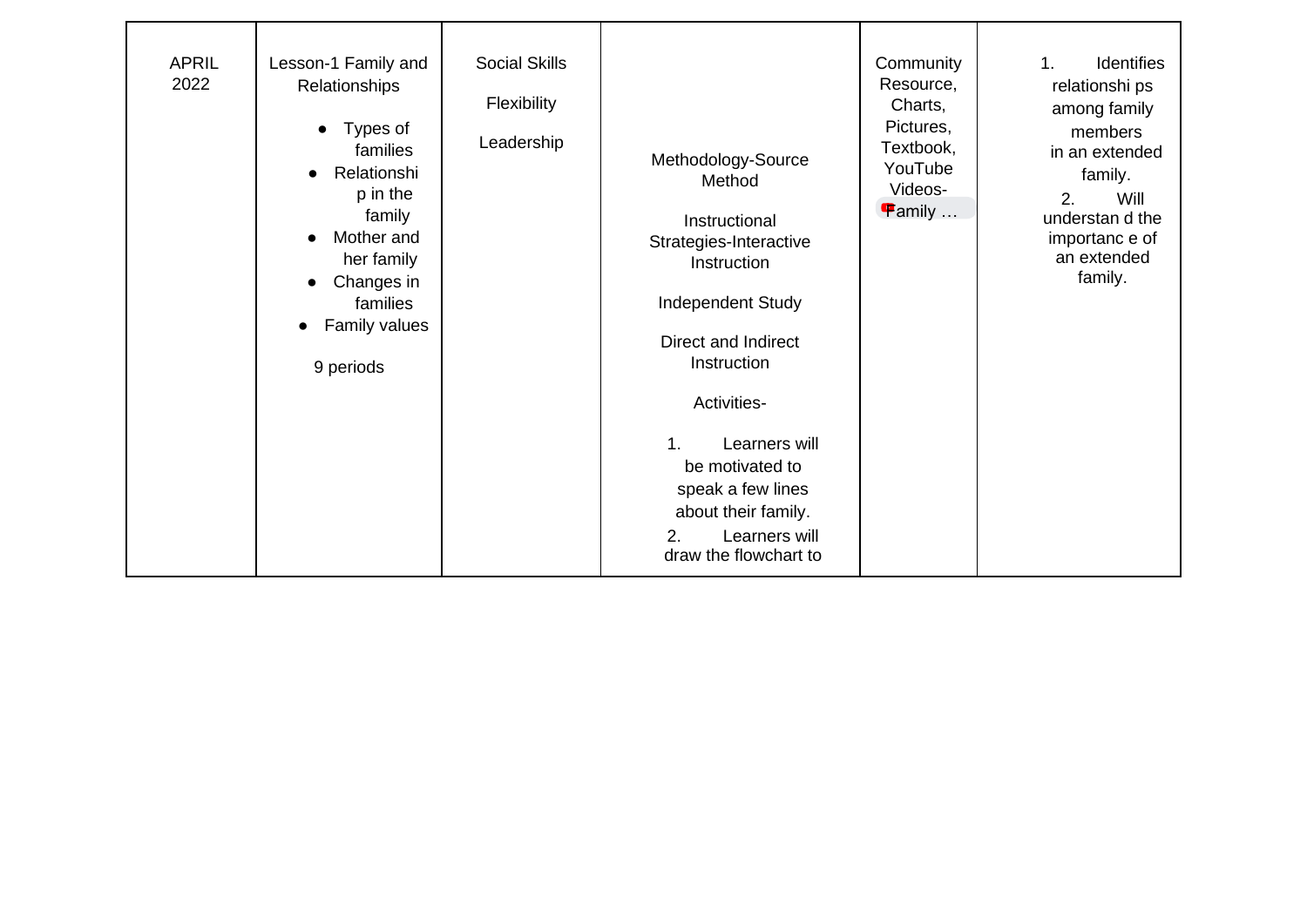|           |                                                                                                                                                                                                                                                                               | Initiative<br>Creativity | represent the<br>changes in the<br>family structures<br>due to different<br>reasons.                                                                                                                                                                                                                                                                                                                                                                                                        |                                                        | 1. Location of<br>important internal<br>organs and their<br>functions.<br>2. Body parts |
|-----------|-------------------------------------------------------------------------------------------------------------------------------------------------------------------------------------------------------------------------------------------------------------------------------|--------------------------|---------------------------------------------------------------------------------------------------------------------------------------------------------------------------------------------------------------------------------------------------------------------------------------------------------------------------------------------------------------------------------------------------------------------------------------------------------------------------------------------|--------------------------------------------------------|-----------------------------------------------------------------------------------------|
|           |                                                                                                                                                                                                                                                                               | Collaboration            | Methodology:-<br><b>Scientific Method</b>                                                                                                                                                                                                                                                                                                                                                                                                                                                   |                                                        | associated with<br>each organ<br>system.                                                |
| $\bullet$ | Lesson 2<br>Inside Our Body<br>Organ<br>systems of our body<br><b>Skeleton</b><br>System<br>Muscular<br>System<br>Digestive<br>System<br>Respiratory<br>System<br>Circulatory<br>System<br>Excretory<br>System<br>Nervous<br>System<br>Reproductl ve<br>System.<br>10 Periods | Communicati on           | Learning by doing<br>Method<br>Instructional<br>Strategies:-Experiential<br>Learning<br>Interactive Instruction<br>The class will be<br>divided in four groups<br>and will be provided<br>with four different<br>topics<br>(Digestive system,<br>Respiratory system,<br>Circulatory system and<br>Excretory system).<br>They will be given a<br>week's time to prepare<br>a practical experiment<br>with household items (<br>which recreates the<br>different systems in<br>the classroom. | Raised<br><b>Models</b><br>Experiment<br>demonstration |                                                                                         |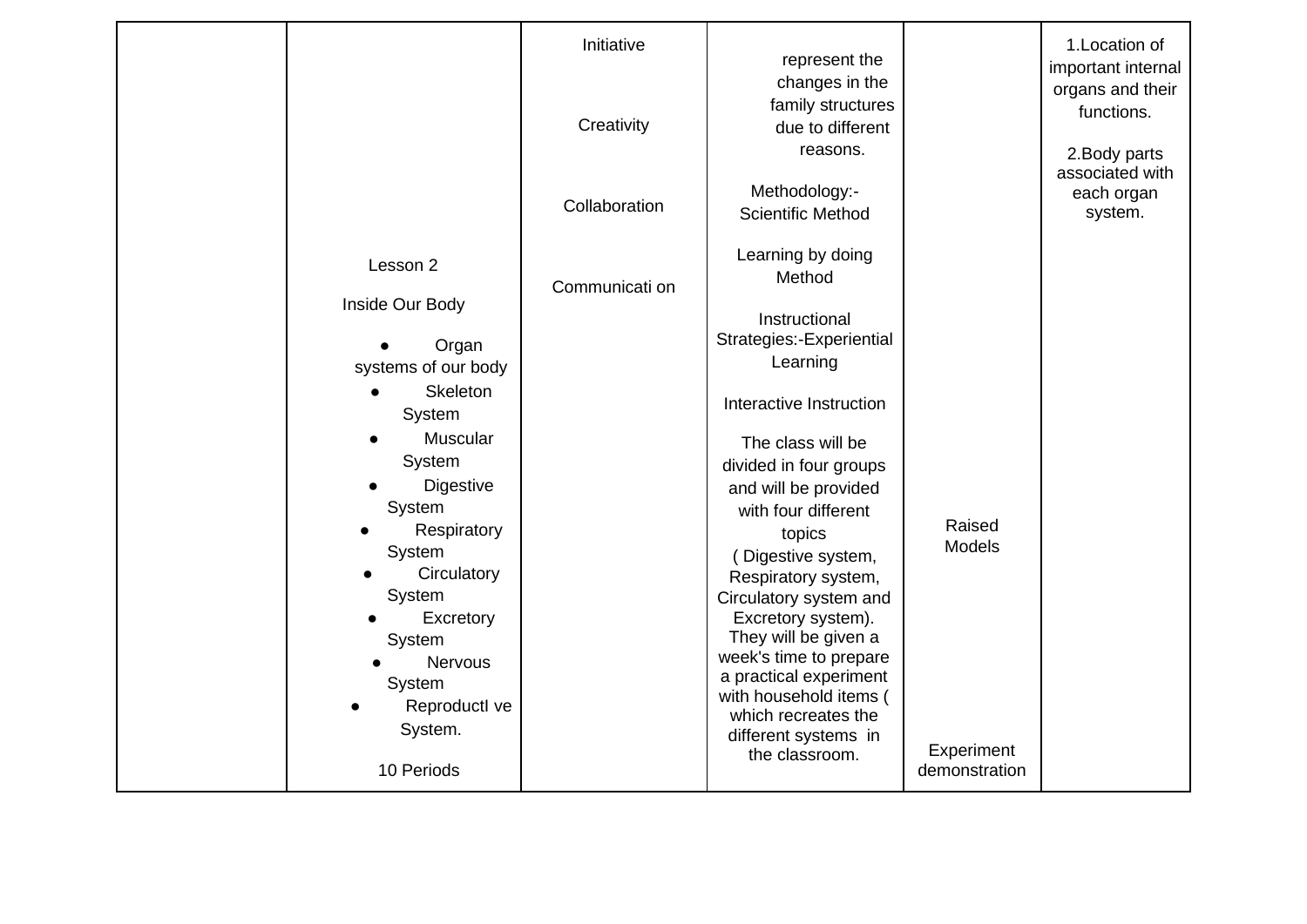| <b>MAY20</b><br>22<br>21 Days | Lesson 3<br>We can sense<br>Sense organs<br>Taking care of sense<br>organs<br>DifferentlyAbled people<br>Good and<br>bad touch. | Information<br>literacy<br>Critical thinking | Methodology:-<br>Observati ons Method<br>Instructional<br>Strategy:-Experiential<br>Learning<br>Activities related to<br>Sense of<br>Touch, Hearing, Smell,<br>Sight and Taste.                                                                | Life experiences | 1. Learning the five<br>senses helps<br>children better<br>explore the world<br>around them. It<br>also help students<br>gain a better<br>understanding of<br>sight, hearing,<br>touch, taste and<br>smell. |
|-------------------------------|---------------------------------------------------------------------------------------------------------------------------------|----------------------------------------------|------------------------------------------------------------------------------------------------------------------------------------------------------------------------------------------------------------------------------------------------|------------------|-------------------------------------------------------------------------------------------------------------------------------------------------------------------------------------------------------------|
|                               | 10 Periods                                                                                                                      |                                              | 1.Discover<br>NatureCollect a variety<br>of nature items such as<br>Flower, rocks, sand<br>and shells and place<br>them in a brown paper<br>bag. Have your child<br>feel each item,<br>describe the texture,<br>and guess what the<br>item is. |                  | 2. Learners<br>sensitize towards<br>special people.                                                                                                                                                         |
|                               |                                                                                                                                 |                                              | 2. Listening<br><b>Walk-Head children</b><br>outside to do a<br>listening scavenger<br>hunt. The list could<br>include, a barking dog,<br>a car door slamming,<br>airplanes overhead,<br>bird chirping, children<br>gigging, wind in the       |                  |                                                                                                                                                                                                             |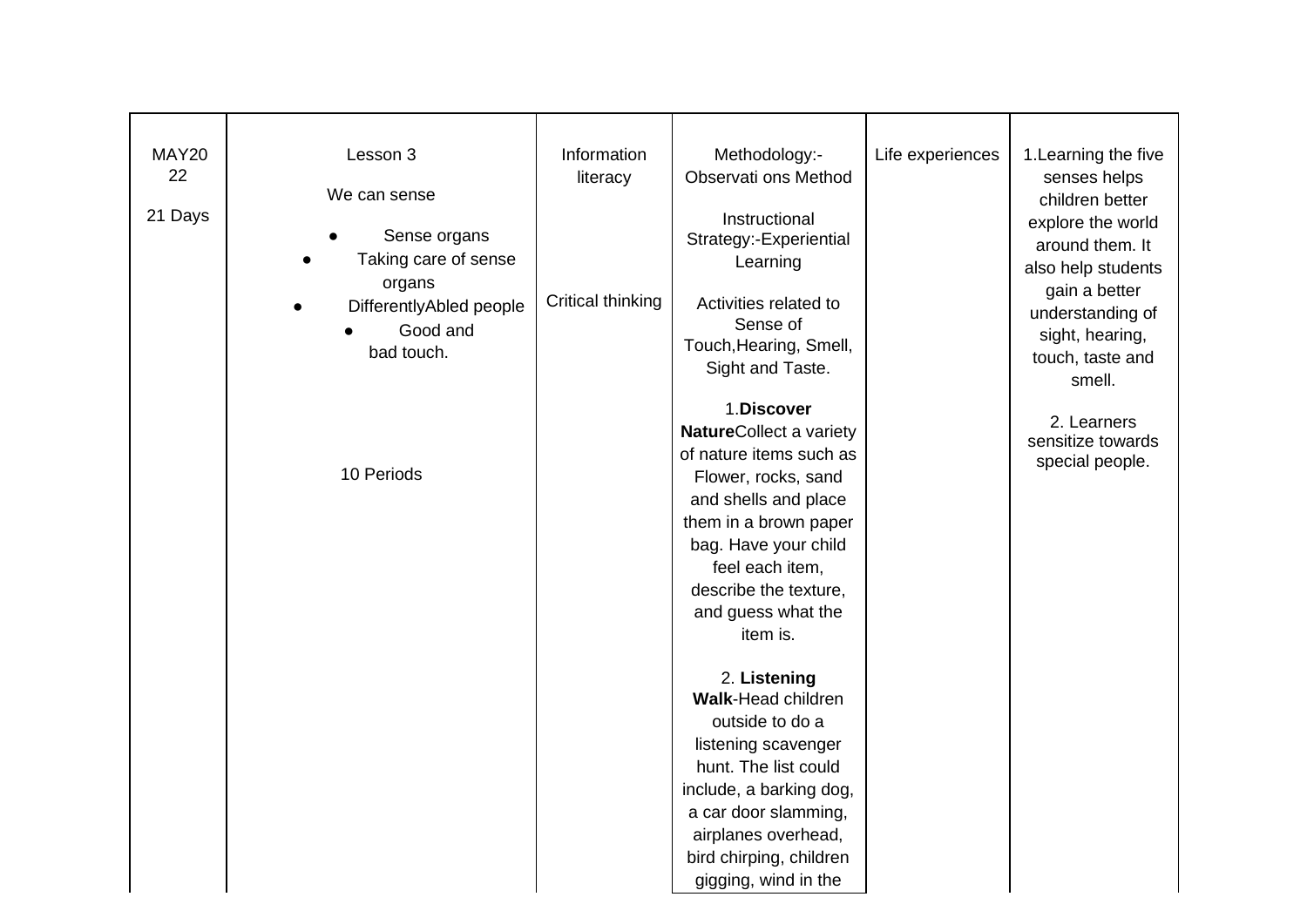|  | trees, or anything else<br>you expect to hear.<br>Ask children to mark<br>each item off the list as<br>they hear it. |  |
|--|----------------------------------------------------------------------------------------------------------------------|--|
|  | 3. Scented item-Keep<br>some items on a tray<br>which has a strong<br>smell. Blind fold few                          |  |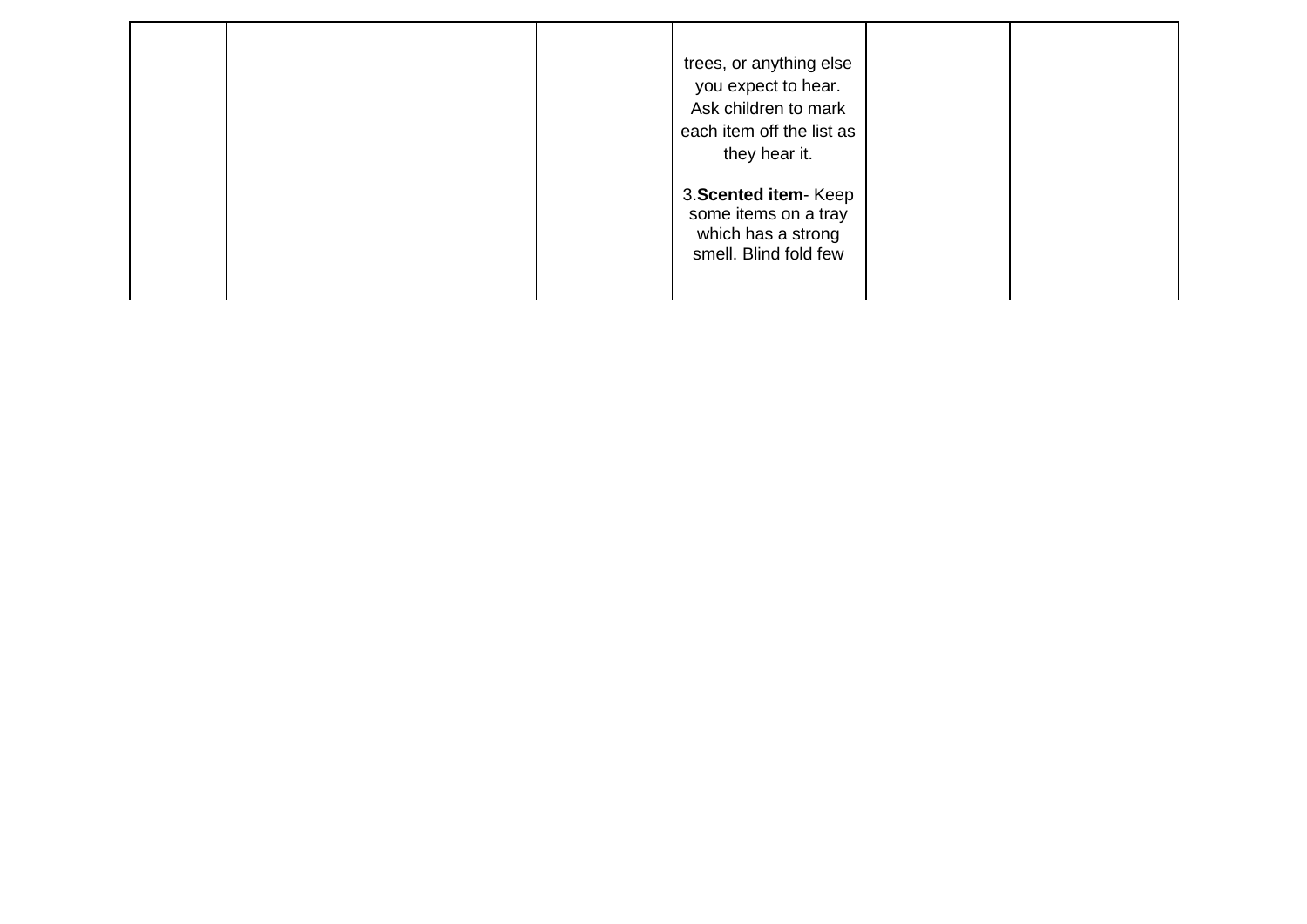|                                                                                                                        |                                            | child in the class and ask<br>to identify the item.<br>4. Observation and<br>Memory game- collect<br>10-15 items and set<br>them on a tray. Give                                                                                                                                                                                 |                                                                                   |                                                                                                                                                                        |
|------------------------------------------------------------------------------------------------------------------------|--------------------------------------------|----------------------------------------------------------------------------------------------------------------------------------------------------------------------------------------------------------------------------------------------------------------------------------------------------------------------------------|-----------------------------------------------------------------------------------|------------------------------------------------------------------------------------------------------------------------------------------------------------------------|
|                                                                                                                        |                                            | children one minute to<br>observe and then<br>remove items from sight.<br>Ask children to write<br>down what items they<br>remember.                                                                                                                                                                                             |                                                                                   |                                                                                                                                                                        |
| Lesson-4<br>Fun and<br>Recreation                                                                                      |                                            | 5. Taste the TasteKeep<br>four bowls on the table<br>and put four types of<br>solution in it. Sugar<br>water, Salt water, Bitter<br>Gourd juice.and Lemon<br>juice. Blind fold the child<br>and with the help of<br>cotton bud put different<br>solution on the different<br>areas of the tongue. The<br>child should detect the | <b>Discussion</b><br>Sharing videos<br>made                                       | Children interpret                                                                                                                                                     |
| Importance of<br>$\bullet$<br>recreation<br>life<br>Types of games<br>Fair play,<br>team spirit<br>Various means<br>of | Communicati<br><sub>on</sub><br>Creativity | different taste.<br>Methodology:-<br><b>Personalized Education</b><br>Instructional                                                                                                                                                                                                                                              | by children of<br>their own<br>Recreational<br>activity in<br>WhatsApp's<br>group | that recreational<br>activities are not a<br>waste of time, they<br>are actually<br>important for our<br>personality<br>development and<br>becoming more<br>confident. |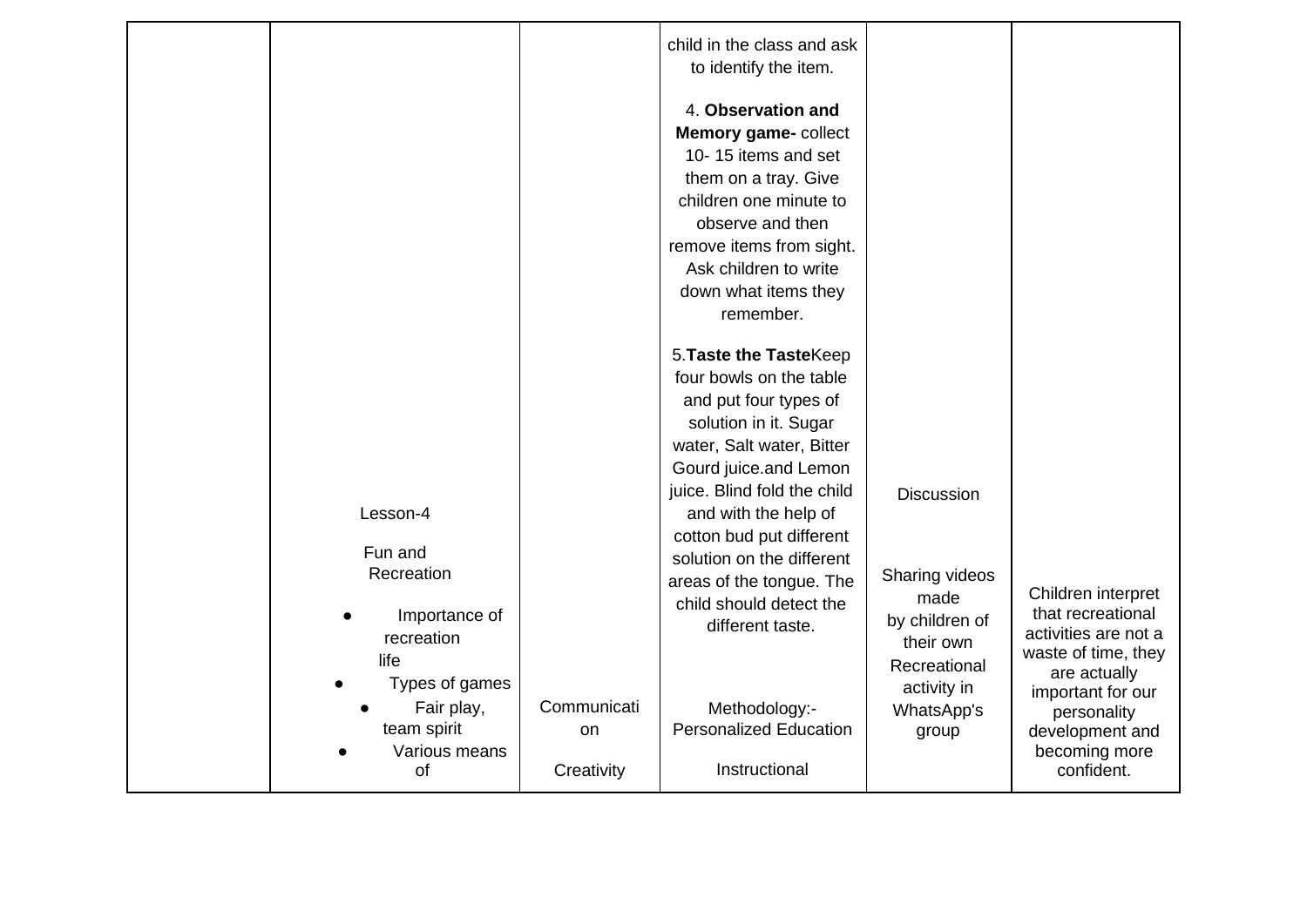|                                    |                                   | Strategies:- Interactive<br>Instruction                                                                         |             |                                                                                           |
|------------------------------------|-----------------------------------|-----------------------------------------------------------------------------------------------------------------|-------------|-------------------------------------------------------------------------------------------|
|                                    |                                   | Children will be<br>encouraged to speak<br>about their pass-time<br>activities and hobbies.                     |             |                                                                                           |
| Recreation and their<br>importance |                                   | Rules of various games<br>can be explained in<br>game<br>periods.(Integrated with<br><b>Physical Education)</b> |             | To make children<br>aware about<br>various rules of<br>different games<br>that they play. |
| 7 periods                          |                                   |                                                                                                                 |             |                                                                                           |
| Lesson 5 The Work We Do            | Team work<br><b>Social Skills</b> | Methodology-<br><b>Project Method</b>                                                                           | Videos on - | 1. To learn different<br>occupations,                                                     |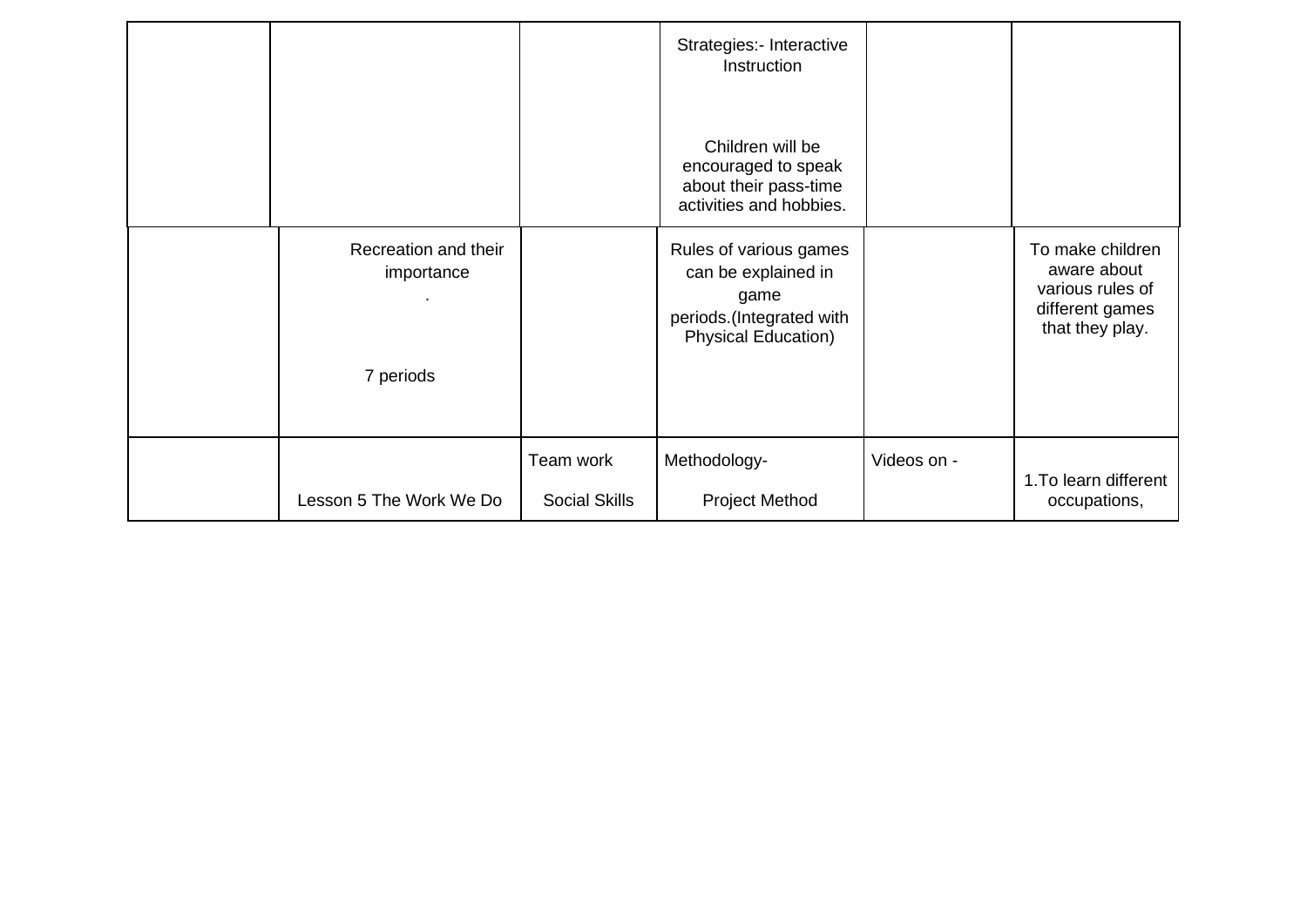| Meaning of<br>occupation  | Healthy<br>Literacy |                                                                                                                                                                                                                                                                                                                                                                                                                                                                    | 1. Dignity of<br>labour | giving respect<br>and importance to     |
|---------------------------|---------------------|--------------------------------------------------------------------------------------------------------------------------------------------------------------------------------------------------------------------------------------------------------------------------------------------------------------------------------------------------------------------------------------------------------------------------------------------------------------------|-------------------------|-----------------------------------------|
| Some workers<br>around us | Initiative          | Cooperative Learning                                                                                                                                                                                                                                                                                                                                                                                                                                               | 2.Women<br>Empowerment  | every type of<br>work.                  |
| Dignity of labour         |                     | Instructional Strategies-                                                                                                                                                                                                                                                                                                                                                                                                                                          |                         | 2. To understand<br>value of Dignity of |
| Gender and work           |                     | Independent study                                                                                                                                                                                                                                                                                                                                                                                                                                                  |                         | Labour and<br>Gender                    |
| 7 periods                 |                     | <b>Experential Learning</b>                                                                                                                                                                                                                                                                                                                                                                                                                                        |                         | discrimination.                         |
|                           |                     | As per Swachh Bharat<br>Abhiyan a Cleanliness<br>Drive will be conducted<br>in the class and<br>children will be asked<br>to share their<br>experience with their<br>classmates<br>and teacher. After that<br>they will give Thank<br>You card with a warm<br>message to the<br>Cleaning staff so as to<br>express their<br>gratitude. This will instill<br>value of Dignity of<br>Labour in young hearts.<br>2. Children will be asked<br>to paste picture of any |                         | 3. Famous women<br>achievers of India.  |
|                           |                     | one famous women<br>achiever of India and<br>write about her<br>achievements.                                                                                                                                                                                                                                                                                                                                                                                      |                         |                                         |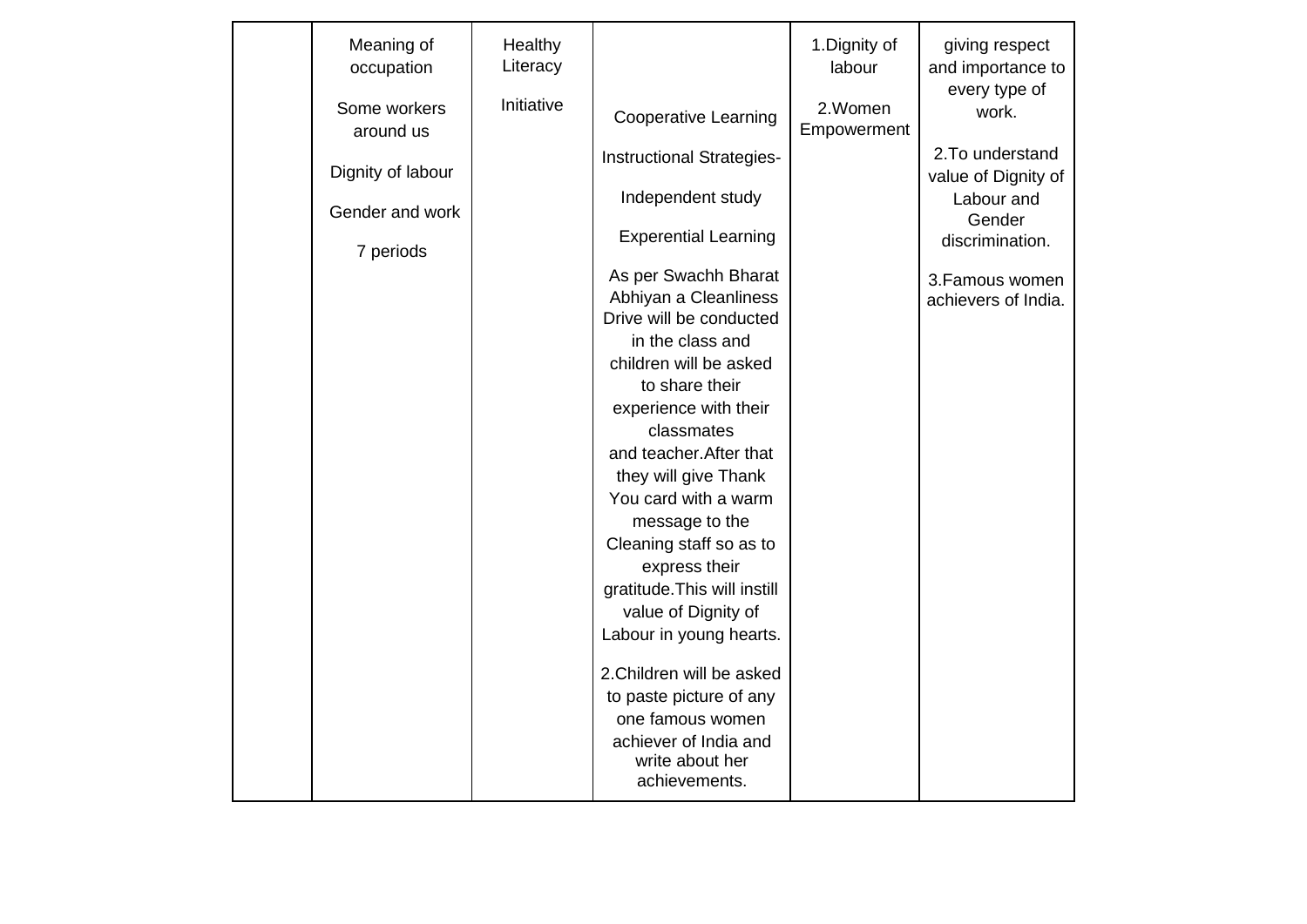| JULY20<br>22 | Lesson 6<br><b>Food We Eat</b><br>Different types of<br>food groups.<br>Journey of food. | Critical<br>Thinking.<br>Communicati<br>on.<br>Social skills. | Methodology:-<br>Observation<br>Source method<br><b>Instructional</b><br>Strategies- | Packets of<br>different food<br><i>items.</i><br>Youtube<br>video | 1. Differentiate<br>between the<br>nutrients and<br>Apply new<br>knowledge into<br>their healthy<br>eating lifestyle. 2. |
|--------------|------------------------------------------------------------------------------------------|---------------------------------------------------------------|--------------------------------------------------------------------------------------|-------------------------------------------------------------------|--------------------------------------------------------------------------------------------------------------------------|
|              |                                                                                          |                                                               |                                                                                      |                                                                   | Learn to share<br>things. 3 Suggest                                                                                      |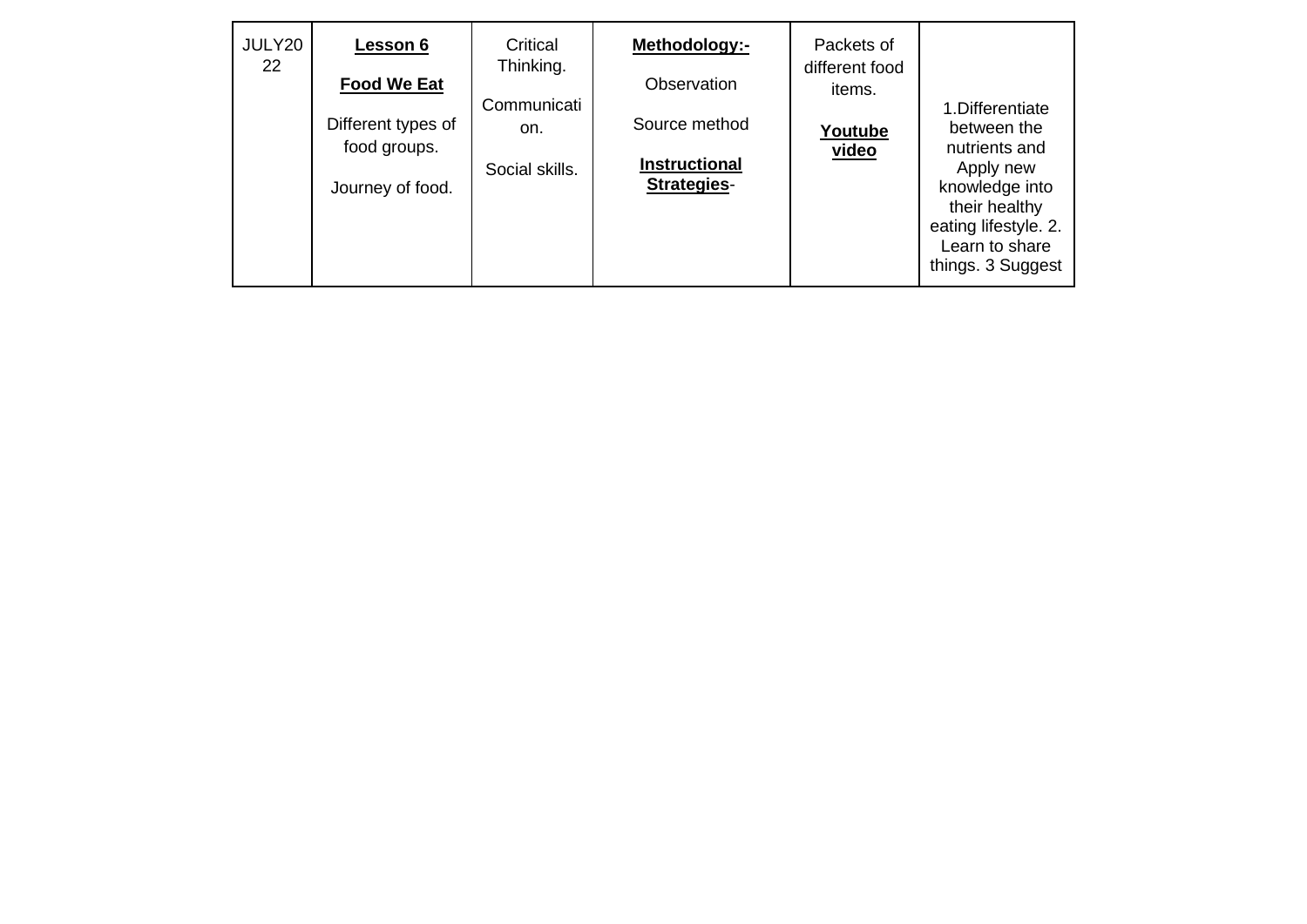|  | Special foods for<br>special occasions.<br>Community meals.<br>Foreign influence on<br>our food.<br>9 Periods<br><b>Lesson 7</b><br><b>Teeth And Tongue</b><br>*Types of Teeth<br>*Parts of Teeth<br>*Taking Care of Teeth<br><i>*Tongue Structure</i><br><i><b>*Taste buds</b></i> | Sensitivity<br>Critical<br>Thinking-<br>Observation,<br>Identification<br>Classification | Discussion Method,<br>Interactive Method<br><b>Activities-</b><br>Reading the labels of different<br>food items and separating<br>them as healthy/ unhealthy<br>food items and also paste<br>them on a chart paper.<br>Organize a food festival in the<br>class.(Children will bring<br>different food items from<br>home and share with each<br>other).<br>Discussing ways to avoid food<br>wastage.<br><b>Instructional Strategies-</b><br>Discussion Method,<br>Interactive Method<br>Demonstrate the shapes and<br>locations of incisors, canines,<br>premolars and molars by<br>using charts, | https://youtu.b<br>e/0vypxpdmw Es<br>Chart paper<br>Chart, pictures,<br>Video links,<br>https://www.yo<br>utube.com/wat<br>ch?v=c8CsVa<br>W <sub>16fg</sub><br>Toothbrush,<br>Tongue<br>Cleaner,<br>Mouth wash | various ways to avoid<br>food wastage. 4<br>Appreciate the need<br>and importance of<br>plants/environmen t in<br>our life.<br>Identify major parts<br>(Teeth &<br>Tongue ) of human<br>body.<br>State functions of<br>major parts (teeth)<br>of the body.<br>Oral Hygiene<br>Playtime<br>May |
|--|-------------------------------------------------------------------------------------------------------------------------------------------------------------------------------------------------------------------------------------------------------------------------------------|------------------------------------------------------------------------------------------|----------------------------------------------------------------------------------------------------------------------------------------------------------------------------------------------------------------------------------------------------------------------------------------------------------------------------------------------------------------------------------------------------------------------------------------------------------------------------------------------------------------------------------------------------------------------------------------------------|----------------------------------------------------------------------------------------------------------------------------------------------------------------------------------------------------------------|-----------------------------------------------------------------------------------------------------------------------------------------------------------------------------------------------------------------------------------------------------------------------------------------------|
|--|-------------------------------------------------------------------------------------------------------------------------------------------------------------------------------------------------------------------------------------------------------------------------------------|------------------------------------------------------------------------------------------|----------------------------------------------------------------------------------------------------------------------------------------------------------------------------------------------------------------------------------------------------------------------------------------------------------------------------------------------------------------------------------------------------------------------------------------------------------------------------------------------------------------------------------------------------------------------------------------------------|----------------------------------------------------------------------------------------------------------------------------------------------------------------------------------------------------------------|-----------------------------------------------------------------------------------------------------------------------------------------------------------------------------------------------------------------------------------------------------------------------------------------------|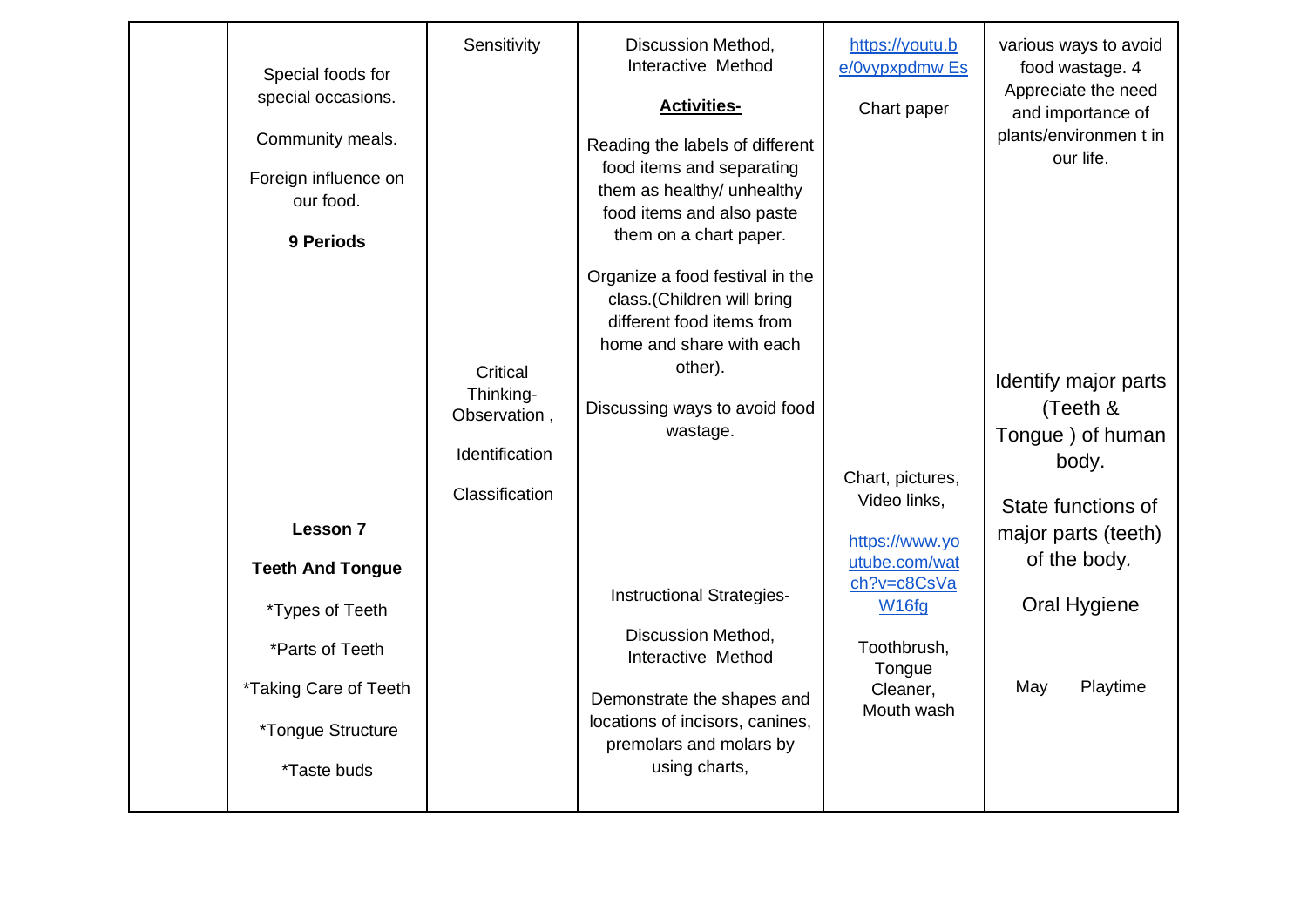| *Taking Care of Tongue                 | pictures or drawing.                         | Tongue and Teeth                                    |
|----------------------------------------|----------------------------------------------|-----------------------------------------------------|
| <i>*Teeth in Animals</i><br>09 Periods | Locate different taste zone on<br>the tongue | •To stress<br>on the importance of<br>oral hygiene. |
|                                        |                                              |                                                     |
|                                        |                                              |                                                     |
|                                        |                                              |                                                     |
|                                        |                                              |                                                     |
|                                        |                                              |                                                     |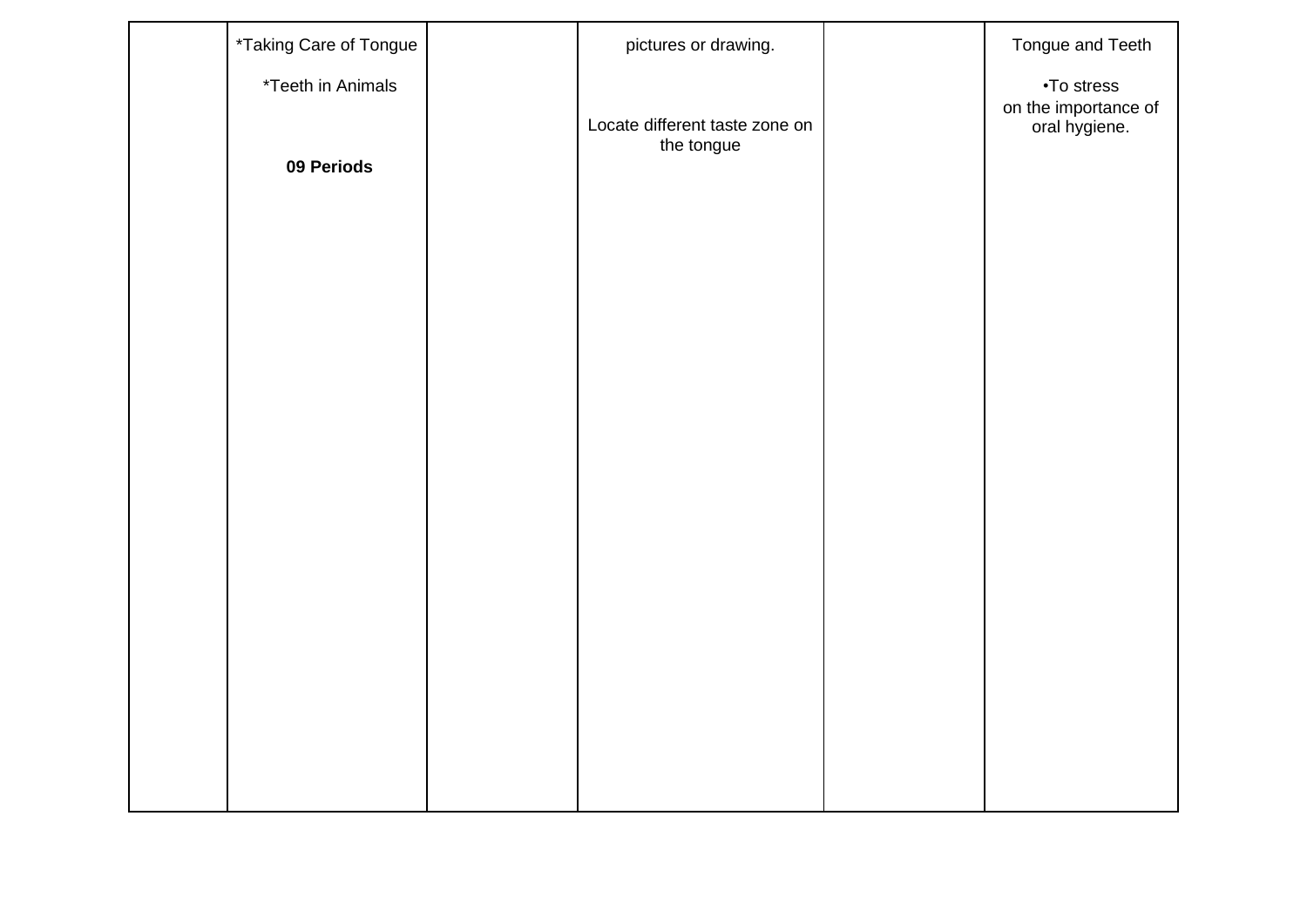|                       |                                                                                                                                                                                                                                                         |                                                     | Recognize imp of<br>proper chewing of<br>food<br>Identify shape of<br>teeth for herbivores<br>and carnivores                                                               |                                                                                                      | •To make<br>the students learn about<br>the correct<br>way of brushing teeth                                                                                                 |
|-----------------------|---------------------------------------------------------------------------------------------------------------------------------------------------------------------------------------------------------------------------------------------------------|-----------------------------------------------------|----------------------------------------------------------------------------------------------------------------------------------------------------------------------------|------------------------------------------------------------------------------------------------------|------------------------------------------------------------------------------------------------------------------------------------------------------------------------------|
| <b>AUGUS</b><br>T2022 | Lesson-8 Animal Kingdom<br><b>Different</b><br>types of animals<br>Shy and<br>$\bullet$<br>friendly<br>animals, group<br>behaviour<br>Social<br>animals<br>Honey<br>making in beehives<br>Types of<br>$\bullet$<br>animal ears<br>Shelter of<br>animals | Initiative<br>Collaboration<br>Critical<br>Thinking | Methodology-<br>Observati on<br>Method<br>Gamification<br>Instructional<br>StrategiesInquiry<br>based<br>Experiential<br>learning<br>Independent study<br>Activities-Group | Role<br>Playing<br>Videos on<br>Youtube-<br><b>B</b> rade<br>4<br><b>Miniatures</b><br>of<br>Animals | 1 <sub>1</sub><br>Learners<br>will know about<br>different types of<br>animals and their<br>habitats.<br>2.<br>Importanc<br>e of animals and<br>develop empathy<br>for them. |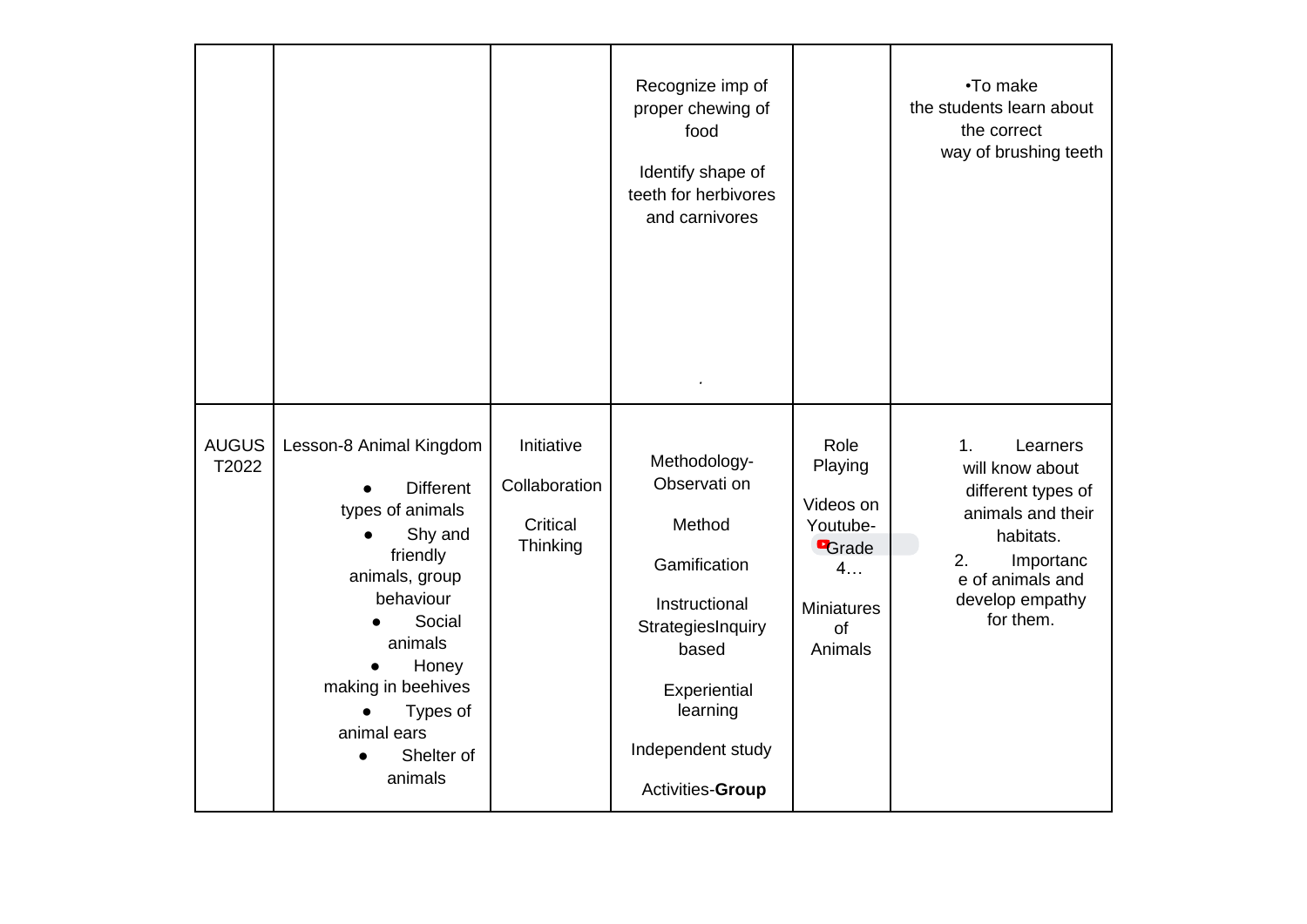| 10 Periods | <b>Work</b>                                                                                                                                                                                                                    |  |  |
|------------|--------------------------------------------------------------------------------------------------------------------------------------------------------------------------------------------------------------------------------|--|--|
|            | Class will be divided<br>into groups of 5<br>students each and<br>will<br>be given few<br>miniatures<br>of animals to classify<br>them into<br>Shy/Friendly/Social<br>Animals and will tell<br>about their basic<br>qualities. |  |  |
|            | Individual<br><b>Activity-</b><br>Learners will draw/                                                                                                                                                                          |  |  |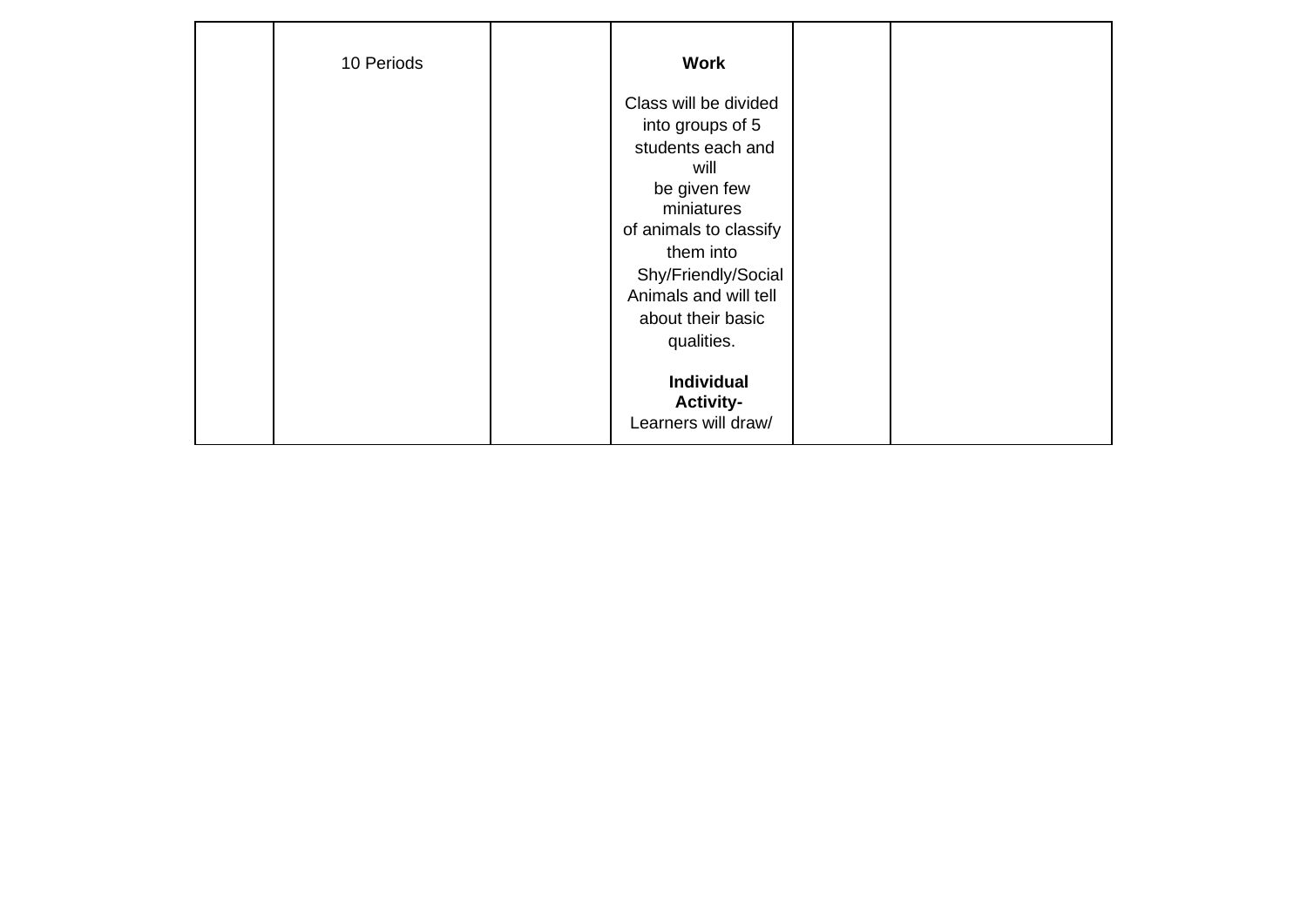| Lesson 9<br><b>Beaks, Claws and</b><br>Nests.<br>Different types of<br>beaks in birds.<br>Different types of<br>claws in birds.<br>Importance and<br>types of nests.<br>10 Periods | Creativity<br>Productivity | paste the pictures of<br>different homes of<br>animals. Methodology:-<br>Learning by doing.<br><b>Instructional</b><br>strategy:-<br>Direct and indirect<br>method<br>Independent study | Straws, twigs<br>,thread,leaves<br>grasses, cotton<br>,paper,wool,fe<br>athers, rags<br>, cardboard etc<br>Colourful clay. | 1.Identifies<br>different features(<br>beaks / teeth,<br>claws, ears,<br>nests/ shelter<br>etc) of birds.<br>2.How<br>appearance, diet<br>and habitat of<br>birds are<br>connected. |
|------------------------------------------------------------------------------------------------------------------------------------------------------------------------------------|----------------------------|-----------------------------------------------------------------------------------------------------------------------------------------------------------------------------------------|----------------------------------------------------------------------------------------------------------------------------|-------------------------------------------------------------------------------------------------------------------------------------------------------------------------------------|
|                                                                                                                                                                                    |                            |                                                                                                                                                                                         |                                                                                                                            |                                                                                                                                                                                     |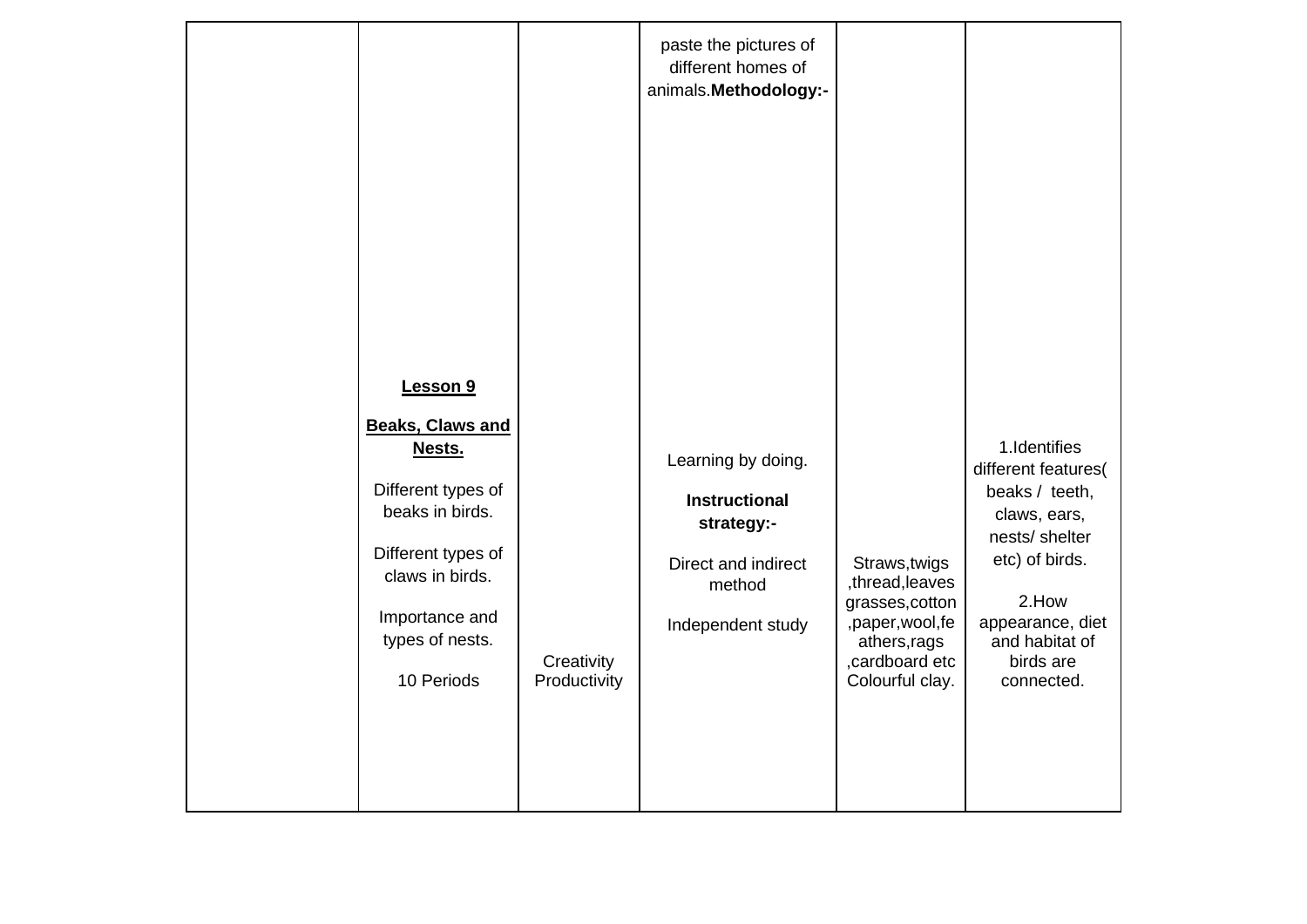|  | <b>Activities:-</b>                                          |  |
|--|--------------------------------------------------------------|--|
|  | Make two different<br>kinds of claws using<br>coloured clay. |  |
|  | Make a beautiful nest.                                       |  |
|  |                                                              |  |
|  |                                                              |  |
|  |                                                              |  |
|  |                                                              |  |
|  |                                                              |  |
|  |                                                              |  |
|  |                                                              |  |
|  |                                                              |  |
|  |                                                              |  |
|  |                                                              |  |
|  |                                                              |  |
|  |                                                              |  |
|  |                                                              |  |
|  |                                                              |  |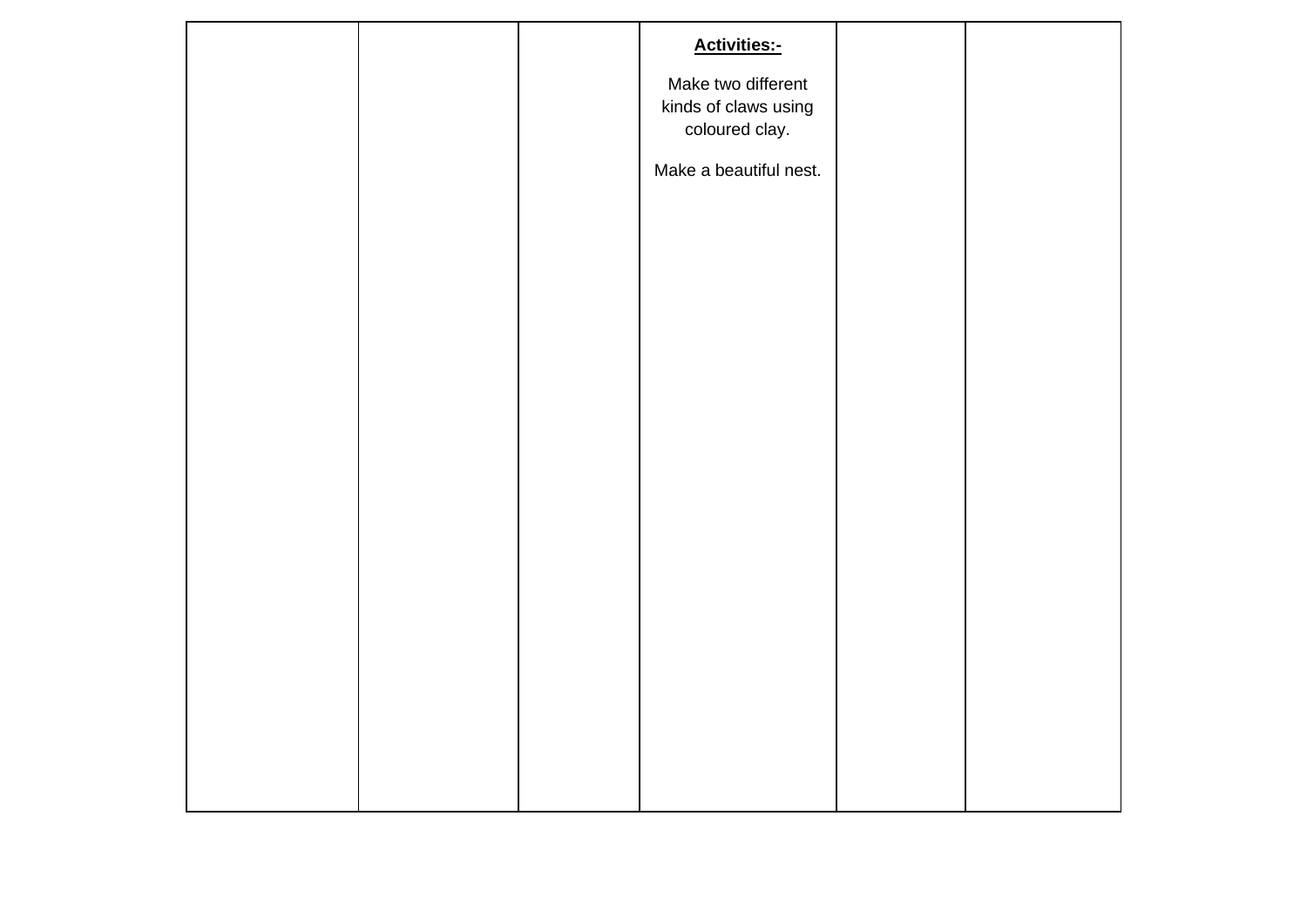| <b>SEPTE</b><br><b>MBER</b><br>2022 | Revision<br><b>Half Yearly</b><br>Examination                                                                                                               |                                                                              |                                                                                                                                                                                                                                                                                      |                                                                                                                                                                                                                                  |                                                                                                                                                                                                                                                      |
|-------------------------------------|-------------------------------------------------------------------------------------------------------------------------------------------------------------|------------------------------------------------------------------------------|--------------------------------------------------------------------------------------------------------------------------------------------------------------------------------------------------------------------------------------------------------------------------------------|----------------------------------------------------------------------------------------------------------------------------------------------------------------------------------------------------------------------------------|------------------------------------------------------------------------------------------------------------------------------------------------------------------------------------------------------------------------------------------------------|
| TERM <sub>1</sub>                   | Lesson 6- Food We Eat<br>Lesson 7- Teeth and<br>Tongue<br>Lesson 8- Animal Kingdom<br>Lesson 9- Beaks, Claws and<br><b>Nests</b>                            |                                                                              |                                                                                                                                                                                                                                                                                      |                                                                                                                                                                                                                                  |                                                                                                                                                                                                                                                      |
| <b>OCTOB</b><br>ER2022              | Lesson-10<br>Plant Kingdom<br>Parts of a<br>plant<br>Flowers<br>Whom do<br>trees<br>belong to?<br>People<br>$\bullet$<br>living in<br>forests<br>10 Periods | Initiative<br>Social skills<br>Creativity<br>Leadership<br>Demonstratio<br>n | Methodology-<br>Learning by doing<br><b>Instructional</b><br><b>Strategies-</b><br>Direct and Indirect<br>Instruction<br>Independent Study<br><b>Experiential Learning</b><br><b>Activities- 1) Nature</b><br>walk in school campus<br>listing the names and<br>collecting leaves of | Nature walk in<br>school<br>Campus<br>Dissection of<br>Hibiscus flower<br><b>VideoTypes of</b><br>Plantshttps://ww<br>w.youtube.<br>com/watch<br>?v=ODjAfD xThGU<br>Video on<br><b>RootsParts</b><br>$\bullet$<br>0<br>Community | Learners will<br>come to know<br>about a large<br>variety of<br>trees/plant<br>S.<br>Also they will<br>know the<br>importanc<br>e of<br>plants/tree s<br>in our<br>lives and<br>hazards of<br>deforestati on.<br>Learners will<br>learn<br>about the |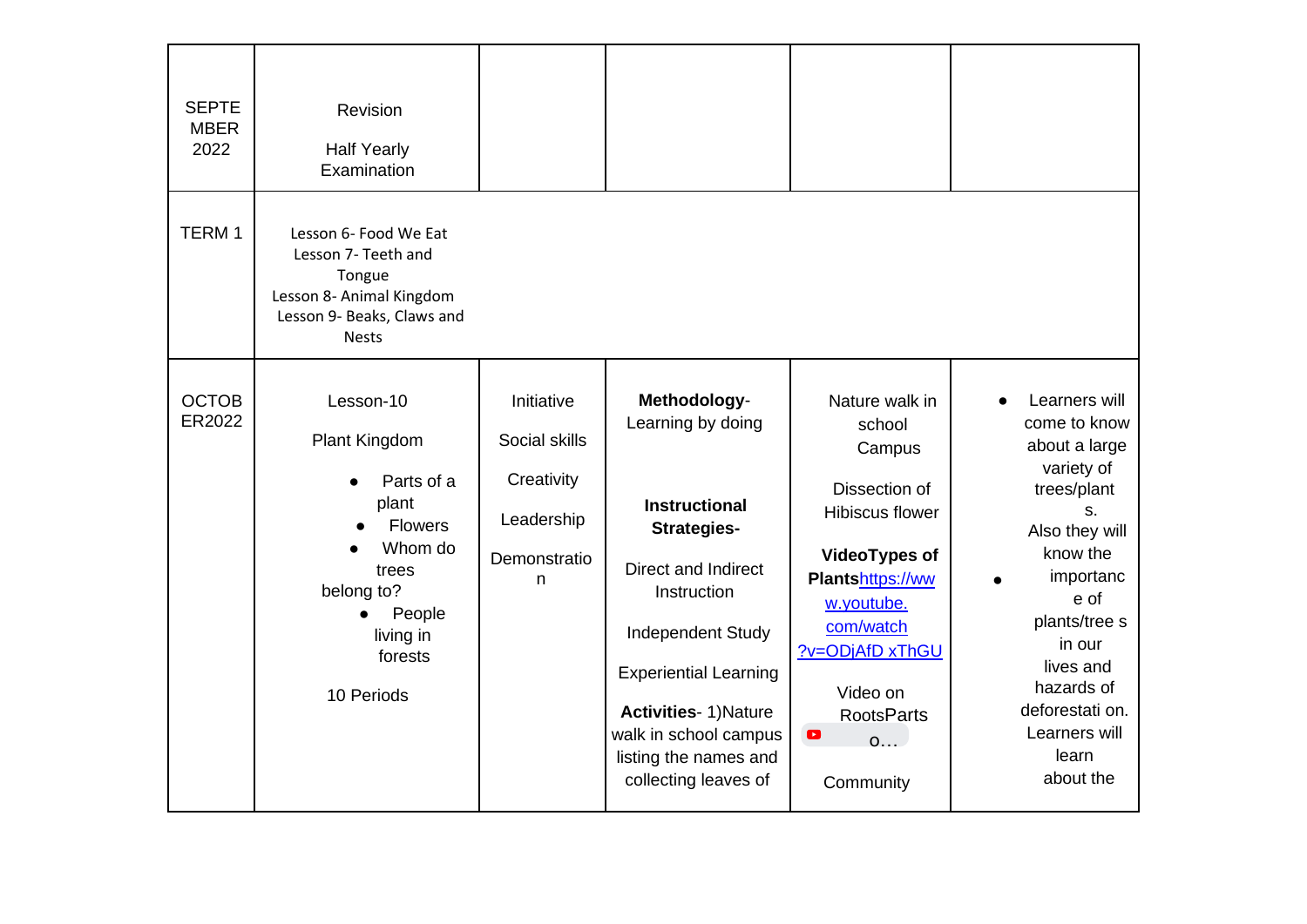| different plants and<br>listing the names.                           | Resources, | different<br>parts of a<br>flower. |
|----------------------------------------------------------------------|------------|------------------------------------|
| 2) Use the collected<br>leaves to make some<br>objects/birds/animals |            |                                    |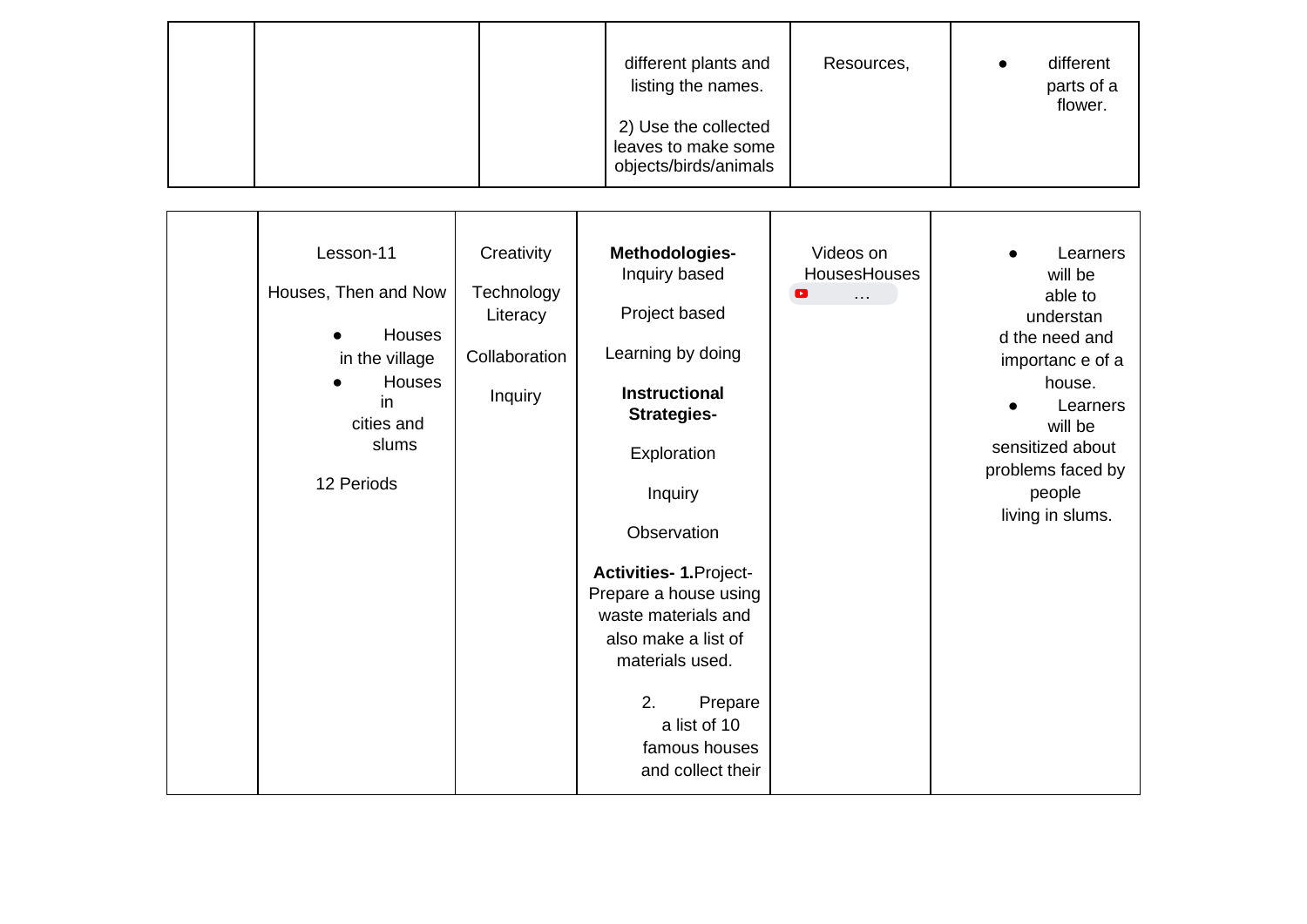|  | pictures<br>and paste them on a<br>coloured sheet.                                          |  |
|--|---------------------------------------------------------------------------------------------|--|
|  | Group<br>3.<br><b>Discussion-</b><br>Benefits of living<br>in houses in<br>villages/cities. |  |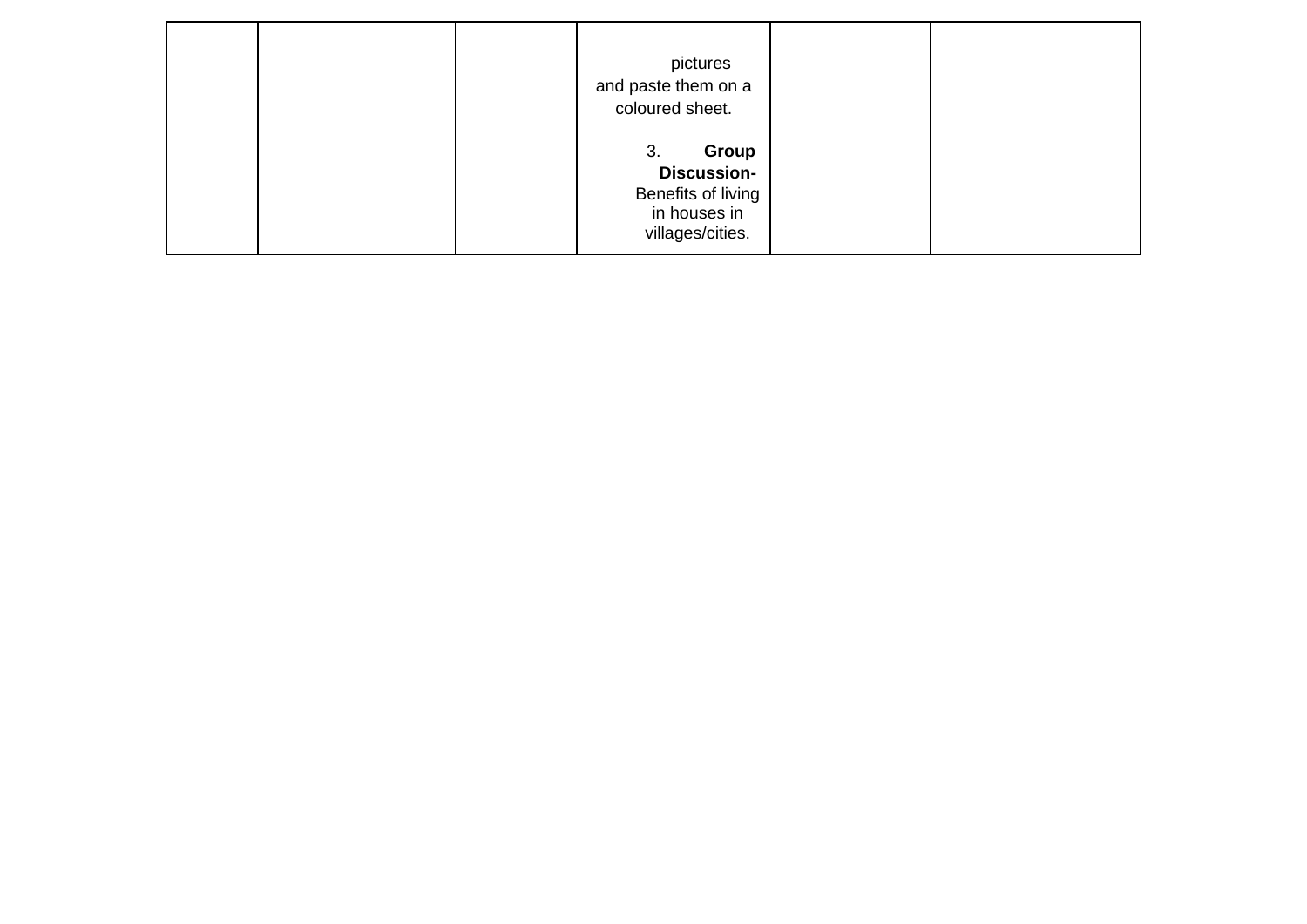| <b>NOVEM</b><br>Lesson 12<br><b>BER20</b><br><b>Garbage and Its</b><br>22<br><b>Disposal</b><br>*What is<br>Garbage? | Learning<br><b>Skills-Critical</b><br>Thinking,<br>Problem<br>Solving&<br>Decision<br>Making | Reusing old coke tin,<br>plastic bottles, glass<br>bottles to make pots,<br>piggy bank or pencil<br>stand                  | Discussion,<br>Enquiry, Inter<br>active strategy<br>Youtube link<br>Waste<br>Management | <b>Learning</b><br><b>Outcomes-At the</b><br>end of lesson the<br>students will be<br>able to<br>Identify the                                                                                                                                                                                                                                                                                                               |
|----------------------------------------------------------------------------------------------------------------------|----------------------------------------------------------------------------------------------|----------------------------------------------------------------------------------------------------------------------------|-----------------------------------------------------------------------------------------|-----------------------------------------------------------------------------------------------------------------------------------------------------------------------------------------------------------------------------------------------------------------------------------------------------------------------------------------------------------------------------------------------------------------------------|
| *Urban & Rural<br>Garbage<br>*Disposal of<br>Garbage<br>*Waste<br>Management<br>09 periods                           | Creativity<br>Collaboration<br>Creativity                                                    | <b>Activity Sheet -</b><br><b>Colour the reusable</b><br>waste<br><b>Re-unalise incor</b><br>Ž<br>墨<br>e<br>Ľ<br>Sk.<br>¥. | https://www.yo<br>utube.com/wat<br>ch?v=fOK8nv<br>MT_QI<br>$\blacksquare$ Waste a       | importance of<br>waste<br>management in<br>the society.<br>Recognize<br>different types of<br>wastes.<br>Become aware of<br>the importance of<br>recycling and<br>ways of disposing<br>the wastes.<br>Aware about the<br>responsibility to<br>protect our<br>environment.<br>Know and define<br>waste and<br>compost.<br>List and define the<br>types of waste.<br>Distinguish<br>between<br>Biodegradable<br>waste and non |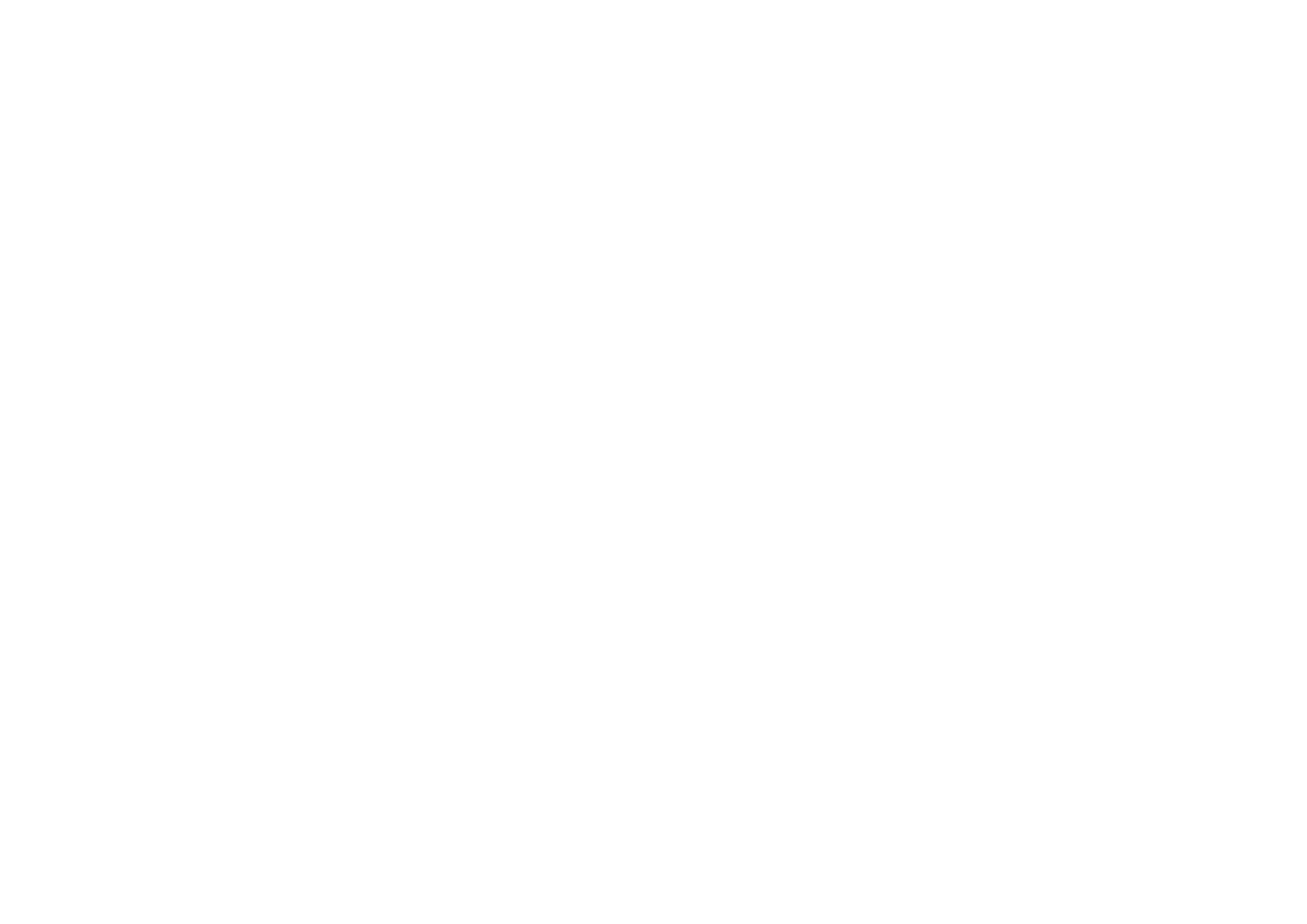|                                   | Inquiry<br>Identification |                                                      |                              | Biodegradable<br>waste.                         |
|-----------------------------------|---------------------------|------------------------------------------------------|------------------------------|-------------------------------------------------|
|                                   |                           |                                                      |                              | Understand the<br>methods of<br>reducing waste. |
|                                   |                           |                                                      |                              | Define Recycling.                               |
|                                   |                           |                                                      |                              | Explain the<br>different ways of                |
|                                   |                           | Methodology:-                                        |                              | disposing.                                      |
|                                   |                           | Inquiry                                              |                              | List 4 rules of                                 |
|                                   |                           | <b>Instructional</b>                                 |                              | waste disposals                                 |
|                                   |                           | strategy:-                                           |                              | and its                                         |
|                                   |                           | Direct instruction                                   |                              | importance.                                     |
| Lesson 13                         |                           | Independent study                                    |                              |                                                 |
| <b>Mapping My</b><br>Neighborhood |                           | <b>Activity:-</b>                                    |                              |                                                 |
| Landmarks                         |                           | On an A4 sheet draw                                  |                              |                                                 |
|                                   |                           | the different symbols                                |                              | 1. Identify the                                 |
| Directions and sub<br>directions  |                           | used in a map. Map                                   |                              | basic part of a<br>map and                      |
|                                   |                           | work:-                                               |                              | construct their                                 |
| Maps and                          |                           | In a political map of                                |                              | own map using a                                 |
| sketches                          |                           | India locate 8 different<br>cities along with meerut | Charts, textboo<br>k, color, | map key and<br>symbols.                         |
| Scale and legend<br>of a map.     |                           | also name the direction<br>where they are located.   | Political map<br>of India.   |                                                 |
|                                   |                           |                                                      |                              |                                                 |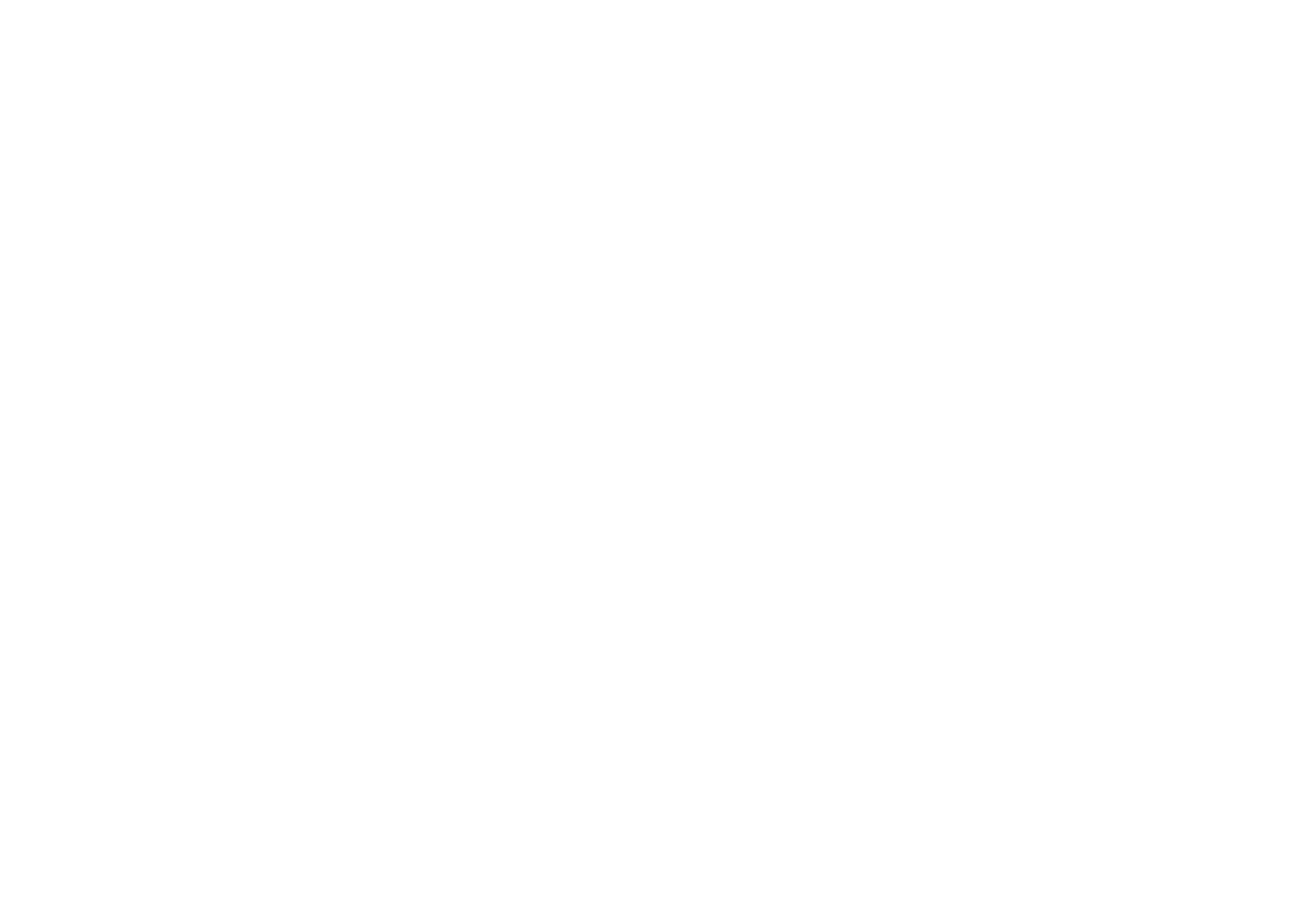| <b>DECEM</b><br><b>BER</b><br>2022 | Lesson 14<br>Water in Our Life<br><b>Naturals</b><br>sources of<br>water | Initiative<br>and<br>SelfDirection | Methodology:Observation<br>Method<br>Instructional<br>Strategy:-Experiential<br>Learning                         | Demonstrative<br>method                    | 1.Describe<br>the different<br>ways in<br>which water<br>is available<br>on the earth.                                           |
|------------------------------------|--------------------------------------------------------------------------|------------------------------------|------------------------------------------------------------------------------------------------------------------|--------------------------------------------|----------------------------------------------------------------------------------------------------------------------------------|
|                                    | <b>States</b><br>of water<br>Water<br>cycle.<br>7 days                   |                                    | <b>States of matter-</b><br>Activity on inter changing<br>states of water<br>Ice ----Water-------Water<br>vapour | Video on<br>Sources of<br>water<br>Sources | 2.Children<br>determine<br>the<br>difference<br>between<br>solid, liquid<br>and gaseous<br>state of<br>water.                    |
|                                    |                                                                          |                                    |                                                                                                                  | Water cycle<br><b>H</b> Waterc             | 3. Describe<br>and<br>quantify the<br>process<br>that<br>transfers<br>water<br>between<br>parts of the<br>hydrological<br>cycle. |
|                                    |                                                                          |                                    |                                                                                                                  |                                            |                                                                                                                                  |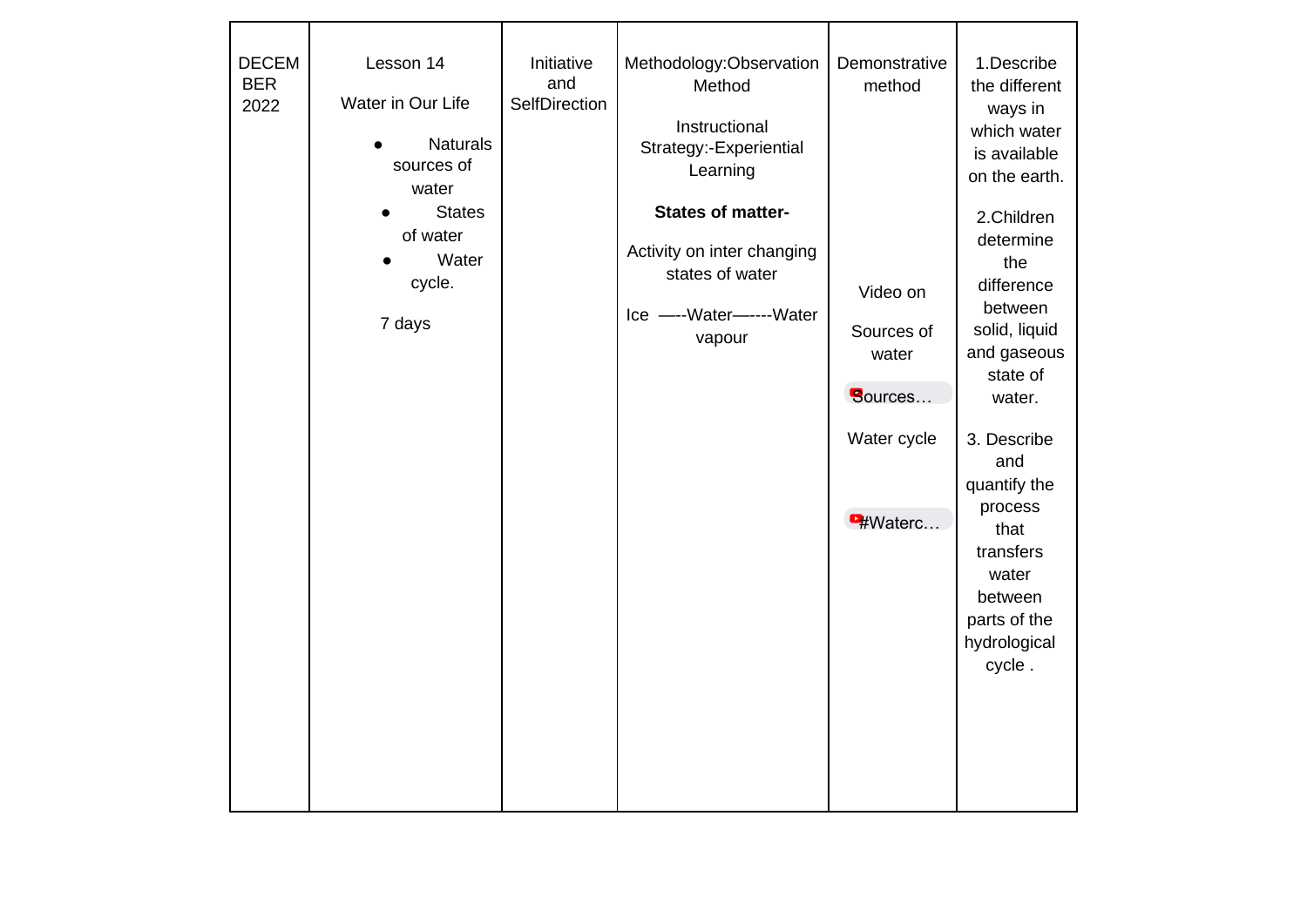| Lesson 15<br>Clean and Safe<br>Water | Critical<br>thinking<br>Productivity | Methodology:- Project<br>Method<br>Instructional Strategy:-<br><b>Experiential Learning</b> | Demonstration<br>Method | 1. Identify<br>the ways in<br>which the<br>water gets<br>polluted and<br>describe the<br>harmful<br>effects of<br>water<br>pollution on<br>aquatic<br>plants, |
|--------------------------------------|--------------------------------------|---------------------------------------------------------------------------------------------|-------------------------|---------------------------------------------------------------------------------------------------------------------------------------------------------------|
|                                      |                                      |                                                                                             |                         |                                                                                                                                                               |
|                                      |                                      |                                                                                             |                         |                                                                                                                                                               |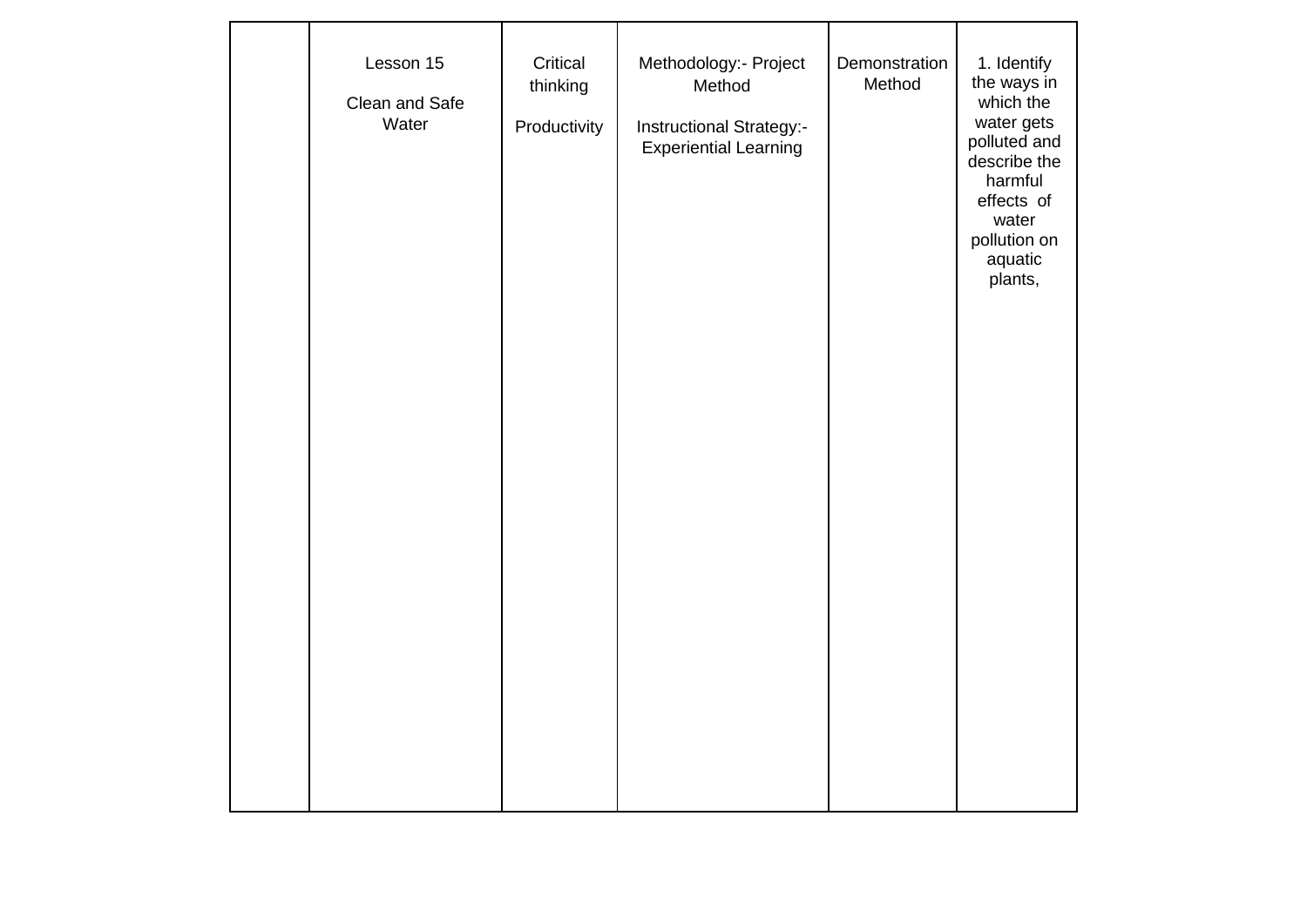| Water<br>$\bullet$<br>pollution<br>Steps to<br>$\bullet$<br>control water<br>Potable water<br>Conservati<br>on of water.<br>7 Periods | Water<br>Purification<br>System<br>Children will<br>prepare<br>"Water<br>Purification<br>System" and<br>show how the<br>groundwater/<br>Reservoir water<br>becomes<br>potable water. | Video on<br>conservation of<br>water<br>Water C<br>$\bullet$ | animals and human<br>beings.<br>2. Children analyse how to<br>handle drinking water and<br>conserve it |
|---------------------------------------------------------------------------------------------------------------------------------------|--------------------------------------------------------------------------------------------------------------------------------------------------------------------------------------|--------------------------------------------------------------|--------------------------------------------------------------------------------------------------------|
|---------------------------------------------------------------------------------------------------------------------------------------|--------------------------------------------------------------------------------------------------------------------------------------------------------------------------------------|--------------------------------------------------------------|--------------------------------------------------------------------------------------------------------|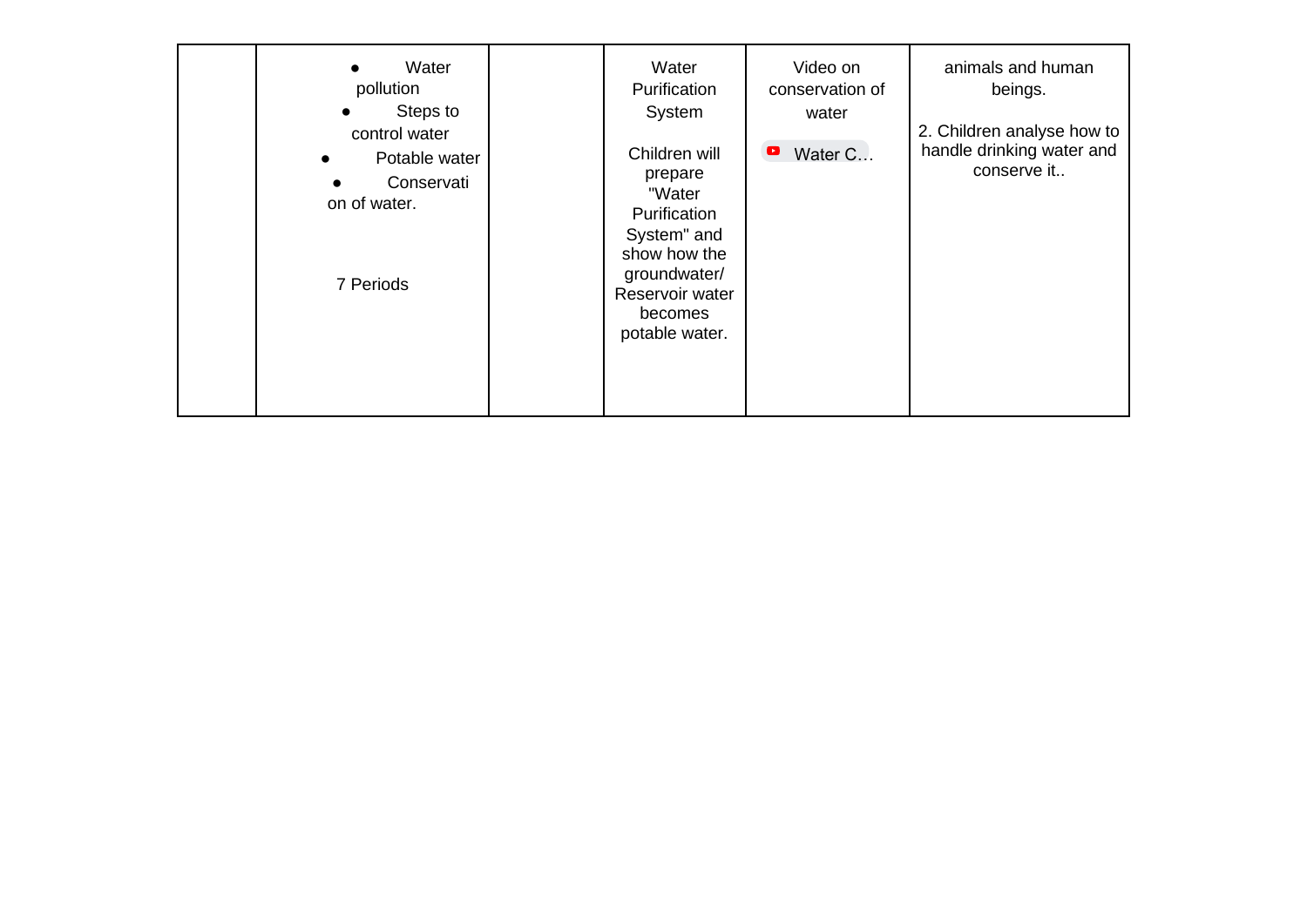| <b>JANUA</b><br>RY2023<br>$(21$ Day<br>s) | Lesson-16<br>Animals for Transport<br>Animals<br>powered transport<br>Riding,<br>pack, and draught<br>animals<br>Sensitivity<br>$\bullet$<br>towards<br>animals<br>10 days | Creativity<br>Initiative<br>Communicati<br>on<br>Leadership | Methodologies-<br>Cooperative<br>Learning<br>Role Playing<br><b>Instructional</b><br><b>Strategies-</b><br>Interactive<br>Instruction<br>Direct and<br>Indirect<br>Instruction<br>Activities-Group<br>Activity<br>Learners will<br>choose few<br>animals and<br>will<br>create a short<br>story and will do<br>the enactment in<br>the class. | Hand<br>Puppets, Finger<br>Puppets,<br>Charts,<br>Cutouts,<br>Videos on<br>YoutubeAnimals<br>$\blacktriangleright$<br>. | Developin<br>g cruelty free<br>environme nt<br>animals<br>around us.<br>Learners<br>will be<br>sensitized and will<br>develop<br>empathetic nature for<br>animals. |
|-------------------------------------------|----------------------------------------------------------------------------------------------------------------------------------------------------------------------------|-------------------------------------------------------------|-----------------------------------------------------------------------------------------------------------------------------------------------------------------------------------------------------------------------------------------------------------------------------------------------------------------------------------------------|-------------------------------------------------------------------------------------------------------------------------|--------------------------------------------------------------------------------------------------------------------------------------------------------------------|
|-------------------------------------------|----------------------------------------------------------------------------------------------------------------------------------------------------------------------------|-------------------------------------------------------------|-----------------------------------------------------------------------------------------------------------------------------------------------------------------------------------------------------------------------------------------------------------------------------------------------------------------------------------------------|-------------------------------------------------------------------------------------------------------------------------|--------------------------------------------------------------------------------------------------------------------------------------------------------------------|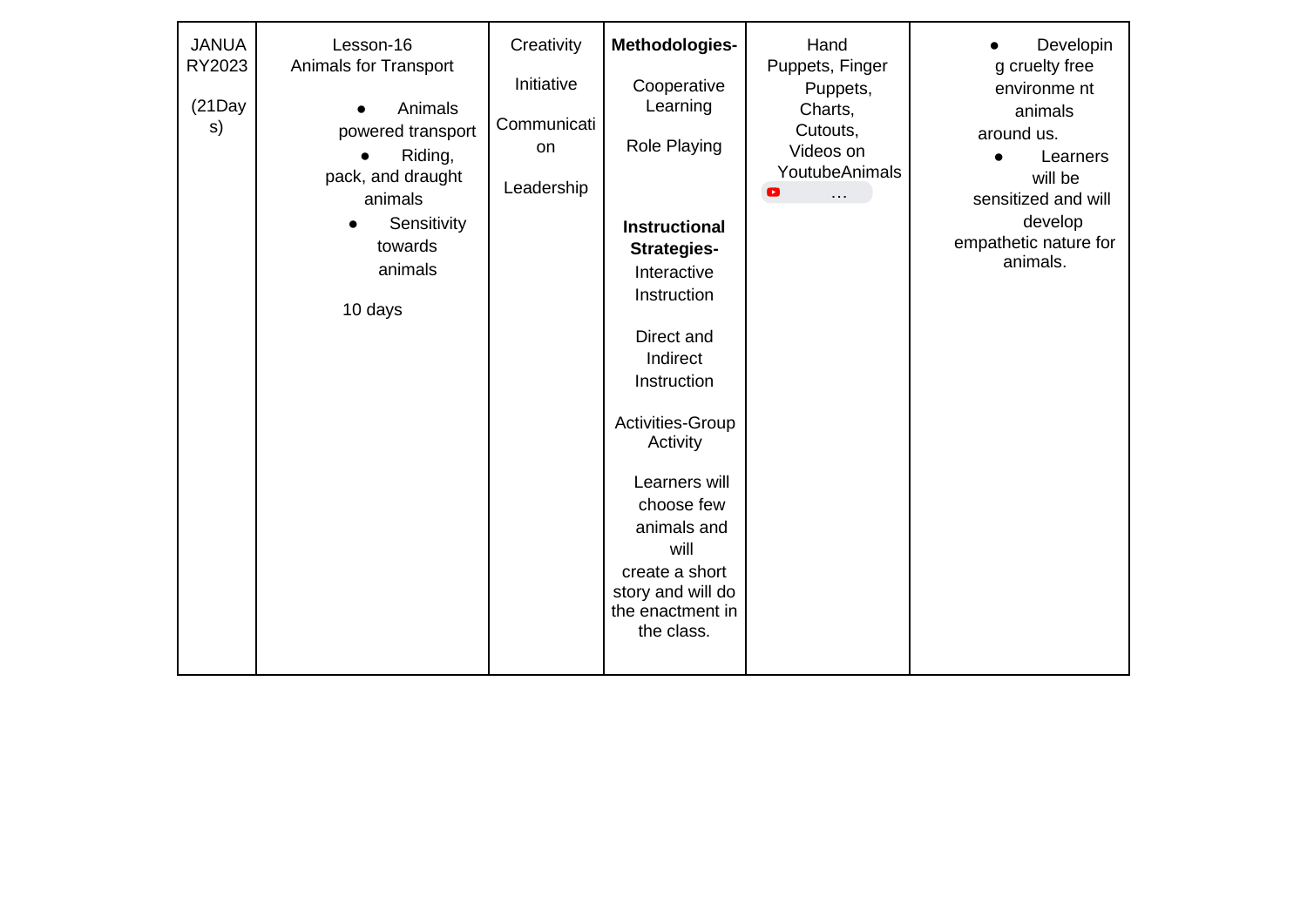| Lesson 17             | Global<br>Awareness      |                                                                                                                                                                                                                                                                                                                                                                               | 1.Coins and                               | 1. To learn importance<br>οf                                    |
|-----------------------|--------------------------|-------------------------------------------------------------------------------------------------------------------------------------------------------------------------------------------------------------------------------------------------------------------------------------------------------------------------------------------------------------------------------|-------------------------------------------|-----------------------------------------------------------------|
| Paying For<br>Travel  | Communicati<br><b>on</b> | <b>MethodologyProject</b><br>Method                                                                                                                                                                                                                                                                                                                                           | currency<br>notes of all<br>denominations | travelling, public and<br>private                               |
| Why do we<br>travel?  | Productivity             | Learning by doing                                                                                                                                                                                                                                                                                                                                                             | 2. Train and<br>Bus fair ticket.          | transport system<br>used to travel.                             |
| Types of<br>vehicles  | Information<br>Literacy  | <b>Instructional</b><br>Strategy-                                                                                                                                                                                                                                                                                                                                             |                                           | 2. Mode of payment to<br>travel<br>different transport.         |
| Paying for            |                          | Observation                                                                                                                                                                                                                                                                                                                                                                   |                                           |                                                                 |
| travel<br>Currency of |                          | Independent study                                                                                                                                                                                                                                                                                                                                                             |                                           | 3.Indian currency of all<br>denominations and<br>their details. |
| India                 |                          | <b>Experential Learning</b>                                                                                                                                                                                                                                                                                                                                                   |                                           |                                                                 |
| 8 periods             |                          | <b>Activities-</b>                                                                                                                                                                                                                                                                                                                                                            |                                           |                                                                 |
|                       |                          | 1. Children will prepare<br>a Bucket List of their<br>dream destination<br>across the world which<br>they want to visit in<br>their lifetime.<br>They<br>will write<br>place/monument they<br>want to visit, country<br>where it is located and<br>currency used<br>there.(Funpedia<br>II, page 118 of book)<br>2. Observing and<br>studying main features<br>of Indian note. |                                           |                                                                 |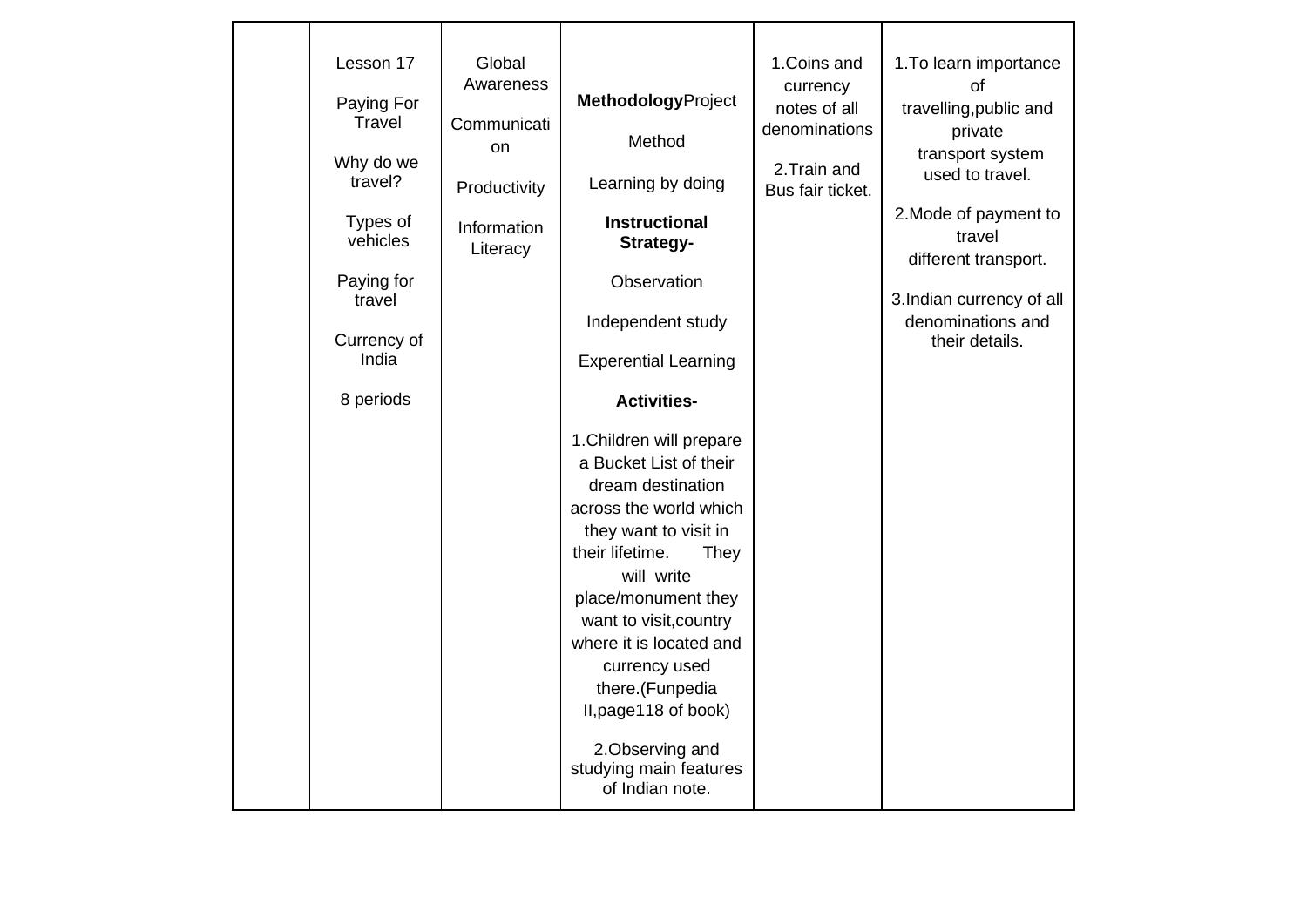| <b>FEBRU</b><br>ARY20<br>23 | Lesson-18<br><b>Building</b><br>and<br><b>Bridges</b><br>Making bricks.<br>People<br>involved in the<br>construction of<br>house. | Information<br>literacy<br>Productivity<br>Collaboration | Methodology:-<br><b>Cooperative Learning</b><br><b>Instructional</b><br>strategy:-<br>Exploration<br>Inquiry |                                                                                       | 1. | Identifydifferent<br>types of materials<br>used in constructing<br>the bridges.<br>2.<br><b>Different</b><br>stepsinvolved in brick<br>making, and<br>illustrate the |
|-----------------------------|-----------------------------------------------------------------------------------------------------------------------------------|----------------------------------------------------------|--------------------------------------------------------------------------------------------------------------|---------------------------------------------------------------------------------------|----|----------------------------------------------------------------------------------------------------------------------------------------------------------------------|
|                             |                                                                                                                                   |                                                          |                                                                                                              |                                                                                       |    |                                                                                                                                                                      |
|                             | Bridges and their<br>types.                                                                                                       |                                                          | Individual activity :-<br>Ask the students to find<br>out special features of<br>Lakshman Jhoola in          | <b>Demonstration</b><br>method.<br>Youtube<br>video link: <b>o</b><br>How to $\ldots$ |    | importance of<br>using strong<br>materials in<br>constructing<br>bridges as well as<br>houses.                                                                       |

Rishikesh or Howrah Bridge of Kolkata.

3. To discuss the importance of bridges for transport and commerce.

**Group Activity:-**

Build a truss bridge with coloured popsicle stick and glue

Revision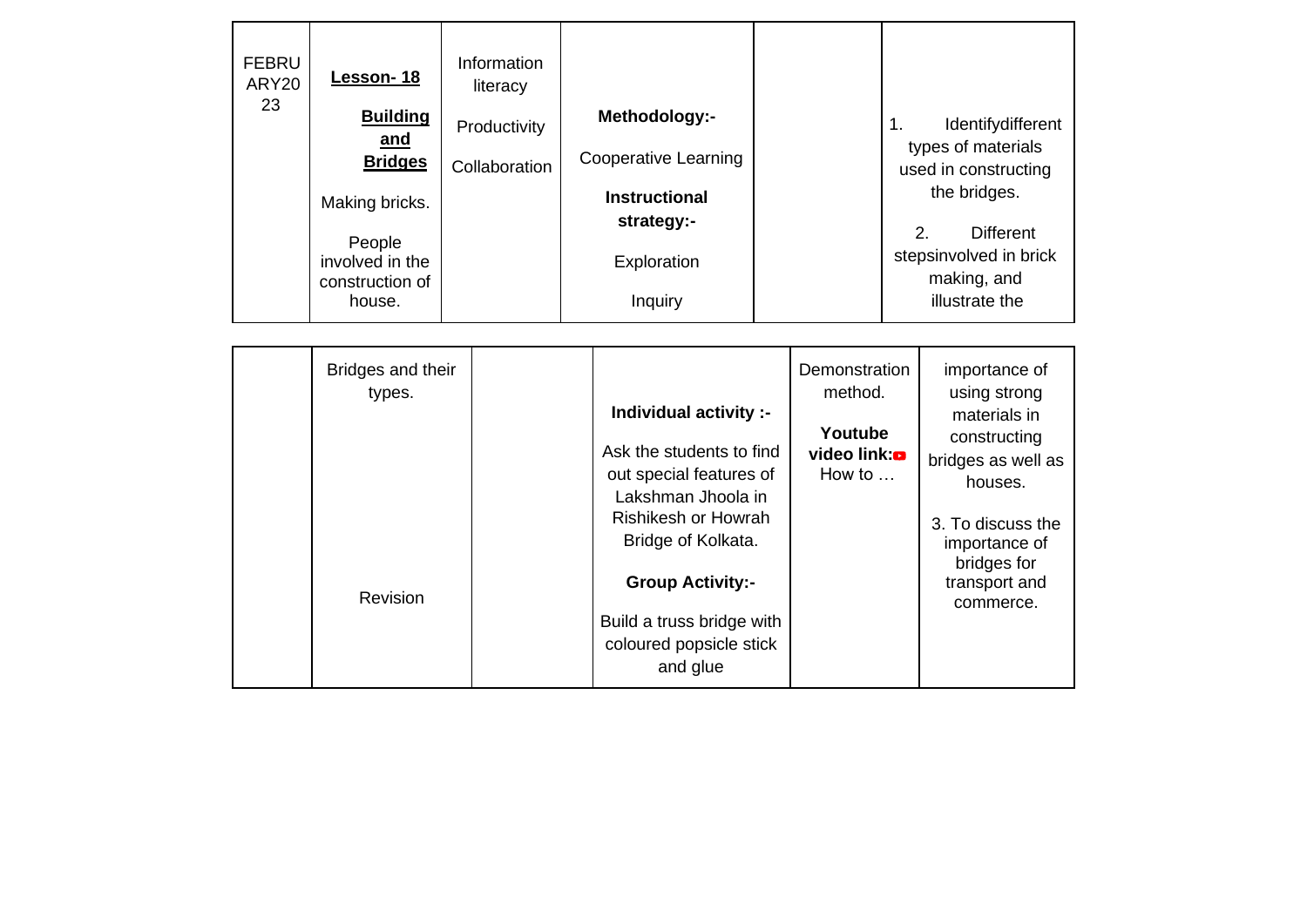2 **Annual Examination** 

Lesson 14- Water in our Life Lesson 15- Clean and Safe Water Lesson 16- Animals for Transport Lesson 18- Building and Bridges Lesson 3- We can sense

## **SUBJECT :- GENERAL KNOWLEDGE**

| <b>BOOKS:</b><br><b>GK PLANET</b><br>A SKILL BASED GENERAL KNOWLEDGE BOOK |                                                                                                                    |                                                                             | <b>PUBLISHER:</b><br><b>PM PUBLISHERS PVT.LTD.</b>                                                                     |                                                       |                                                                                                                                                            |
|---------------------------------------------------------------------------|--------------------------------------------------------------------------------------------------------------------|-----------------------------------------------------------------------------|------------------------------------------------------------------------------------------------------------------------|-------------------------------------------------------|------------------------------------------------------------------------------------------------------------------------------------------------------------|
| <b>MONTH</b>                                                              | <b>TOPIC &amp; No. OF</b><br><b>PERIODS</b>                                                                        | 21 <sup>ST</sup> CENTURY<br><b>SKILLS</b><br><b>INTEGRATED</b>              | <b>METHODOLOGY,</b><br><b>INSTRUCTIONAL</b><br><b>STRATEGIES &amp;</b><br><b>ACTIVITIES PLANNED</b>                    | <b>TEACHING</b><br><b>LEARNING</b><br><b>MATERIAL</b> | <b>LEARNING OUTCOME</b>                                                                                                                                    |
| <b>APRIL 2022</b><br>21days                                               | Unit1-<br><b>Flora and Fauna</b><br>1. Places where plants<br>grow<br>2. Delicious Spices<br>3. Look-alike Animals | <b>Health Literacy</b><br>Productivity<br>Technology<br>Global<br>awareness | Methodology-<br><b>Class Discussion</b><br>Project based learning<br>Questionnaire<br><b>Instructional Strategies-</b> | <b>Different Spices</b><br>Video on<br>Coronavirus    | To get knowledge about plants facts, animals<br>facts, Human body facts.<br>To know about Solar System,<br>Coronavirus symptoms and ways of<br>prevention. |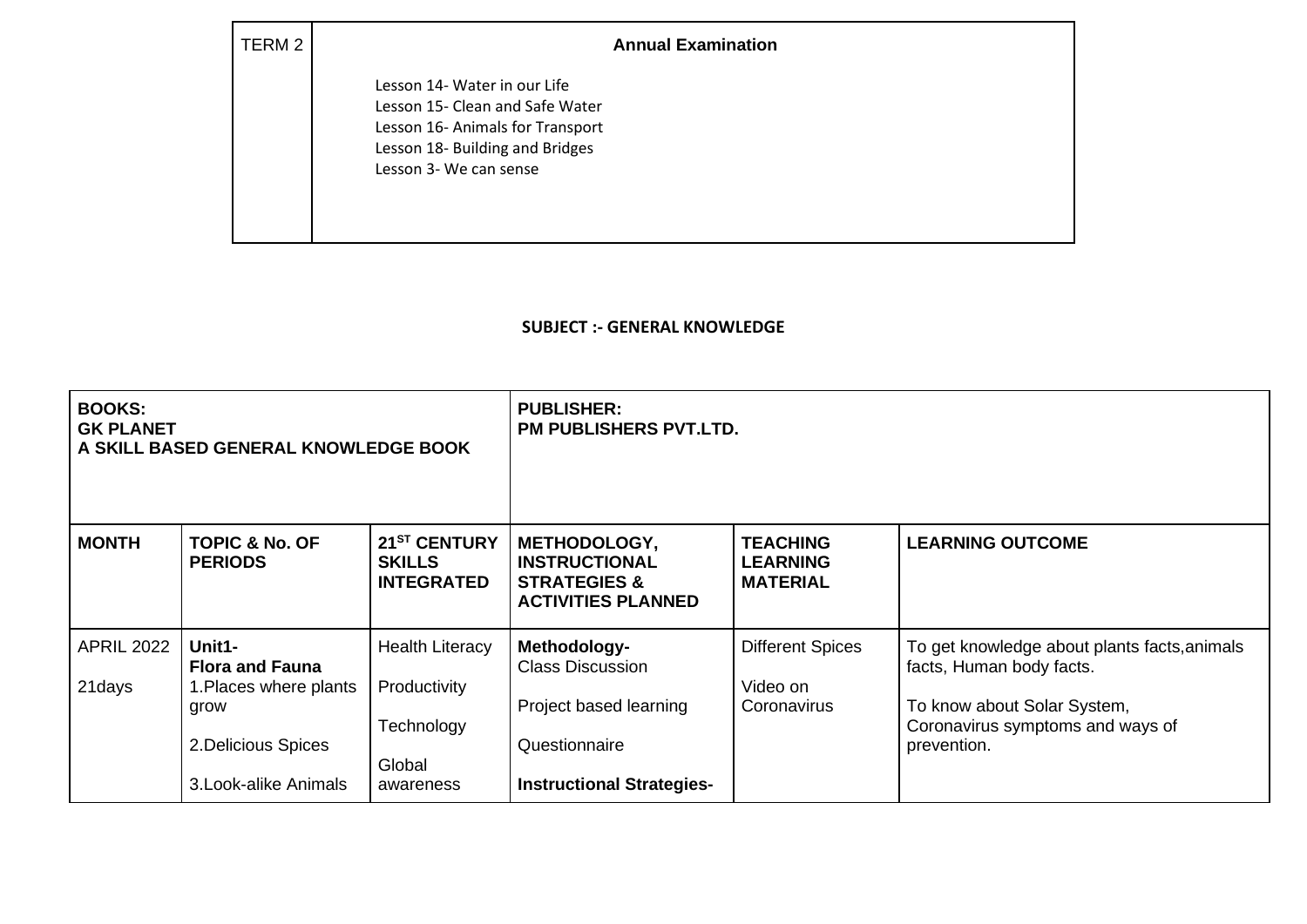|                              | 4. Amazing Animals<br>Unit <sub>2</sub> -<br><b>Science and</b><br><b>Technology</b><br>5. Body Quiz<br>6.Solar Family<br>7. Coronavirus<br>(6 periods)                                                                                                                                                                           | Adaptability                                                                                         | Interactive Instruction<br><b>Experiential Learning</b><br>Art Integrated Learning<br>Joyful learning<br><b>Activity-</b><br>Children will paste 6<br>different types of spices on<br>A4 sheet, mention their<br>name and medicinal use.                                                                                                                                                                                                                                                                                     |                                                                          |                                                                                                                                                                                                                               |
|------------------------------|-----------------------------------------------------------------------------------------------------------------------------------------------------------------------------------------------------------------------------------------------------------------------------------------------------------------------------------|------------------------------------------------------------------------------------------------------|------------------------------------------------------------------------------------------------------------------------------------------------------------------------------------------------------------------------------------------------------------------------------------------------------------------------------------------------------------------------------------------------------------------------------------------------------------------------------------------------------------------------------|--------------------------------------------------------------------------|-------------------------------------------------------------------------------------------------------------------------------------------------------------------------------------------------------------------------------|
| <b>MAY</b><br>2022<br>21days | $UNIT3 -$<br><b>Exploring India</b><br>8. Presidents of India<br>9.Indian Handicrafts<br>10.Freedom<br>Movement<br>11. Famous Rulers<br>UNIT4-<br><b>Exploring the World</b><br>12. Famous Official<br><b>Residences</b><br>13.A Glimpse of Asia<br>14. International Days<br>15.Sobriquets<br><b>ASSIGNMENT-1</b><br>(6 periods) | Creativity<br>Initiative<br>Social skills<br>Information<br>Leadership<br>Patriotism<br>Productivity | Methodology-<br><b>Collaboration Method</b><br><b>Project Based Learning</b><br>Questionnaire<br><b>Instructional Strategies-</b><br>Interactive Instruction<br>Inquiry based learning<br>Joyful learning<br><b>Experiential Learning</b><br><b>Activity-</b><br>1. Children will explore<br>different types of handicraft<br>famous in different parts of<br>India. They will write details<br>on any two handicraft<br>works of their own<br>choice, the area where it is<br>famous and how it is<br>beautifully designed. | Video on<br>handicraft<br>Video on<br>international days<br>Map of World | To learn about Indian handicrafts, famous<br>Indian rulers, freedom fighters, presidents of<br>India.<br>To get knowledge about Asia<br>continent, International days and famous<br>official residences throughout the world. |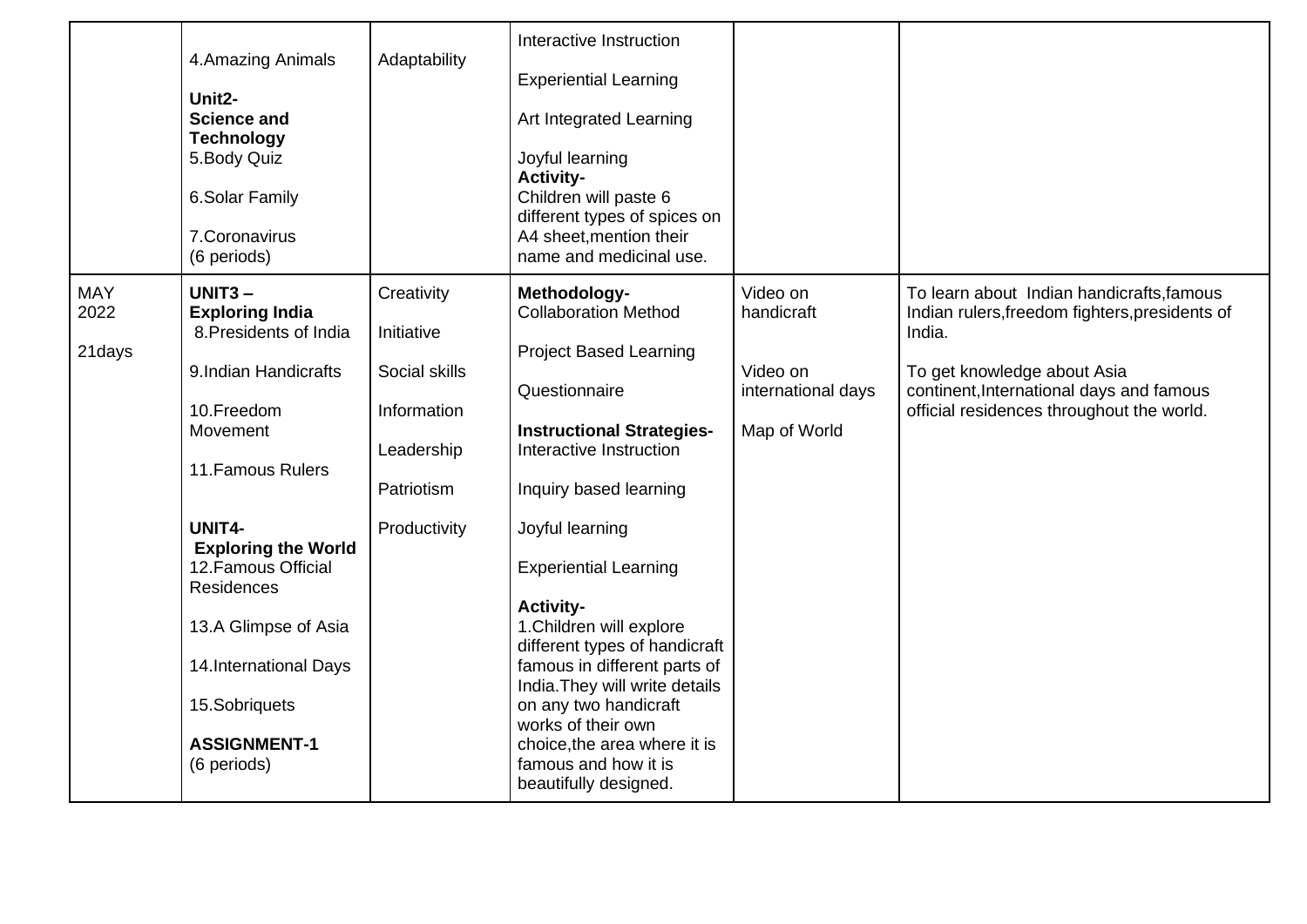|                           |                                                                                                                                                                                                                                                                                                                                |                                                                                                | 2. Quiz based on Unit3 and<br>Unit4 will be conducted.                                                                                                                                                                                                                                                                                                                                                                                       |                                                  |                                                                                                                                                     |
|---------------------------|--------------------------------------------------------------------------------------------------------------------------------------------------------------------------------------------------------------------------------------------------------------------------------------------------------------------------------|------------------------------------------------------------------------------------------------|----------------------------------------------------------------------------------------------------------------------------------------------------------------------------------------------------------------------------------------------------------------------------------------------------------------------------------------------------------------------------------------------------------------------------------------------|--------------------------------------------------|-----------------------------------------------------------------------------------------------------------------------------------------------------|
| <b>JULY2022</b><br>23days | UNIT5-<br><b>Sports and</b><br><b>Entertainment</b><br>16. Olympics Mascots<br>17. Sports Trophies<br><b>18. Classical Dances</b><br>of India<br>19.Indian Musicians<br>UNIT6-<br>Language and<br>Literature<br>20.Ananya's<br><b>Bookshelf</b><br>21.Similies<br>22. Moral of the Story!<br>23. Popular Idioms<br>(7 periods) | <b>Team Spirit</b><br>Creativity<br><b>Cultural literacy</b><br>Communication<br>Collaboration | Methodology-<br><b>Explanation method</b><br>Project based learning<br>Class discussion<br><b>Instructional Strategies-</b><br>Inquiry based learning<br><b>Experiential Learning</b><br>Art Integrated Learning<br>Joyful Learning<br><b>Activity on Olympics:</b><br>1. Decide and make<br>colourful drawing of Indian<br>Mascot for olympics. .<br>2. Students will be asked to<br>frame sentences of idioms<br>using real life examples. | Video on all 9<br>dance form of<br>Indian states | To develop language literacy, reading habit,<br>Cultural skills and asthetic sense.<br>To inculcate sports spirit and develop physical<br>literacy. |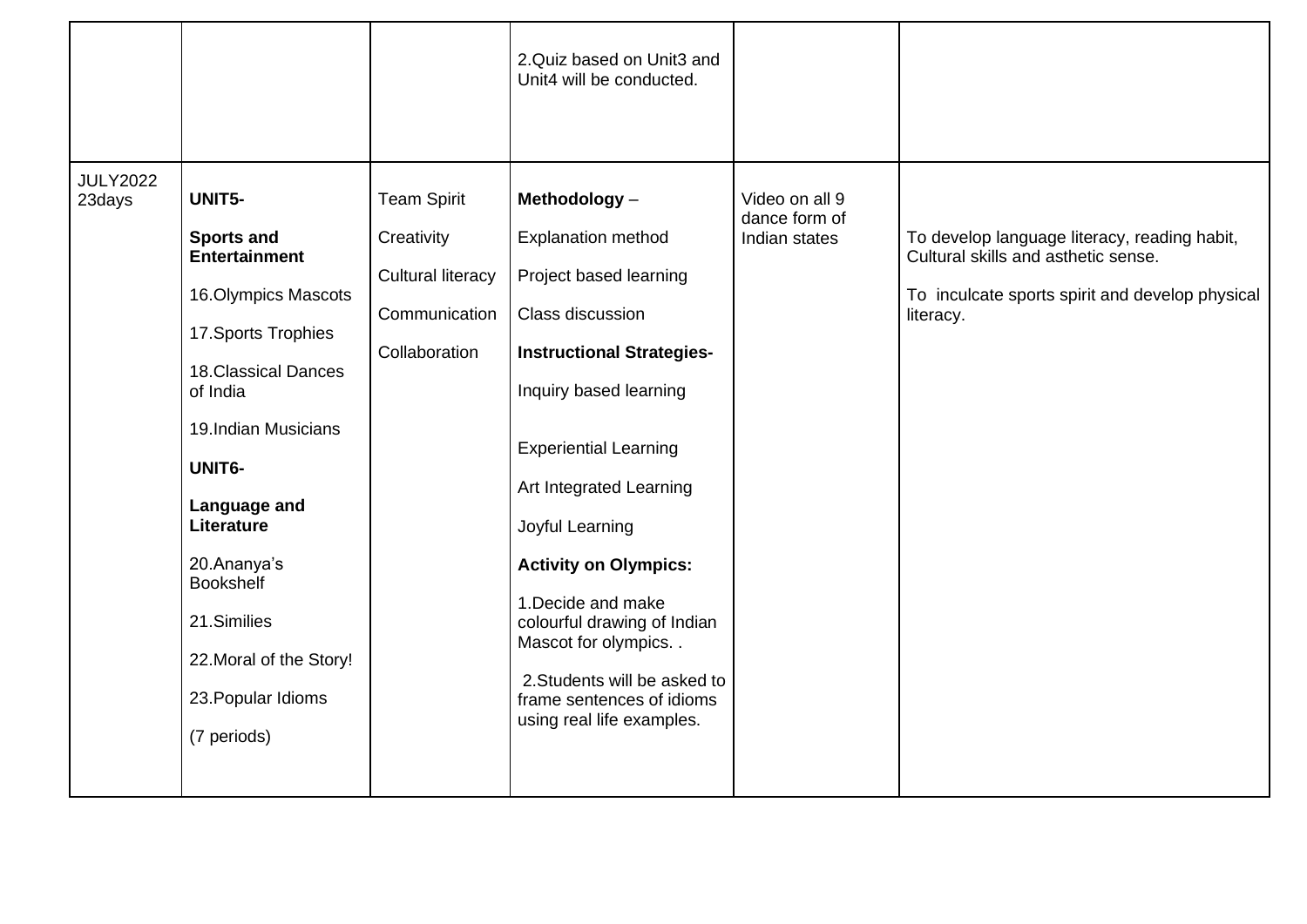| AUGUST20<br>22<br>23days | Unit $7 -$<br><b>Mental Ability</b><br>24. Shades of Colours<br>25. Non-verbal<br>Reasoning<br>Unit 8-<br>Life skills and<br><b>Personality</b><br><b>Development</b><br>26. Table Manners<br>27.Artificial<br>Intelligence<br>28. Mobile Apps<br><b>ASSIGNMENT-II</b><br><b>Quiz Contest-I</b><br>(6 periods) | Building up of<br>cognitive skills.<br>Matching and<br>colour<br>concentration.<br>Logical<br>reasoning.<br>Critical thinking.<br>Problem<br>solving.<br>Positive impact<br>on one's<br>communication<br>skills | Methodology-<br>Direct and Indirect method.<br>Interactive method<br><b>Instructional Strategy-</b><br>Independent method<br><b>Experiential Learning</b><br><b>Brain Storming</b><br>Art Integrated Learning<br>Joyful Learning<br><b>Activity-</b><br>1. Draw a scenery and<br>colour it using different<br>water colours(Primary,<br>Secondary and tertiary<br>colours.<br>2.Sudoku - Level 1<br>3. Make a list -<br>Three things I appreciated<br>today. | Videos on Colours<br>and colour mixing<br>techniques and<br>methods.<br>Jigsaw puzzles,<br>Lego<br>Curiosity building -<br>word WHY<br>Books,<br>You tube videos | To plan and think through projects as well as<br>organise and manage time more successfully.<br>To develop and adopt disciplined and ethical<br>norms of behaviour that may last far beyond a<br>school |
|--------------------------|----------------------------------------------------------------------------------------------------------------------------------------------------------------------------------------------------------------------------------------------------------------------------------------------------------------|-----------------------------------------------------------------------------------------------------------------------------------------------------------------------------------------------------------------|--------------------------------------------------------------------------------------------------------------------------------------------------------------------------------------------------------------------------------------------------------------------------------------------------------------------------------------------------------------------------------------------------------------------------------------------------------------|------------------------------------------------------------------------------------------------------------------------------------------------------------------|---------------------------------------------------------------------------------------------------------------------------------------------------------------------------------------------------------|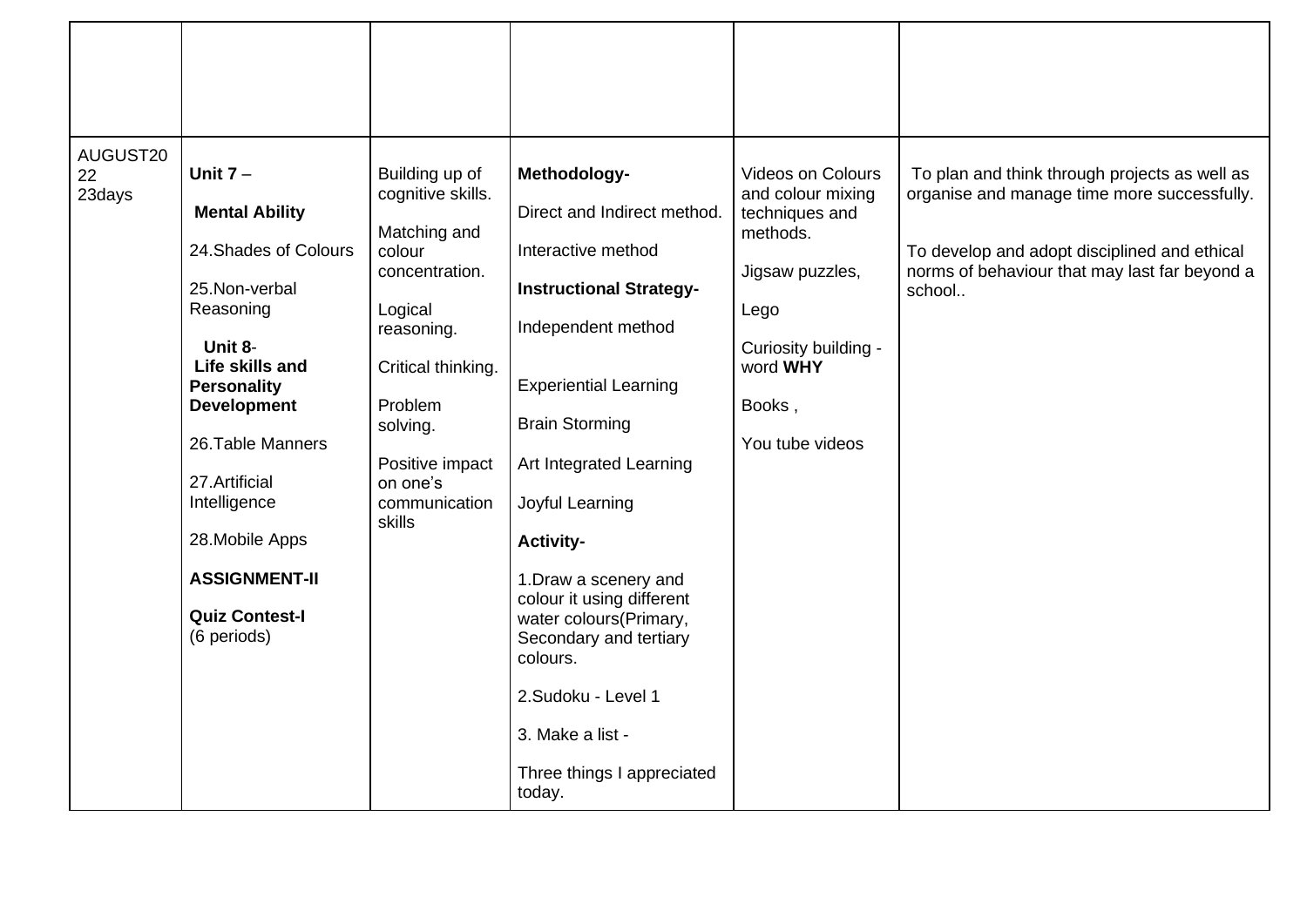|                                      |                                                                                                                                                                                                                                                               |                                                                                              |  | Three best things my self<br>would do today.                                                                                                                                                                                                                                                                                                      |  |                                    |                                                                                                                                                                       |
|--------------------------------------|---------------------------------------------------------------------------------------------------------------------------------------------------------------------------------------------------------------------------------------------------------------|----------------------------------------------------------------------------------------------|--|---------------------------------------------------------------------------------------------------------------------------------------------------------------------------------------------------------------------------------------------------------------------------------------------------------------------------------------------------|--|------------------------------------|-----------------------------------------------------------------------------------------------------------------------------------------------------------------------|
| <b>SEPTEMBE</b><br>R 2022<br>24 Days | <b>REVISION</b>                                                                                                                                                                                                                                               |                                                                                              |  |                                                                                                                                                                                                                                                                                                                                                   |  |                                    |                                                                                                                                                                       |
| TERM <sub>1</sub>                    | <b>HALF YEARLY EXAMINATION</b><br>Unit 1 to Unit 8<br>Pages 5-39                                                                                                                                                                                              |                                                                                              |  |                                                                                                                                                                                                                                                                                                                                                   |  |                                    |                                                                                                                                                                       |
| OCTOBER2<br>022<br>15days            | Unit 1<br><b>Flora and Fauna</b><br>29. Plant Facts<br>30. National<br><b>Flowers</b><br>31. The World of<br>Reptiles<br>32. Deadly Sea<br>Animals<br>Unit 2-<br><b>Science and</b><br><b>Technology</b><br>33. Space Mission<br>34.Disasters<br>35.Medicinal | Global<br>Awareness<br>Creativity<br>and<br>Innovation<br>Critical<br>Thinking<br>Technology |  | Methodology-<br>Constructivist approach<br>Project based learning<br>Cooperative learning<br>Personalized education<br>Nature walk<br><b>Blended Learning</b><br>Flipped classroom<br><b>Instructional Strategies-</b><br>Leaf sorting<br>Collaborative learning<br><b>Experiential Learning</b><br>Protect livelihood<br>Art Integrated Learning |  | Video on leaf<br>art<br><b>PPT</b> | To explore the amazing world of plants and<br>animals.<br>To know about great astronauts, types of<br>disasters happening around and<br>different medicinal machines. |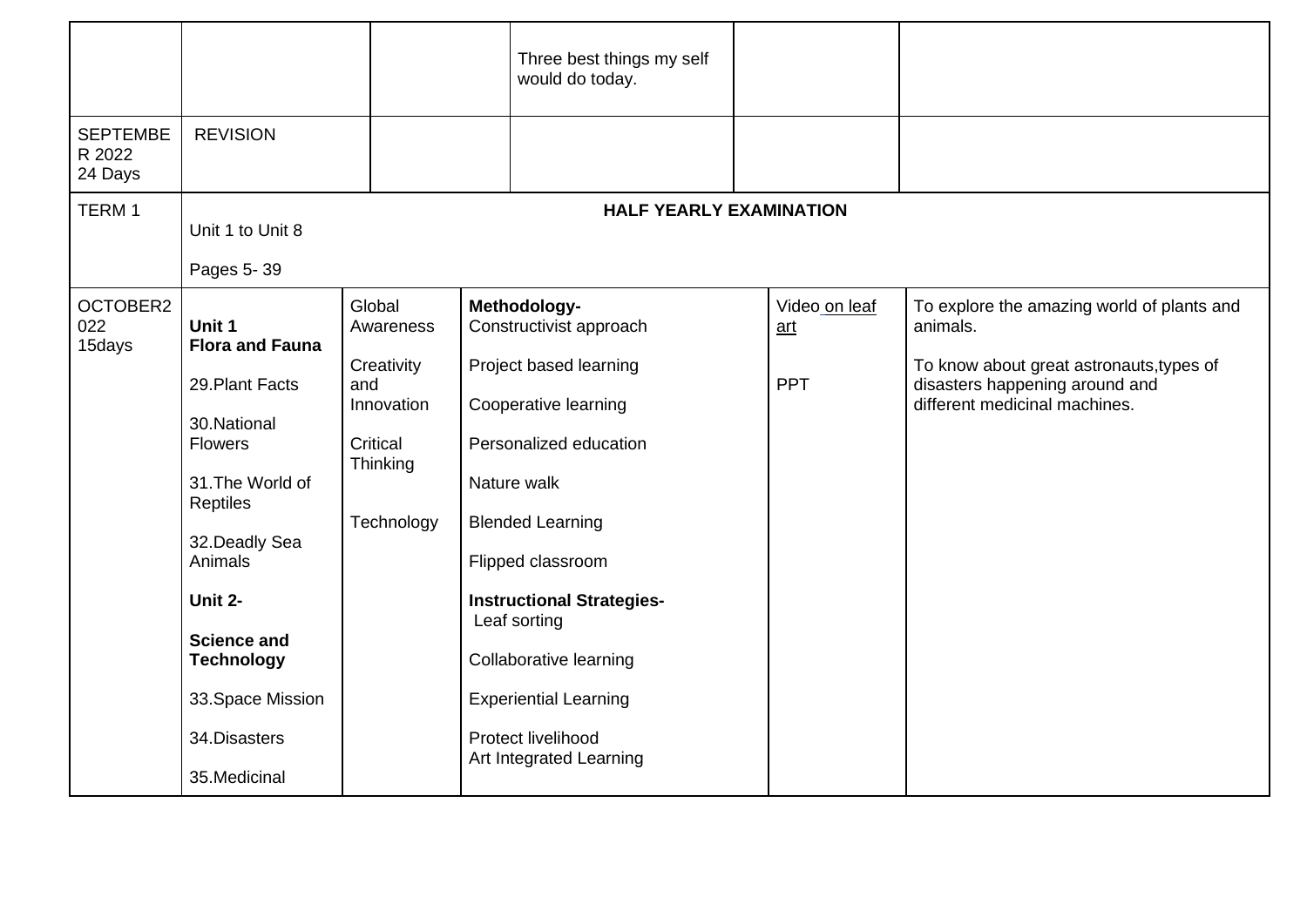|                                   | <b>Machines</b><br>(4 Periods)                                                                                                                                                                                                                                                                           |                                                                              | Promote social inclusion and a culture<br>of non-violence.<br><b>Activity-</b><br><b>LEAF ART:</b><br>Students will collect different leaves of<br>different shapes and sizes from their<br>surroundings. They will be asked to<br>make different objects like birds,<br>animals etc they will also be asked to<br>write 2-3 lines about the leaves used.                                          |                                                                                    |                                                                                                                                                                                                                  |
|-----------------------------------|----------------------------------------------------------------------------------------------------------------------------------------------------------------------------------------------------------------------------------------------------------------------------------------------------------|------------------------------------------------------------------------------|----------------------------------------------------------------------------------------------------------------------------------------------------------------------------------------------------------------------------------------------------------------------------------------------------------------------------------------------------------------------------------------------------|------------------------------------------------------------------------------------|------------------------------------------------------------------------------------------------------------------------------------------------------------------------------------------------------------------|
| <b>NOVEMBE</b><br>R2022<br>23days | <b>Unit 3- Exploring</b><br><b>India</b><br>36. Festival Quiz<br>37. Cities and<br>Landmarks<br><b>UNIT4-Exploring</b><br>the World<br>38. Countries and<br><b>Nationalities</b><br>39. Tourist<br><b>Destinations</b><br>40. Parliments of<br>Countries<br>41. Great Emperor<br>42. Buisness<br>Tycoons | Information<br>Literacy<br>Creativity<br>Global<br>Awareness<br>Productivity | Methodology<br><b>Flipped Classroom</b><br><b>Discussion Method</b><br><b>Lecture Method</b><br>Questionnaire<br><b>Instructional Strategy</b><br><b>Group Discussion</b><br><b>Collaborative Learning</b><br><b>Experiential Learning</b><br><b>Activity-</b><br>1. Paste/draw national flags of<br>neighbouring countries of India in your<br>scrapbook.<br>2.GK Quiz on Unit3 and Unit4 will be | <b>Textbook</b><br><b>TAL</b><br>Video on<br>National and<br>International<br>Days | To enhance knowledge about Indian<br>festivals, cities and their landmarks.<br>To know about flags of different<br>countries, tourist destinations all around the<br>world, great emperors and business tycoons. |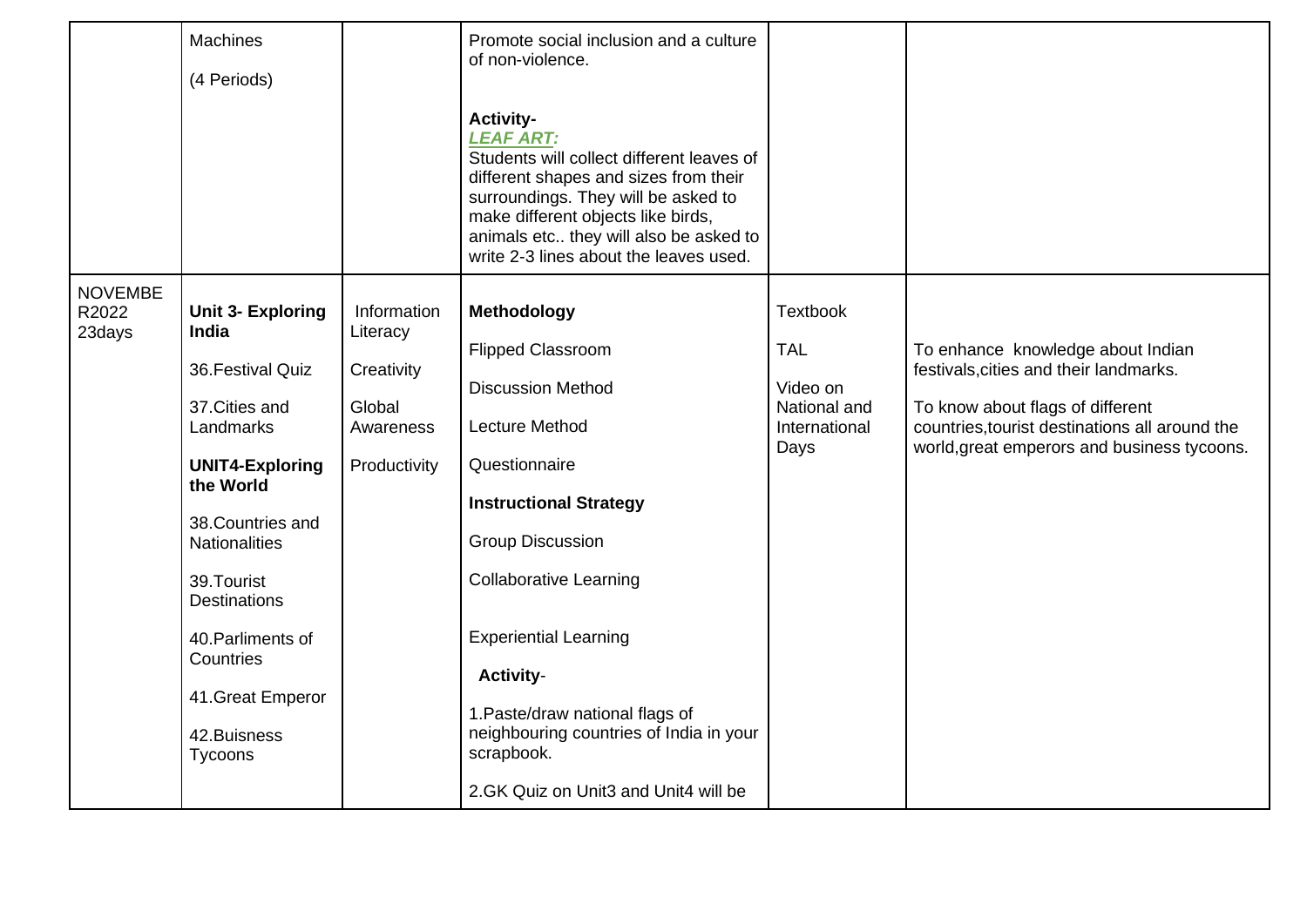|                                   | <b>ASSIGNMENT-III</b>                                                                                                                                                                                                                                                                                                     |                                                                                                 | conducted.                                                                                                                                                                                                                                                                                                                                                                                                                |                                                                                    |                                                                                                                                                                                                                                                                                                |
|-----------------------------------|---------------------------------------------------------------------------------------------------------------------------------------------------------------------------------------------------------------------------------------------------------------------------------------------------------------------------|-------------------------------------------------------------------------------------------------|---------------------------------------------------------------------------------------------------------------------------------------------------------------------------------------------------------------------------------------------------------------------------------------------------------------------------------------------------------------------------------------------------------------------------|------------------------------------------------------------------------------------|------------------------------------------------------------------------------------------------------------------------------------------------------------------------------------------------------------------------------------------------------------------------------------------------|
|                                   | (6 periods)                                                                                                                                                                                                                                                                                                               |                                                                                                 |                                                                                                                                                                                                                                                                                                                                                                                                                           |                                                                                    |                                                                                                                                                                                                                                                                                                |
| <b>DECEMBE</b><br>R2022<br>19days | Unit 5-<br><b>Sports and</b><br><b>Entertainment</b><br>43.Adventure<br><b>Sports</b><br>44. Track and Field<br><b>Stars</b><br>45.Superheroes<br>46.Art Forms<br>Unit $6-$<br>Language and<br>Literature<br>47. Writers and<br>their Books<br>48.Lanuage<br>Puzzle<br>49.Indian English<br><b>Writers</b><br>(5 periods) | Global<br>awareness<br><b>Team Spirit</b><br>Creativity<br>Critical<br>thinking<br>Productivity | Methodology-<br><b>Project Method</b><br><b>Class Discussion</b><br>Questionnaire<br><b>Instructional strategies-</b><br><b>Indirect Instructions</b><br><b>Experiential Learning</b><br><b>Activity-</b><br>1. Each student will get issued a book<br>of his/her own choice, read it<br>thoroughly and write the book review.<br>2. Quiz Based on various sports,<br>sports persons and super heros (<br>Group activity) | Video on<br>Adventurous<br>sports<br>Smartboard<br>Story<br>Book, Paper,<br>Pencil | To recognise and gain knowledge of different<br>sports and sports person and importance of<br>teamwork.<br>To develop critical thinking skills by<br>evaluating, assessing and expressing own<br>views.<br>To develop reading comprehension skills and<br>critical writing skills in children. |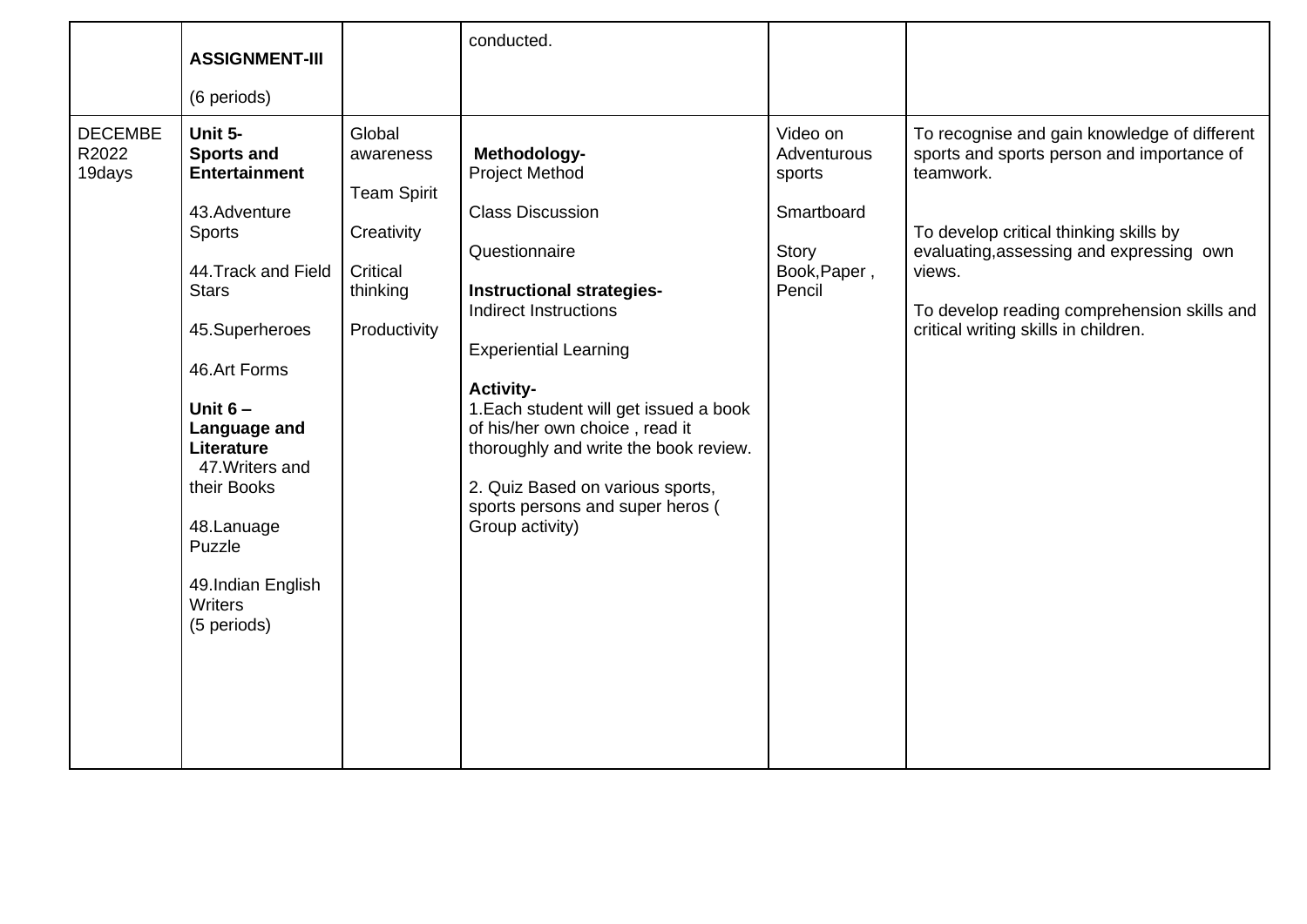| JANUARY2<br>023<br>21days          | Unit7-<br><b>Mental Ability</b><br>50.Analogy<br>51.Verbal<br>Reasoning<br>52. Picture Puzzle<br>Unit8-<br><b>Life Skills and</b><br><b>Personality</b><br><b>Development</b><br>53.Refuse,Reuse<br>and Recycle<br>54. Environment<br>Protectors<br><b>ASSIGNMENT-IV</b><br>Quiz Contest-II<br>(6periods) | Creativity<br>Productivity<br>Initiative<br><b>Mental skills</b><br>Innovation | Methodology-<br><b>Project Method</b><br>Learning by Doing<br>Interactive method<br><b>Instructional Strategy-</b><br>Independent method<br><b>Experiential Learning</b><br><b>Brain Storming</b><br>Art Integrated Learning<br><b>Activity-</b><br>Best Out of Waste Activity-<br>1. Children will be asked to make any<br>one useful item from waste things eg-<br>piggy bank from old box., flower pot<br>from unused plastic bottle, decorative<br>item from waste CD and pens etc.<br>2. Picture Puzzle(page68) | <b>TAL</b><br>Smartboard | To develop mental ability skills, reasoning<br>ability, creativity and sensitivity towards<br>environment. |
|------------------------------------|-----------------------------------------------------------------------------------------------------------------------------------------------------------------------------------------------------------------------------------------------------------------------------------------------------------|--------------------------------------------------------------------------------|----------------------------------------------------------------------------------------------------------------------------------------------------------------------------------------------------------------------------------------------------------------------------------------------------------------------------------------------------------------------------------------------------------------------------------------------------------------------------------------------------------------------|--------------------------|------------------------------------------------------------------------------------------------------------|
| <b>FEBRUARY</b><br>2023<br>22 Days | <b>REVISION</b>                                                                                                                                                                                                                                                                                           |                                                                                |                                                                                                                                                                                                                                                                                                                                                                                                                                                                                                                      |                          |                                                                                                            |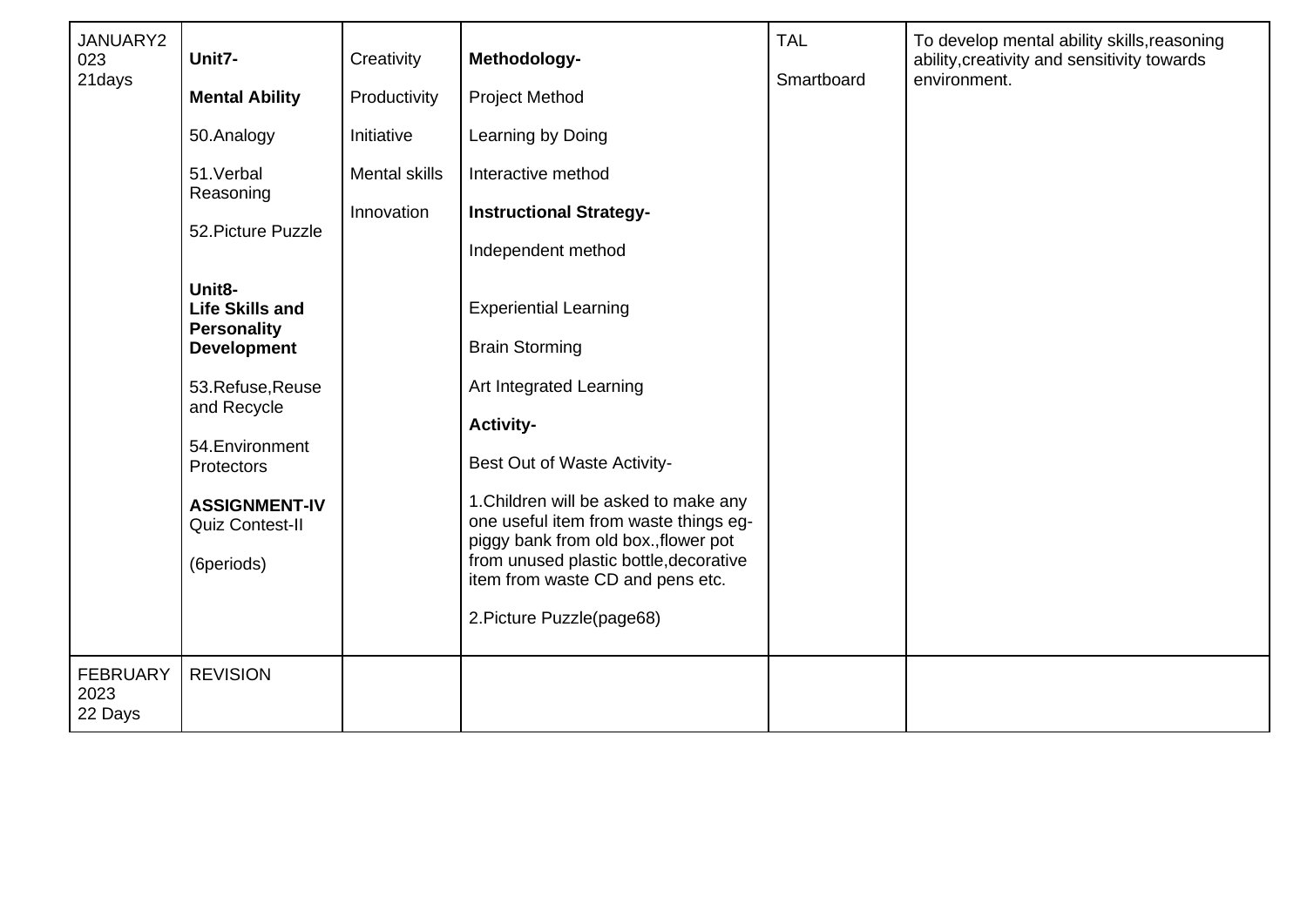| TERM 2 | <b>Annual Examination</b> |
|--------|---------------------------|
|        | Unit 1 to Unit 8          |
|        | Pages 40 to 72            |
|        |                           |
|        |                           |

# **Subject – Moral Science**

|              | <b>BOOK: Living In Harmony</b>      |                          | <b>PUBLISHER: Oxford University Press</b> |                          |                           |  |
|--------------|-------------------------------------|--------------------------|-------------------------------------------|--------------------------|---------------------------|--|
|              |                                     |                          |                                           |                          |                           |  |
| <b>MONTH</b> | <b>TOPIC &amp; No. OF PERIODS</b>   | 21 <sup>ST</sup> CENTURY | METHODOLOGY,                              | <b>TEACHING LEARNING</b> | <b>LEARNING OUTCOME</b>   |  |
|              |                                     | <b>SKILLS INTEGRATED</b> | <b>INSTRUCTIONAL</b>                      | <b>MATERIAL</b>          |                           |  |
|              |                                     |                          | <b>STRATEGIES &amp;</b>                   |                          |                           |  |
|              |                                     |                          | <b>ACTIVITIES PLANNED</b>                 |                          |                           |  |
| <b>APRIL</b> | Introduction: Look and Learn: Don't | Self control             | -Lecture and                              | -Real life Examples      | LBWIBAT-                  |  |
| 2022         | let your mind wander.               | - Think before acting    | <b>Explanation Method</b>                 | -Classroom Situations    | -Build focus and          |  |
|              | <b>Lesson 1: Watching Yourself</b>  | - self control           | -Discussion Method                        | - Case Study             | attention                 |  |
|              | <b>Lesson 2: Being Punctual</b>     | - Universal respect      | -Indirect strategy                        |                          | - enhance                 |  |
|              |                                     | - Solidarity             | -Interactive strategy                     |                          | concentration.            |  |
|              |                                     | - Critical thinking      | <b>Activities: Page no. 13</b>            |                          | - Imbibe self discipline, |  |
|              |                                     | - Time management        | Draw a circle around                      |                          | Obedience, self           |  |
|              |                                     |                          | things /habits which                      |                          | restraint                 |  |
|              |                                     |                          | you can control.                          |                          | - acknowledge the         |  |
|              |                                     |                          | Page no. $17 -$ "How                      |                          | importance of time        |  |
|              |                                     |                          | Can I Be Punctual"                        |                          | - Consideration for       |  |
|              |                                     |                          |                                           |                          | others.                   |  |
|              |                                     |                          |                                           |                          | - Self reliance.          |  |
|              |                                     |                          |                                           |                          |                           |  |
|              |                                     |                          |                                           |                          |                           |  |
|              |                                     |                          |                                           |                          |                           |  |
|              |                                     |                          |                                           |                          |                           |  |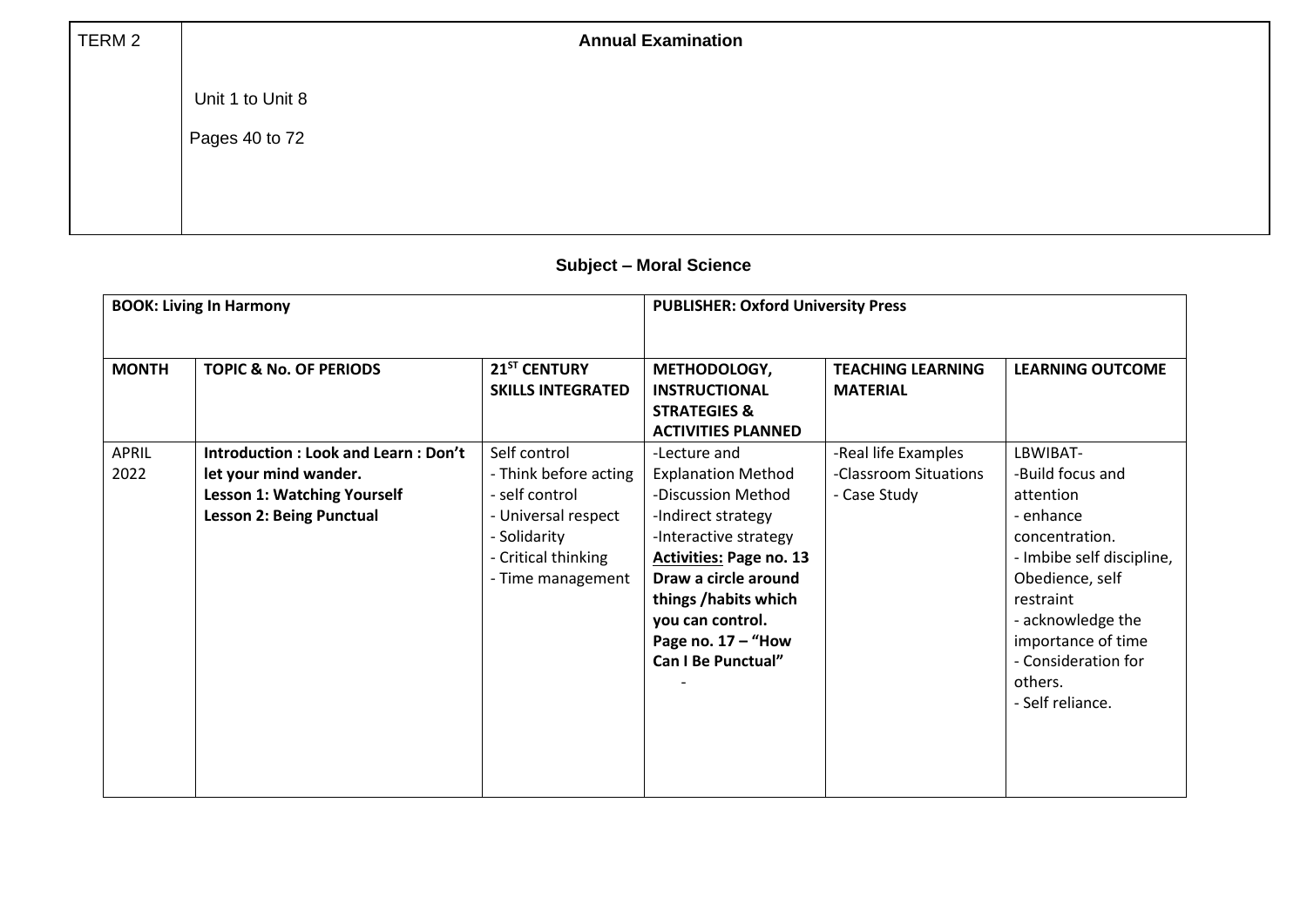| MAY2022         | <b>Lesson 3: Forgiving Others</b>                                                                                               | -Forgiveness<br>- Being Humble<br>- showing gratitude<br>- Self Control (anger<br>and sadness)<br>- Care and<br>Compassion | -Lecture and<br><b>Explanation Method</b><br>-Discussion Method<br>-Indirect strategy<br>-Interactive strategy<br><b>Activities:</b><br>Pg no. 21:<br>-Make a card<br>- Colour the Poster.                                                                                                                   | -Real life situations<br>- Case study<br>- Sharing of Personal<br>experiences<br>- Classroom Situations. | LBWIBAT-<br>-imbibe<br>- Compassion<br>- Endurance<br>- Kindness<br>- Sympathy<br>- Tolerance                                                                                                                                                                                                                       |
|-----------------|---------------------------------------------------------------------------------------------------------------------------------|----------------------------------------------------------------------------------------------------------------------------|--------------------------------------------------------------------------------------------------------------------------------------------------------------------------------------------------------------------------------------------------------------------------------------------------------------|----------------------------------------------------------------------------------------------------------|---------------------------------------------------------------------------------------------------------------------------------------------------------------------------------------------------------------------------------------------------------------------------------------------------------------------|
| <b>JULY2022</b> | Living Well: Say what's on your mind,<br>say what you feel.<br><b>Lesson 4: Living Together</b><br>Lesson 5: Caring For Others. | -Social Skills- Sharing<br>and Caring<br>- Communication<br>skills<br>-Unity - Respect for<br>all<br>- Critical Thinking   | -Lecture and<br><b>Explanation Method</b><br>-Discussion Method<br>-Indirect strategy<br>-Interactive strategy<br><b>Activities:</b><br>-Pg No. 26: Colour and<br><b>Label its different</b><br>parts and write down<br>your thoughts.<br>- List some of the<br>activities you do with<br>your grandparents. | -Real life examples<br>- Personal experiences<br>- Classroom situations<br>- Case study                  | LBWIBAT-<br>- develop concern for<br>others<br>- be compassionate<br>- show kindness and<br>sympathy<br>- be aware of different<br>emotions(happiness<br>and anger)<br>- express emotions<br>- appreciate the<br>importance of words in<br>nurturing relationships.<br>- develop sense of<br>social responsibility. |
| AUGUST2         | Lesson 6: Love Is Sweet                                                                                                         | -Social Skills                                                                                                             | -Lecture and                                                                                                                                                                                                                                                                                                 | -You tube videos                                                                                         | LBWIBAT-                                                                                                                                                                                                                                                                                                            |
| 022             | - Your Poster- I need you , you need<br>me                                                                                      | -Charity<br>- Sacrifice<br>- sharing<br>- humanism                                                                         | <b>Explanation Method</b><br>-Discussion Method<br>-Indirect strategy<br>-Interactive strategy<br><b>Activity:</b><br>-Pg No. 35: Lets Make<br>a Love Mobile.                                                                                                                                                | - Real life examples<br>- Short stories<br>- Class room situations.                                      | -develop consideration<br>for others<br>- solidarity of mankind<br>- Appreciate the<br>interdependence of all<br>living creatures in<br>nature.<br>- appreciate the<br>benefits of having a                                                                                                                         |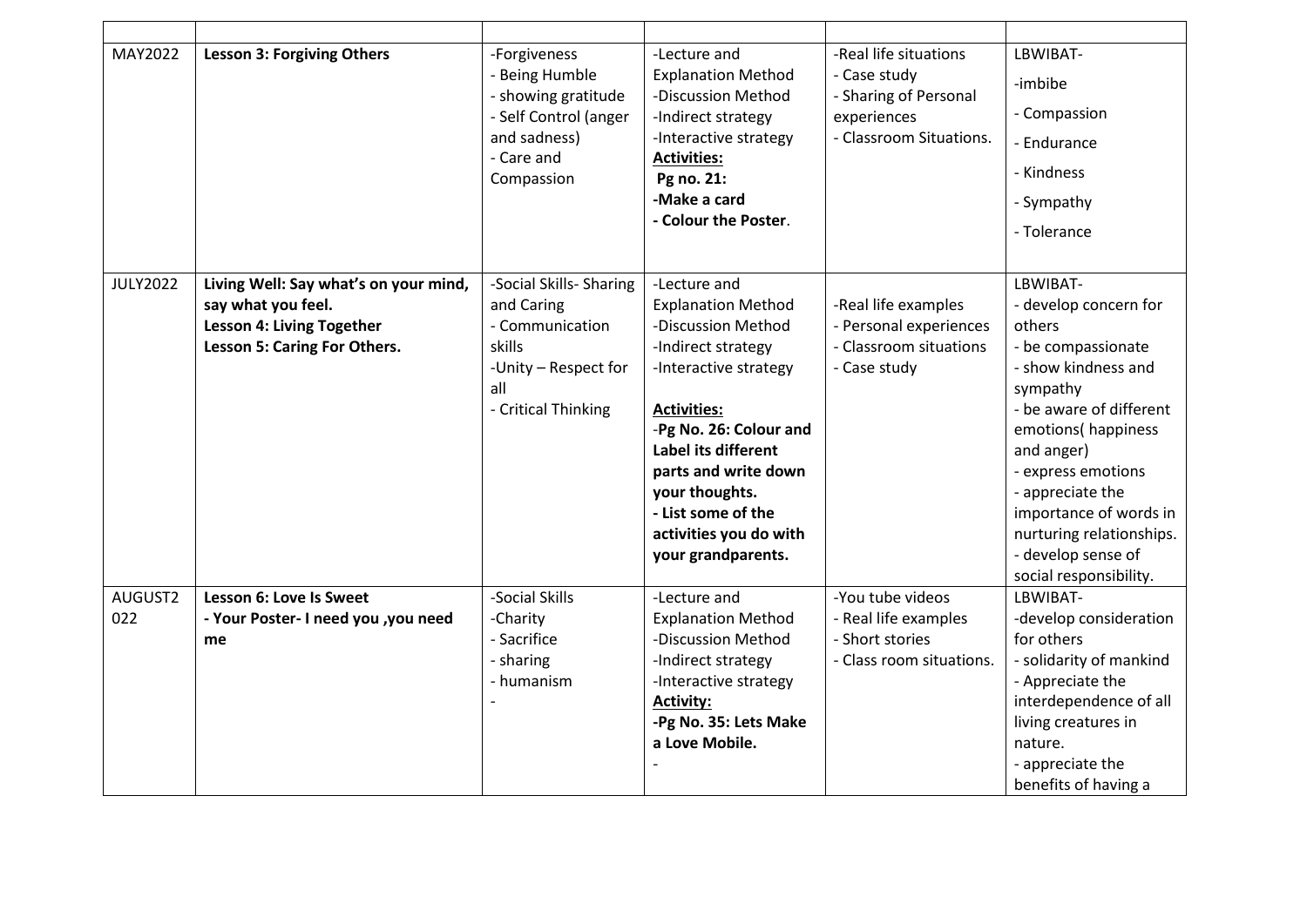|          |                                    |                  |                              |                         | symbiotic relationship. |
|----------|------------------------------------|------------------|------------------------------|-------------------------|-------------------------|
| SEPTEMBE | <b>Lesson 7: Love Nature</b>       | -Gratitude       | - lecture method             | - You tube video        | LBWIBAT                 |
| R 2022   |                                    | -Perseverance    | - Indirect strategy          | - Real Life examples    | - develop respect for   |
|          |                                    | -Humbleness      | -Interactive strategy        | - Class room situations | the environment         |
|          |                                    | -Social justice  | - Explanation Method         |                         | - kindness to animals   |
|          |                                    | - self reliance  | -Discussion Method           |                         | - sense of social       |
|          |                                    | - self control   | <b>Activities: Pg No. 41</b> |                         | responsibility.         |
|          |                                    | - social service | -Colour the forest           |                         | - gratitude.            |
|          |                                    | - simple living  | - Write 3 ways you           |                         |                         |
|          |                                    |                  | would show love for          |                         |                         |
|          |                                    |                  | Nature.                      |                         |                         |
|          |                                    |                  |                              |                         |                         |
|          |                                    |                  |                              |                         |                         |
|          |                                    |                  |                              |                         |                         |
|          |                                    |                  |                              |                         |                         |
|          |                                    |                  |                              |                         |                         |
|          |                                    |                  |                              |                         |                         |
|          |                                    |                  |                              |                         |                         |
|          |                                    |                  |                              |                         |                         |
|          |                                    |                  |                              |                         |                         |
|          |                                    |                  |                              |                         |                         |
|          |                                    |                  |                              |                         |                         |
|          |                                    |                  |                              |                         |                         |
|          |                                    |                  |                              |                         |                         |
| TERM 1   | <b>Half- Yearly Examination</b>    |                  |                              |                         |                         |
|          | <b>Lesson 1-Watching Yourself</b>  |                  |                              |                         |                         |
|          | <b>Lesson 2- Being Punctual</b>    |                  |                              |                         |                         |
|          | <b>Lesson 3- Forgiving Others</b>  |                  |                              |                         |                         |
|          | <b>Lesson 4- Living Together</b>   |                  |                              |                         |                         |
|          | <b>Lesson 5- Caring for Others</b> |                  |                              |                         |                         |
|          | Lesson 6- Love is Sweet            |                  |                              |                         |                         |
|          |                                    |                  |                              |                         |                         |
|          |                                    |                  |                              |                         |                         |
|          |                                    |                  |                              |                         |                         |
|          |                                    |                  |                              |                         |                         |
|          |                                    |                  |                              |                         |                         |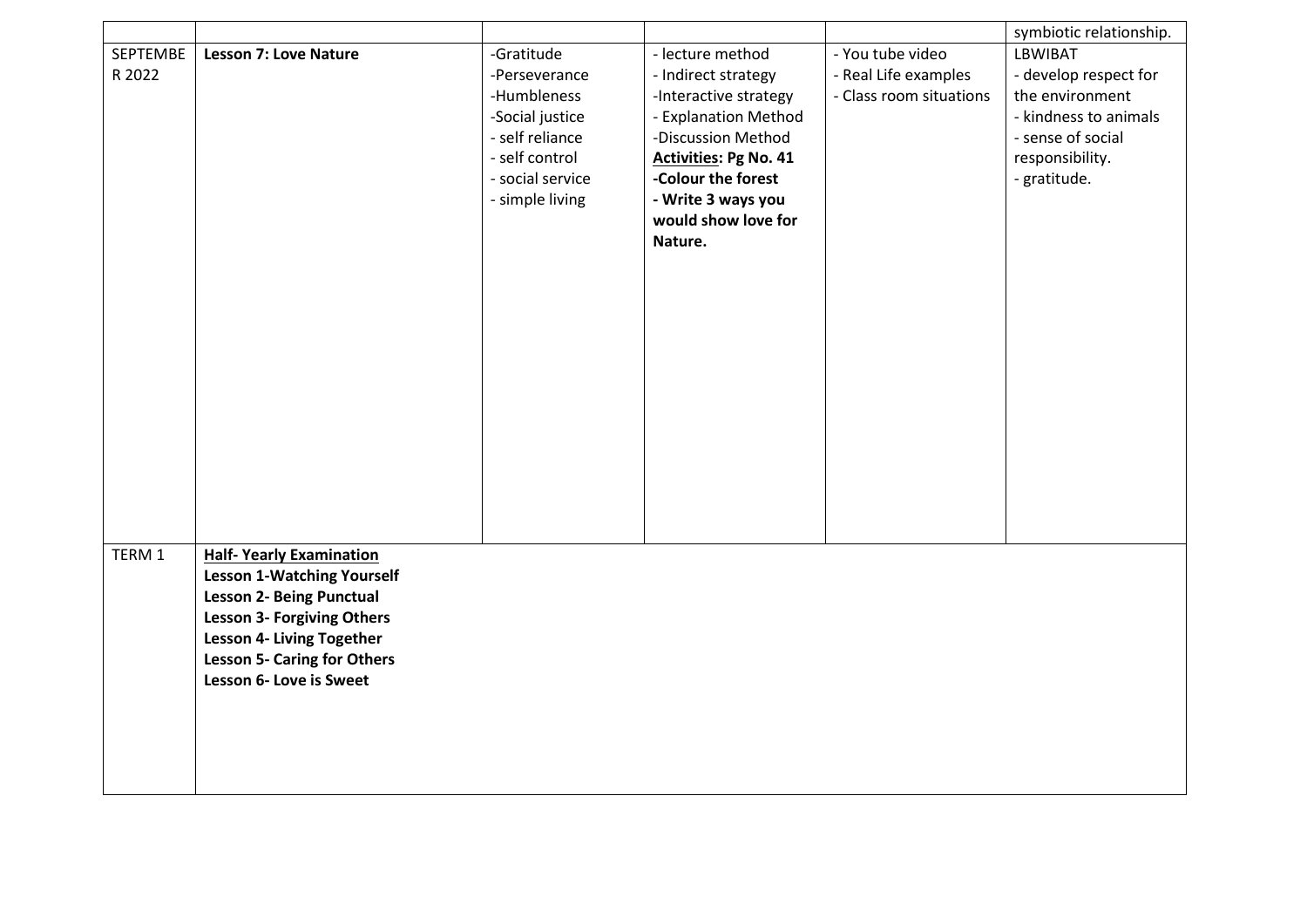| <b>OCTOBER</b><br>2022  | <b>Lesson 8: Working Together</b>                                                             | -Leadership<br>- Unity<br>- Loyalty<br>- Initiative, integrity<br>- Team Spirit           | - Lecture and<br><b>Explanation Method</b><br>-Discussion Method<br>-Indirect strategy<br>-Interactive strategy<br><b>Activity: Pg No. 45</b><br>"What Is Team Work"                                            | -You tube videos<br>-Class Situations<br>- Performing group<br>activities in class<br>- Assigning group<br>projects | LBWIBAT-<br>-Understand<br>cooperation<br>- true meaning of<br>friendship<br>- practice healthy Team<br>Work.<br>- show<br>resourcefulness.                                                    |
|-------------------------|-----------------------------------------------------------------------------------------------|-------------------------------------------------------------------------------------------|-----------------------------------------------------------------------------------------------------------------------------------------------------------------------------------------------------------------|---------------------------------------------------------------------------------------------------------------------|------------------------------------------------------------------------------------------------------------------------------------------------------------------------------------------------|
| <b>NOVEMBE</b><br>R2022 | <b>Lesson 9: The Gift of Peace</b><br><b>Living Well: Keep Trying</b>                         | -Presence of mind<br>-Loyalty<br>- Sincerity<br>-Admiration                               | - Lecture and<br><b>Explanation Method</b><br>-Indirect strategy<br>-Interactive strategy<br>Activity: pg No. 50<br>"Give your Gift of<br>promise to those you<br>love"                                         | -You tube videos<br>- Story telling<br>- Classroom Situations<br>- Real life experiences                            | LBWIBAT-<br>-develop sense of<br>social responsibility.<br>- respect for the<br>environment.<br>- Develop patience and<br>perseverance.<br>-Pursuing one's goal<br>persistently.               |
| <b>DECEMBE</b><br>R2022 | Lesson 9: India - Home to all religions<br>Learning from Gandhiji: A Birthday<br><b>Story</b> | -Universal love and<br>peace<br>- National<br>intergration<br>- Secularism<br>- tolerance | -Lecture and<br><b>Explanation Method</b><br>- Discussion Method<br>-Indirect strategy<br>-Interactive strategy<br><b>Activity:</b><br>$-Pg$ No. 54<br>Write a small prayer<br>asking God to bless<br>everyone. | -You tube video<br>- PPT                                                                                            | LBWIBAT-<br>-Appreciate cultural<br>values of others.<br>- Practice equality<br>- Develop universal<br>truth, universal love.<br>- Practice values in<br>their thoughts, words<br>and actions. |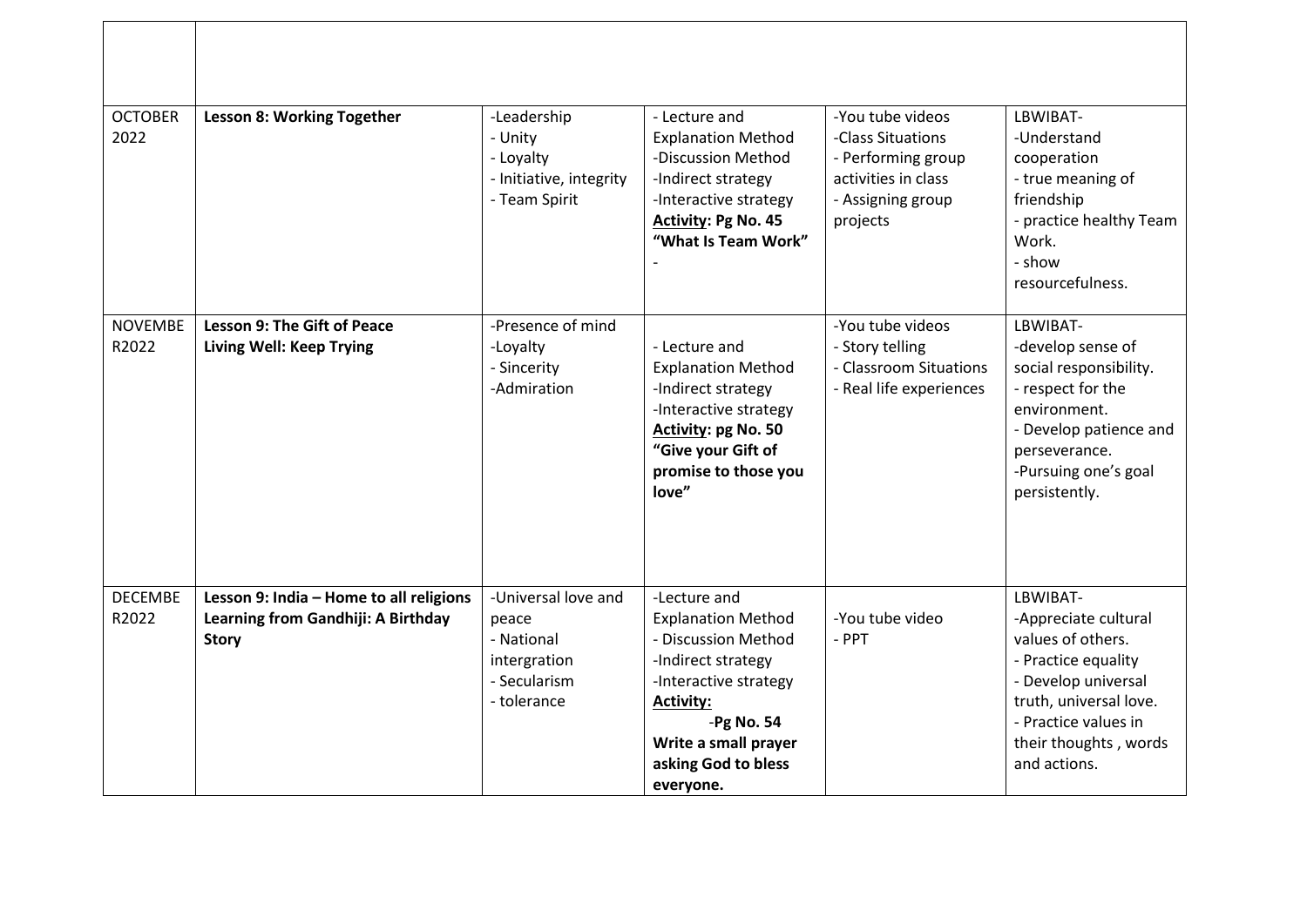| JANUARY2          | Lesson 11: Ahimsa                         | - National          | - Lecture and             | Real life                          | LBWIBAT-                |
|-------------------|-------------------------------------------|---------------------|---------------------------|------------------------------------|-------------------------|
| 023               | Living Well: Know your feelings           | integration         | <b>Explanation Method</b> | examples                           | -develop sense of       |
|                   | Living Well: Be careful, be safe          | - Obedience         | - Discussion Method       | Stories of great<br>$\overline{a}$ | discrimination          |
|                   |                                           | - Peace             | -Indirect strategy        | leaders                            | between good and        |
|                   |                                           | - Decision making   | -Interactive strategy     | Classroom                          | bad.                    |
|                   |                                           | - Critical thinking | <b>Activities:</b>        | Situations                         | - Consideration for     |
|                   |                                           | - Self discipline   | Pg No.59 Make a list of   | Case study                         | others.                 |
|                   |                                           |                     | things you can do to      |                                    | - Learn to express      |
|                   |                                           |                     | avoid anger               |                                    | emotions                |
|                   |                                           |                     | Pg No.60 Know your        |                                    | - learn to control      |
|                   |                                           |                     | feelings                  |                                    | emotions                |
|                   |                                           |                     |                           |                                    | - Identify things,      |
|                   |                                           |                     |                           |                                    | situations and people   |
|                   |                                           |                     |                           |                                    | that are dangerous.     |
|                   |                                           |                     |                           |                                    |                         |
| <b>FEBRUARY</b>   | <b>Boys and Girls</b>                     | -Respect for        | Discussion                | -Classroom Situation               | LBWIBAT-                |
| 2023              |                                           | opposite gender     | Method                    | - examples of                      | -Understand that both   |
|                   |                                           | - Loyalty           | Indirect                  | successful                         | boys and girls should   |
|                   |                                           | - Gratitude         | strategy                  | Men/women                          | be treated with equal   |
|                   |                                           | - Socialism         | Independent               | - Real life Examples.              | respect.                |
|                   |                                           |                     | study                     |                                    | -Education is important |
|                   |                                           |                     | <b>Activity:</b>          |                                    | for both.               |
|                   |                                           |                     | <b>Pg No.65:</b>          |                                    | - Both have equal       |
|                   |                                           |                     | Know your parents         |                                    | rights to follow any    |
|                   |                                           |                     | and fill the              |                                    | profession.             |
|                   |                                           |                     | information.              |                                    |                         |
| TERM <sub>2</sub> | <b>Annual Examination</b>                 |                     |                           |                                    |                         |
|                   | <b>Lesson 7 - Love Nature</b>             |                     |                           |                                    |                         |
|                   | <b>Lesson 8 - Working Together</b>        |                     |                           |                                    |                         |
|                   | Lesson 9 - The gift of Peace              |                     |                           |                                    |                         |
|                   | Lesson 10 - India - Home to all religions |                     |                           |                                    |                         |
|                   | Lesson 11 - Ahimsa                        |                     |                           |                                    |                         |
|                   | <b>Boys and Girls</b>                     |                     |                           |                                    |                         |
|                   |                                           |                     |                           |                                    |                         |
|                   |                                           |                     |                           |                                    |                         |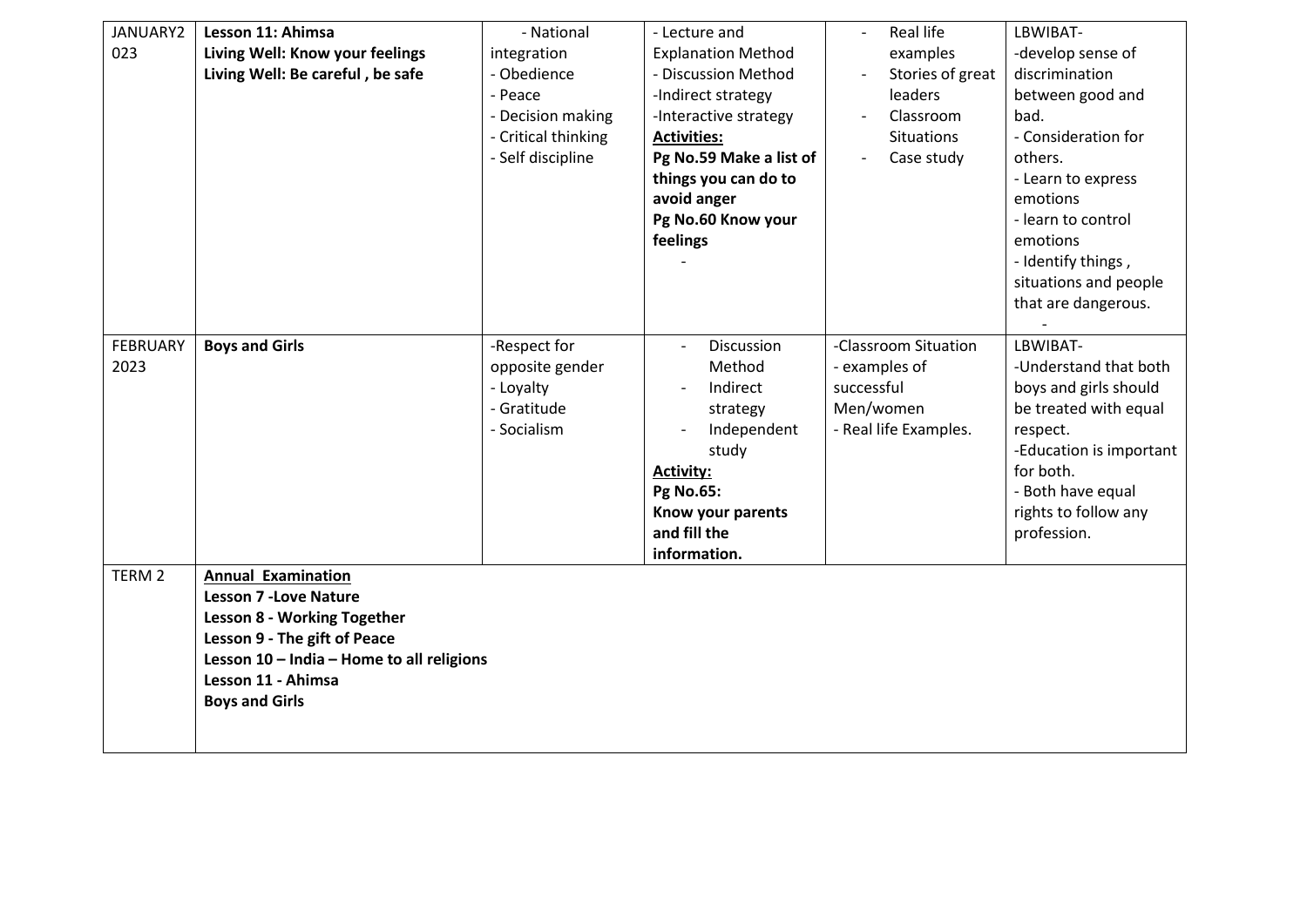# **ARMY PUBLIC SCHOOL , MEERUT CANTT.**

### **PEDAGOGICAL CURRICULUM PLANNER, 2022-23**

## **CLASS: IV SUBJECT: Computer**

| <b>BOOKS: IT Planet CodeBot</b> |                                                                   |                                                                                                                    | PUBLISHER: PM Publishers Pvt. Ltd.                                                                                                                                                                                                           |                                                                                                                                      |                                                                                                                                                                                                                |  |
|---------------------------------|-------------------------------------------------------------------|--------------------------------------------------------------------------------------------------------------------|----------------------------------------------------------------------------------------------------------------------------------------------------------------------------------------------------------------------------------------------|--------------------------------------------------------------------------------------------------------------------------------------|----------------------------------------------------------------------------------------------------------------------------------------------------------------------------------------------------------------|--|
| <b>MONTH</b>                    | <b>TOPIC &amp; No.</b><br><b>OF PERIODS</b>                       | 21 <sup>ST</sup> CENTURY SKILLS<br><b>INTEGRATED</b>                                                               | METHODOLOGY,<br><b>INSTRUCTIONAL</b><br><b>STRATEGIES &amp;</b><br><b>ACTIVITIES PLANNED</b>                                                                                                                                                 | <b>TEACHING LEARNING MATERIAL</b>                                                                                                    | <b>LEARNING OUTCOME</b>                                                                                                                                                                                        |  |
| <b>APRIL 2022</b><br>(21 days)  | Chapter 1:<br>Computer-<br>Inside the<br>system unit              | <b>Observation Power</b><br>$\bullet$<br><b>Effective skills</b><br>Cognitive and Fine motor<br>skills in students | Methodology:<br>Explanation &<br>Discussion, Contextual<br>Examples<br><b>Activity:</b><br>Identification/Recognitio<br>n of various components<br>of system unit<br>Making word document<br>of the components fitted<br>inside system Unit. | Text book<br>$\bullet$<br>Showcasing System Unit<br>components like-<br>CD/DVD/RAM/Motherb<br>oard/Ports<br>WhiteBoard<br>Blackboard | Understanding about<br>system unit<br>Identifying the<br>$\bullet$<br>components inside<br>the system unit.<br>Identifying different<br>ports in the system<br>unit.                                           |  |
| MAY2022 (21<br>days)            | Chapter 2:<br>Windows-<br>customizing<br>and<br>personalizin<br>g | It will help in<br>$\bullet$<br>developing spatial<br>intelligence skills in<br>the students                       | Methodology:<br>Explanation &<br>Discussion, Contextual<br>Examples, Experiential<br>Learning.<br><b>Activity:</b><br><b>Opening of Windows</b><br>and working with<br>multiple applications                                                 | Practically showing<br>$\bullet$<br>desktop screen and its<br>icons.<br>Textbook                                                     | Understanding<br>$\bullet$<br>Windows 10 and<br>starting it.<br>Learn to switch<br>between running<br>apps<br>Organizing running<br>programs into two or<br>more desktops<br>Locking and<br>Unlocking computer |  |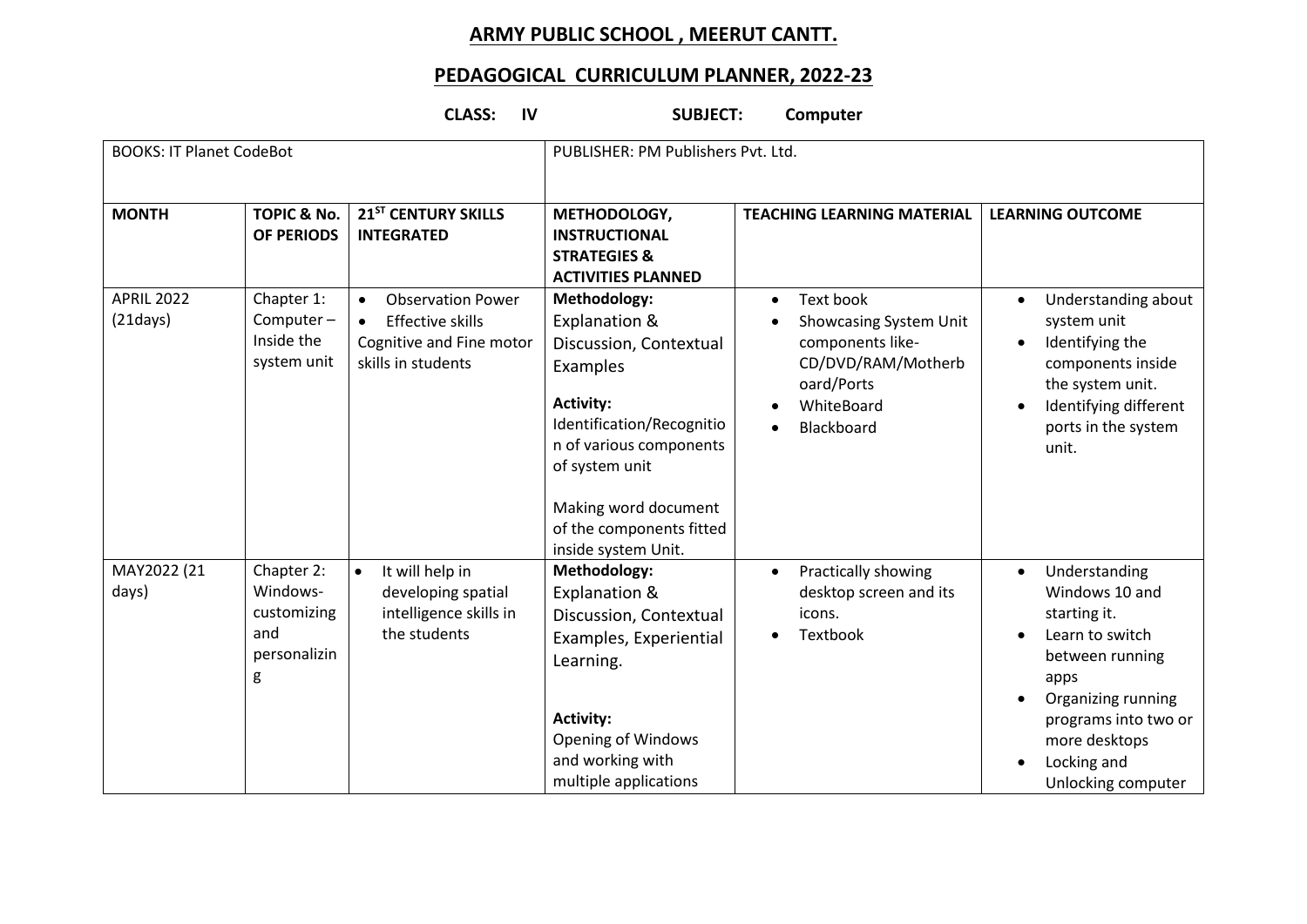| JULY2022 (23<br>days)   | Chapter 3:<br>Word-<br><b>Editing and</b><br>Formatting | Multi step<br>$\bullet$<br>directional<br>activity enhances<br>the cognitive and<br>communication<br>skills among<br>students.<br>Creativity skills | (Switching among<br>windows)<br>Methodology:<br>Explanation &<br>Discussion, Contextual<br>Examples, Experiential<br>Learning.<br><b>Activity:</b><br>Applying various<br>$\bullet$<br>formatting and<br>features like<br>spelling and<br>grammar,<br>thesaurus, find<br>and replace,<br>Drop cap etc in a<br>word document<br>Creating a notice<br>for school notice<br>board. | <b>Printed Text cases</b><br>$\bullet$<br>examples on A4 sheets<br>Showcasing the practical<br>$\bullet$<br>on Desktops<br>Textbook<br>$\bullet$<br>Whiteboard | Understanding the<br>$\bullet$<br>use of settings app to<br>customize task.<br>Editing and deletion<br>$\bullet$<br>of text in word<br>document<br>Formatting text to<br>$\bullet$<br>change appearance.<br>Inserting pictures<br>and WordArt<br>Printing Hard copies<br>of document. |
|-------------------------|---------------------------------------------------------|-----------------------------------------------------------------------------------------------------------------------------------------------------|---------------------------------------------------------------------------------------------------------------------------------------------------------------------------------------------------------------------------------------------------------------------------------------------------------------------------------------------------------------------------------|----------------------------------------------------------------------------------------------------------------------------------------------------------------|---------------------------------------------------------------------------------------------------------------------------------------------------------------------------------------------------------------------------------------------------------------------------------------|
| AUGUST2022 (23<br>days) | Chapter 4:<br>PowerPoint                                | Critical Thinking.<br>$\bullet$<br>Creativity<br>$\bullet$<br>Collaboration<br>$\bullet$                                                            | Methodology:<br>Explanation &<br>Discussion, Contextual<br>Examples, Experiential<br>Learning.<br><b>Activity:</b><br>Create a<br>$\bullet$<br>PowerPoint<br>presentation on<br>the topic-<br>Different modes<br>of Transport for<br>going to Going.                                                                                                                            | Live demonstration in<br>$\bullet$<br>lab.<br>Textbook                                                                                                         | Understanding the<br>$\bullet$<br>presentation<br>software<br>Identifying the<br>component of<br>PowerPoint window<br>Creating and adding<br>$\bullet$<br>slides<br>Formatting and<br>Saving PowerPoint<br>presentation<br>Run slide show of<br>presentation.                         |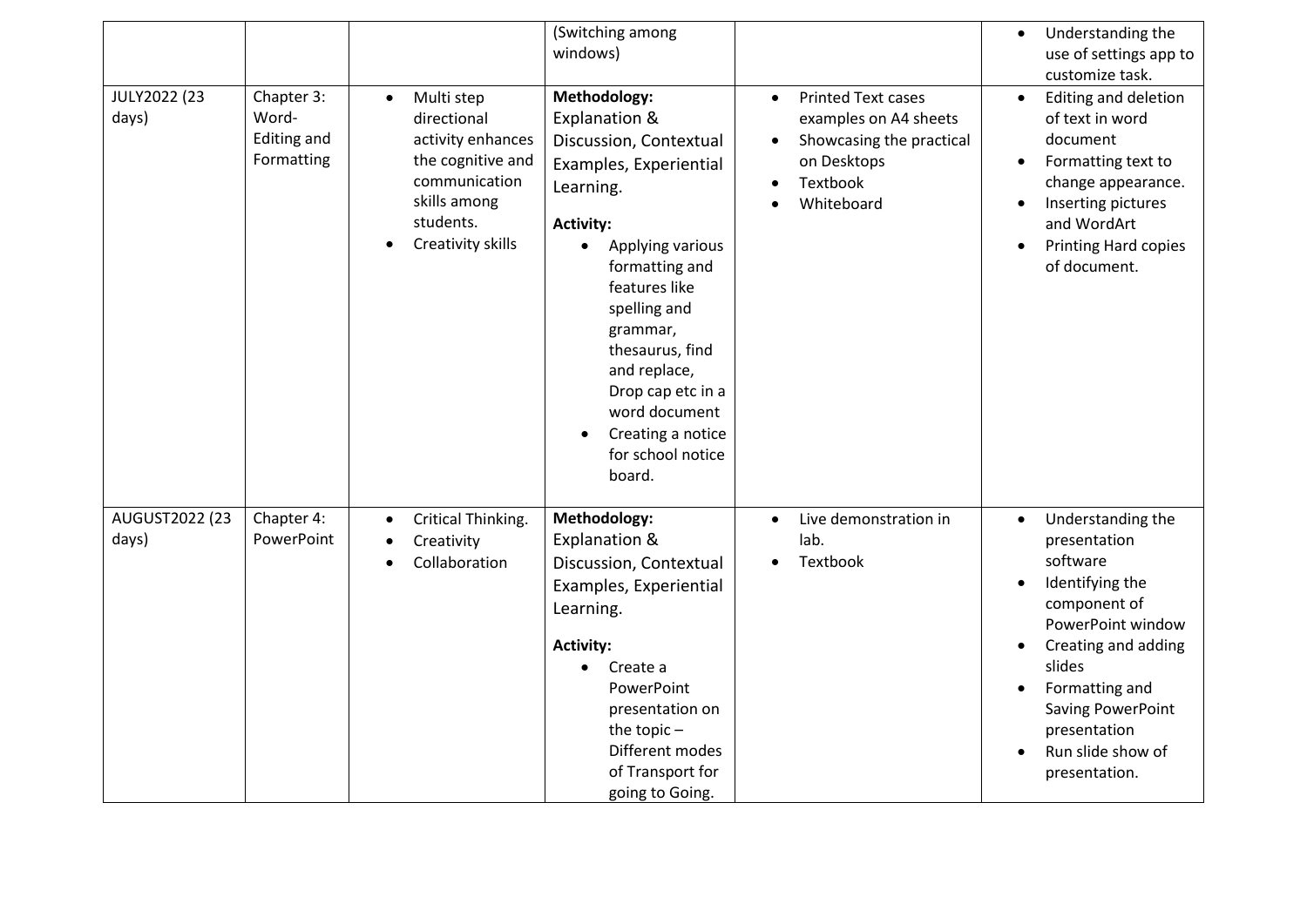| SEPTEMBER 2022                      | Revision                                                                                                                                                             |                                                                                                          |                                                                                                                                                                                                                                                                                                                          |                                                                                                                                                                        |                                                                                                                                                                                                                                                                                                                                            |  |  |  |  |
|-------------------------------------|----------------------------------------------------------------------------------------------------------------------------------------------------------------------|----------------------------------------------------------------------------------------------------------|--------------------------------------------------------------------------------------------------------------------------------------------------------------------------------------------------------------------------------------------------------------------------------------------------------------------------|------------------------------------------------------------------------------------------------------------------------------------------------------------------------|--------------------------------------------------------------------------------------------------------------------------------------------------------------------------------------------------------------------------------------------------------------------------------------------------------------------------------------------|--|--|--|--|
| (24 days)                           |                                                                                                                                                                      |                                                                                                          |                                                                                                                                                                                                                                                                                                                          |                                                                                                                                                                        |                                                                                                                                                                                                                                                                                                                                            |  |  |  |  |
| TERM 1                              | Chapter 1: Computer - Inside the system unit<br>Chapter 2: Windows-customizing and personalizing<br>Chapter 3: Word- Editing and Formatting<br>Chapter 4: PowerPoint |                                                                                                          |                                                                                                                                                                                                                                                                                                                          |                                                                                                                                                                        |                                                                                                                                                                                                                                                                                                                                            |  |  |  |  |
| OCTOBER2022<br>(15 days)            | Chapter 5:<br>Internet-<br>Surfing and<br>Security                                                                                                                   | It will enhance<br>$\bullet$<br>searching skills<br>among the<br>students<br><b>Operational Skills</b>   | Methodology:<br>Explanation &<br>Discussion, Contextual<br>Examples, Experiential<br>Learning.<br><b>Activity:</b><br>Open Microsoft<br>$\bullet$<br>Edge and enter<br>the web address<br>in the address<br>box.<br>Search About<br>Planets/ISRO/DR<br>DO in the search<br>engine (Google)<br>and explore by<br>surfing. | Practical demonstration<br>$\bullet$<br>on how to use Internet<br>Smartphone<br>Smartwatch<br>Show casing<br>Modem/Router/LAN to<br>students<br>Textbook               | Learn about Internet<br>$\bullet$<br>and its History<br>Understanding the<br>$\bullet$<br>advantages and<br>disadvantages of<br>using Internet.<br>Identifying the<br>$\bullet$<br>equipment that helps<br>to connect Internet.<br>Usage of search<br>engine and web<br>browser<br>Understanding<br>guidelines to follow<br>Online safety. |  |  |  |  |
| NOVEMBER2022<br>$(23 \text{ days})$ | Chapter 6:<br>Step-Wise<br>Thinking                                                                                                                                  | Logical Reasoning<br>$\bullet$<br><b>Mental Calculations</b><br>$\bullet$<br><b>Procedural Execution</b> | Methodology:<br>Explanation &<br>Discussion, Contextual<br>Examples<br><b>Activity:</b><br><b>Perform Activities</b><br>based on logical<br>Reasoning, Mental<br>ability and mental<br>Maths, Analogy,                                                                                                                   | TLM related to<br>$\bullet$<br>activities/case studies given<br>in textbook like invitation<br>cards, etc<br>Text book<br>$\bullet$<br><b>Black board</b><br>$\bullet$ | <b>Understanding Step Wise</b><br>$\bullet$<br>Thinking<br>Learn to Solve Real life<br>$\bullet$<br>situations through case<br>study<br>Understanding reasoning<br>and its application                                                                                                                                                     |  |  |  |  |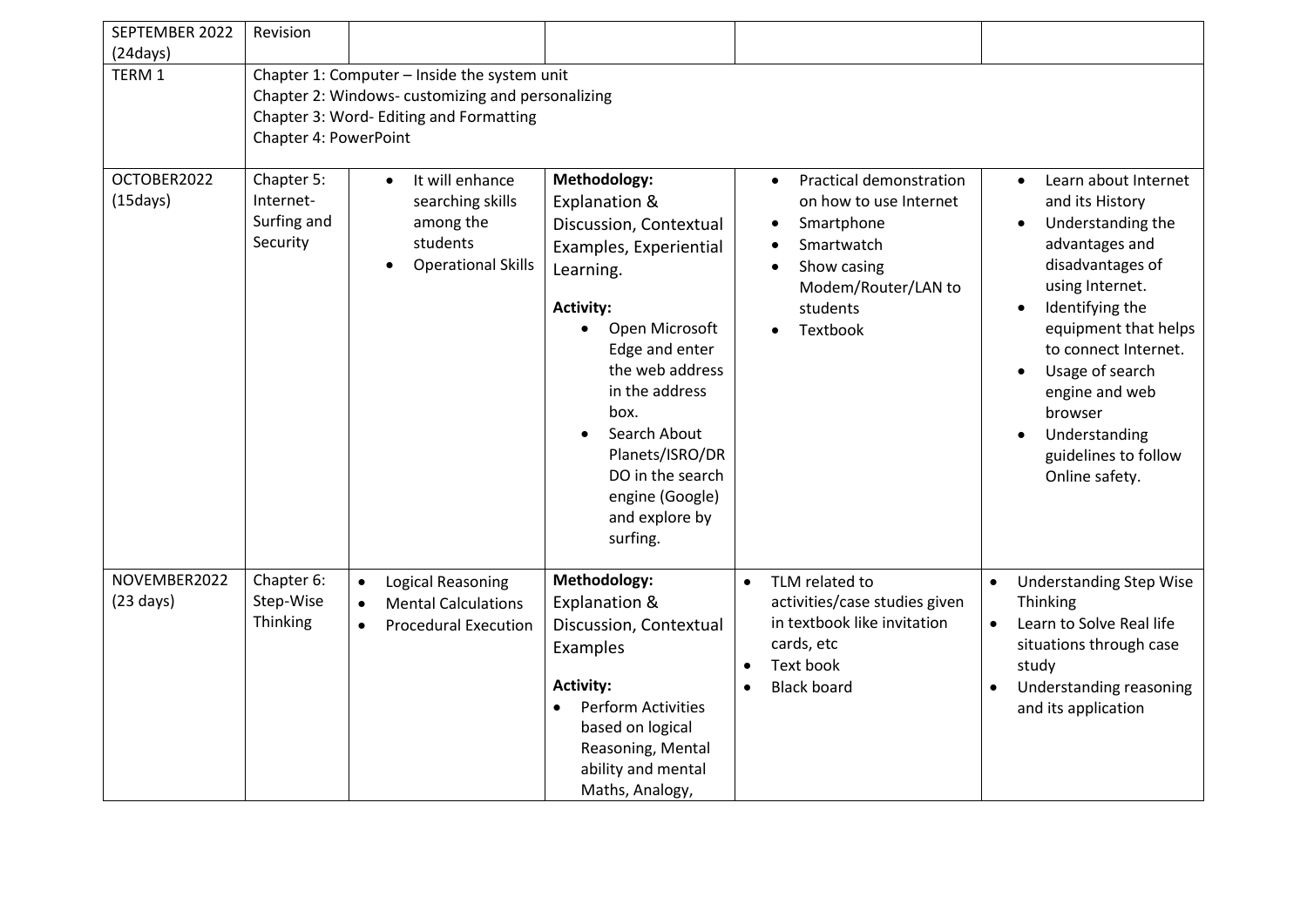|                                     |                                           |                                                                                                                                               | Coding and<br>decoding.                                                                                                                                                                                             |                                                                                                            |                                                                                                                                                                                                                                                                                                                                       |
|-------------------------------------|-------------------------------------------|-----------------------------------------------------------------------------------------------------------------------------------------------|---------------------------------------------------------------------------------------------------------------------------------------------------------------------------------------------------------------------|------------------------------------------------------------------------------------------------------------|---------------------------------------------------------------------------------------------------------------------------------------------------------------------------------------------------------------------------------------------------------------------------------------------------------------------------------------|
| DECEMBER2022<br>$(19 \text{ days})$ | Chapter 7:<br>More about<br>Scratch 3     | Programming<br>$\bullet$<br>skills.<br>Cognitive skills<br>$\bullet$<br>Understanding<br>$\bullet$<br>skills.<br>Creativity<br>$\bullet$      | Methodology:<br>Explanation &<br>Discussion, Contextual<br>Examples, Experiential<br>Learning.<br><b>Activity:</b><br>Animate and<br>$\bullet$<br>Make the sprite<br>dance and Move<br>using scratch<br>programming | Live demonstration of<br>scratch in computer lab.<br><b>Black Board</b>                                    | Understanding<br>$\bullet$<br>scratch and its<br>elements<br>Generate new sprite<br>$\bullet$<br>using different<br>methods<br>Learn about sprite<br>stage and changing<br>background<br>Working with two<br>sprites and create<br>event-based<br>programming<br>Understanding<br>$\bullet$<br>forever block and<br>saving a project. |
| JANUARY2023<br>$(21 \text{ days})$  | Chapter 8:<br>Al in smart<br><b>Homes</b> | <b>Visual Skills</b><br>$\bullet$<br>Spatial skills<br>Language Skills<br>$\bullet$<br>Reasoning<br>$\bullet$                                 | Methodology:<br>Explanation &<br>Discussion, Contextual<br>Examples, Experiential<br>Learning.<br><b>Activity:</b><br>Akinator<br>(Domain-Data):<br>Game based on<br>guessing theme.                                | Smart Bulb<br>$\bullet$<br>Smartphone/PC<br><b>Amazon Flipkart Apps</b><br>Text book<br><b>Black board</b> | Understanding the<br>$\bullet$<br>need and goals of<br>Artificial Intelligence<br>Understand the role<br>$\bullet$<br>of AI in smart homes<br>Learn about some<br>smart home<br>products.                                                                                                                                             |
| FEBRUARY2023(2<br>2 days)           | Revision                                  |                                                                                                                                               |                                                                                                                                                                                                                     |                                                                                                            |                                                                                                                                                                                                                                                                                                                                       |
| TERM <sub>2</sub>                   | 10% of Term 1                             | Chapter 5: Internet- Surfing and Security<br>Chapter 6: Step-wise Thinking<br>Chapter 7: More about Scratch 3<br>Chapter 8: AI in Smart Homes |                                                                                                                                                                                                                     |                                                                                                            |                                                                                                                                                                                                                                                                                                                                       |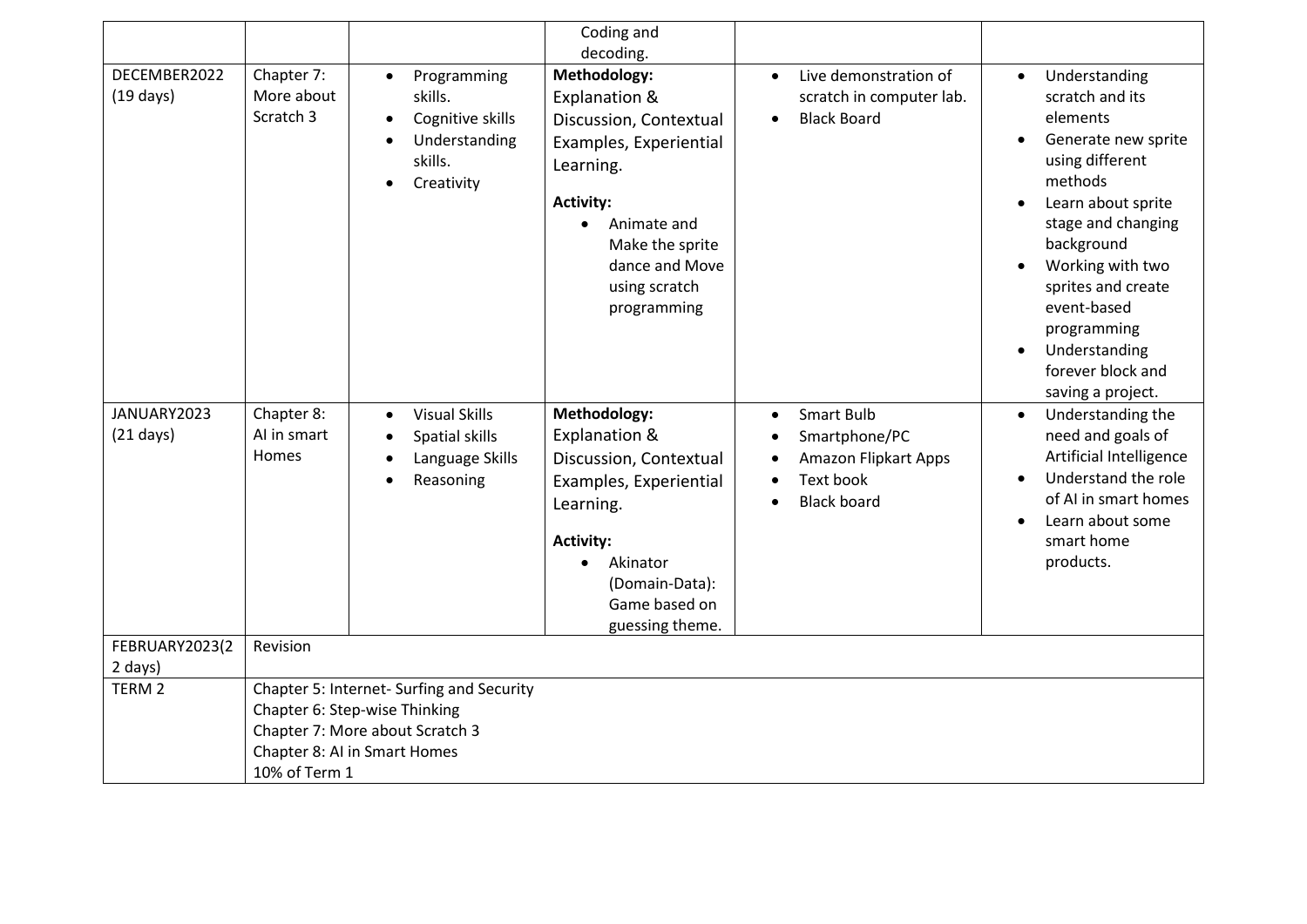#### **SUBJECT: - MUSIC**

| <b>BOOKS:</b>     |                                                                                                                                                         |                                                                | <b>PUBLISHER:</b>                                                                                                                                                  |                                                       |                                                                                            |
|-------------------|---------------------------------------------------------------------------------------------------------------------------------------------------------|----------------------------------------------------------------|--------------------------------------------------------------------------------------------------------------------------------------------------------------------|-------------------------------------------------------|--------------------------------------------------------------------------------------------|
| <b>MONTH</b>      | <b>TOPIC &amp; No. OF PERIODS</b>                                                                                                                       | 21 <sup>ST</sup> CENTURY<br><b>SKILLS INTEGRATED</b>           | METHODOLOGY, INSTRUCTIONAL<br><b>STRATEGIES &amp; ACTIVITIES</b><br><b>PLANNED</b>                                                                                 | <b>TEACHING</b><br><b>LEARNING</b><br><b>MATERIAL</b> | <b>LEARNING</b><br><b>OUTCOME</b>                                                          |
| <b>APRIL 2022</b> | Practice of school prayers/<br><b>Hymns</b><br>1- Tum hi ho mata<br>Aye malik tere<br>bande hum<br>Sharde maa ke<br>mandir me<br>Hyms- Praise Him<br>4- | Relationship<br>Empathy<br>Reflection<br>Introspection         | Demonstration<br>Oral practice<br>Group performance                                                                                                                | Song book<br>Video of songs<br>Lyrics on board        | Bonding with god<br>Caring about<br>nature                                                 |
| MAY2022           | Practice of national<br>$1 -$<br>anthem<br><b>Practice of Awes</b><br>$2 -$<br>song                                                                     | Nationalism<br>Brotherhood                                     | Loud singing individually.<br>$\bullet$<br>Lyrics correction<br>Singing in small groups<br>Practicing national anthem<br>with background music                     | Song book<br>Instruments usage<br>Video of songs      | Inculcating<br>nationalism &<br>feeling of<br>brotherhood.<br><b>Respect for AWES</b>      |
| <b>JULY2022</b>   | <b>Classical Music</b><br>$1 -$<br>Learning of indian<br>musical notes.<br>Sa re ga ma pa<br>dha nee sa<br>2- Festival song<br>Harvest song             | Cross cultural<br>interaction<br>Sensibility for<br>listening. | Individual singing of<br>$\bullet$<br>notes with harmonium<br>Various types of vocal<br>exercises.<br><b>Explaining the</b><br>significance behind<br>the festival | Notes on board<br>Videos<br>PPT                       | Knowledge of<br>different swaras.<br>Understanding the<br>indian classical<br>music better |
| AUGUST2022        | Patriotic song<br>$1 -$<br>Saare jahan se                                                                                                               | Listening &<br>application                                     | Singing in Rhythm<br>Practicing with Videos                                                                                                                        | Song book<br>Lyrics on board                          | Respecting the<br>nation and feeling                                                       |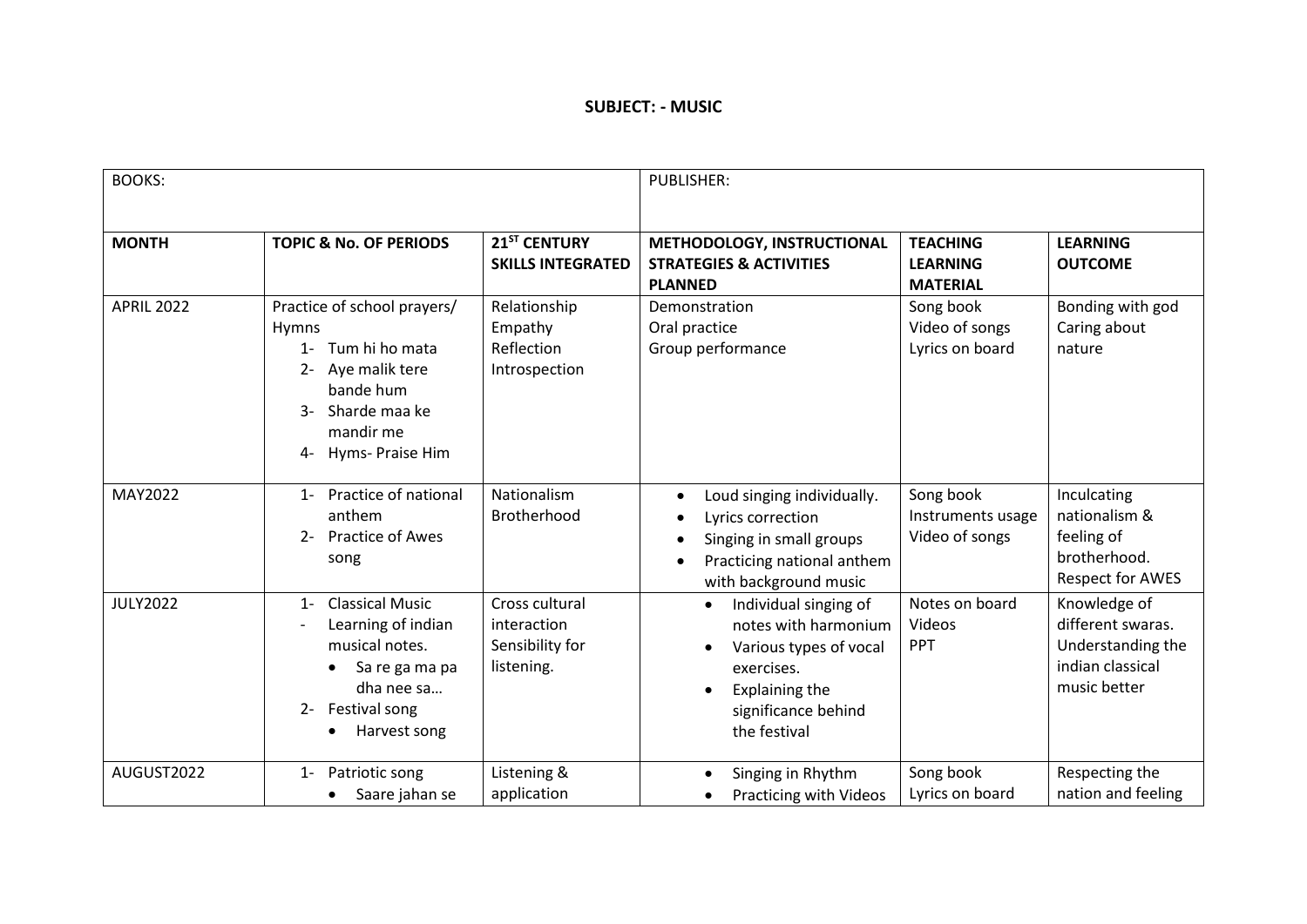|                | acha                                                                                                 |                                                             |                                                                                                                                                                                                                                                      |                                                                                 | of unity                                                                                                        |
|----------------|------------------------------------------------------------------------------------------------------|-------------------------------------------------------------|------------------------------------------------------------------------------------------------------------------------------------------------------------------------------------------------------------------------------------------------------|---------------------------------------------------------------------------------|-----------------------------------------------------------------------------------------------------------------|
| SEPTEMBER 2022 | Revision &<br>$1 -$                                                                                  |                                                             |                                                                                                                                                                                                                                                      |                                                                                 |                                                                                                                 |
|                | Evaluation                                                                                           |                                                             |                                                                                                                                                                                                                                                      |                                                                                 |                                                                                                                 |
| TERM 1         | $\blacksquare$                                                                                       |                                                             |                                                                                                                                                                                                                                                      |                                                                                 |                                                                                                                 |
| OCTOBER2022    | 1- Awareness of basic<br>discipline in music.<br>Inspirational song<br>$2 -$<br>We shall<br>overcome | Stage<br>communication<br>Working in a<br>collaborative way | Teaching the content<br>$\bullet$<br>Basic etiquettes for a<br>music presentation<br><b>Guru Pranam</b><br>Bowing to the stage<br>Bowing to the audience<br>Pranam to the instruments<br>Courtesy to accompanists<br>Video clippings to be<br>shown. | Project work<br>Youtube videos                                                  | <b>Basics of music</b><br>Learning proper<br>etiquettes of<br>performing on the<br>stage.                       |
| NOVEMBER2022   | 1- Devotional song<br>Vaishnav jan too                                                               | Collaboration<br>Teamspirit                                 | Explaining the<br>$\bullet$<br>performance<br>strategies.<br>Assessing the progress<br>and see how well they<br>understand.                                                                                                                          | Song book<br>Youtube videos                                                     | Being human<br>Cooperation with<br>other people.                                                                |
| DECEMBER2022   | 1- Introduction of<br>recognizing high &<br>low pitch.<br>2- Carol singing<br>Joy to the world       | Brainstorming<br>Cross cultural<br>interaction              | Importance of learning<br>$\bullet$<br>high & low pitch in<br>musical language.<br>Demonstrating high &<br>low pitch<br>Video clippings to be<br>shown.                                                                                              | PPT on<br>comparision<br>between low pitch<br>& high pitch<br>Videos on youtube | Learning how to<br>sing in all scales.<br>Improves singing<br>ability<br>Respects<br>differences &<br>diversity |
| JANUARY2023    | Flag song & patriotic<br>$1 -$<br>song<br>Aaj tiranga<br>pharrata hai.                               | Accountability &<br>responsibility                          | Explaining the<br>$\bullet$<br>significance of<br>independence.<br>Organizing<br>$\bullet$<br>competition in the<br>school.                                                                                                                          | Song book<br>Videos on youtube                                                  | Respect for the<br>national flag.<br>Unity in diversity.                                                        |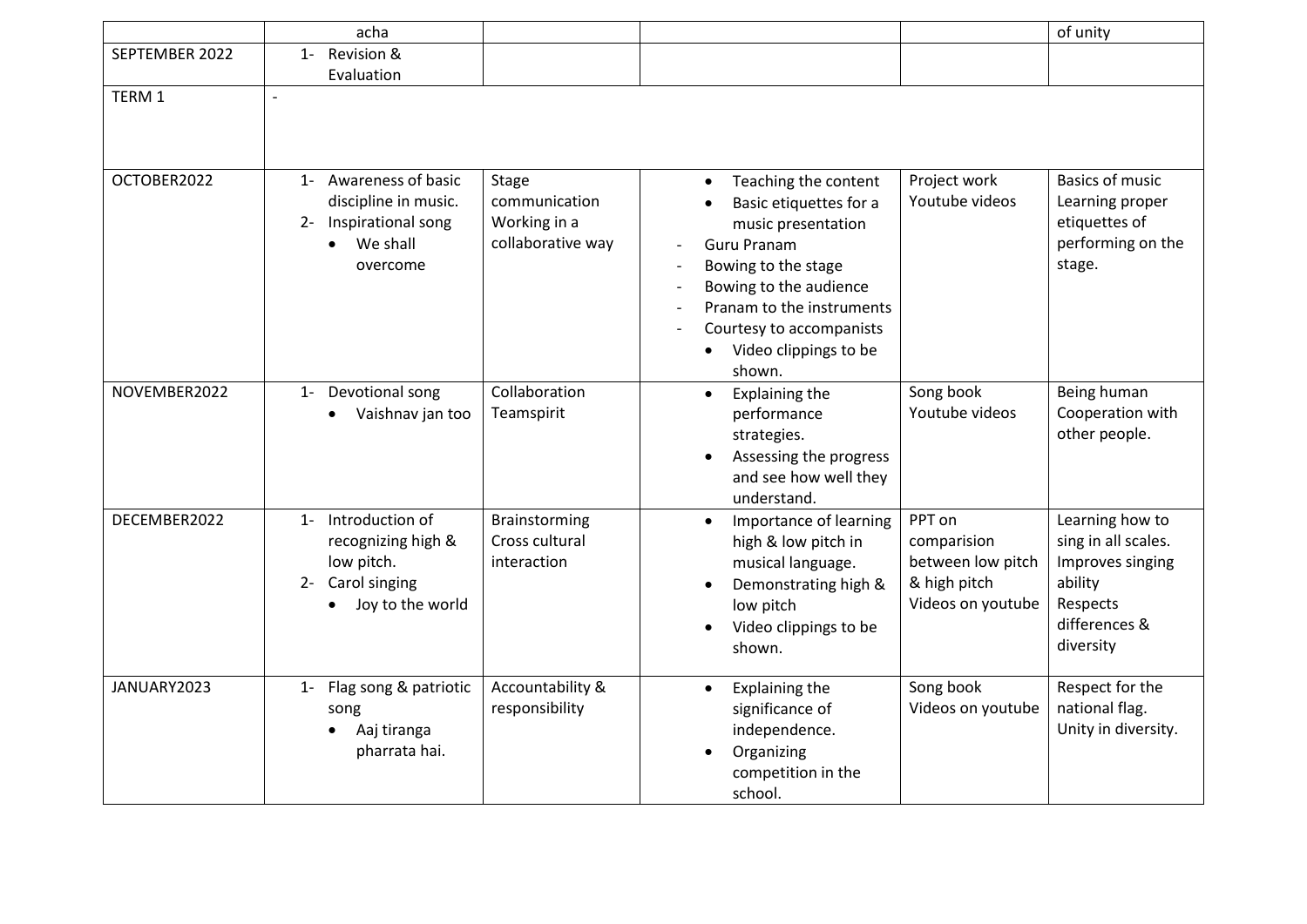| FEBRUARY2023 | 1- Revision &<br>Evaluation. |  |  |
|--------------|------------------------------|--|--|
| TERM 2       |                              |  |  |

## **Subject – Art & Craft**

| BOOKS:Art&Craft   |                                                                                             |                                                      | PUBLISHER: Reshma Bedi(MFA, B. Ed)                                                           |                                                       |                                                                       |
|-------------------|---------------------------------------------------------------------------------------------|------------------------------------------------------|----------------------------------------------------------------------------------------------|-------------------------------------------------------|-----------------------------------------------------------------------|
| <b>MONTH</b>      | <b>TOPIC &amp; No. OF PERIODS</b>                                                           | 21 <sup>ST</sup> CENTURY SKILLS<br><b>INTEGRATED</b> | METHODOLOGY,<br><b>INSTRUCTIONAL</b><br><b>STRATEGIES &amp; ACTIVITIES</b><br><b>PLANNED</b> | <b>TEACHING</b><br><b>LEARNING</b><br><b>MATERIAL</b> | <b>LEARNING OUTCOME</b>                                               |
| <b>APRIL 2022</b> | Fun with lines vase<br>drawing<br>Fun with lines borders<br>Fun with lines<br>Madhubani art | Enhances creativity                                  | Asked to follow the making<br>instructions while<br>analysing the                            | Explaining videos and<br>use of smartboard,<br>books  | Students were able to<br>comprehend their<br>level of preciseness     |
| MAY2022           | Fun with shapes snail<br>Fun with shapes grid art<br>Fun with shapes tree                   | Inject the power of<br>imagination                   | Make them draw<br>imaginary landscapes by<br>making it in realtime                           | Canvas, stationary                                    | Students were able to<br>draw their unique<br>scenery and objects     |
| <b>JULY2022</b>   | Fun with shapes lotus<br>Fun with shapes stripe<br>sketching                                | Making more agile in<br>stroke<br>Methods            | Differentiate among<br>different colours                                                     | Smart board                                           | Students made variety<br>of sketches                                  |
| AUGUST2022        | Fun with forms solid<br>shapes<br>Fun with forms cubism<br>Fun with colours colour<br>wheel | Making best out of<br>less                           | Understand mixing colors<br>and discovering new<br>shades                                    | Wooden shapes,<br>video, images, object               | Understood and make<br>new colors                                     |
| SEPTEMBER 2022    | Fun with colours<br>monochromatic art<br>Fun with colours warm<br>and cool colours          | Interactive discussion<br>ability to collaborate     | Direct instruction while<br>explaining steps of making                                       | Sheets, colors, brush<br>water                        | We're able to make<br>understand the<br>nature of different<br>colors |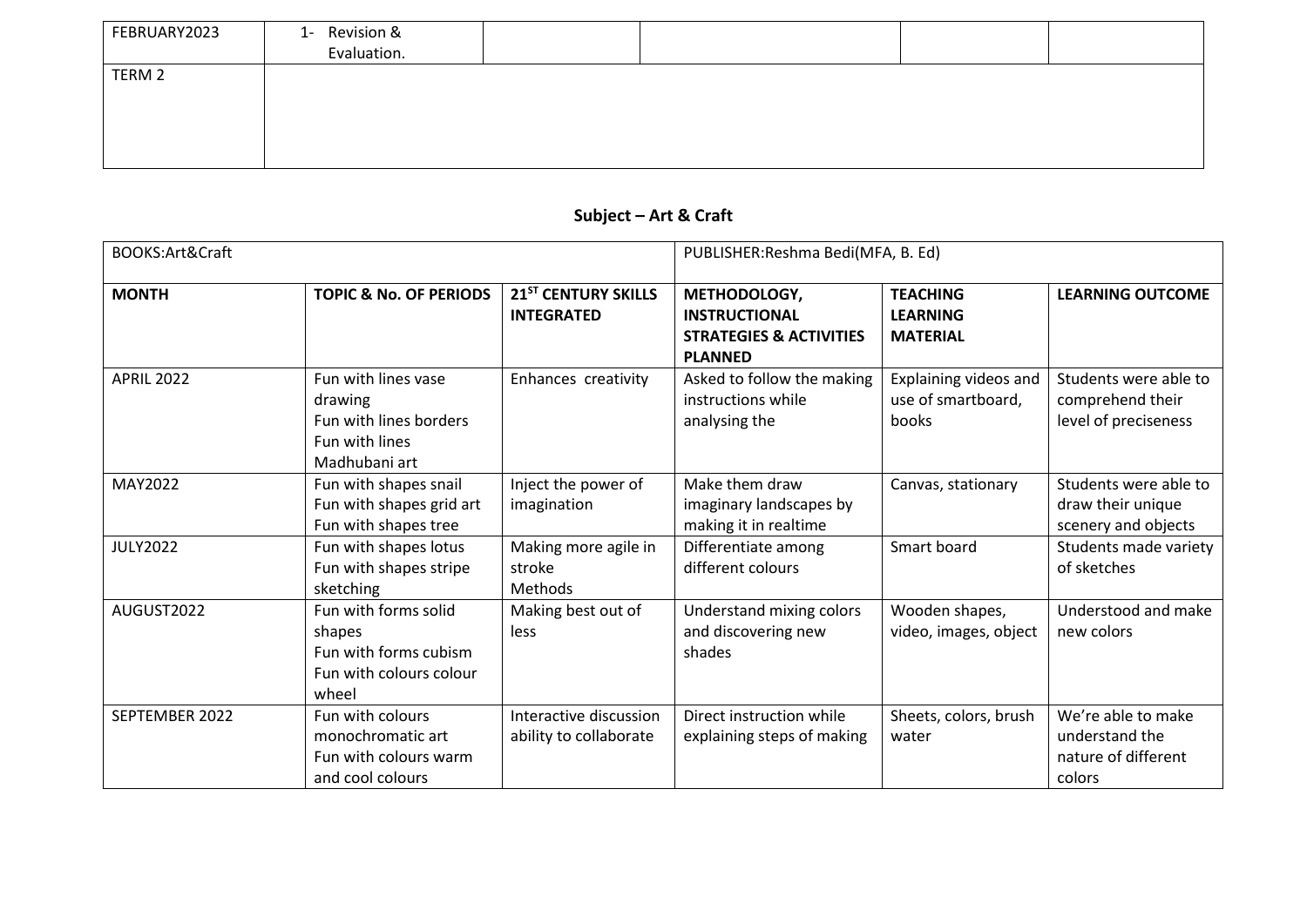| TERM 1            |                                       |                              |                              |                       |                        |
|-------------------|---------------------------------------|------------------------------|------------------------------|-----------------------|------------------------|
|                   |                                       |                              |                              |                       |                        |
|                   |                                       |                              |                              |                       |                        |
| OCTOBER2022       | Fun with colours kite                 | <b>Experimental learning</b> | Making them draw and use     | Thread, colors,       | Students opened up     |
|                   | paper art                             |                              | colors with free hand with   | sheets                | to try unique textures |
|                   | Fun with colours thread               |                              | hand prciiseness             |                       | and variety of colors  |
|                   | art                                   |                              |                              |                       |                        |
|                   | Fun with textures<br>pointillism      |                              |                              |                       |                        |
| NOVEMBER2022      | Fun with craft astronauts             | Interactive group            | To follow paper cutting,     | Stencils, pencils,    | Developed artistic     |
|                   | Fun with craft cow pen                | activity                     | pasting, etc.                | color pencils, sheets | approach               |
|                   | stand                                 |                              |                              |                       | subconsciously         |
|                   | Fun with craft 3D photo               |                              |                              |                       |                        |
|                   | frame                                 |                              |                              |                       |                        |
| DECEMBER2022      | Fun with craft clones hat             | It enhances the fine         | By following live            | Colored papers,       | Students understood    |
|                   | Fun with craft fish                   | motor skills                 | instructions and practising  | colors, scissors,     | the significance of    |
|                   | Fun with craft rocking                |                              | with the help of videos      | Glue                  | being creative         |
| JANUARY2023       | <b>Bird</b><br>Fun with craft origami | To empower cognitive         | By virtual and live          | Color papers,         | Student developed      |
|                   | Fox                                   | thinking strategy            | explanations, variety        | stencils.             | relevant and           |
|                   | Will you time importance              |                              | methods with props           |                       | responsive ideas for   |
|                   | of health                             |                              |                              |                       | the world around       |
|                   | Story time the monkey                 |                              |                              |                       | them                   |
|                   | and The cap seller                    |                              |                              |                       |                        |
| FEBRUARY2023      | Fun with colours thread               | To push subconscious         | Use of tread and props by    | Threads, sticks,      | Students were able to  |
|                   | art                                   | creativity                   | video and live instructional | sheets, water colours | brainstorm to deliver  |
|                   | Fun with craft cow pen                |                              | methods                      |                       | and project their      |
|                   | stand                                 |                              |                              |                       | ideas.                 |
|                   | Fun with craft fish                   |                              |                              |                       |                        |
|                   | Will you time importance<br>of health |                              |                              |                       |                        |
| TERM <sub>2</sub> |                                       |                              |                              |                       |                        |
|                   |                                       |                              |                              |                       |                        |
|                   |                                       |                              |                              |                       |                        |
|                   |                                       |                              |                              |                       |                        |
|                   |                                       |                              |                              |                       |                        |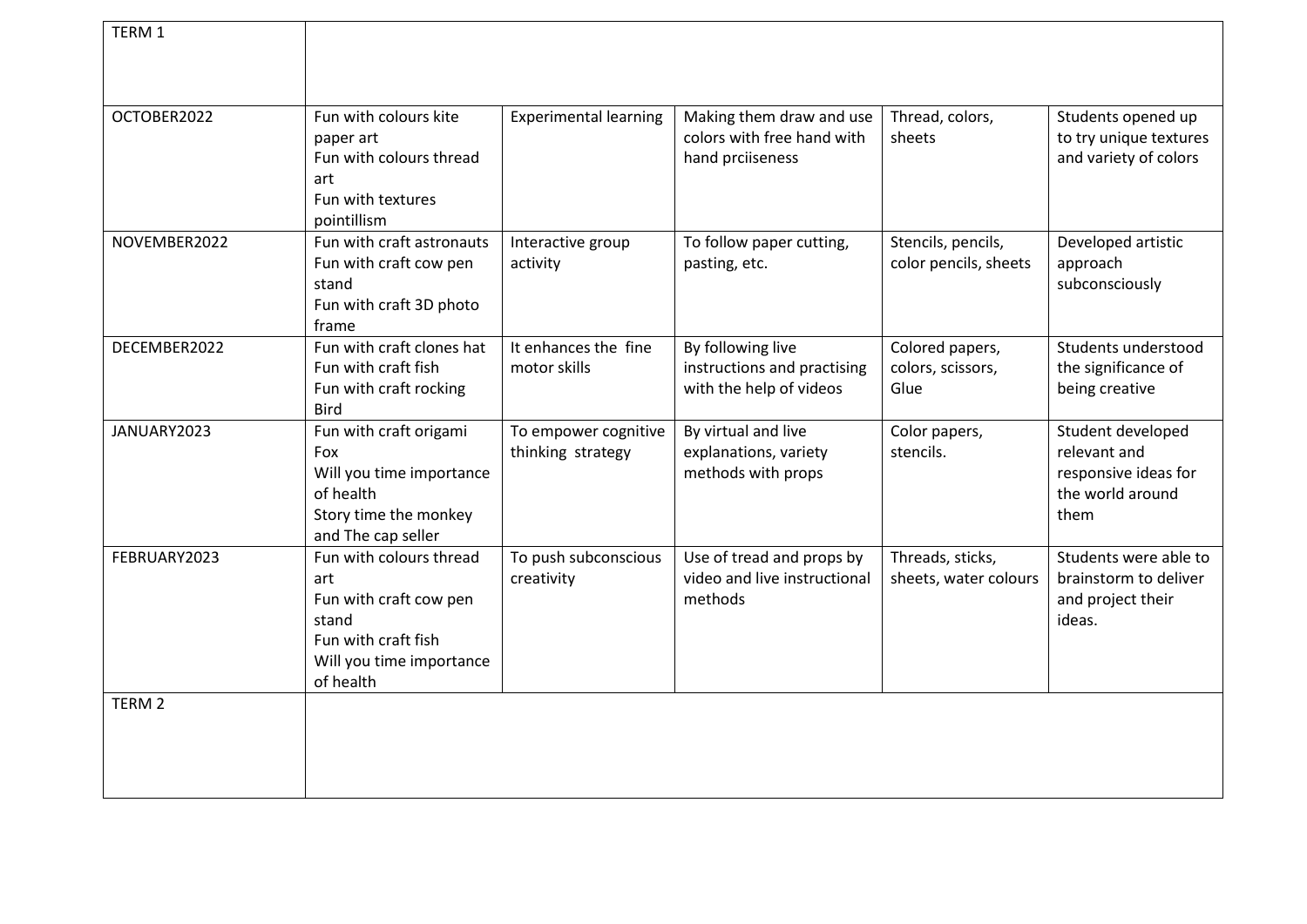# **ARMY PUBLIC SCHOOL , MEERUT CANTT.**

# **PEDAGOGICAL CURRICULUM PLANNER, 2022-23**

#### **CLASS: IV SUBJECT: Health and Physical education**

| <b>BOOKS:</b>     |                                                                                                                 |                                                      | <b>PUBLISHER:</b>                                                                                                                           |                                                                                                                                                                                                                               |                                                                                                                     |
|-------------------|-----------------------------------------------------------------------------------------------------------------|------------------------------------------------------|---------------------------------------------------------------------------------------------------------------------------------------------|-------------------------------------------------------------------------------------------------------------------------------------------------------------------------------------------------------------------------------|---------------------------------------------------------------------------------------------------------------------|
| <b>MONTH</b>      | <b>TOPIC &amp; No. OF</b><br><b>PERIODS</b>                                                                     | 21 <sup>ST</sup> CENTURY SKILLS<br><b>INTEGRATED</b> | METHODOLOGY,<br><b>INSTRUCTIONAL</b><br><b>STRATEGIES &amp;</b><br><b>ACTIVITIES PLANNED</b>                                                | <b>TEACHING LEARNING</b><br><b>MATERIAL</b>                                                                                                                                                                                   | <b>LEARNING OUTCOME</b>                                                                                             |
| <b>APRIL 2022</b> | <b>HUMAN BODY</b><br>In the family. whom do<br>I resemble physically?<br>Whom do I resemble in<br>my behaviour? | Curiosity                                            | Photographs of twins,<br>lookalike people in the<br>family.<br>Materials on child's<br>own experience in<br>family, school and<br>community | <b>Stories</b><br>Sharing of experiences<br>of children's life                                                                                                                                                                | Role of Heredity &<br>Environment in<br>shaping self. [height,<br>weight, habits, voice<br>temperament etc.]        |
| MAY2022           | <b>MOVEMENT</b><br><b>EDUCATION</b><br>Why do we exercise?<br>How fast can we run?<br>How high can we           | Agility                                              | Open space Charts<br>Whistles Lime powder<br>for marking<br>Stop watches, open<br>space, measuring tape.                                    | Exercise on two, four<br>and eight counts<br>Calisthenics Jogging,<br><b>Running Simple</b><br>stretching General<br>warm-up exercises -<br>Toe-to-head - Head-to-<br>toe<br>Sprinting, Running in<br>Variation Vertical jump | Good for health and<br>fitness Base for sports<br>performances<br>Importance of<br>warmup, rest and sleep<br>Speed- |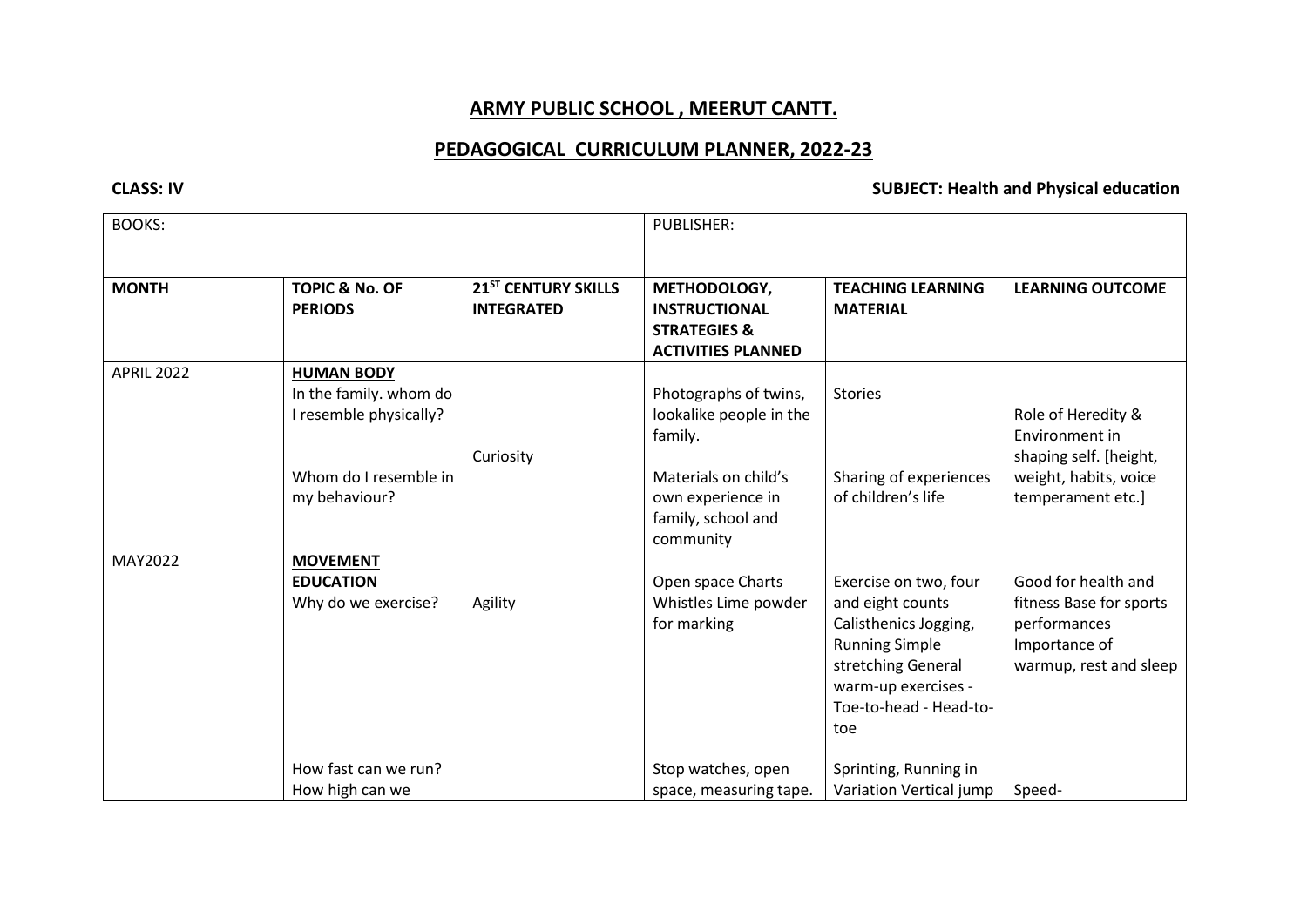|                 | jump?                   | Gross motor skill  |                                       | Standing broad jump           |                         |
|-----------------|-------------------------|--------------------|---------------------------------------|-------------------------------|-------------------------|
|                 | How far can we throw?   |                    |                                       | Running long jump             |                         |
|                 |                         |                    |                                       |                               | Power                   |
|                 |                         |                    |                                       |                               |                         |
| <b>JULY2022</b> | Can we crouch and roll  |                    | Mats or Soft surface                  | Forward roll, Backward        | Developing flexibility  |
|                 | our body and also       |                    | with carpet/dari on it.               | roll, Forward roll and        | and balance             |
|                 | maintain the balance?   |                    |                                       | Leg split, Backward roll      |                         |
|                 |                         | Flexibility        |                                       | and leg split, Cartwheel      |                         |
|                 | Can I do rolling with   |                    |                                       |                               |                         |
|                 | my partner?             |                    | Mats or Soft surface                  | Rolling with partners         | Coordinating motor      |
|                 | Can I roll on the line? |                    | with carpet/dari on it                | (double/triple) Free          | ability with partners   |
|                 | Can I roll on the       | Gross motor skills | Open space/Indoor.                    | play (informal games &        | and objects             |
|                 | bench/beam?             |                    |                                       | sports)                       |                         |
|                 |                         |                    |                                       | Positions of 'On your         | -Reaction time          |
|                 | Can I perform on        |                    | Whistle Clapper.                      | marks' and 'Go'               | -Responding to          |
|                 | command/rhythm?         |                    |                                       | Positions of Attention,       | command                 |
|                 |                         |                    |                                       | Standat-ease, Right-          | -Responding to rhythm   |
|                 |                         |                    |                                       | turn, Left-turn, About-       |                         |
|                 |                         |                    |                                       | turn Marching on-the-         |                         |
|                 |                         |                    |                                       | spot (Kadamtal)               |                         |
| AUGUST2022      | <b>WE AND</b>           |                    |                                       |                               |                         |
|                 |                         |                    |                                       | Sharing of experiences        | Importance of           |
|                 | <b>ENVIRONMENT</b>      |                    |                                       |                               | adequate lighting and   |
|                 | Why do we need light    |                    | Charts, Experiments,<br>Field visits, | on:<br>Requirement of air and | ventilation for health. |
|                 | and air?                | Self awareness     | Observations.                         | a well lit environment        |                         |
|                 |                         |                    |                                       |                               |                         |
|                 | How is water supplied   |                    | Charts, Experiments,                  | Discussion and                | Difference between      |
|                 | to the people?          |                    | Field visits,                         | Demonstration on:             | clean and dirty water   |
|                 |                         |                    | Observations                          | (i) Various ways of           | Sources of water        |
|                 |                         |                    |                                       | water supply                  | supply Agencies         |
|                 |                         |                    |                                       | (ii) Differences in rural     | responsible for water   |
|                 |                         |                    |                                       | and urban areas               | supply                  |
|                 | How can we              |                    |                                       |                               |                         |
|                 | differentiate between   | Critical thinking  |                                       |                               |                         |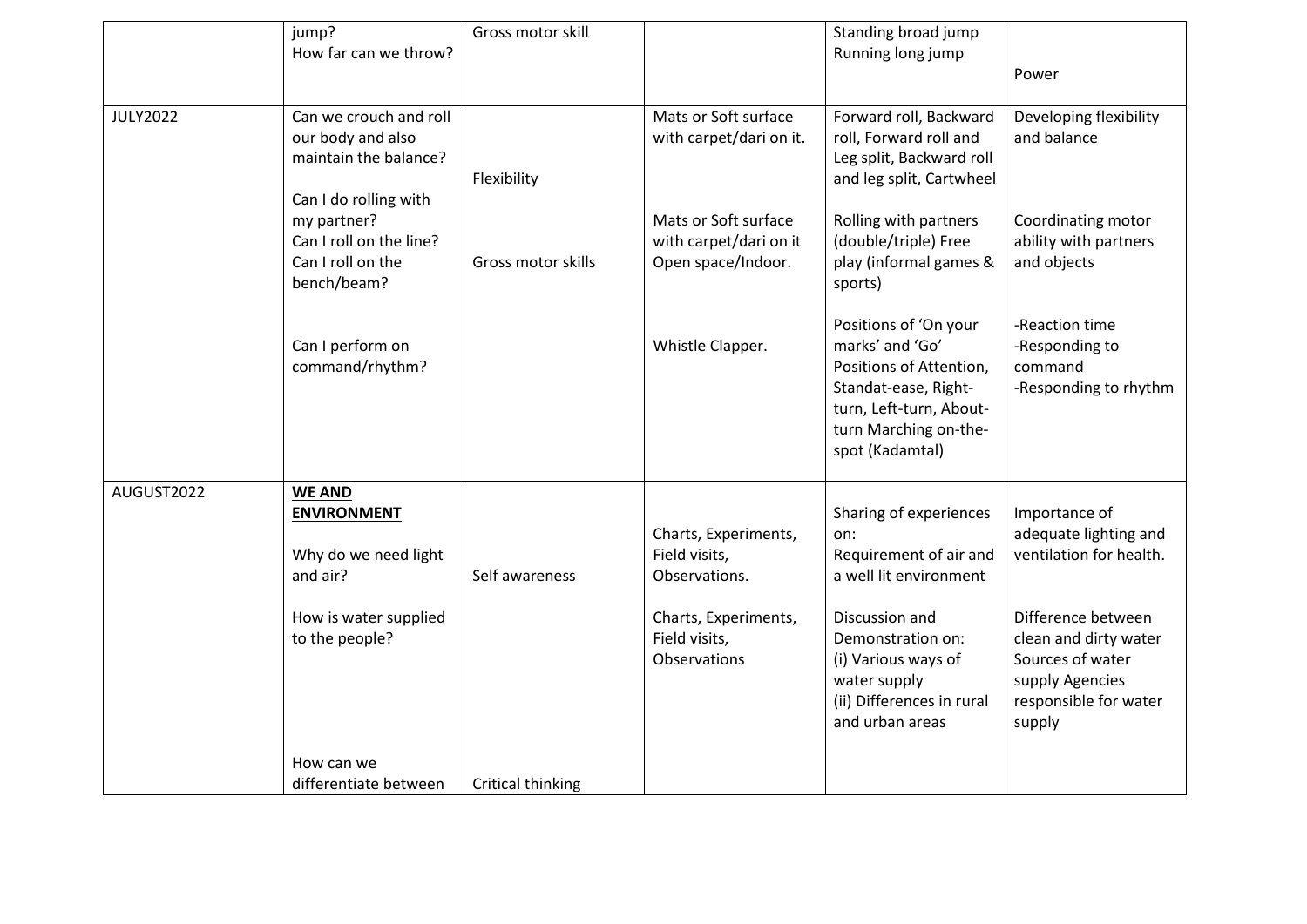|                | pure and impure<br>water?<br>How can we purify<br>water at home?           | Effective problem<br>solving | Study materials<br>Things/articles needed<br>for water purification             | Discussion &<br>Demonstration (water<br>purifying experiment in<br>the class) | Water purification<br>methods.               |
|----------------|----------------------------------------------------------------------------|------------------------------|---------------------------------------------------------------------------------|-------------------------------------------------------------------------------|----------------------------------------------|
| SEPTEMBER 2022 | <b>FOOD AND NUTRITION</b><br>What are the harmful<br>effects of junk food? | Self-awareness               | Pictures of wholesome<br>food and junk food /<br>Charts, Posters,<br>Magazines. | Demonstration,<br>observation of<br>practices of healthy<br>eating habits.    | Wholesome food and<br>junk food: Differences |
|                | Which are the food<br>items that get spoilt<br>soon and which don't?       |                              | Pictures, Food items in<br>Mid-day meals<br>Programme.                          | Demonstration,<br>Discussion.                                                 | Basics of food storage<br>and hygiene        |
|                | Where does the food<br>go when we eat?                                     | Decision making              | Charts and pictures,<br>Models.                                                 | Demonstration,<br>Discussion.                                                 | <b>Functional digestive</b><br>tract.        |
| TERM 1         |                                                                            |                              |                                                                                 |                                                                               |                                              |
| OCTOBER2022    | What is malnutrition<br>and its causes?                                    | Self direction               | <b>Pictures Study</b>                                                           | Discussion.                                                                   | Malnutrition and<br>causes of malnutrition   |
|                | What are the effects of<br>malnutrition?                                   | Self-awareness               | materials.                                                                      | Discussion                                                                    | Deficiency problems,<br>obesity.             |
| NOVEMBER2022   | <b>SAFETY AND SECURITY</b><br>How do we cross the<br>road?                 | Decision making              | Charts, Drawings,<br>Models, Roadsafety<br>literature                           | Mock-play (Policeman,<br>driver, pedestrian,<br>cyclist etc.) Action-         | Walk-ways,<br>Zebracrossings.                |